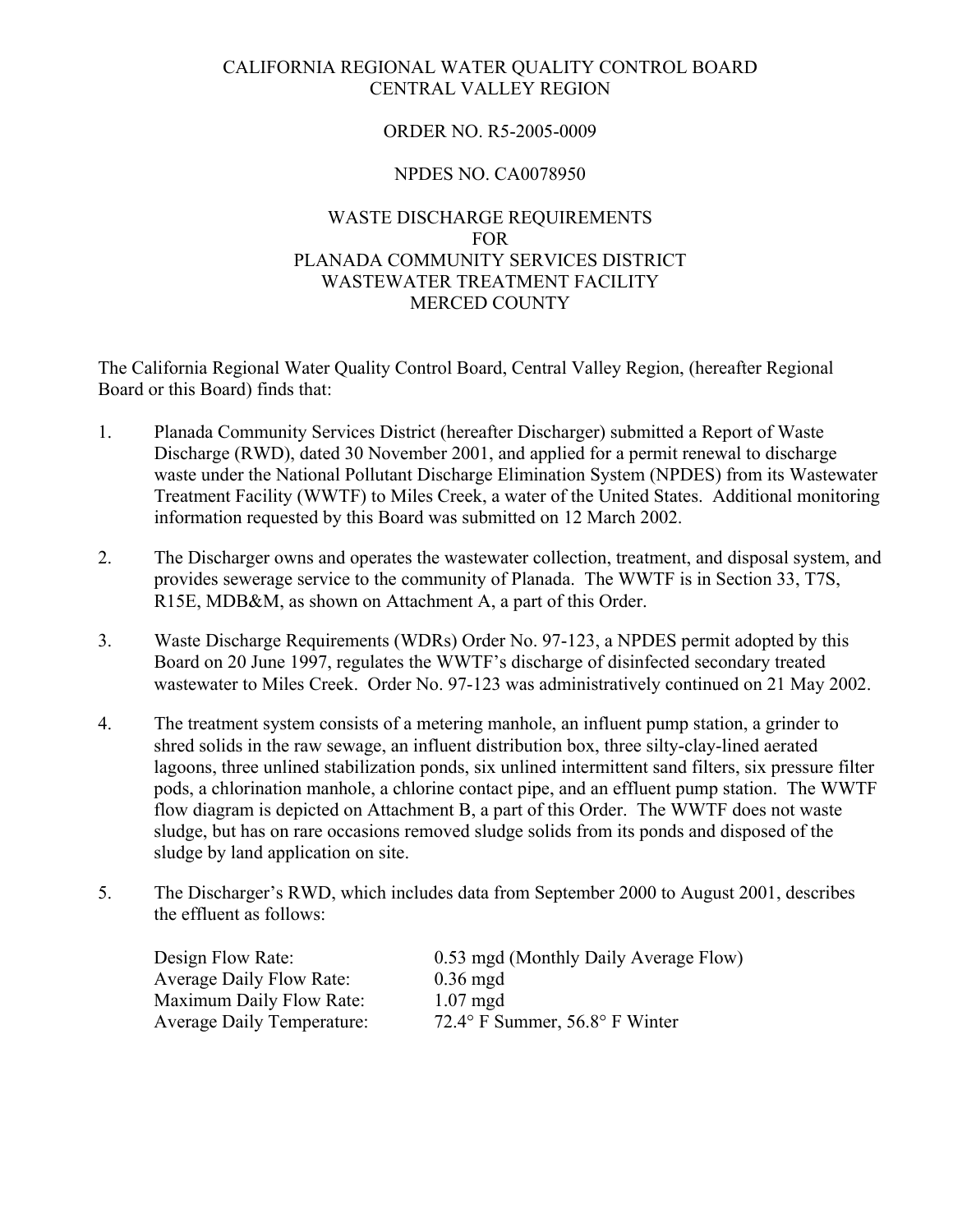# WASTE DISCHARGE REQUIREMENTS NO. R5-2005-0009 -2-PLANADA COMMUNITY SERVICES DISTRICT WWTF MERCED COUNTY

|                                    |                          | Concentration (mg/L, unless<br>otherwise noted) |          |
|------------------------------------|--------------------------|-------------------------------------------------|----------|
| Parameter                          | Average                  | Maximum                                         | (lb/day) |
| $pH$ BOD <sub>5</sub> <sup>1</sup> |                          | 7.0-7.3 $(range)$                               |          |
|                                    | 21                       | 67                                              | 60.4     |
| <b>TSS</b>                         | 18                       | 56                                              | 54.8     |
| Chlorine Residual                  | 0.3                      | 0.8                                             |          |
| Settleable Solids                  | $< 0.1$ mL/L             | $< 0.1$ mL/L                                    |          |
| Conductivity $\omega$ 25° C        | $619 \text{ (µmhos/cm)}$ | $780 \, (\mu \text{mhos/cm})$                   |          |
| <b>Total Dissolved Solids</b>      | 471                      | 622                                             |          |
|                                    |                          |                                                 |          |

1 5-day, 20° C biochemical oxygen demand

Total coliform concentrations ranged from less than 2 to more than 1600 MPN/100 mL. About 80 percent of the samples were less than 2 MPN/100 mL Seven of the 109 (6 percent) 7-sample median concentrations exceeded the comparable effluent limitation of 23 MPN/100 mL. Five of the seven 7-sample median violations occurred in December 2000.

6. The Discharger's self monitoring reports (SMRs) from 1 January 2000 and to 30 June 2003 describe the effluent as follows:

| <b>Average Daily Flow Rate:</b><br>Maximum Daily Flow Rate:<br><b>Average Daily Temperature:</b> | $0.37$ mgd<br>$1.07$ mgd<br>68°F Summer; 57°F Winter |                               |  |
|--------------------------------------------------------------------------------------------------|------------------------------------------------------|-------------------------------|--|
|                                                                                                  | Concentration $(mg/L)$                               | (unless otherwise noted)      |  |
| Parameter                                                                                        | Average                                              | Maximum                       |  |
| pH                                                                                               | 7.0-8.5 $(range)$                                    |                               |  |
| BOD <sub>5</sub> <sup>1</sup>                                                                    | 17                                                   | 177                           |  |
| <b>TSS</b>                                                                                       | 18                                                   | 242                           |  |
| Chlorine Residual                                                                                | 0 <sub>1</sub>                                       | 10                            |  |
| Settleable Solids                                                                                | $< 0.1$ mL/L                                         | $0.1$ mL/L                    |  |
| Conductivity $(a)$ 25° C                                                                         | 554 ( $\mu$ mhos/cm)                                 | $789 \, (\mu \text{mhos/cm})$ |  |
| <b>Total Dissolved Solids</b>                                                                    | 494                                                  | 623                           |  |

<sup>1</sup> 5-day, 20 $\degree$  C biochemical oxygen demand

The monthly average effluent EC exceeded 700 µmhos/cm during only one month for which the Discharger submitted only one result. Total coliform concentrations ranged from less than 2 to more than 1600 MPN/100 mL. Seventy-three percent of the 449 samples were less than 2 MPN/100 mL. Twenty-nine (6.5 percent) exceeded the effluent daily maximum limitation of 240 MPN/100 mL. Twenty-seven (6.1 percent) 7-sample medians exceeded the comparable effluent limitation of 23 MPN/100 mL.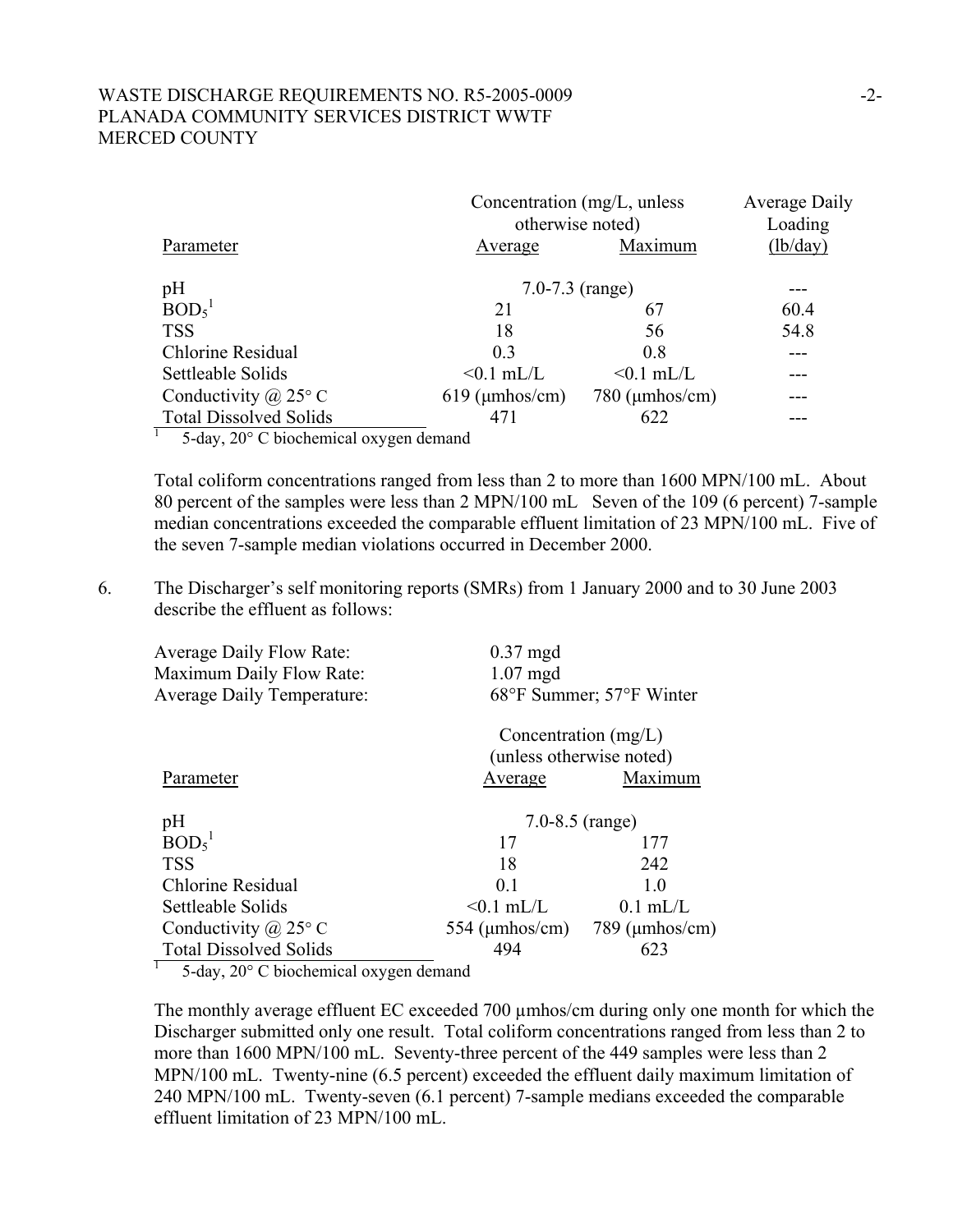# WASTE DISCHARGE REQUIREMENTS NO. R5-2005-0009 -3-3-3-3-3-3-3-3-3-3-3-3-3-3-3-3-3-PLANADA COMMUNITY SERVICES DISTRICT WWTF MERCED COUNTY

- 7. A seasonally operated cannery in the service area is limited to discharges of domestic waste to the WWTF under restrictions imposed by the Discharger.
- 8. The Discharger received Notices of Violation on 25 May and 9 September 1999 for effluent limitation exceedances of total coliform organism and chlorine residual and for failing to meet certain monitoring requirements. The Discharger in late 2000 installed a pressure filter system designed to reduce effluent solids and thereby reduce BOD<sub>5</sub>, TSS, and total coliform organisms in the effluent; and equipment to meter calcium thiosulfate (the Discharger has since changed to sodium bisulfite) into the effluent wet well to reduce residual chlorine prior to discharge to Miles Creek. When there is excess sodium bisulfite in the effluent, there should be no residual chlorine in the effluent. The Discharger monitors effluent sodium bisulfite continuously. The Discharger violated the total coliform and chlorine residual effluent limitations 48 times in 2000. The improvements reduced the number of these effluent limitation violations to six in 2001, nine in 2002 and four in 2003, and 10 in the first half of 2004 (2004 violations were of coliform limits).
- 9. Discharger's consultant Harris Consultants, Inc., prepared a 29 November 1990 report titled *Wastewater Treatment Plant Capacity Analysis, Prepared for the Planada Community Services District, Merced County, California*. The report recommended phased improvements for increasing plant capacity to 0.82 mgd.
- 10. Discharger's consultant Tolladay Fremming & Parson prepared a December 2002 report titled *Preliminary Engineering Report for Wastewater Collection and Treatment Facilities for the Planada Community Services District*. The report offers possible modifications that would increase the monthly average daily flow capacity to 0.9 mgd in order to meet expected population growth.
- 11. In August 2004, the Discharger's attorney informed the Regional Board that the District is evaluating cessation of discharge to Miles Creek and effluent disposal by reclamation. The Discharger has not submitted a Report of Waste Discharge for any proposed changes to the WWTF.
- 12. The U.S. Environmental Protection Agency (USEPA) and this Board have classified this discharge as a minor discharge.
- 13. The Discharger is not required to obtain an Industrial Storm Water Permit for the WWTF because its design flow is less than 1 mgd.
- 14. The Discharger is not required to implement an approved pretreatment program for the WWTF because its design flow is less than 5 mgd.

# *APPLICABLE LAWS, REGULATIONS, POLICIES AND PLANS*

15. The federal Clean Water Act (CWA) Sections 301 (Effluent Limitations), 302 (Water Quality Related Effluent Limitations), 304 (Information and Guidelines), and 307 (Toxic and Pretreatment Effluent Standards) as amended and their implementing regulations in Title 40,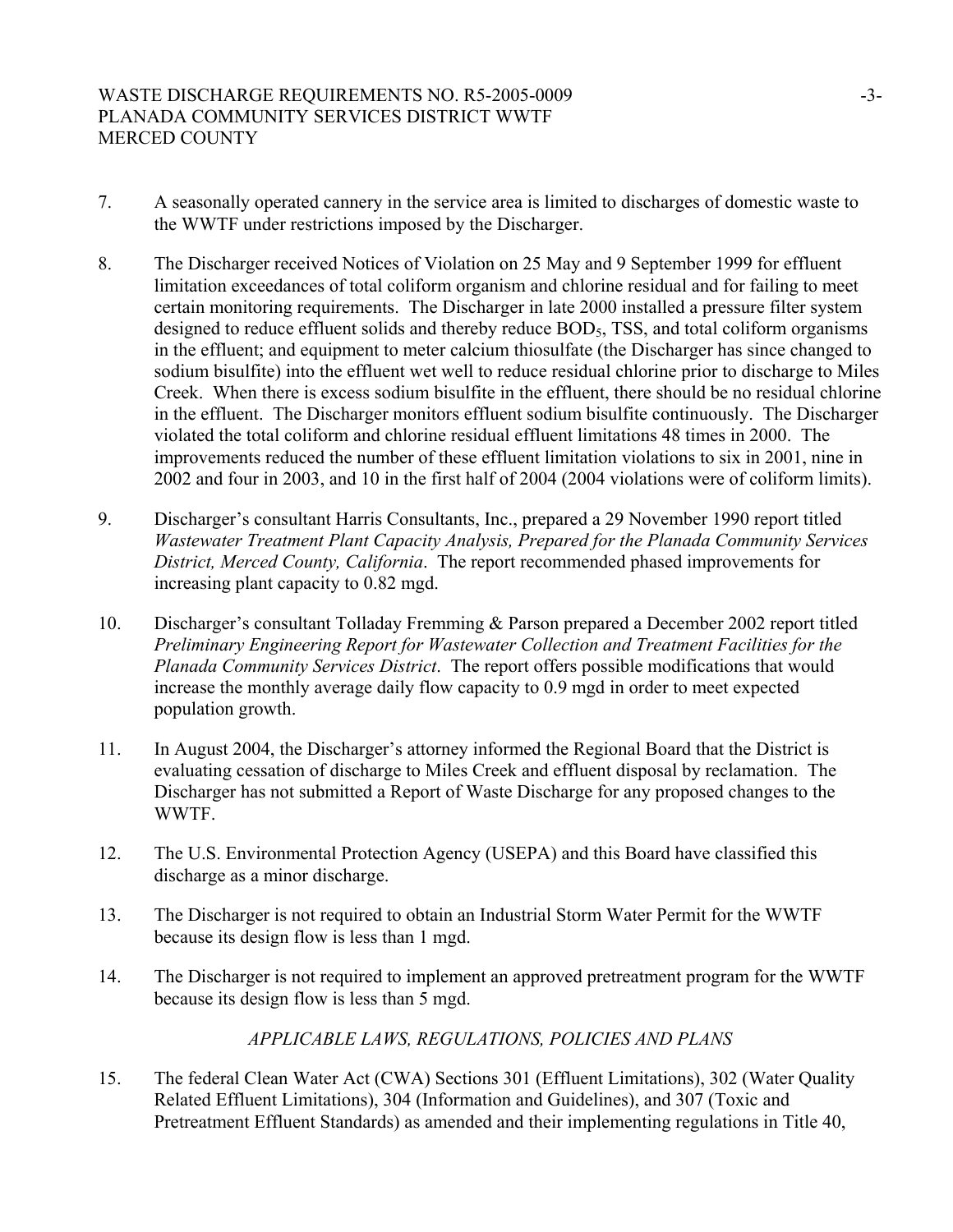Code of Federal Regulations (40 CFR), Parts 122, 125, 131, 133, 136, 403, and 503 establish the bases for the effluent limitations, pretreatment requirements, and certain sludge disposal requirements in this Order.

- 16. California Water Code (CWC) Division 7 and its implementing regulations in Title 23 California Code of Regulations (Title 23) establish the water quality protection, permitting and enforcement requirements in this Order.
- 17. Section 13263.6(a) of the CWC requires that "the regional board shall prescribe effluent limitations as part of the waste discharge requirements of a POTW for all substances that the most recent toxic chemical release data reported to the state emergency response commission pursuant to Section 313 of the Emergency Planning and Community Right to Know Act of 1986 (42 U.S.C. Sec. 11023) [EPCRKA] indicate as discharged into the POTW, for which the state board or the regional board has established numeric water quality objectives, and has determined that the discharge is or may be discharged at a level which will cause, have the reasonable potential to cause, or contribute to, an excursion above any numeric water quality objective."
- 18. California Business and Professions Code (CBPC) Division 3, Chapters 7 and 12.5 and their implementing regulations in Title 16 CCR (Title 16) provide the bases for qualification requirements applicable to technical work and technical report preparation as specifically stated in this Order.
- 19. USEPA adopted the *National Toxics Rule* (NTR) on 5 February 1993 and the *California Toxics Rule* (CTR) on 18 May 2000. These rules contain water quality criteria (WOC) applicable to this discharge. The State Board adopted the *Policy for Implementation of Toxics Standards for Inland Surface Waters, Enclosed Bays, and Estuaries of California* (known as the State Implementation Plan or SIP), which contains guidance on implementation of the NTR and CTR.
- 20. Federal Clean Water Act regulations at 40 CFR 131.12 establish a federal antidegradation policy that applies to the discharge subject to this Order. In addition, State Board Resolution No. 68-16, Statement of Policy with Respect to Maintaining High Quality of Water in California (hereafter Resolution 68-16), requires the Regional Board in regulating discharge of waste to maintain high quality waters of the State until it is demonstrated that any change in quality will be consistent with maximum benefit to the people of the State, will not unreasonably affect beneficial uses, and will not result in water quality less than that described in the Regional Board's policies (e.g., quality that exceeds water quality objectives). Resolution 68-16 requires that the discharge be regulated to meet best practicable treatment or control (BPTC) to assure that pollution or nuisance will not occur and the highest water quality consistent with the maximum benefit to the people of the State is maintained. This Board implements Resolution 68-16 consistent with the federal policy. This Order requires the Discharger to comply with technology-based standards consistent with federal regulations and more stringent standards necessary to meet state water quality limitations.
- 21. This Board adopted the *Water Quality Control Plan, Fourth Edition, for the Sacramento and San Joaquin River Basins* (hereafter Basin Plan). The Basin Plan designates beneficial uses,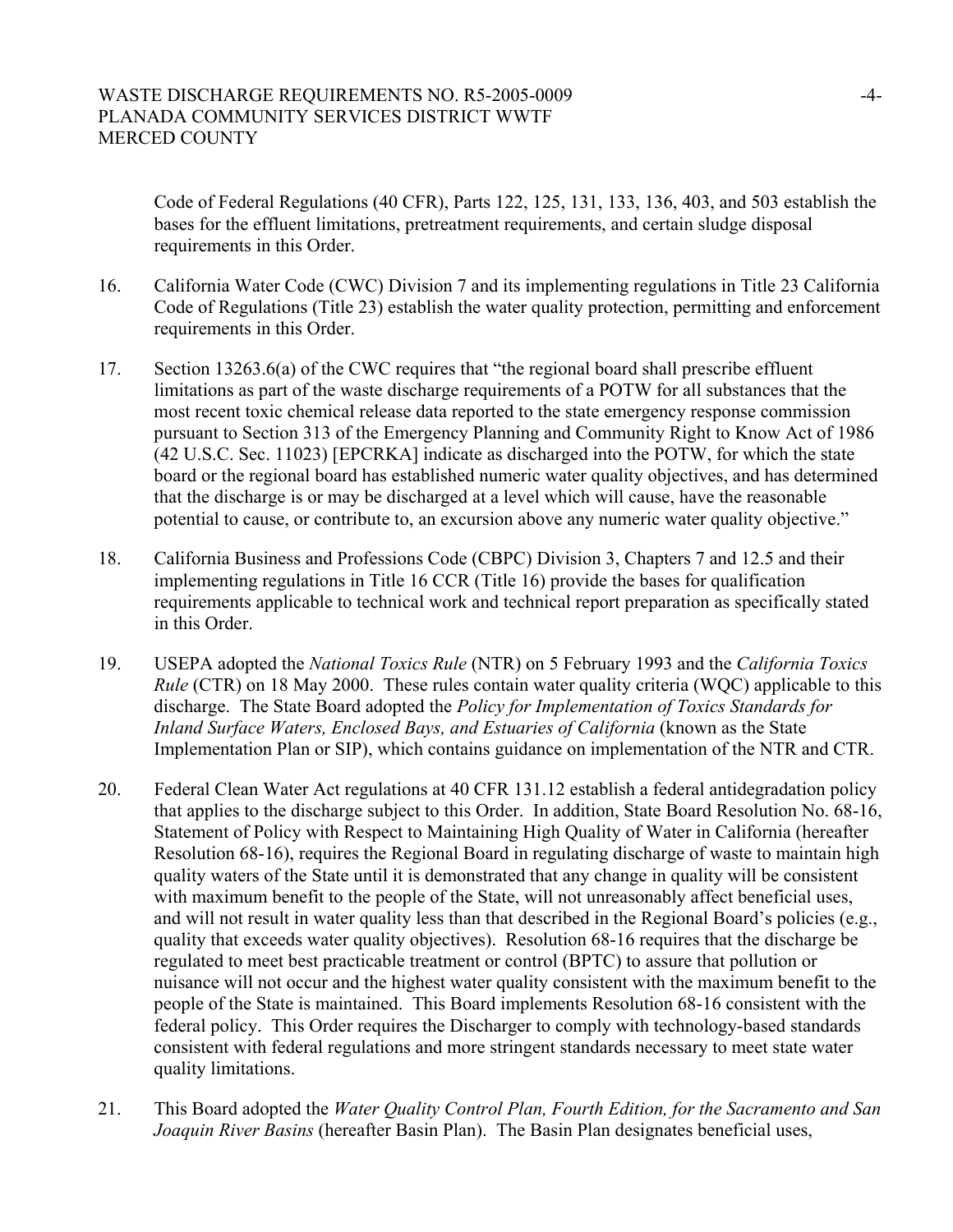establishes water quality objectives (WQOs), and contains implementation programs and policies to achieve WQOs for all waters of the Basin. This Order implements the Basin Plan.

# *RECEIVING WATER BENEFICIAL USES – SURFACE WATER*

- 22. Miles Creek is an ephemeral tributary to the San Joaquin River. The WWTF discharge point to Miles Creek is at latitude N 37° 16' 59" and longitude W 120° 20' 04". Approximately seven miles downstream of the discharge, Miles Creek joins Owens Creek. Thereafter, Owens Creek meanders for about 16 miles to its juncture with the Eastside Canal. At this point, water from Owens Creek can be diverted to the Eastside Canal or to the Eastside Bypass, both of which form a network of natural and manmade channels for agricultural irrigation and drainage that drains to the San Joaquin River.
- 23. Miles Creek carries storm runoff from the Sierra foothills and agricultural runoff from surrounding areas. Winter and spring flows in Miles Creek vary considerably (from 0 to 700 cubic feet per second or cfs) in relation to rainfall intensity. During the summer and fall months, flow in Miles Creek upstream of the waste discharge is insignificant and the waste discharge contributes virtually all of the flow in Miles Creek, making it effluent dominated.
- 24. The Merced Irrigation District diverts water from Owens Creek approximately 7.5 miles downstream of the discharge for use in irrigation of various crops, including food crops.
- 25. The Basin Plan, at page II-2.00, states, "Existing and potential beneficial uses which currently apply to surface waters of the basins are presented in Figure II-1 and Table II-1. The beneficial uses of any specifically identified water body generally apply to its tributary streams. In some cases a beneficial use may not be applicable to the entire body of water. In these cases the Regional Board's judgment will be applied. It should be noted that it is impractical to list every surface water body in the Region. For unidentified water bodies, the beneficial uses will be evaluated on a case-by-case basis." The Basin Plan does not specifically identify beneficial uses of Miles Creek, but the Basin Plan does identify present (as of 1974) and potential beneficial uses in the San Joaquin River within the reach between the Sack Dam to the mouth of the Merced River, to which Miles Creek is tributary. In addition, in 1989 the Board assigned municipal and domestic supply use to water bodies that do not have beneficial uses listed in Table II-1, as directed by State Board Resolution 88-63. The beneficial uses of the San Joaquin River within the reach between Sack Dam and the mouth of the Merced River, as defined in the Basin Plan, and thereby applicable to Miles Creek pursuant to the tributary rule, are:
	- a. Municipal and domestic supply (potential) (MUN),
	- b. Agricultural supply (AGR),
	- c. Industrial process supply (PRO),
	- d. Water contact recreation (REC-1),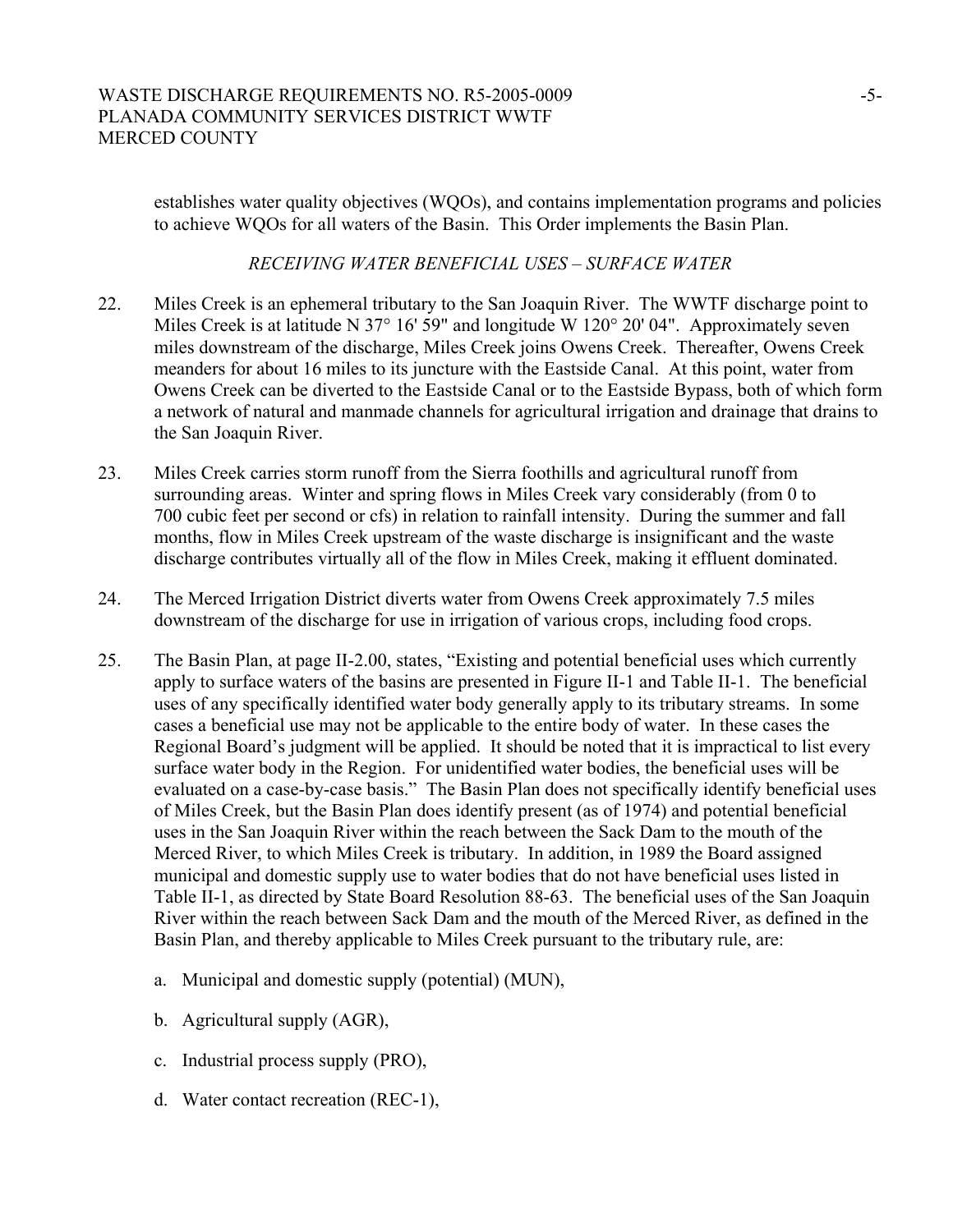- e. Non-contact water recreation (REC-2),
- f. Warm freshwater habitat (WARM),
- g. Migration of aquatic organisms, habitat (warm and cold) (MIGR),
- h. Spawning, reproduction, and/or early development (SPWN) (existing for warm and potential for cold), and
- i. Wildlife habitat (WILD).
- 26. The flow conditions, habitat values, and actual uses of Miles Creek reflect that not all beneficial uses designated for the San Joaquin River from Sack Dam to the mouth of Merced River may be applicable to Miles Creek. The Basin Plan recognizes that some uses may not currently exist and probably may not be supported in the future, at least for certain portions of the receiving waters. Thus, consideration for removing some of the beneficial uses may be appropriate. The Regional Board, however, is not authorized to remove such uses unless it follows the public processes required by state law and federal regulations (i.e., by amending the Basin Plan). Although Miles Creek may not support all the designated beneficial uses, unless the Basin Plan is amended specifically for this, all designated beneficial uses must be protected from impacts of the discharge.
- 27. The ephemeral nature of Miles Creek means that no consistent receiving water dilution is available to buffer pollutants and help protect the designated beneficial uses. Consequently, the discharge itself cannot contain pollutants in concentrations that would cause harm to agricultural production, public health, and aquatic life.
- 28. In Order No. 97-123, Finding No. 16, this Board determined the beneficial uses of Miles Creek downstream of Whealan Avenue to be MUN, industrial supply, AGR, REC-1, REC-2, WARM, MIGR (warm water), shellfish harvesting (SHELL), and WILD. These beneficial uses differ from the designated beneficial uses determined by tributary rule and listed in Finding No. 25 in that they do not include MIGR (cold water) and SPWN (warm water and potential cold water) but do include a nonspecific reference to industrial supply and the additional beneficial use of SHELL. At that time, this Board exercised the discretion allowed in determining uses of unidentified water bodies (Basin Plan, page II-2.00, Surface Waters).
- 29. In evaluating the beneficial uses applicable to Miles Creek in Order No. 97-123, available information provided by the California Department of Fish and Game (DFG) and Merced County Department of Public Health (MCDPH) was considered. As Order No. 97-123 indicates, DFG reported that Miles Creek and Owens Creek provide warm freshwater habitat for aquatic resources such as amphibians, clams, and warm water fishes, but was not a significant fishery or spawning creek. DFG reported that humans collect clams for consumption from Miles Creek. Order No. 97-123 also indicates a MCDPH representative confirmed that people harvested clams from Miles Creek and Owens Creek in the past and may continue to do so.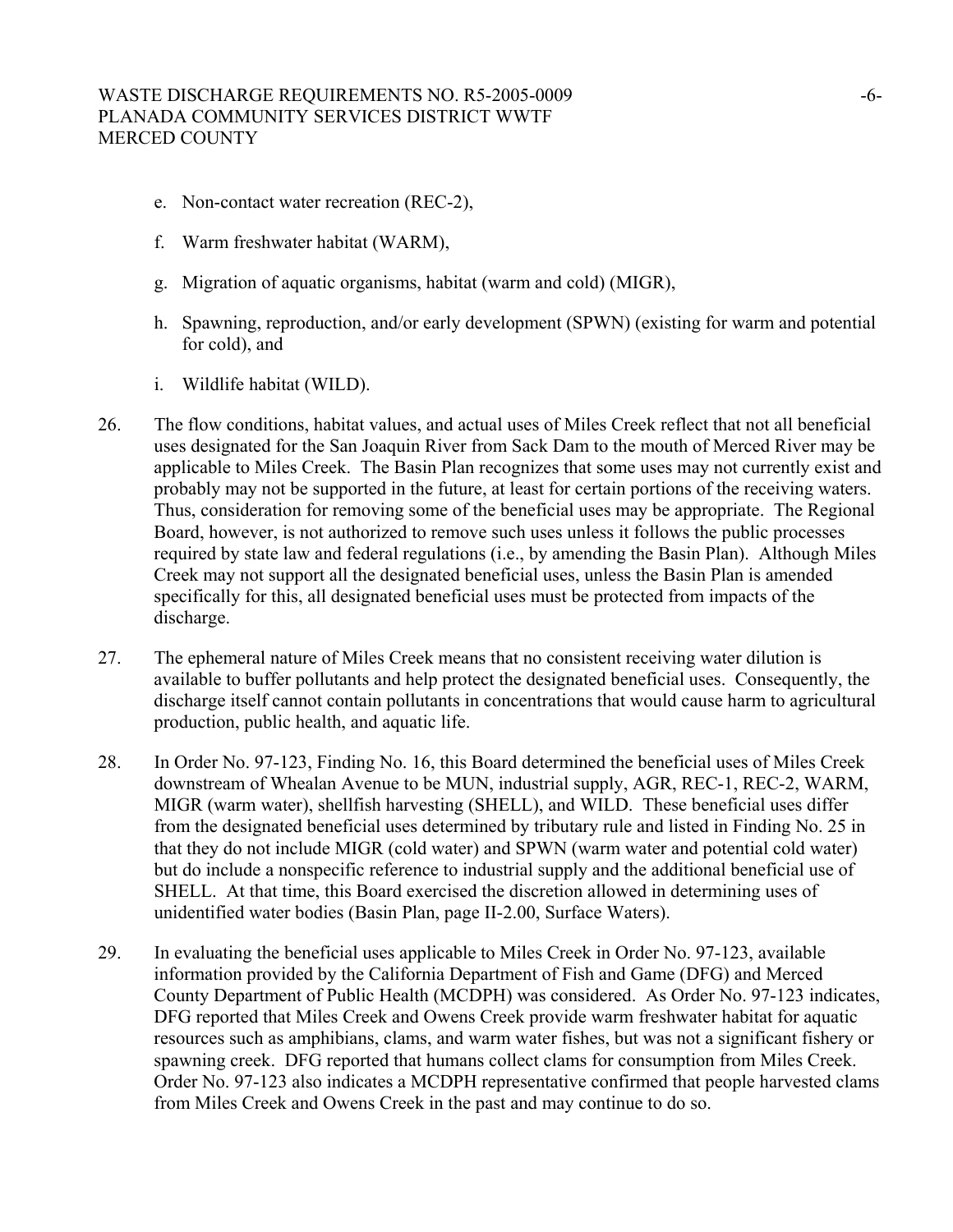# WASTE DISCHARGE REQUIREMENTS NO. R5-2005-0009 -7-PLANADA COMMUNITY SERVICES DISTRICT WWTF MERCED COUNTY

- 30. On the morning of 12 January 2004, DFG responded to a citizen's complaint of a fish kill in Miles Creek downstream of Planada WWTF's discharge. The DFG investigator, on inspection of Miles Creek, reported to Regional Board staff that minnows, carp, pollywogs, and other fish were found dead in the creek water. The evidence indicates that Miles Creek supports a diverse aquatic community and has the beneficial use of SPWN (warm). Miles Creek on the morning of 12 January 2004 had no flow upstream of the discharge. The incident is still under investigation, no conclusions as to the cause of the fish kill have been determined, and no enforcement action has been taken as yet.
- 31. The State Board adopted Order No. WQ2002-0015 on 3 October 2002 concerning the WDRs this Board adopted WDRs for Vacaville's Easterly Wastewater Treatment Plant. This precedential decision provides guidance on implementing the Basin Plan, particularly the protection of beneficial uses as designated in an effluent dominated water body where some actual and probable uses may warrant re-evaluation. Some of the issues addressed by the State Board Order may be relevant to the Planada WWTF discharge.
- 32. The beneficial uses controlling the most stringent effluent limitations of this Order are the potential MUN, existing AGR, REC-1, and potential cold freshwater SPWN. Other designated beneficial uses are less sensitive and do not control the effluent limitations of this Order. As this Board has previously reviewed and determined that MUN, AGR, REC-1, WARM, WILD, and warm water SPWN exist or are probable beneficial uses, as previously described in Finding Nos. 25, 28, 29, and 30, only cold water SPWN has no recent evidence or documentation of beneficial use in Miles Creek.
- 33. If the Discharger intends to continue discharges to Miles Creek and has or wishes to acquire information to establish that the cold water SPWN beneficial use does not exist and is unlikely to be attained in the future in Miles Creek, it may provide such to the Regional Board for full analysis through a Use Attainability Analysis (UAA). If the UAA indicates that the Basin Plan should be amended to remove this designated beneficial use, this Board will process the Basin Plan amendment change, if appropriate, with support from the Discharger. As State Board Order No. WQ2002-0015 makes clear, the Discharger bears the responsibility for providing the information to support this evaluation. Given that previous NPDES permits for this discharge have not protected cold water SPWN, that no evidence of cold water SPWN in Miles Creek exists, and that the Discharger is evaluating alternatives to eliminate altogether discharges to Miles Creek, it is appropriate to delay implementation of the 7.0 mg/L receiving water limitation required by the Basin Plan to protect cold water SPWN. The delay can extend until the Board confirms the limit as necessary through a UAA or as unnecessary either by a UAA or a commitment by the Discharger to cease discharges to Miles Creek by date certain. It is appropriate to include in this Order a time schedule(s) requiring the Discharger to provide this Board with the technical information necessary to complete a UAA, or a commitment either to a project ensuring compliance with a 7.0 mg/L receiving water limit or to a project resulting in cessation of discharges to Miles Creek.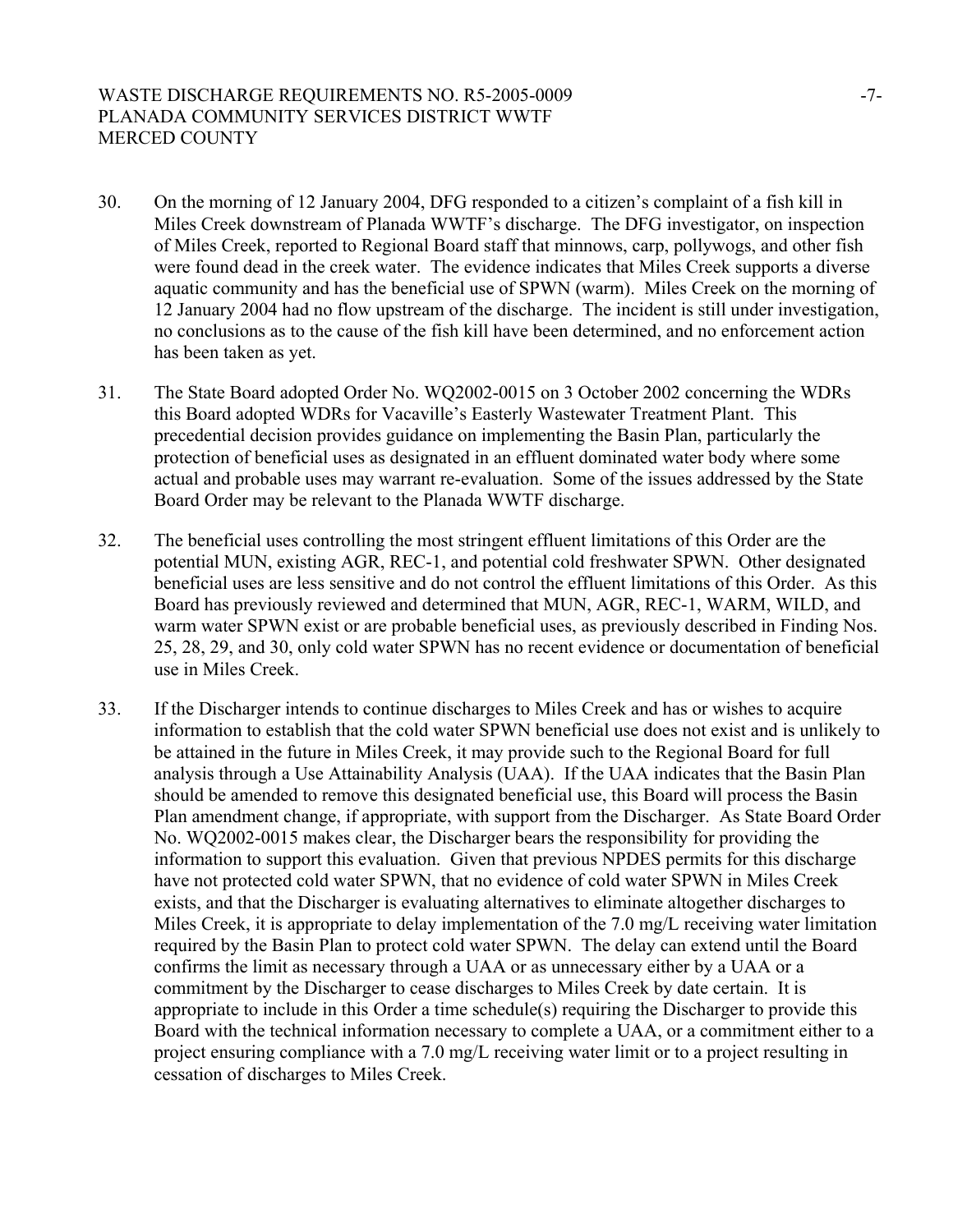# WASTE DISCHARGE REQUIREMENTS NO. R5-2005-0009 -8-8-PLANADA COMMUNITY SERVICES DISTRICT WWTF MERCED COUNTY

#### *GROUNDWATER BENEFICIAL USES*

34. The designated beneficial uses of the underlying groundwater are MUN, industrial service supply (IND), PRO, and AGR.

#### *EFFLUENT LIMITATIONS AND REASONABLE POTENTIAL ANALYSES*

- 35. Title 40 CFR Part 133.102 requires a minimum of secondary treatment for BOD5, TSS, and pH.
- 36. Title 40 CFR Part 122.44(d) requires water quality-based effluent limitations (WQBELs) for all pollutants that are or may be discharged at a level that will cause, have the reasonable potential to cause, or contribute to an in-stream excursion above any State water quality standard, including State narrative criteria (or objectives) for water quality. Clean Water Act Section 301(b)(1) requires NPDES permits to include effluent limitations that achieve technology-based standards and any more stringent limitations necessary to meet water quality standards. Water quality standards include Basin Plan beneficial uses and narrative and numeric water quality objectives, State Board adopted standards, and federal standards, including the NTR and the CTR. The Basin Plan contains numeric and narrative water quality objectives, including objectives for bacteria, chemical constituents, dissolved oxygen, pH, toxicity, salinity, and suspended materials. The narrative toxicity objective states: "All waters shall be maintained free of toxic substances in concentrations that produce detrimental physiological responses in human, plant, animal, or aquatic life" (Basin Plan at III-8.00). For determining whether there is reasonable potential for an excursion above a narrative objective, the regulations prescribe three discrete methods (40 CFR 122.44(d)(vi)). This Board often relies on the second method because the USEPA's water quality criteria have been developed using methodologies that are subject to public review, as are the individual recommended criteria guidance documents. USEPA's ambient water quality criteria are used as means of supplementing the integrated approach to toxics control, and in some cases deriving numeric limitations to protect receiving waters from toxicity as required in the Basin Plan's narrative toxicity objective.
- 37. Based on the information submitted as part of the application and as directed by monitoring and reporting programs, this Board finds that the discharge does have a reasonable potential to cause or contribute to an in-stream excursion above a water quality standard for the following parameters: pH, BOD<sub>5</sub>, total suspended solids, settleable solids, conductivity, total coliform organisms, total residual chlorine, and acute whole effluent toxicity. Effluent limitations for these constituents are included in this Order:
	- a. *Dilution:* Water quality-based effluent limitations (e.g., pH, total residual chlorine, priority pollutants) in this Order apply at the point of discharge as, at times, the discharge is the only flow in Miles Creek and there is no dilution.
	- b. *BOD<sub>5</sub>* **and TSS:** BOD<sub>5</sub> and TSS effluent limitations are set in accordance with the secondary treatment standards found at 40 CFR 133.102, which states that the effluent  $BOD<sub>5</sub>$  and TSS shall not exceed a 30-day average of 30 mg/L and a 7-day average of 45 mg/L, and that the average  $BOD<sub>5</sub>$  and TSS percent removal rate shall be no less than 85%. The maximum daily limitations are calculated based on the 30-day average limitation using the standard statistical procedures in the SIP and USEPA's *Technical Support Document for Water Quality Based Toxics Control* (TSD) for describing effluent concentrations using a lognormal distribution.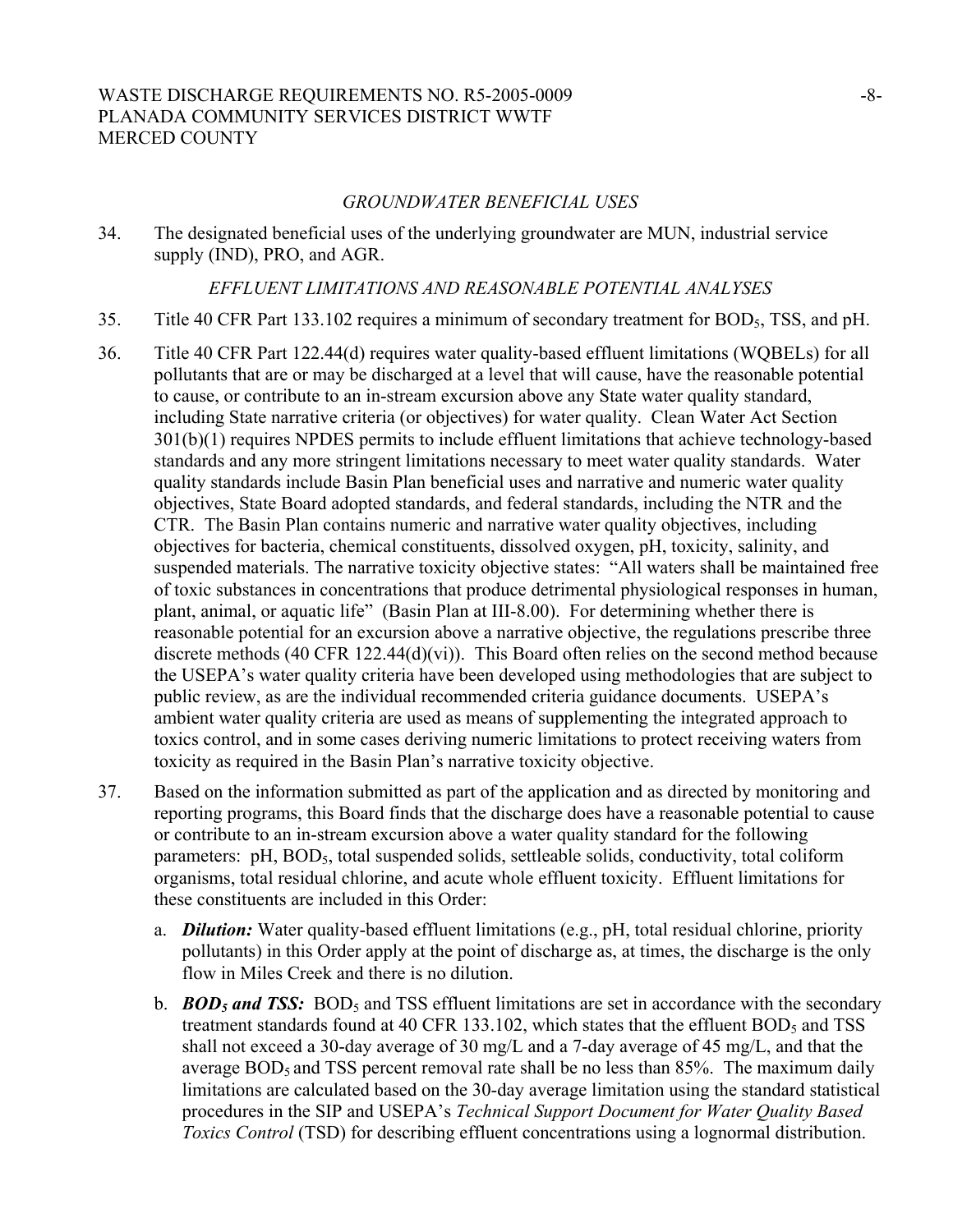The mass-based limitations are calculated using the applicable concentration limitation and the design flow of the facility. These limitations will continue until the Discharger modifies the WWTF to meet tertiary treatment requirements, as described in later findings.

- c. *pH:* The Basin Plan requires that the pH of receiving waters shall not be depressed below 6.5 or raised above 8.5 standard units. As the discharge is at times the only flow in Miles Creek, these limitations are applied directly to the discharge.
- d. *Settleable solids*: The Basin Plan requires that waters not contain settleable substances in concentrations that result in deposition of material that causes nuisance or adversely affects beneficial uses. Title 40 CFR 122.44(l) requires that effluent limitations in renewed permits be at least as stringent in previous permits. Order 97-123 limitations for settleable solids are 0.2 mL/L average monthly and 1.0 mL/L maximum daily. These limitations will continue until the Discharger modifies the WWTF to meet tertiary treatment requirements, as described in later findings.
- e. *Conductivity:* The Basin Plan requires that surface waters shall not contain constituents in concentrations that adversely affect beneficial uses. The Basin Plan's "Policy for Application of Water Quality Objectives" provides that in implementing narrative WQOs, this Board will consider numeric criteria and guidelines developed by other agencies and organizations. This application of the Basin Plan is consistent with 40 CFR  $122.44(d)(1)(vi)(A).$

For EC, Ayers, R.S., and D.W. Westcott, *Water Quality for Agriculture, Food and Agriculture Organization of the United Nations – Irrigation and Drainage Paper No. 29, Rev. 1, Rome (1985),* reports levels above 700 µmhos/cm will reduce crop yields for sensitive plants. This Order does not consider the types of crops currently grown in the area affected by the WWTF discharge but does consider the potential for restricting the types of crops that may be grown in the area if the water quality with respect to EC were considerably degraded.

The Basin Plan requires that groundwater designated for use as MUN not contain concentrations of chemical constituents in excess of Title 22 MCLs. Title 22 MCLs for EC as shown in Section 64449, Table 64449-B (Secondary Maximum Contaminant Levels-Ranges), are 900 µmhos (recommended limit) and 1,600 µmhos (upper limit).

The WWTF effluent EC averages 554 µmhos/cm with a maximum of 778 µmhos/cm. The Discharger's SMRs for 2000 through June 2004 indicate that the average monthly EC during each of these 4.5 years exceeded 700  $\mu$ mhos/cm only once.

As the Discharger needs to do nothing differently to consistently comply with a monthly average EC limitation of 700 µmhos/cm and has not justified degradation beyond 700 µmhos/cm, such a limit is reasonable and appropriate.

f. *Total Coliform Organisms:* The effluent limitations for total coliform organisms are based on the requirements to protect AGR food crop irrigation and REC-1 beneficial uses, as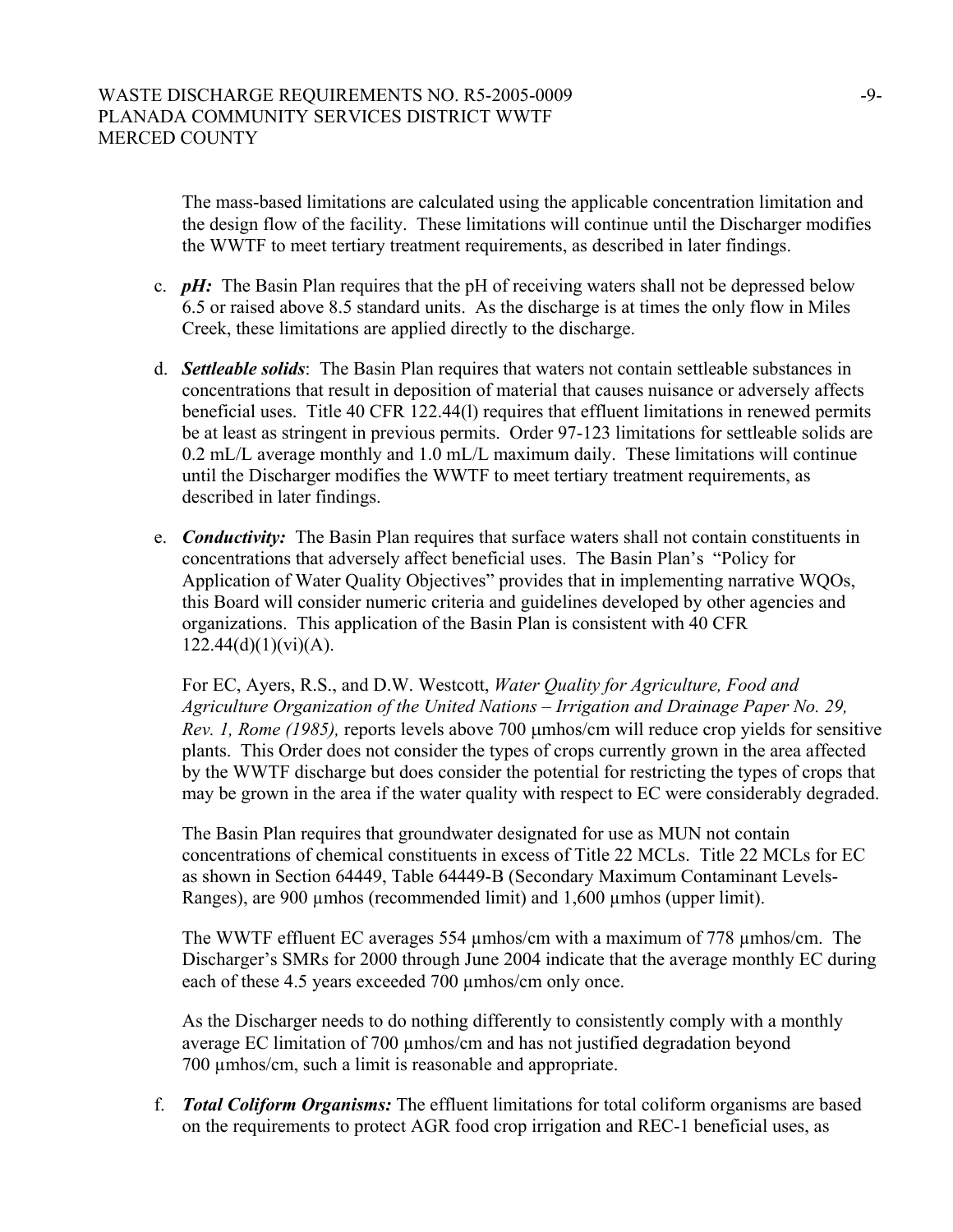explained later in this Order in findings on tertiary treatment requirements. The same limitations as in Order No. 97-123 will continue in effect until tertiary treatment limitations become effective, as set forth in Provision G.8.

- g. *Total Residual Chlorine:* USEPA recommends, in its *Ambient Water Quality Criteria for the Protection of fresh Water Aquatic Life*, a maximum chlorine concentration (1-hour average) of 0.019 mg/L and a continuous chlorine concentration (4-day average) of 0.011 mg/L for protection of aquatic life. The Discharger disinfects its effluent by chlorination. From December 2001 to November 2002, Discharger's SMRs show that the average residual chlorine concentration in the effluent is 0.1 mg/L, which exceeds the recommended criteria. Based on this information, chlorine is discharged from the facility at levels that cause or have the reasonable potential to cause an in-stream excursion above narrative WQO for toxicity from the Basin Plan. Water quality-based effluent limitations for total residual chlorine calculated using the methods in USEPA's TSD are appropriate, as is continuous monitoring of chlorine residual. The Discharger can assess compliance with this requirement by discharging excess sodium bisulfite in the effluent and by continuously monitoring the effluent concentration of sodium bisulfite. The discharger proposes to perform daily grab samples for effluent chlorine concentration. This Order requires continuous monitoring of effluent sodium bisulfite and twice daily grab samples of effluent total chlorine residual concentration.
- h. *Acute and Chronic Whole Effluent Toxicity:*Acute whole effluent toxicity limitations and chronic whole effluent toxicity requirements are included in this Order and are based on interpretation the narrative WQO for toxicity in the Basin Plan and requirements in Section 4 of the SIP.
- 38. Section 1.3 of the SIP requires imposition of a water quality-based effluent limitation for a priority pollutant if: (1) the maximum effluent concentration (MEC) is greater than the most stringent CTR criteria or applicable site-specific Basin Plan objective; or (2) the ambient background concentration is greater than the CTR criterion or applicable site-specific Basin Plan objective, or (3) other information is available to determine that a water quality-based effluent limitation is necessary to protect beneficial uses.
- 39. The Discharger was issued a CWC Section 13267 Order on 27 February 2001 requiring it to submit effluent and receiving water monitoring data meeting the requirements of the SIP to assist this Board in conducting the reasonable potential analyses (RPAs) pursuant to the SIP and 40 CFR 122.44(d). The Discharger submitted effluent data and downstream receiving water data for priority pollutants to this Board on 12 July 2001 and 9 December 2002. The priority pollutant monitoring reports indicated that samples were collected on 24 April 2001 and 8 October 2002, respectively. According to the Discharger's April 2001 and October 2002 monthly monitoring reports, Miles Creek had upstream flow on 24 April 2001 but no upstream flow on 8 October 2002. No upstream receiving water priority pollutant data were submitted.
- 40. The RPA for CTR and NTR pollutants was based on the submitted effluent monitoring data, as no background receiving water data are available. Without the upstream or background water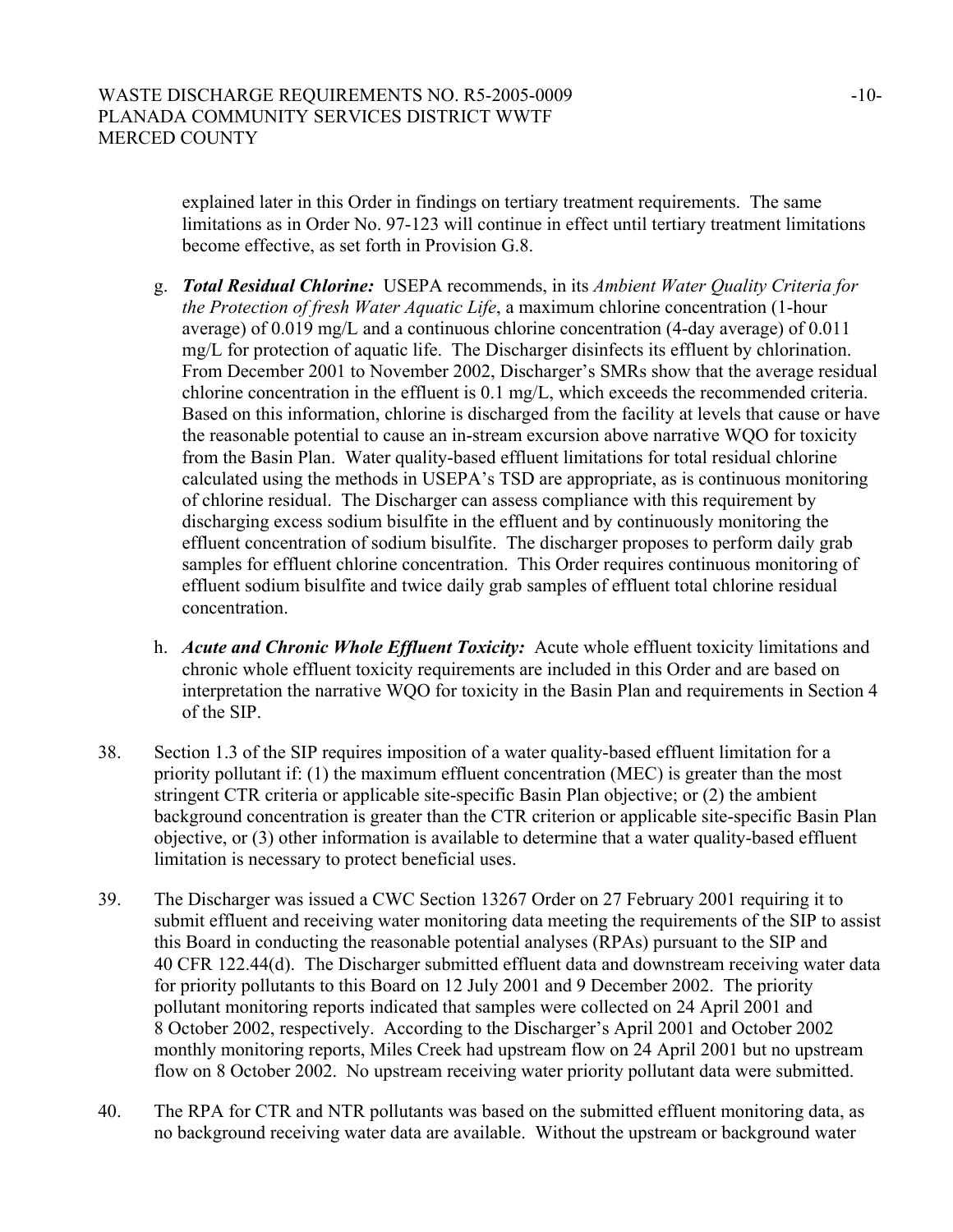# WASTE DISCHARGE REQUIREMENTS NO. R5-2005-0009 -11-PLANADA COMMUNITY SERVICES DISTRICT WWTF MERCED COUNTY

quality data, the RPA is substantially incomplete. However, cyanide, carbon tetrachloride, chlorodibromomethane, and dichlorobromomethane were found in the effluent in maximum concentrations well above the governing WQO or WQC, thus, exhibiting reasonable potential to cause or contribute to an instream excursion above the WQO or WQC. Water quality-based effluent limitations (WQBELs) are included in this Order for these pollutants. To complete the RPA, it is appropriate to require the Discharger to resample the effluent and receiving water for both upstream and downstream water quality data. Such a requirement is included in the attached Monitoring and Reporting Program. It is also appropriate to include in this Order a reopener to allow inclusion of effluent limitations deemed necessary following review of the required data.

- 41. No reasonable potential was found for the remaining NTR/CTR pollutants because all effluent data were below the most stringent criterion, were non-detect, or were anomalous. For 18 pollutants, this Board was unable to determine reasonable potential because of a lack of WQOs or criteria. The 8 October 2002 sample test results showed 2,3,7,8 TCDD (Dioxin) to be present in Miles Creek downstream of the discharge point in a concentration above the applicable water quality criteria, but it was not detected in the effluent. Additional information is necessary to determine whether reasonable potential exists for 2,3,7,8 TCDD (Dioxin) to exceed the applicable water quality criteria in Miles Creek.
- 42. Section 2.1 of the SIP provides that "*Based on an existing discharger's request and demonstration that it is infeasible for the discharger to achieve immediate compliance with a CTR criterion, or with an effluent limitation based on a CTR criterion, the RWQCB may establish a compliance schedule in an NPDES permit*." Section 2.1 further states that a compliance schedule may be included in NPDES permits provided that the following justification has been submitted: "(a) documentation that diligent efforts have been made to quantify pollutant levels in the discharge and identify the sources of the pollutant in the waste stream; (b) documentation of source control measures and/or pollution minimization measures efforts currently underway or completed; (c) a proposal for additional or future source control measures, pollutant minimization actions, or waste treatment (i.e., facility upgrades); and (d) a demonstration that the proposed schedule is short as practicable." Provision G.7 of this Order requires that the Discharger either provide this information by 27 May 2005 or WQBELs for CTR pollutants described in Finding 40 will take effect on that date. Otherwise, the WQBELs will take effect in the shortest time possible as approved by the Executive Officer, but in no case later than 26 January 2010.

# *TERTIARY TREATMENT REQUIREMENT*

43. The 1988 Memorandum of Agreement (MOA) between California Department of Health Services (DHS) and the State Board on the use of recycled water establishes basic principles relative to the agencies and the regional boards. In addition, the MOA allocates primary areas of responsibility and authority between these agencies, and provides for methods and mechanisms necessary to assure ongoing, continuous future coordination of activities relative to the use of recycled water in California.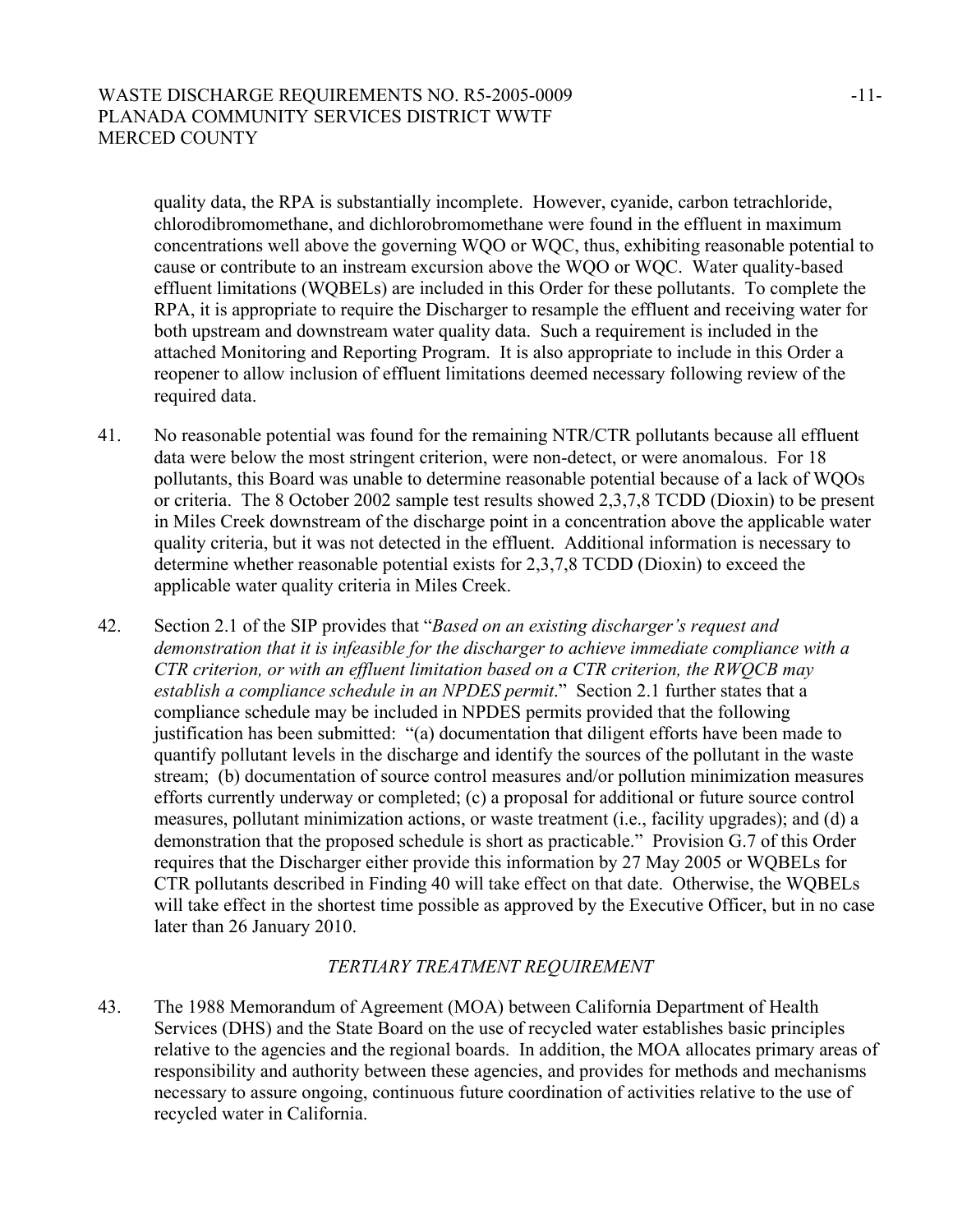# WASTE DISCHARGE REQUIREMENTS NO. R5-2005-0009 -12-PLANADA COMMUNITY SERVICES DISTRICT WWTF MERCED COUNTY

- 44. This Board requested guidance from DHS on 24 February 1999 regarding use of relatively undiluted wastewater discharged to agricultural drains or streams where the water may be used or diverted for beneficial uses of AGR for irrigation of vegetable and fruit crops and REC-1. DHS letter dated 8 April 1999 provided the requested guidance. DHS recommends that relatively undiluted wastewater discharged in this circumstance be adequately oxidized, coagulated, filtered and disinfected, i.e., tertiary level of treatment. DHS considers wastewater adequately disinfected if:
	- a. The chlorine disinfection process provides a CT (residual chlorine concentration times modal contact time) value of not less than 450 milligram-minutes per liter at all times, with a modal contact time of at least 90 minutes, based on peak dry weather design flow; and
	- b. The median concentration of total coliform bacteria measured in the disinfected effluent does not exceed an MPN of 2.2 per 100 mL, utilizing the bacteriological results of the last seven days for which analyses have been completed, and the number of total coliform bacteria does not exceed an MPN of 23 per 100 mL in more than one sample in any 30-day period. No single sample should exceed an MPN of 240 per 100 mL for total coliform bacteria.
- 45. DHS has developed recycling water criteria, Title 22, California Code of Regulations (CCR), Division 4, Chapter 3 (Title 22 RWC), for the reuse of wastewater. Title 22 RWC requires that for irrigation of food crops where the edible portion of the crop may come in contact with treated wastewater, parks, playgrounds, schoolyards, and other areas of similar public access, wastewater be disinfected tertiary recycled water. Disinfected tertiary recycled water is defined as adequately oxidized, coagulated, and filtered and disinfected wastewater such that the effluent total coliform levels do not exceed 2.2 MPN per 100 mL, as a 7-day median.
- 46. To protect the AGR and REC-1 beneficial uses of the receiving waters, and the potential use of MUN, the wastewater must be adequately treated and disinfected to prevent disease. Filtration is an effective means of reducing pathogens from the waste stream. Disinfected tertiary recycled water removes 99.5% of viruses. Coliform organisms are used as an indicator of the effectiveness of the entire treatment train and of the effectiveness of removing pathogens.
- 47. Title 22 RWC is not directly applicable to surface waters; however, this Board finds it appropriate to apply DHS's recycling water criteria to Miles Creek because its waters are frequently undiluted and used for AGR irrigation of food crops, SHELL, and REC-1 (Finding Nos. 24, 25 and 29). The method of treatment is not prescribed by this Order, but the wastewater must be treated to a level equivalent to that recommended by DHS. If the Discharger determines disinfected tertiary recycled water or equivalent treatment infeasible, it must develop other alternatives to dispose of its wastewater that do not require this level of treatment.
- 48. In addition to coliform testing, a turbidity effluent limitation is an appropriate second indicator of the effectiveness of the treatment process to assure compliance with the required level of treatment. The treatment process, or equivalent, must be capable of reliably meeting a turbidity limitation of two (2) nephelometric turbidity units (NTU) as a daily average. Failure of the filtration system such that virus removal is impaired would normally result in increased particles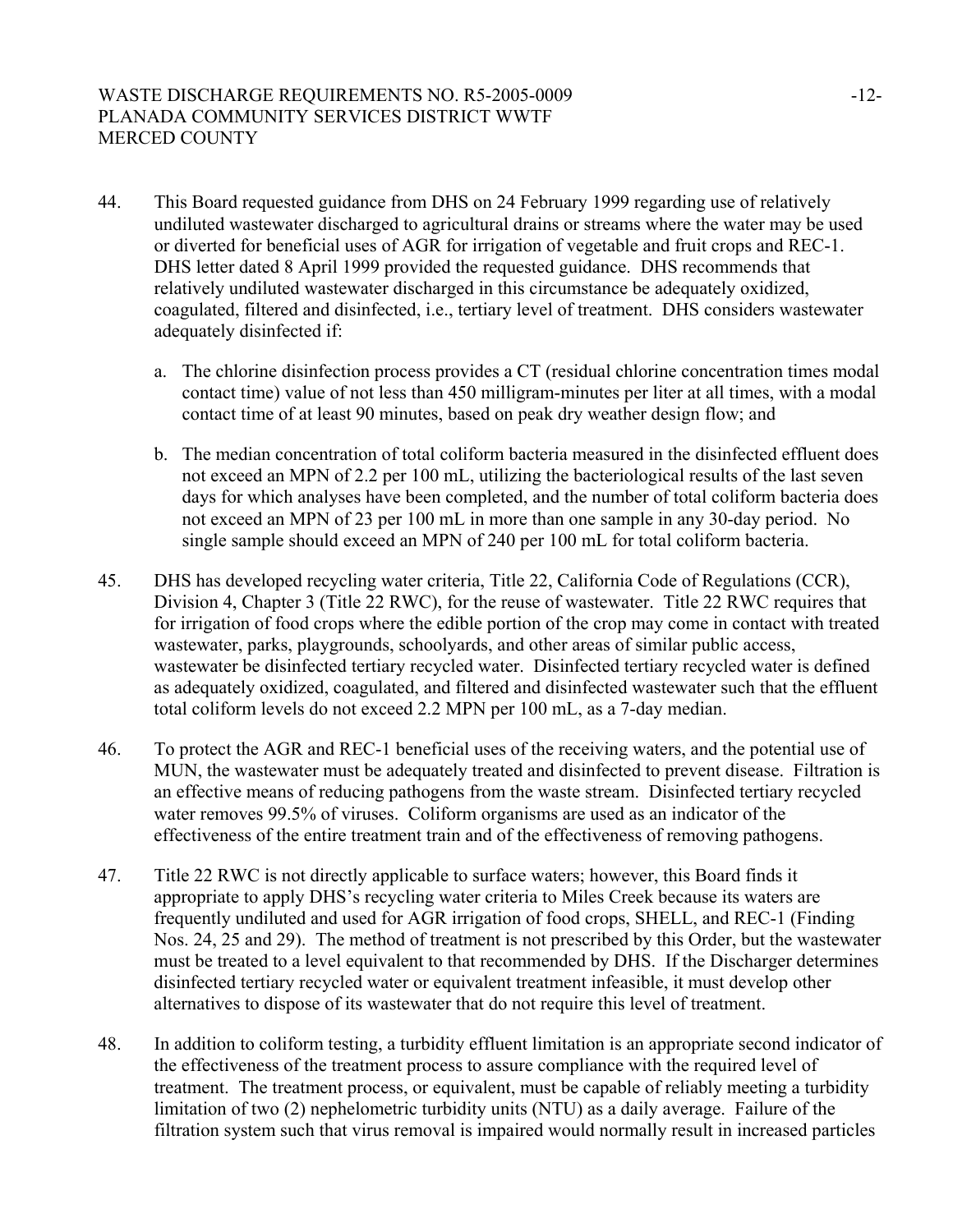in the effluent, which result in higher effluent turbidity. Turbidity has a major advantage for monitoring filter performance, allowing immediate detection of filter failure and rapid corrective action. Coliform testing, by comparison, is not conducted continuously and requires several hours, to days, to complete and identify high coliform concentrations.

- 49. Tertiary treatment technology can consistently achieve lower concentrations of BOD, TSS and settleable solids than the secondary treatment standards. The 30-day average BOD and TSS limitations of 10 mg/L, and the 0.1 mL/L maximum daily limitation for settleable solids reflect the capability of tertiary treatment.
- 50. Tertiary treatment has not been previously prescribed for this discharge; therefore, a schedule for compliance with this requirement is appropriate.
- 51. Pursuant to CWC Section 13263, the provisions of CWC Section 13241 were considered as follows:
	- a. The Existing And Potential Future Beneficial Uses Of Water. As found in the above findings, the past, present and probable future beneficial uses of the receiving stream include MUN, AGR, PRO, REC-1, REC-2, WARM, MIGR (warm and cold), SPWN (existing warm and potential cold), SHELL and WILD, but the Discharger may request this Board complete a UAA for SPWN (cold) and amend the Basin Plan, if appropriate, to dedesignate this beneficial use.
	- b. The Environmental Characteristics Of The Hydrographic Unit Including The Quality Of Water Available. Water upstream of the discharge includes storm water runoff from the foothills, surrounding farmland and Planada's storm water collection system; and tail water from local farms and a dairy. Prior to October 2002, upstream flow in Miles Creek was often absent. However, receiving water monitoring data submitted with District self monitoring reports indicates upstream flow since has been almost continuous. District personnel report that a dairy and modifications to the Planada storm water collection system are likely responsible for the change in the Creek's flow regime. District personnel also report that upstream flows are typically much, much less than that discharged from the WWTF. The quality of upstream flow is largely unknown. The water downstream of the discharge is of good quality with respect to salts and when properly disinfected should be of good quality with respect to pathogens. The water downstream of the discharge is used by and benefits many people.
	- c. Water Quality Conditions That Could Reasonably Be Achieved Through The Coordinated Control Of All Factors, Which Affect Water Quality In The Area. Within certain limits, the Board has the authority and responsibility to regulate all of the known point source discharges to Miles Creek and their quality. The dairy discharge, if routinely discharged as implied, is not likely consistent with this Board's plans and policies and is being investigated. Discharges from Planada's storm water collection system have not been shown to cause significant adverse impacts on Miles Creek. On the other hand, fishable, swimmable, and agricultural irrigation water quality conditions in Miles Creek can be reasonably achieved by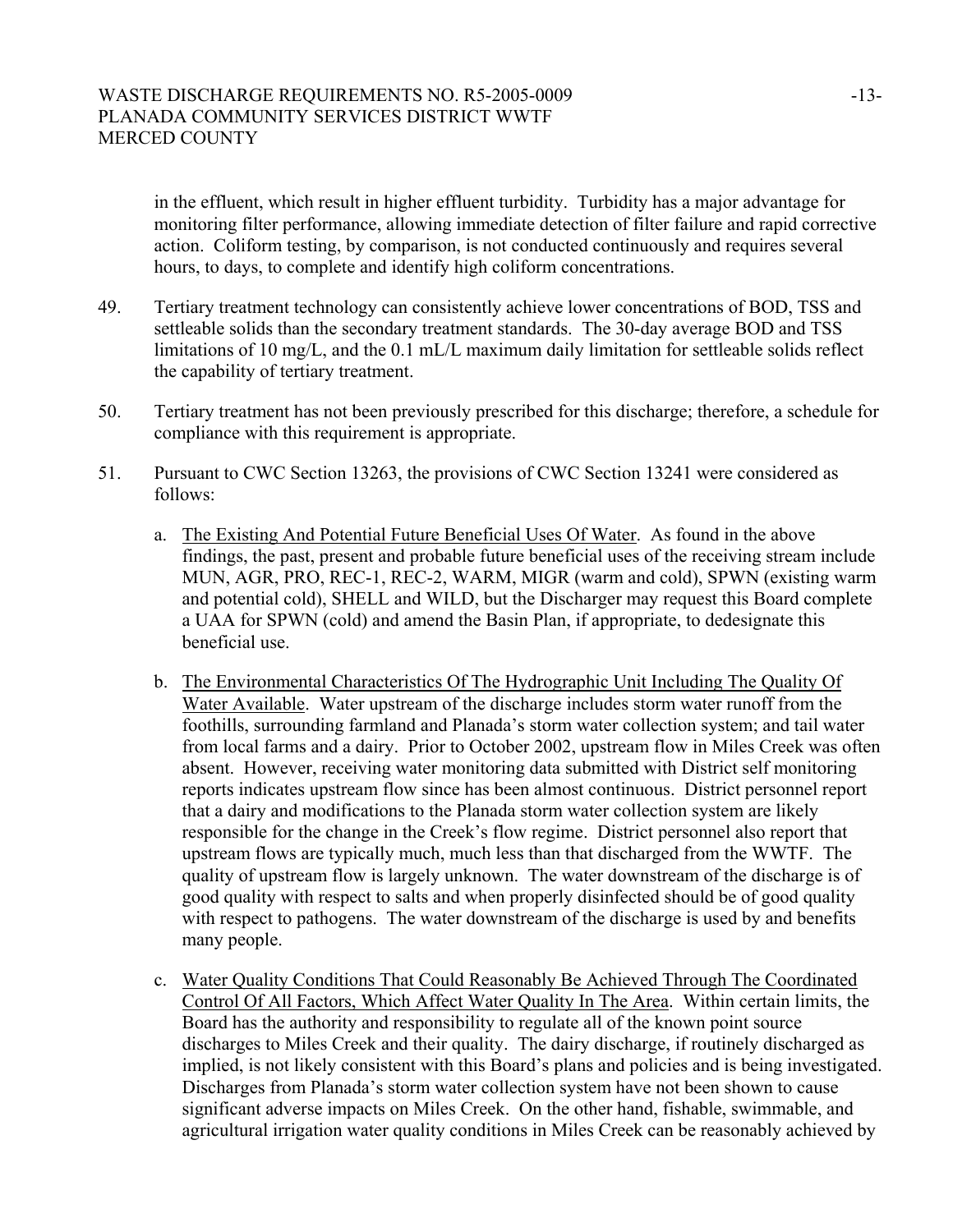upgrading the WWTF to tertiary standards. The Discharger currently uses intermittent sand filters or pressure filters to polish the effluent from the oxidation ponds. Upgrading the treatment process is reasonable and necessary an technically not difficult to achieve.

- d. Economic Considerations. The Discharger has plans to expand the capacity of the WWTF from its current 0.53 mgd to 0.9 mgd at a cost of \$460,000 to accommodate growth in the community and to consistently comply with terms in Order No. 97-123. Upgrading the treatment process will require additional expenditure of funds. The State Board, Division of Financial Assistance, estimates that the cost to add tertiary treatment to an existing secondary WWTP is approximately \$1 million per mgd. Based on the State Board's estimate, the Discharger's current estimated cost of compliance without expansion is \$500,000. The estimated cost of providing tertiary treatment with expansion of the WWTF to 0.9 mgd is \$900,000. The Discharger may be able to use some components in its current treatment process that may reduce estimated costs. The Discharger's current monthly domestic sewer user fee is \$23.00. The California average monthly domestic sewer user fee is \$20.46.
- e. The Need For Developing Housing In The Area. Population growth in Merced County in the Planada and City of Merced areas is increasing demand for housing. The requirement to increase the level of treatment for discharge to Miles Creek should not impede home construction in the area. Increased population density will, however, increase the potential for water related activities, such as water contact and noncontact recreation and recreational shellfish harvesting. These beneficial uses require high quality water; i.e., tertiary treatment. Without tertiary treatment, the downstream waters could not be safely utilized for these water uses.
- f. The Need To Develop And Use Recycled Water. State of California and Regional Board policy (Basin Plan, page IV-14.00, Policy 2) both encourage the reclamation and reuse of wastewater. Upgraded effluent quality increases opportunity for reuse. The Discharger need not directly reuse the treated wastewater as discharge into Miles Creek facilitates agricultural irrigation and public recreation. Since the treatment level must be upgraded to tertiary level, the Discharger has an option to adopt an alternative method for treating and disposing of the wastewater. A feasible alternative is direct reuse for agriculture without discharging to Miles Creek. In either option, the wastewater is being used for agriculture.

# *RECEIVING WATER LIMITATIONS*

- 52. Receiving water limitations in this Order are based on the WQOs in the Basin Plan and established to protect the designated beneficial uses of the receiving waters. Included are narrative limitations to protect human health and designated beneficial uses, prevent nuisances as defined by CWC Section 13050, and prevent degradation of the aquatic communities.
- 53. To comply with the Basin Plan's WQOs for chemical constituents, the receiving water concentrations for molybdenum must not exceed 0.050 mg/L and 0.019 mg/L (monthly mean) and for selenium must not exceed 0.02 mg/L and 0.005 mg/L (4-day average).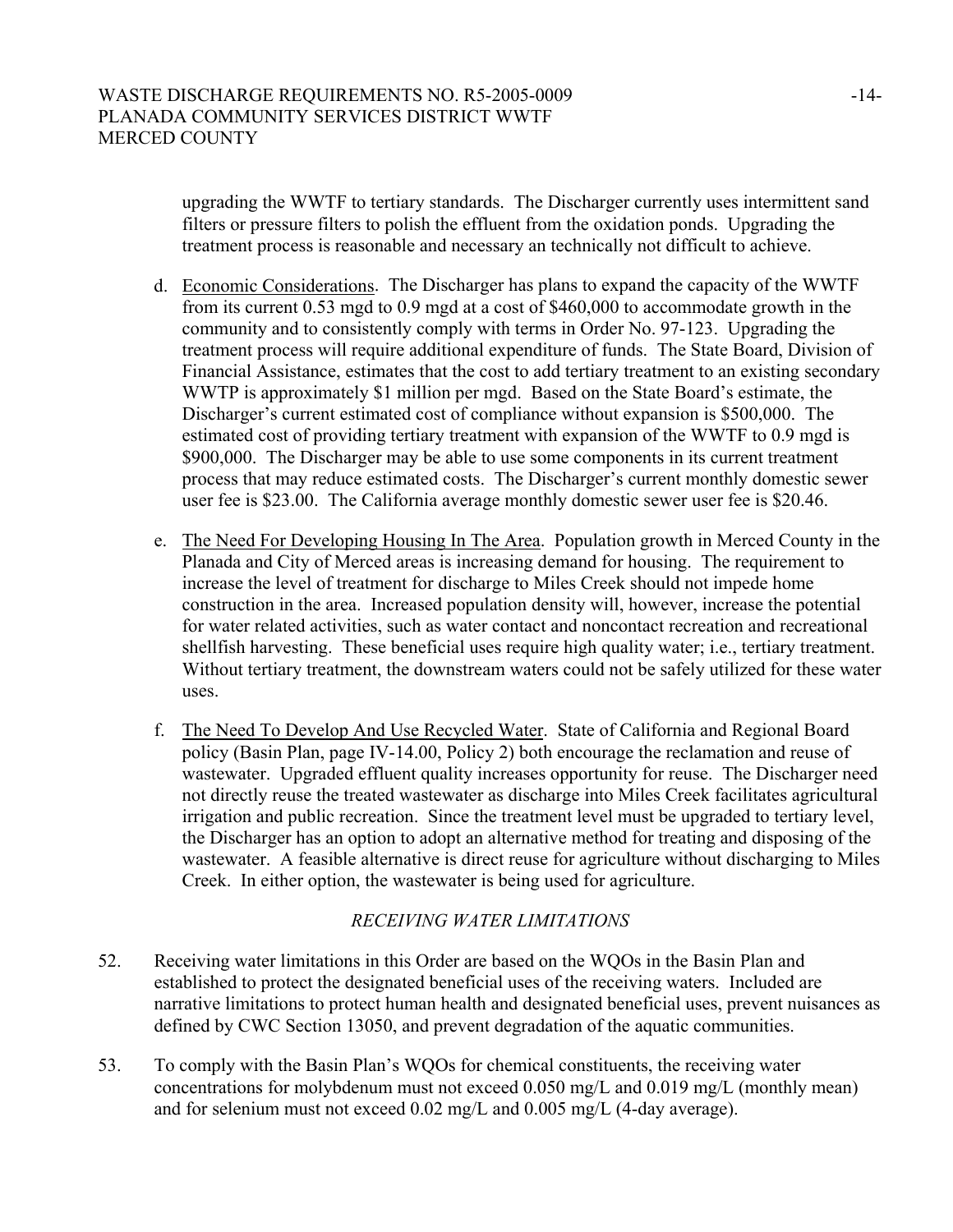# WASTE DISCHARGE REQUIREMENTS NO. R5-2005-0009 -15-PLANADA COMMUNITY SERVICES DISTRICT WWTF MERCED COUNTY

- 54. To protect MUN (Finding No. 25), the waste constituents in the effluent must not cause the receiving water concentrations of those constituents to exceed the maximum contaminant levels in Title 22, CCR, Section 64431, Tables 64431-A and 64431-B; Section 64444, Table 64444-A; and Section 64449, Table 64449-A (Title 22 MCLs) and the concentration of lead to exceed 0.015 mg/L.
- 55. To protect SPWN (Cold) (Finding No. 25 and 32), the dissolved oxygen concentration in Miles Creek must be maintained at the Basin Plan requirement of 7 mg/L. The Discharger's SMRs from December 2001 through November 2002 indicate that the Discharger consistently reported downstream receiving water sampling station R-2 dissolved oxygen (DO) concentration above 5 mg/L and complied with Order No. 97-123's receiving water dissolved oxygen limitation of 5 mg/L. The SMRs also indicate that the R-2 DO concentration was depressed to less than 7 mg/L on at least two occasions when the upstream sampling station R-1 DO was greater than 7 mg/L. WWTF upgrades to full tertiary treatment may eliminate these apparent receiving water limitation violations. This Order considers this and makes the effective date of the receiving water limitation for DO of 7.0 mg/L the same as the date of full compliance for the upgraded level of treatment in Provision G.8.
- 56. To protect WARM, SPWN, MIGR, and WILD (Finding No. 25), Miles Creek must be free of toxic substances in toxic concentrations. Chlorine and ammonia are known to cause toxicity to aquatic organisms in surface waters. Therefore, the discharge must be free of both chlorine and ammonia in toxic concentrations. Limitations that will maintain the effluent free of chlorine in toxic concentrations are described in Finding No. 37.g.
- 57. Untreated domestic wastewater contains ammonia. Wastewater treatment plants commonly use nitrification, a biological process that converts ammonia to nitrate, to remove ammonia from the waste stream. Inadequate or incomplete nitrification may result in the discharge of ammonia to the receiving stream. USEPA's *Ambient Water Quality Criteria for Ammonia* reflects ammonia concentrations protective of fish species, as ammonia is generally more toxic to wild fish than to other aquatic species. While ammonia is generally more acutely toxic to wild fish than to other aquatic species, this does not appear to be true for chronic toxicity. USEPA's ammonia criteria document identifies two invertebrates, the amphipod *Hyalella* and fingernail clam *Musculium*, as having two of the four most sensitive genus mean chronic values used to quantify the chronic toxicity criterion. It is not known at present whether Miles Creek does or could support the two invertebrates. USEPA's acute and chronic ammonia toxicity criteria for wild fish may adequately protect aquatic life in Miles Creek. Information is presently insufficient to find that Planada's discharge has reasonable potential to cause ammonia toxicity to aquatic life in Miles Creek. It is appropriate that the Discharger be required to study the impacts of ammonia on the wetted section of Miles Creek to determine whether reasonable potential exists and, if so, to develop and recommend ammonia effluent limitations that are adequately protective of Miles Creek's warm freshwater habitat. A time schedule for the Discharger to complete this requirement is appropriate and specified herein.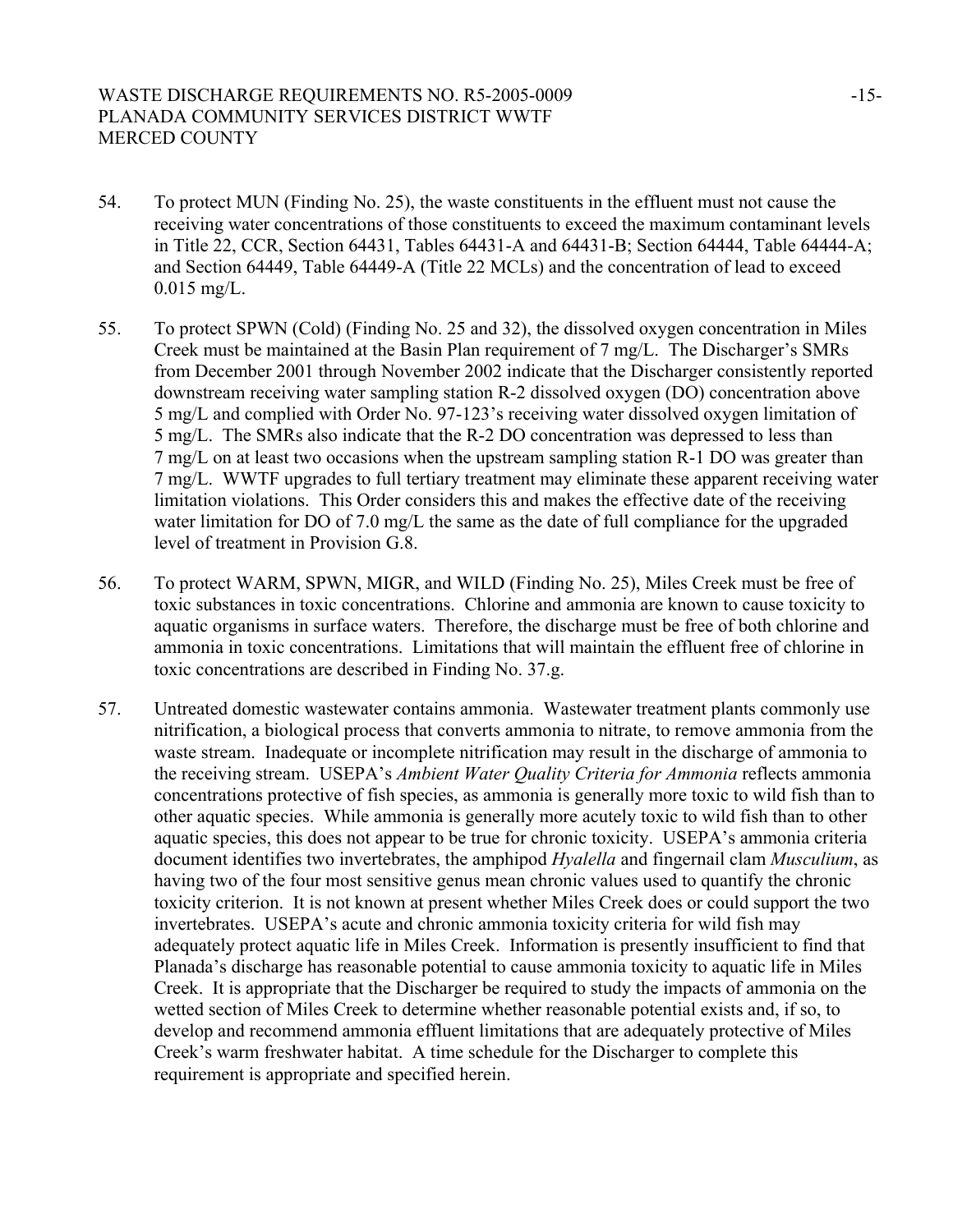# WASTE DISCHARGE REQUIREMENTS NO. R5-2005-0009 -16-PLANADA COMMUNITY SERVICES DISTRICT WWTF MERCED COUNTY

#### *GROUNDWATER LIMITATIONS*

- 58. Basin Plan WQOs to protect the beneficial uses of groundwater (Finding No. 34) include numeric and narrative objectives. The toxicity objective requires that groundwater be maintained free of toxic substances in concentrations that produce detrimental physiological responses in humans, plants, or animals. The chemical constituent objective for groundwater designated for use as MUN states groundwater shall not contain chemical constituents in concentrations that adversely affect any beneficial use or that exceed Title 22 MCLs. The Basin Plan requires the application of the most stringent objective as necessary to ensure that groundwaters do not contain chemical constituents, toxic substances, radionuclides, or taste and odor producing substances in concentrations that adversely affect MUN, AGR, or any other beneficial use. Groundwater limitations in this Order implement the Basin Plan objectives.
- 59. Domestic wastewater contains constituents such as total dissolved solids, conductivity, pathogens, nitrates, organics, metals, and oxygen demanding substances. Wastewater percolation through the unlined ponds may result in an increase in the concentration of these constituents in groundwater. The increase in the concentration of these constituents in groundwater must be consistent with Resolution 68-16. Resolution 68-16 may allow for degradation of groundwater quality for identified waste constituents if the Discharger provides best practicable treatment and control (BPTC) of the discharge and any degradation of groundwater does not exceed water quality objectives, unreasonably impact beneficial uses, or cause a condition or pollution or nuisance. State Board decisions have interpreted BPTC as the level of treatment technologically achievable using "best efforts." Any increase in constituent concentrations in groundwater must be shown to be necessary to allow wastewater utility service necessary to accommodate housing in the area and must be consistent with maximum benefit to the people of the State of California. Some degradation of groundwater by the Discharger is consistent with Resolution 68-16 provided that:
	- a. The degradation is limited in extent;
	- b. The degradation after effective source control, high level of treatment, and control is limited to waste constituents typically encountered in municipal wastewater as specified in Receiving Water and Groundwater Limitations in this Order;
	- c. The Discharger minimizes the degradation by fully implementing, regularly maintaining, and optimally operating BPTC measures; and
	- d. The degradation does not result in water quality less than that prescribed in the Basin Plan.
- 60. Groundwater monitoring must be conducted to determine if discharges have degraded groundwater, and if so, whether the degradation is consistent with Regional Board plans and policies, including Resolution 68-16. This Order requires the Discharger to begin groundwater monitoring and includes a regular schedule of groundwater monitoring in the attached Monitoring and Reporting Program. This Board may reopen this Order to revise or include additional appropriate limitations if data indicates that the WWTF discharge from the unlined ponds have adversely impacted groundwater.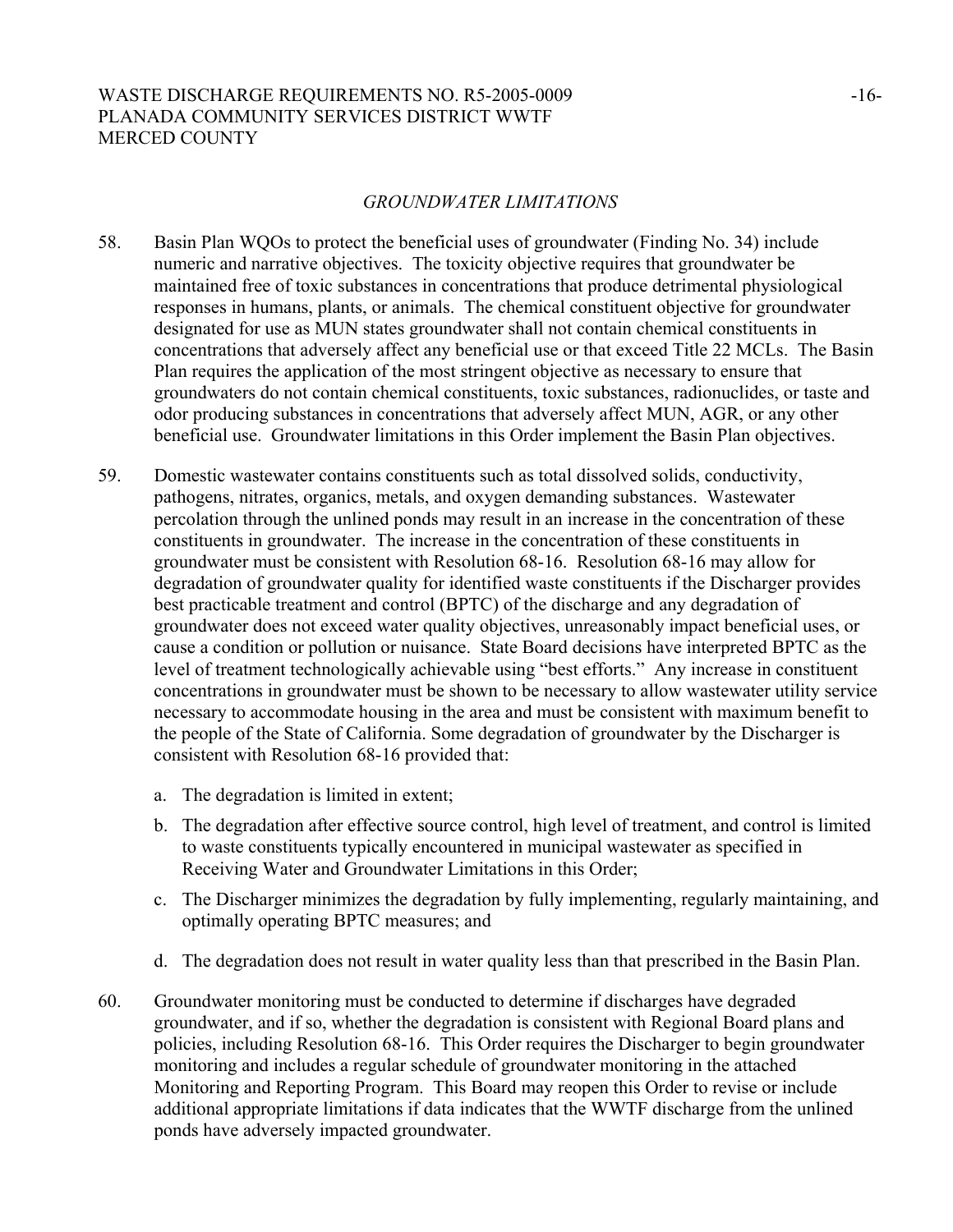# WASTE DISCHARGE REQUIREMENTS NO. R5-2005-0009 -17-PLANADA COMMUNITY SERVICES DISTRICT WWTF MERCED COUNTY

# *GENERAL FINDINGS*

- 61. The discharge authorized herein and the treatment and storage facilities associated with the discharge of treated municipal wastewater, except for discharges of residual sludge and solid wastes, are exempt from the requirements of Title 27, CCR, Section 20005, et seq., (Title 27). The exemption, pursuant to Section 20090(a), is based on the following:
	- a. The waste consists primarily of domestic sewage and treated effluent;
	- b. The waste discharge requirements are consistent with WQOs; and
	- c. The treatment and storage facilities described herein are associated with a municipal wastewater treatment plant.
- 62. This Order includes requirements for disposal of sewage sludge and other solids. These requirements are based on Title 27, 40 CFR 503, and prevention of unauthorized discharges of sludge or solid wastes into waters of the United States or waters of the State.
- 63. Consistent with Resolution No. 68-16, this Order when fully implemented will be more restrictive than Order No. 97-123. This Order includes receiving water limitations and effluent limitations that comply with the plans and policies of the State Board and Regional Board. Degradation allowed by this Order is consistent with the maximum benefit to the people of the State because this Order requires the Discharger to attain a high level of treatment and the discharge results from wastewater utility service necessary to accommodate housing in the area.
- 64. This Order imposes stringent effluent and receiving water limitations and other requirements that will result in use of BPTC. The Discharger has used the pond system for the treatment of wastewater for a long time. This treatment system and its operation are not complex. The ponds have stored sludge for a long time. Sludge handling on site is not BPTC if during drying the percolate is not prevented from reaching the groundwater. This Order requires the Discharger to submit a Sludge Management Plan for Executive Officer approval prior to any sludge handling for the purpose of removing, drying, storing, and disposing of sludge from the ponds. The Discharger has not conducted an evaluation of whether it is using BPTC for all aspects of the discharge. This Order requires substantially higher level of treatment and monitoring than required by Order No. 97-123, and in endeavoring to comply with its requirements, the Discharger must analyze the different treatment, control, monitoring, and disposal options. Thus, it is appropriate for the Discharger to conduct a BPTC evaluation of the existing WWTF and the proposed modifications. Therefore, the BPTC time schedule in this Order coincides with the schedule to upgrade the WWTF for tertiary treatment, or implement other treatment and disposal options.
- 65. Based on State Board Water Quality Order Nos. 81-5 and 82-5, the BPTC evaluation must include:
	- a. The water supply available to the Discharger;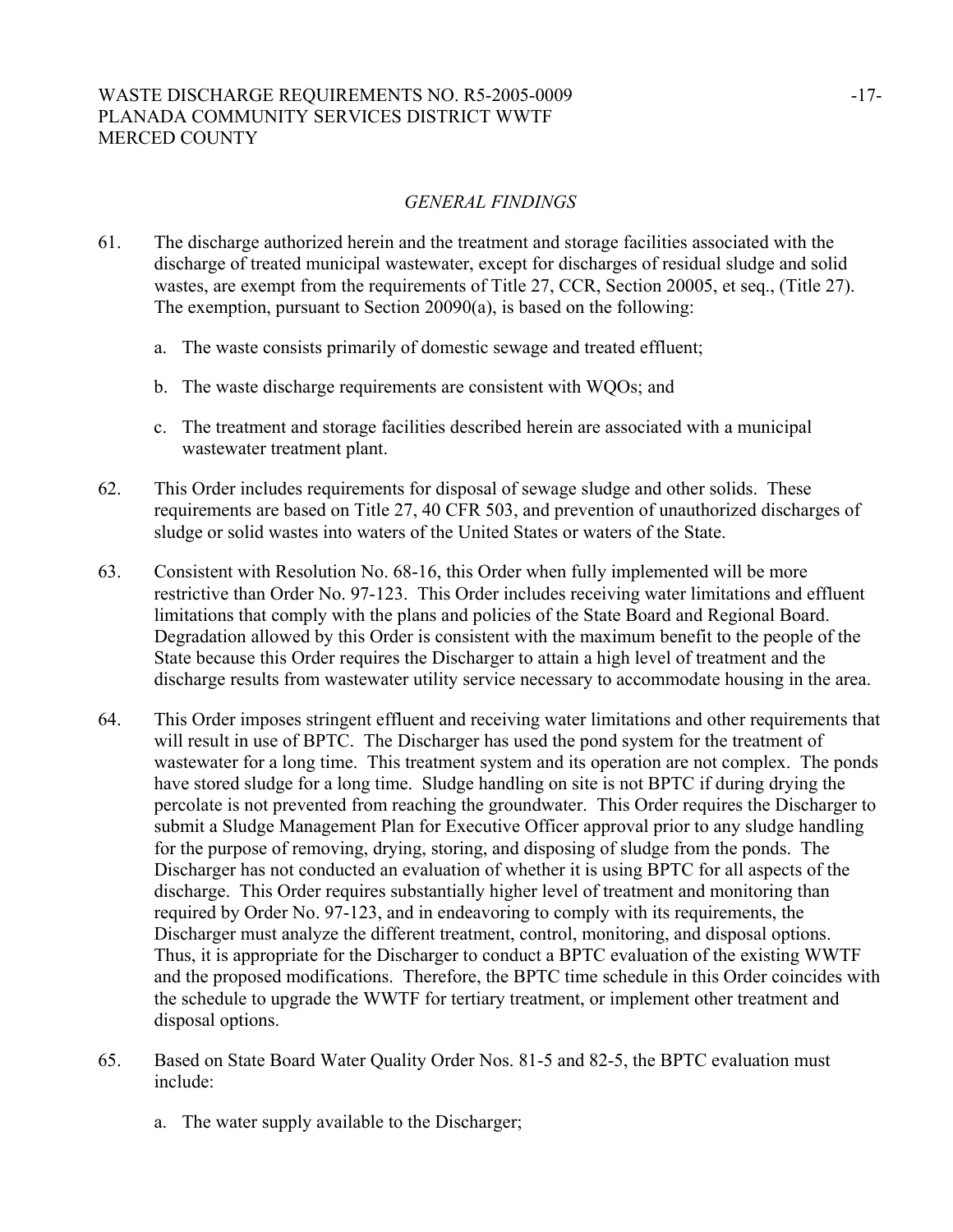## WASTE DISCHARGE REQUIREMENTS NO. R5-2005-0009 -18-PLANADA COMMUNITY SERVICES DISTRICT WWTF MERCED COUNTY

- b. The Discharger's past effluent quality;
- c. The effluent quality achieved by other similarly situated dischargers;
- d. The Discharger's good faith efforts to limit the discharge of the constituent; and
- e. The measures necessary to achieve compliance.

#### 66. CWC Section 13267 states, in part:

"(a) *A regional board, in establishing …waste discharge requirements…may investigate the quality of any waters of the state within its region*" and "*(b)(1) In conducting an investigation specified in [Section 13267] subdivision (a), the regional board may require that any person who has discharged, discharges, or is suspected of having discharged or discharging, or who proposes to discharge waste within its region, or any citizen or domiciliary, or political agency or entity of this state who has discharged, discharges, or is suspected of having discharged or discharging, or who proposes to discharge, waste outside of its region that could affect the quality of waters within its region shall furnish, under penalty of perjury, technical or monitoring program reports which the regional board requires. The burden, including costs, of these reports shall bear a reasonable relationship to the need for the report and the benefits to be obtained from the reports. In requiring those reports, the regional board shall provide the person with a written explanation with regard to the need for the reports, and shall identify the evidence that supports requiring that person to provide the reports.*"

#### 67. CWC Section 13383 states:

"*(a) The state board or a regional board may establish monitoring, inspection, entry, reporting, and recordkeeping requirements, as authorized by Section 13377 or by subdivisions (b) and (c) of this section, for any person who discharges pollutants … any person who owns or operates a publicly owned treatment works or other treatment works treating domestic sewage, or any person who uses or disposes of sewage sludge.* 

*(b) The state board or the regional boards may require any person subject to this section to establish and maintain monitoring equipment or methods, including, where appropriate, biological monitoring methods, sample effluent as prescribed, and provide other information as may be reasonably required.* 

*(c) The state board or a regional board may inspect the facilities of any person subject to this section pursuant to the procedure set forth in subdivision (c) of Section 13267."*

68. The action to adopt an NPDES permit is exempt from the provisions of Chapter 3, Division 13 of the California Environmental Quality Act (CEQA) (Public Resources Code Section 21000, et seq.) in accordance with CWC Section 13389.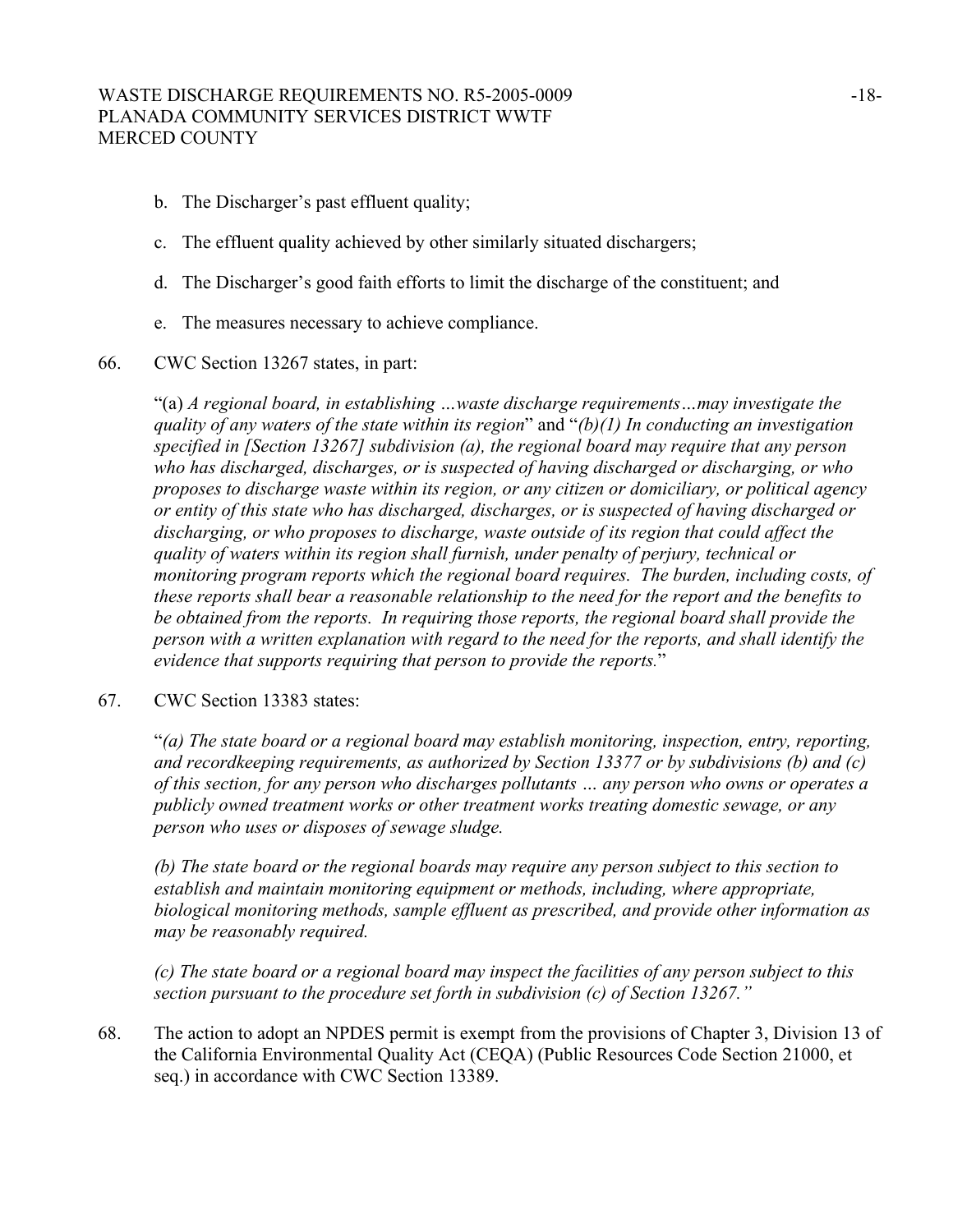- 69. The attached Monitoring and Reporting Program No. R5-2005-0009 required by this Order is necessary to assess compliance with these waste discharge requirements and is incorporated herein as a part of this Order.
- 70. The Discharger and interested agencies and persons were notified of the intent to prescribe waste discharge requirements for this discharge and have been provided with an opportunity for a public hearing and an opportunity to submit their written views and recommendations.
- 71. In a public meeting, all comments pertaining to the discharge were heard and considered.
- 72. This Order shall serve as an NPDES permit pursuant to CWA Section 402, and amendments thereto, and shall take effect upon the date of hearing, provided USEPA has no objections. If the Regional Administrator objects to its issuance, the permit shall not become effective until such objection is withdrawn.
- 73. All the above and the supplemental information and details in the attached Fact Sheet and Attachments A through C, which are incorporated herein, were considered in establishing the conditions of discharge in this Order.

**IT IS HEREBY ORDERED** that Order No. 97-123 is rescinded and, pursuant to CWC Sections 13263, 13267, 13377, and 13383, the Planada Community Services District, its agents, successors and assigns, in order to meet the provisions contained in Division 7 of the California Water Code and regulations adopted thereunder, and the provisions of the Clean Water Act and regulations and guidelines adopted thereunder, shall comply with the following:

[*Note: Other prohibitions, conditions, definitions, and some methods of determining compliance are contained in the attached "Standard Provisions and Reporting Requirements for Waste Discharge Requirements" dated 1 March 1991, hereafter "Standard Provisions."]*

## **A. Discharge Prohibitions:**

- 1. Discharge of wastewater at a location or in a manner different from that described in this Order is prohibited.
- 2. By-pass of wastes is prohibited, except as allowed by Provision A.13 of Standard Provisions and Reporting Requirements for Waste Discharge Requirements (NPDES).

## **B. Effluent Limitations:**

- 1. The average monthly daily discharge flow shall not exceed 0.53 mgd.
- 2. The discharge shall not have a pH less than 6.5 standard units nor greater than 8.5 standard units at any time.
- 3. Survival of aquatic organisms in required 96-hour bioassays of undiluted waste shall be no less than: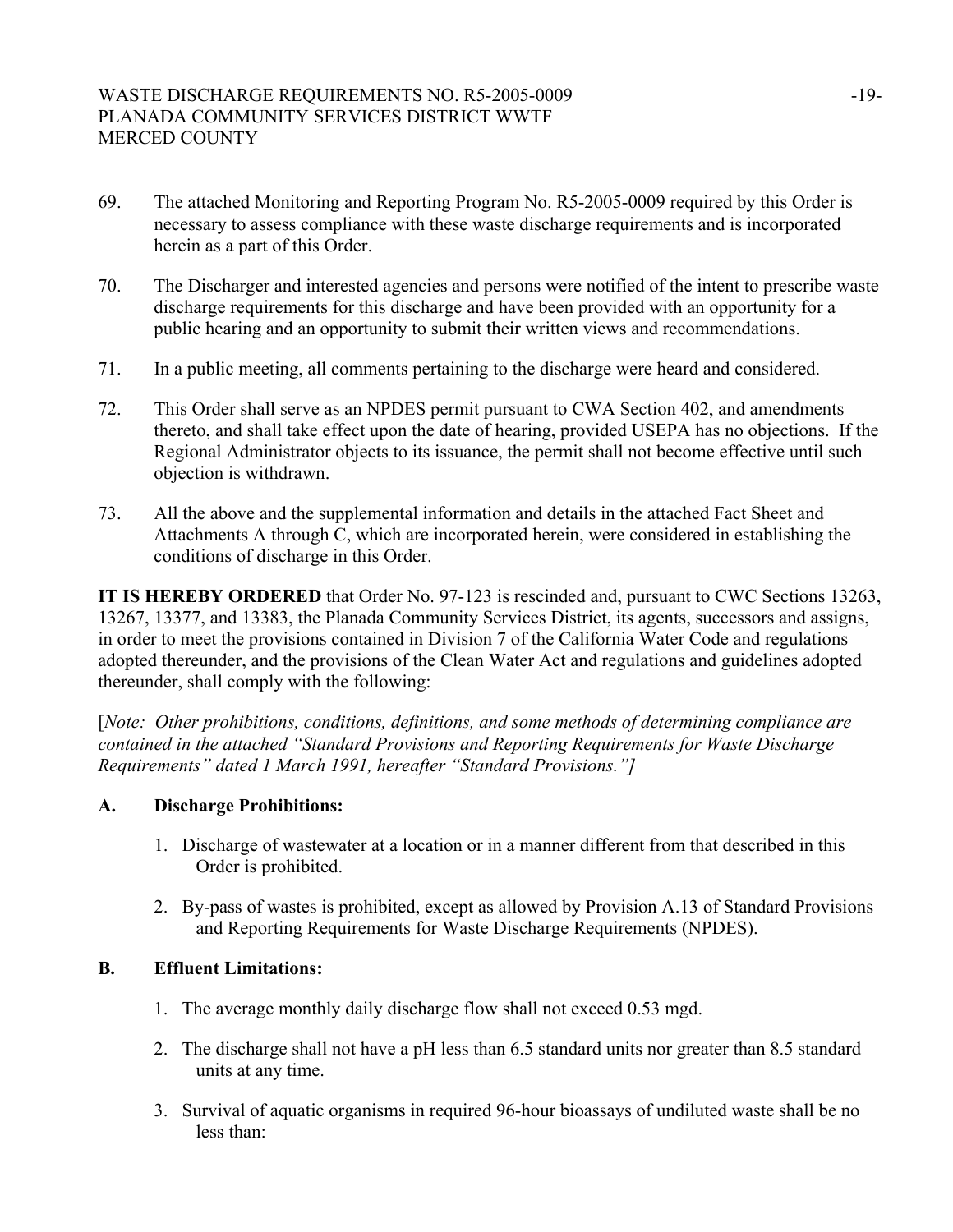# WASTE DISCHARGE REQUIREMENTS NO. R5-2005-0009 -20-PLANADA COMMUNITY SERVICES DISTRICT WWTF MERCED COUNTY

4. Effluent shall not exceed the following limitations:

| Constituents                   | Units         | Average<br>Monthly | Maximum<br>Daily |
|--------------------------------|---------------|--------------------|------------------|
| Conductivity $(a)$ 25°C        | $\mu$ mhos/cm | 700                |                  |
| <b>Total Residual Chlorine</b> | mg/L          | 0.01               | 0.02             |
| Settleable Solids              | mL/L          |                    | 0 <sup>1</sup>   |

- 5. The final and interim effluent limitations listed below for CTR constituents shall be implemented in accordance with the conditions and dates set forth in **Provision G.7**.
	- a. Final CTR Effluent Limitations:

| Constituents          | Units     | Average<br>Monthly <sup>1</sup> | Maximum<br>Daily <sup>1</sup> |
|-----------------------|-----------|---------------------------------|-------------------------------|
| Cyanide               | $\mu$ g/L | 4.2                             | 8.5                           |
| Carbon Tetrachloride  | $\mu$ g/L | 0.25                            | 0.50                          |
| Chlorodibromo-methane | $\mu$ g/L | 0.41                            | 0.82                          |
| Dichlorobromo-methane | $\mu$ g/L | 0.56                            | 11                            |

<sup>1</sup> A daily maximum or monthly average value for a given constituent shall be considered noncompliant with the effluent limitations only if it exceeds the effluent limitation and the reported ML for that constituent. The MLs that the Discharger's laboratory must achieve are indicated in the SIP Section 2.4.1.

b. Interim CTR Effluent Limitations:

| Constituents          | Units     | Average<br>Monthly <sup>1</sup> | Maximum<br>Daily |
|-----------------------|-----------|---------------------------------|------------------|
| Cyanide               | $\mu$ g/L | 10                              | 20               |
| Carbon Tetrachloride  | $\mu$ g/L | 0.45                            | 0.9              |
| Chlorodibromo-methane | $\mu$ g/L | 1.6                             | 2.1              |
| Dichlorobromo-methane | $\mu$ g/L |                                 | 12               |

 $<sup>1</sup>$  A daily maximum or monthly average value for a given constituent shall be considered non-</sup> compliant with the effluent limitations only if it exceeds the effluent limitation and the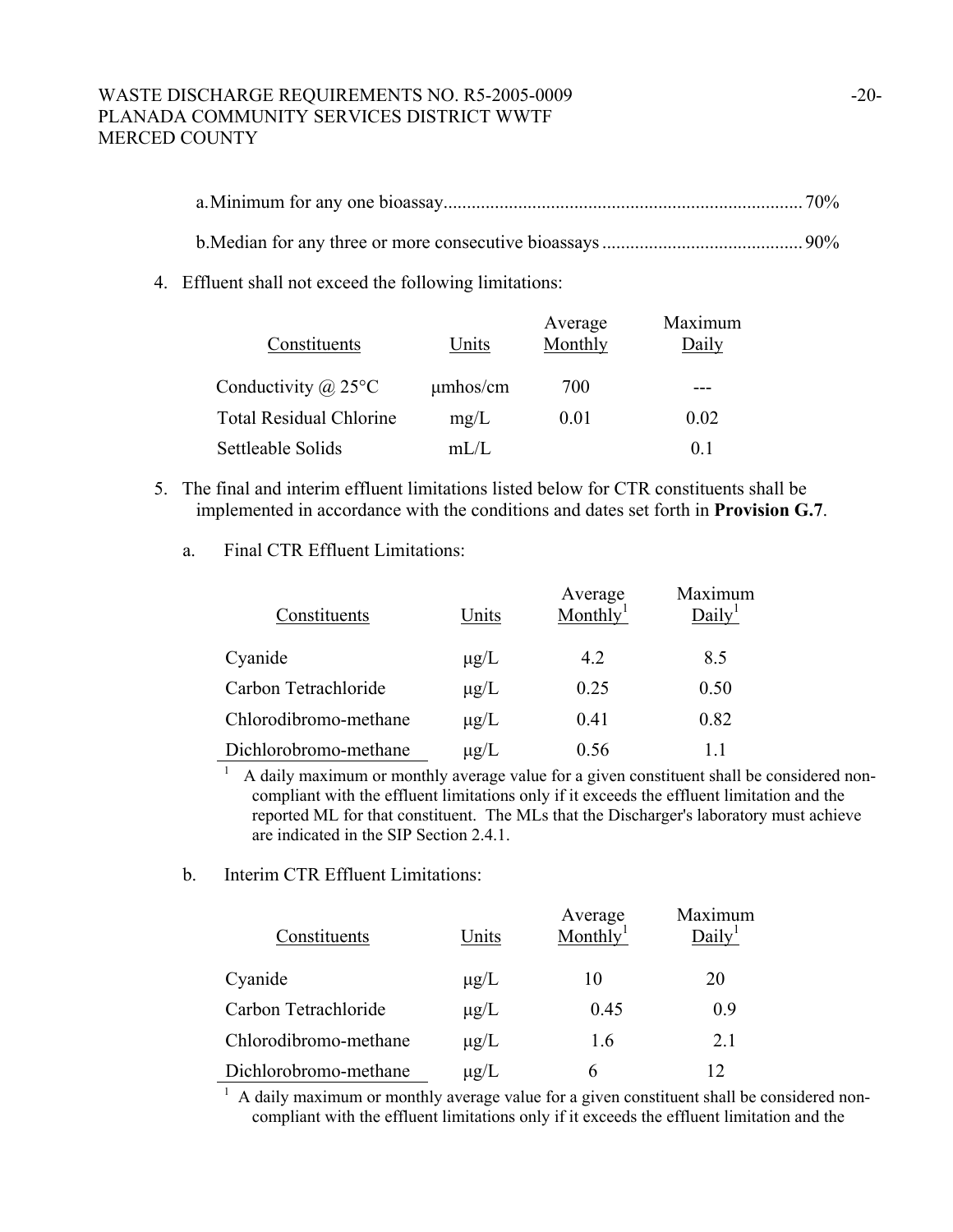reported ML for that constituent. The MLs that the Discharger's laboratory must achieve are indicated in the SIP Section 2.4.1.

- 6. The final and interim effluent limitations for the constituents listed below shall be implemented in accordance with the conditions and final compliance dates set forth in **Provision G.8**.
	- a. Final Effluent Limitations:

| (1) Constituents                                | Units                | Average<br>Monthly | Average<br>Weekly | 7-Sample<br>Median <sup>1</sup> | Average<br>Daily | Maximum<br>Daily      |
|-------------------------------------------------|----------------------|--------------------|-------------------|---------------------------------|------------------|-----------------------|
| BOD <sub>5</sub> <sup>2</sup>                   | mg/L<br>lb/day       | 10<br>$44^{3}$     | 15<br>$66^3$      |                                 |                  | 20<br>$88^{3}$        |
| <b>Total Suspended</b><br>Solids (TSS)          | mg/L<br>lb/day       | 10<br>$44^{3}$     | 15<br>$66^3$      |                                 |                  | 20<br>88 <sup>3</sup> |
| <b>Total Coliform</b><br>Organisms <sup>4</sup> | $MPN^4/$<br>$100$ mL |                    |                   | 2.2                             |                  | 23                    |
| Turbidity                                       | <b>NTU</b>           |                    |                   |                                 | $\overline{2}$   | 10 <sup>5</sup>       |

<sup>1</sup> Median value based on the last seven samples.

 $2^2$  5-day, 20 $^{\circ}$ C biochemical oxygen demand (BOD)

<sup>3</sup> Based upon a design flow of 0.53 mgd.

 $4$  MPN = most probable number

 $<sup>5</sup>$  This magnitude shall not be exceeded at any time; turbidity shall not exceed 5 NTU more</sup> than 5 percent of the time within a 24-hour period.

- (2) The arithmetic mean of 20°C BOD (5-day) and total suspended solids in effluent samples collected over a monthly period shall not exceed 10 percent of the arithmetic mean of the values for influent samples collected at approximately the same times during the same period (90 percent removal).
- (3) The CT (residual chlorine concentration times modal contact time) value shall be not less than 450 milligram-minutes per liter at all times with a modal contact time of at least 90 minutes, based on peak dry weather flow.
- b. Interim Effluent Limitations:

| (1) Constituents              | Units          | Average<br>Monthly | Weekly          | Average 7-Sample<br>Median <sup>1</sup> | Maximum<br>Daily |
|-------------------------------|----------------|--------------------|-----------------|-----------------------------------------|------------------|
| BOD <sub>5</sub> <sup>2</sup> | mg/L<br>lb/day | 30<br>$133^{3}$    | 45<br>$199^{3}$ |                                         | 60<br>$265^3$    |
| <b>Total Suspended</b>        | mg/L           | 30                 | 45              |                                         | 60               |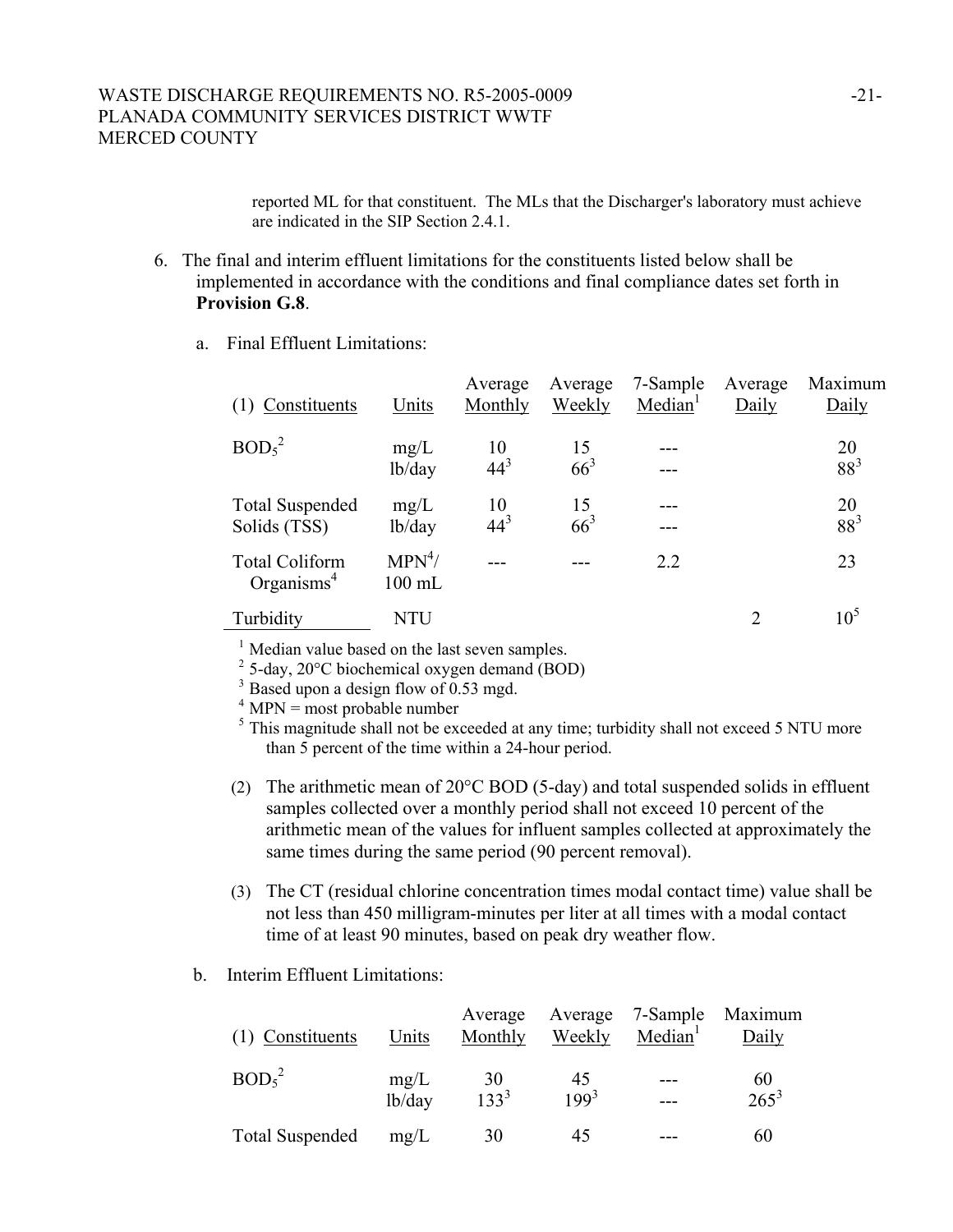# WASTE DISCHARGE REQUIREMENTS NO. R5-2005-0009 -22-PLANADA COMMUNITY SERVICES DISTRICT WWTF MERCED COUNTY

| (1) Constituents                                | Units                        | Average<br>Monthly | Weekly    | Median <sup>1</sup> | Average 7-Sample Maximum<br>Daily |
|-------------------------------------------------|------------------------------|--------------------|-----------|---------------------|-----------------------------------|
| Solids (TSS) lb/day                             |                              | $133^{3}$          | $199^{3}$ |                     | $265^3$                           |
| <b>Total Coliform</b><br>Organisms <sup>4</sup> | MPN <sup>4</sup><br>$100$ mL |                    |           | 23                  | 240                               |

- 1 Median value based on the last seven samples.
- 2 5-day, 20°C biochemical oxygen demand (BOD)
- 3 Based upon a design flow of 0.53 mgd.
- 4 MPN = most probable number
- (2) The arithmetic mean of 20°C BOD (5-day) and total suspended solids in effluent samples collected over a monthly period shall not exceed 15 percent of the arithmetic mean of the values for influent samples collected at approximately the same times during the same period (85 percent removal).

#### **C. Pond Specifications**

- 1. Ponds shall be managed to prevent breeding of mosquitoes. In particular:
	- a. An erosion control program should assure that small coves and irregularities are not created around the perimeter of the water surface.

b.Weeds shall be minimized.

- c. Dead algae, vegetation, and debris shall not accumulate on the water surface.
- 2. Freeboard shall never be less than two feet (measured vertically to the lowest point of overflow).
- 3. As one means of discerning compliance with **Provision G.5**, the dissolved oxygen content in the upper zone (1 foot) of wastewater in ponds shall not be less than 1.0 mg/L.

# **D. Sludge Disposal Specifications**

Sludge in this document means the solid, semisolid, and liquid residues removed during primary, secondary, or advanced wastewater treatment processes. Solid waste refers to grit and screening material generated during preliminary treatment. Residual sludge means sludge that will not be subject to further treatment at the WWTF. Biosolids refers to sludge that has been treated and tested and shown to be capable of being beneficially and legally used pursuant to federal and state regulations as a soil amendment for agriculture, silviculture, horticulture, and land reclamation activities.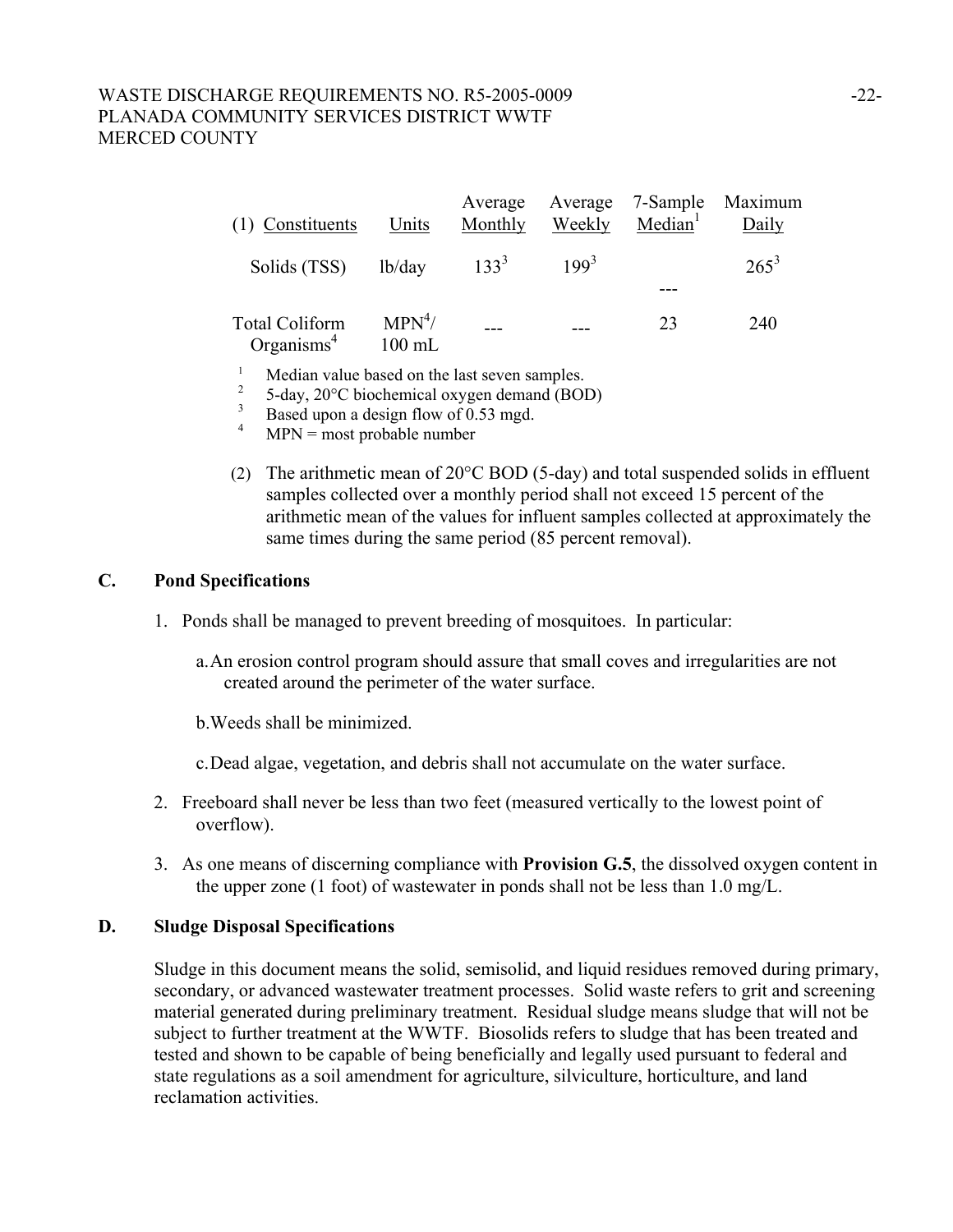# WASTE DISCHARGE REQUIREMENTS NO. R5-2005-0009 -23-PLANADA COMMUNITY SERVICES DISTRICT WWTF MERCED COUNTY

- 1. Sludge and solid waste shall be removed from screens, sumps, ponds, etc., as needed to ensure optimal plant operation.
- 2. Treatment and storage of sludge generated by the WWTF shall be confined to the WWTF property and conducted in a manner that precludes infiltration of waste constituents into soils in a mass or concentration that will violate Groundwater Limitations.
- 3. Any storage of residual sludge, solid waste, and biosolids on property of the WWTF shall be temporary and controlled and contained in a manner that minimizes leachate formation and precludes infiltration of waste constituents into soils in a mass or concentration that will violate Groundwater Limitations.
- 4. Residual sludge, biosolids, and solid waste shall be disposed of in a manner approved by the Executive Officer and consistent with Title 27. Removal for further treatment, disposal, or reuse at sites (i.e, landfill, WWTF, composting sites, soil amendment sites) operated in accordance with valid waste discharge requirements issued by a regional water quality control board will satisfy this specification.
- 5. Use of biosolids as a soil amendment shall comply with valid waste discharge requirements issued by a regional water quality control board. This may mean use of dischargers that have obtained coverage under the General Biosolids Order (State Board Water Quality Order No. 2004-0012-DWQ, General Waste Discharge Requirements for the Discharge of Biosolids to Land for Use as a Soil Amendment in Agricultural, Silvicultural, Horticultural, and Land Reclamation Activities) or equivalent individual waste discharge requirements.
- 6. Use and disposal of biosolids should comply with the self-implementing federal regulations of 40 CFR 503, which are subject to enforcement by the USEPA, not this Board. If during the life of this Order the State accepts primacy for implementation of 40 CFR 503, this Board may also initiate enforcement where appropriate.

## **E. Receiving Water Limitations**

Receiving Water Limitations are based upon WQOs contained in the Basin Plan. As such, they are a required part of this permit. The discharge shall not cause the following in Miles Creek or waters to which it is tributary:

- 1. The fecal coliform concentration in any 30-day period to exceed a geometric mean of 200 MPN/100 mL or exceed 400 MPN/100 mL in more than 10 percent of the total number samples.
- 2. Biostimulatory substances to be present in the water that promote aquatic growth in concentrations that cause nuisance or adversely affect beneficial uses.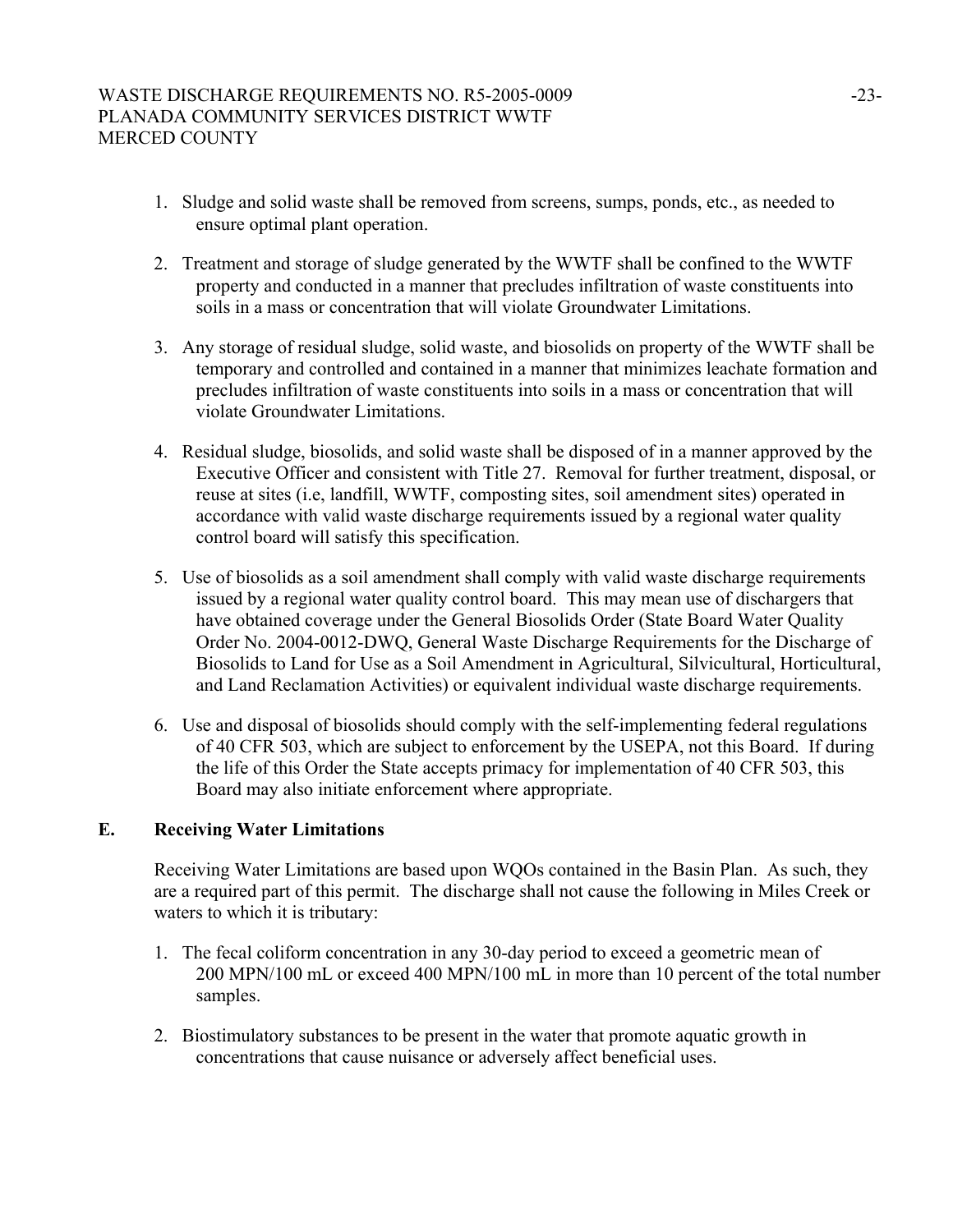# WASTE DISCHARGE REQUIREMENTS NO. R5-2005-0009 -24-PLANADA COMMUNITY SERVICES DISTRICT WWTF MERCED COUNTY

- 3. Chemical constituents in excess of the MCLs in Title 22, CCR, Section 64431, Tables 64431-A and 64431-B; Section 64444, Table 64444-A; and Section 64449, Table 64449-A and Table 64449-B.
- 4. Lead in excess of 0.015 mg/L.
- 5. Molybdenum (Total) in excess of 0.05 mg/L or a monthly mean of 0.019 mg/L.
- 6. Selenium (Total) in excess of 0.02 mg/L or a four-day average of 0.005 mg/L.
- 7. Concentrations of dissolved oxygen to fall below 5.0 mg/L until 14 October 2009, and thereafter to fall below 7.0 mg/L.
- 8. Toxic substances to be present in the water that produce detrimental physiological response in human, plant, animal, or aquatic life.
- 9. Chlorine in detectable concentrations.
- 10. Oils, greases, waxes, or other materials to form a visible film or coating on the water surface or on objects in the water.
- 11. The ambient pH to fall below 6.5, exceed 8.5, or change by more than 0.5 units when there is upstream flow in Miles Creek.
- 12. The normal ambient temperature to change by more than 5°F when there is upstream flow in Miles Creek.
- 13. Pesticides, individually or in combination with other pesticides, in concentrations in the water, bottom sediments or aquatic life that adversely affect beneficial uses.
- 14. Total identifiable persistent chlorinated hydrocarbon pesticides to be present in the water column at concentrations detectable within the accuracy of analytical methods approved by the U.S. Environmental Protection Agency.
- 15. Discoloration that causes nuisance or adversely affects beneficial uses.
- 16. The turbidity, when there is creek flow, to increase as follows:
	- a. More than 1 Nephelometric Turbidity Units (NTUs) where natural turbidity is between 0 and 5 NTUs;
	- b. More than 20 percent where natural turbidity is between 5 and 50 NTUs;
	- c. More than 10 NTUs where natural turbidity is between 50 and 100 NTUs; or d.More than 10 percent where natural turbidity is greater than 100 NTUs.
- 17. Alteration of the surface water suspended sediment discharge rate or suspended sediment load in such a manner as to cause nuisance or adversely affect beneficial uses.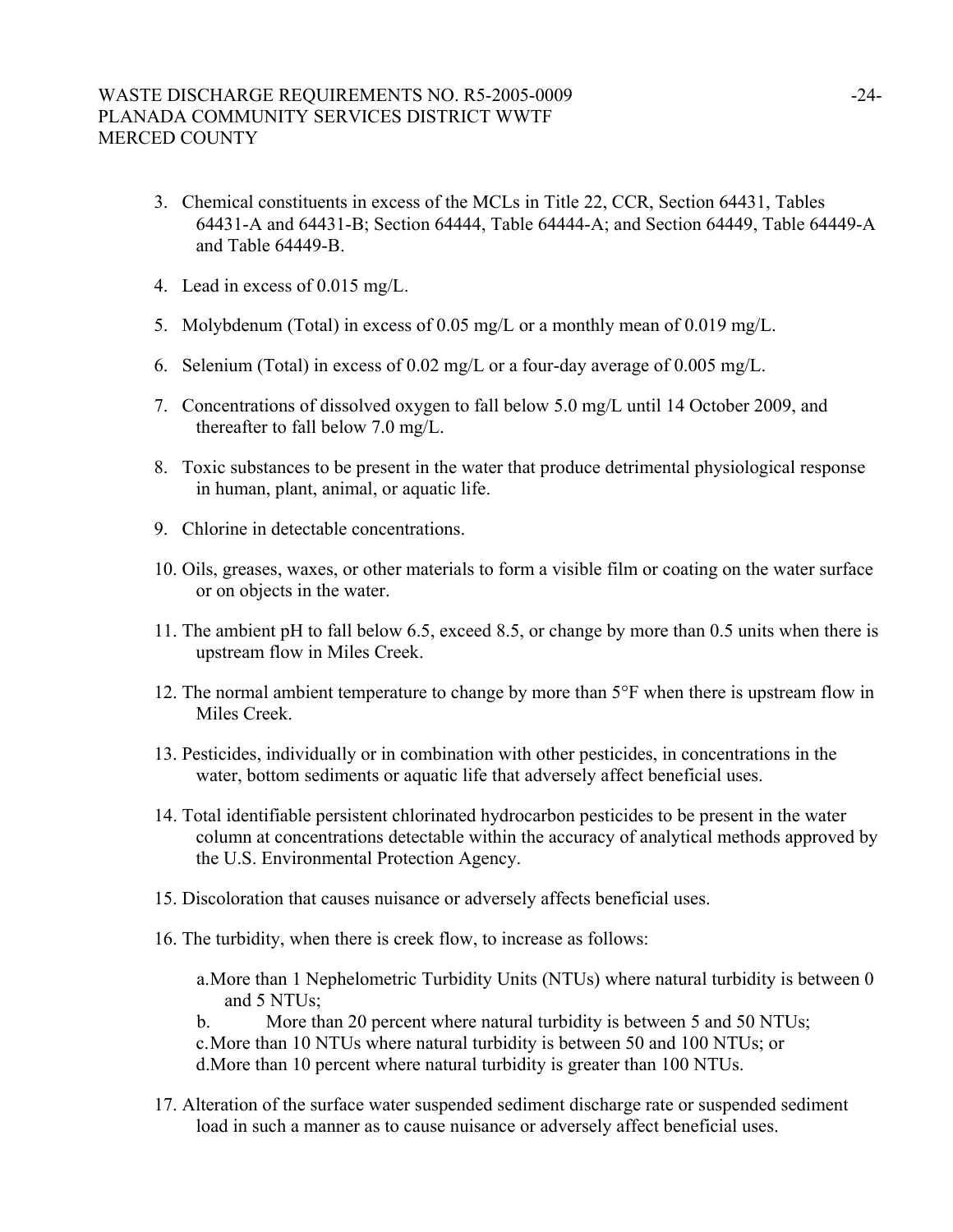# WASTE DISCHARGE REQUIREMENTS NO. R5-2005-0009 -25-PLANADA COMMUNITY SERVICES DISTRICT WWTF MERCED COUNTY

- 18. Deposition of material that cause nuisance or adversely affect beneficial uses.
- 19. Suspended materials in concentrations that cause nuisance or adversely affect beneficial uses.
- 20. Floating material in amounts that cause a nuisance or adversely affect beneficial uses.
- 21. Taste or odor-producing substances in concentrations that impart undesirable tastes or odors to municipal or domestic water supplies or to fish flesh or other edible products of aquatic origin, or that cause nuisance or adversely affect beneficial uses.
- 22. Violation of any applicable water quality standard for receiving waters adopted by this Board or the State Board pursuant to the CWA and regulations adopted thereunder.

# **F. Groundwater Limitations**

Release of waste constituents from any storage, treatment, or disposal component associated with the WWTF shall not, in combination with other sources, cause the following in groundwater:

- 1. Adversely impact beneficial uses or exceed water quality objectives.
- 2. Any constituent concentration to incrementally increase beyond the current concentration in down gradient wells.
- 3. The most probable number of total coliform organisms to exceed 2.2 per 100 mL.

#### **G. Provisions**

1. The Discharger shall comply with Monitoring and Reporting Program No. R5-2005-0009, a part of this Order.

When requested by USEPA, the Discharger shall complete and submit "Discharge Monitoring Reports." The submittal date shall be no later than the submittal date specified under Reporting in the Monitoring and Reporting Program.

- 2. The Discharger shall comply with the "Standard Provisions and Reporting Requirements for Waste Discharge Requirements (NPDES)," dated 1 March 1991, a part of this Order.
- 3. Public contact with wastewater shall be precluded through such means as fences and signs, or acceptable alternatives.
- 4. The Discharger shall not allow pollutant-free wastewater to be discharged into the collection, treatment, and disposal system in amounts that significantly diminish the system's capability to comply with this Order. Pollutant-free wastewater means rainfall, groundwater, cooling waters, and condensates that are essentially free of pollutants.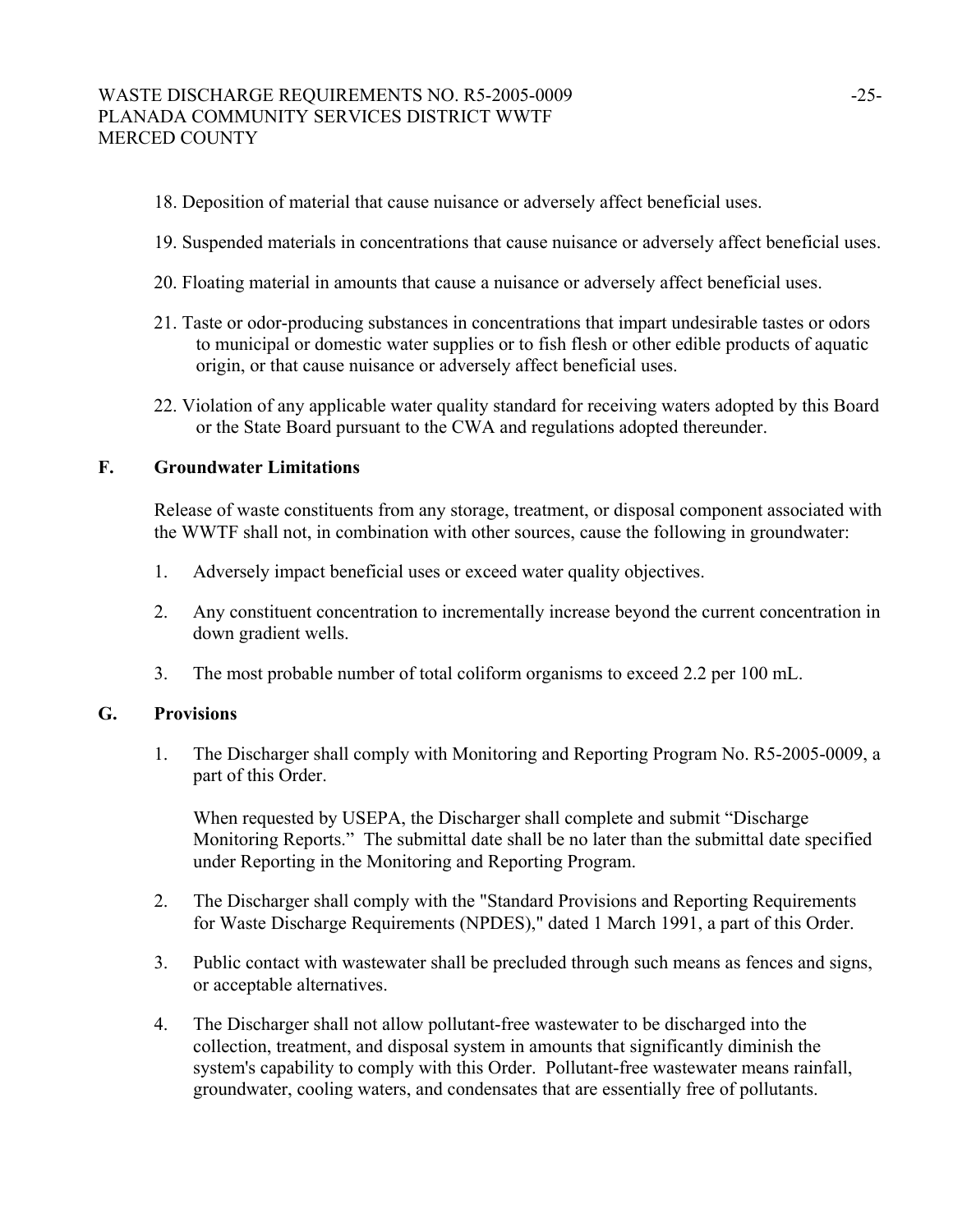- 5. Objectionable odors originating at the WWTF shall not be perceivable beyond the WWTF boundaries or discharge areas.
- 6. All technical reports required herein that involve planning, investigation, evaluation, or design, or other work requiring interpretation proper application of engineering or geologic sciences, shall be prepared by or under the direction of persons registered to practice in California pursuant to California Business and Professions Code, Sections 6735, 7835, and 7835.1. To demonstrate compliance with Title 16, CCR, Sections 415 and 3065, all technical reports must contain a statement of the qualifications of the responsible registered professional(s). As required by these laws, completed technical reports must bear the signature(s) and seal(s) of the registered professional(s) in a manner such that all work can be clearly attributed to the professional responsible for the work.
- 7. **CTR pollutants compliance schedule.** The WWTF may be able to comply with **Effluent Limitations B.5.a** by making minor modifications or operational changes. The Discharger shall evaluate its options and shall comply in accordance with the following time schedule:

# Task Compliance Date

- **a.** Either comply with **Effluent Limitations B.5.a** or submit a technical report containing a compliance schedule justification sufficient to satisfy SIP Section 2.1, paragraph 3. The report shall include: (1) documentation that diligent efforts have been made to quantify pollutant levels in the discharge and the sources of the pollutant in the waste stream; (2) documentation of source control measures and/or pollution minimization measures efforts currently underway or completed; (3) a proposal, including an implementation schedule, for additional or future source control measures, pollutant minimization actions, or waste treatment (i.e., facility upgrades or operational modifications); and (4) a demonstration that the proposed schedule is short as possible.
- **b.** If approved, begin implementation of the items identified in Task a, above. If rejected, comply with **Effluent Limitations B.5.a**.
- **c.** Comply fully with **Effluent Limitations** By the deadline approved by

**27 May 2005** 

**Within 30 days of approval or rejection of the technical report by the Executive Officer (EO).**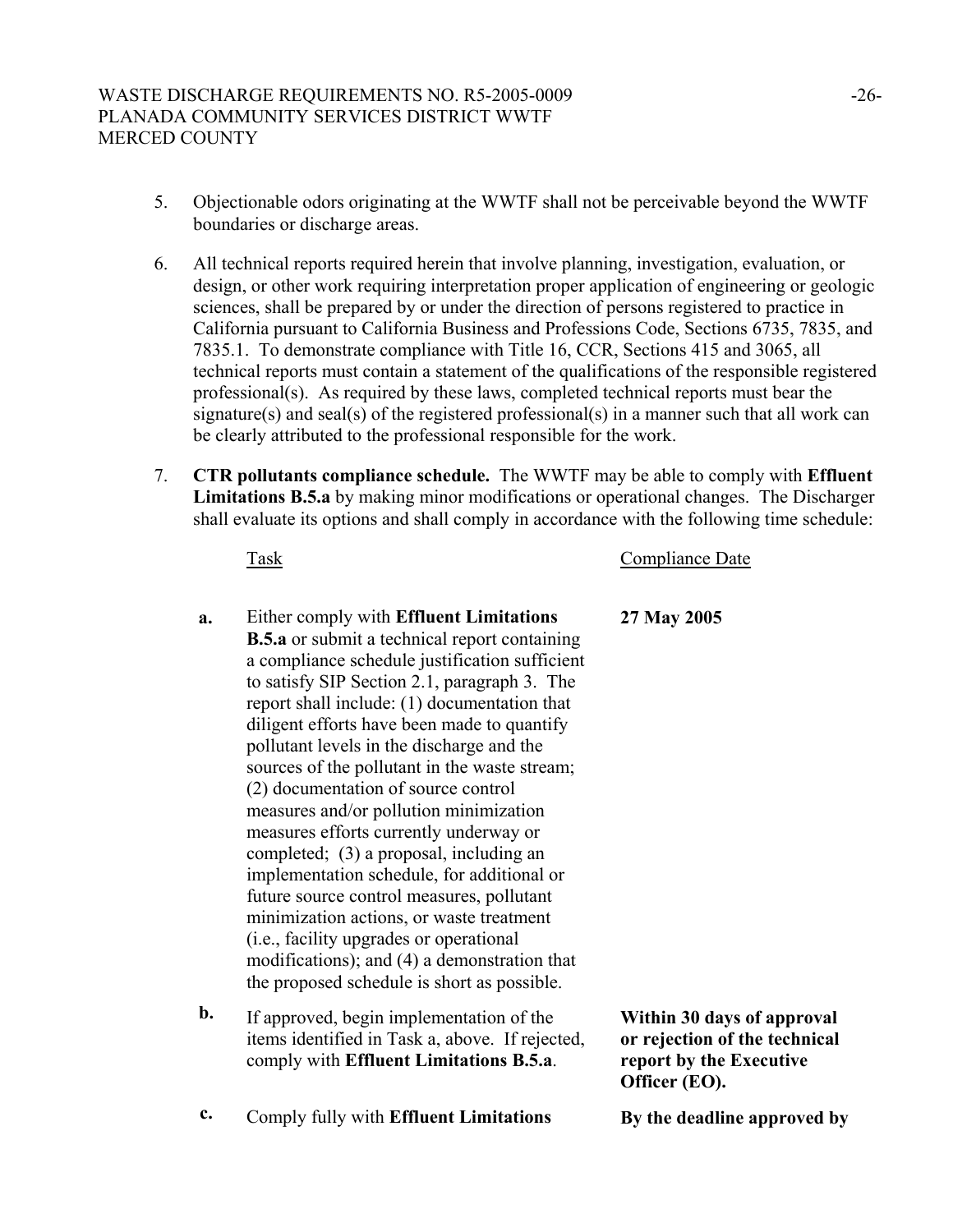| Task         | Compliance Date                              |
|--------------|----------------------------------------------|
| <b>B.5.a</b> | the EO but no later than 26<br>January 2010. |

Technical reports submitted pursuant to this Provision are subject to the requirements of **Provision G.6** and EO approval.

The Discharger shall submit on or before each date specified in the above tasks, the specified report or, if appropriate, a written report detailing compliance or noncompliance with the date and task. If noncompliance is being reported, the reasons for such noncompliance shall be stated with an estimate of the date when the Discharger will be in compliance. The Discharger shall notify this Board by letter when it returns to compliance with the time schedule.

The Discharger shall submit written letter monitoring reports on its progress on **1 February** and **1 August** of each year until the Discharger achieves compliance with **Effluent Limitation B.5.a**.

8. **Tertiary Treatment Compliance Schedule**: The Discharger shall comply with **Effluent Limitation B.6.a** or provide an alternative method of disposal for the WWTF effluent. The Discharger shall evaluate its options and shall comply in accordance with the following time schedule:

|                | Task                                                                                                                                                                                                           | Compliance Date                                      |
|----------------|----------------------------------------------------------------------------------------------------------------------------------------------------------------------------------------------------------------|------------------------------------------------------|
| a.             | Submit technical report in the form of a<br>work plan and implementing schedule for<br>complying with Effluent Limitation B.6.a.<br>or for fully implementing an alternative<br>treatment and disposal method. | 27 May 2005                                          |
| $\mathbf b$ .  | Implement EO approved work plan                                                                                                                                                                                | 60 days following EO written<br>approval of Task 8.a |
| $\mathbf{c}$ . | <b>Full Compliance</b>                                                                                                                                                                                         | <b>26 January 2010</b>                               |

Technical reports submitted pursuant to this Provision are subject to the requirements of **Provision G.6** and EO approval.

The Discharger shall submit written letter monitoring reports on its progress on **1 February** and **1 August** of each year until the Discharger achieves compliance with **Effluent Limitation B.6.a**.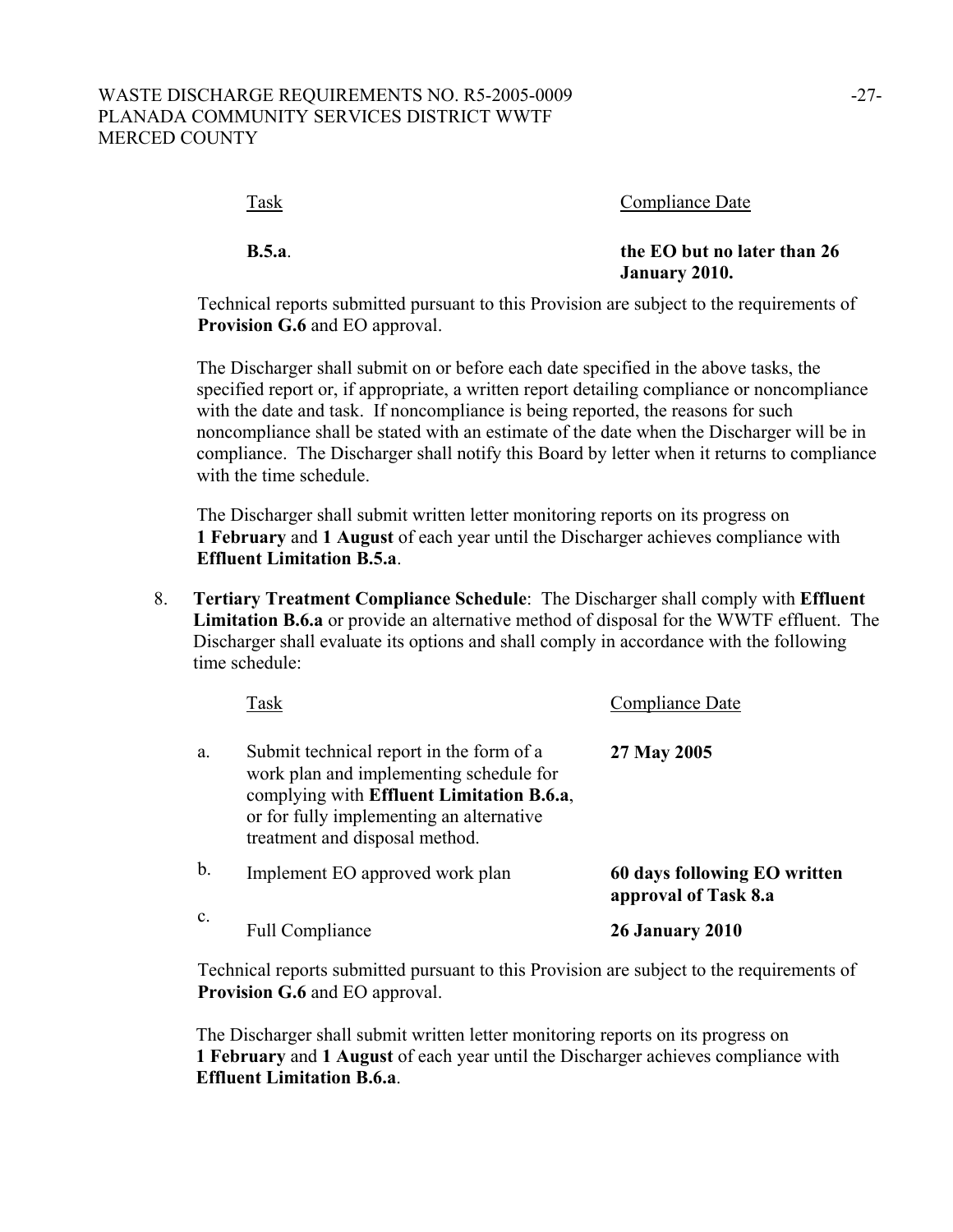# WASTE DISCHARGE REQUIREMENTS NO. R5-2005-0009 -28-PLANADA COMMUNITY SERVICES DISTRICT WWTF MERCED COUNTY

9. **BPTC Compliance Schedule:** The Discharger shall conduct a BPTC evaluation (**Finding No. 59**) of the existing WWTF and of any proposed modification to upgrade the treatment to tertiary treatment, or of any alternative treatment and disposal option.

 Task Compliance Date **a.** Submit a technical report in the form of a work plan, and a schedule, that sets forth a plan for conducting a comprehensive technical evaluation of the WWTF; including each major treatment and disposal component and any planned modifications to upgrade the treatment to tertiary, or equivalent, treatment, or alternative treatment and disposal option. The technical evaluation shall determine BPTC as required by Resolution 68-16 (See Finding No. 59 and Fact Sheet) for each waste constituent. The work plan shall contain a preliminary evaluation of each component. The schedule for submitting the technical report shall not exceed two years. **27 May 2005 b.** Implement approved work plan. **Within 30 days of approval by the EO of Task 9.a. c.** Submit technical report indicating the results of the technical evaluation, including recommended WWTF modifications, if any, to achieve BPTC, and a schedule to complete the modifications. The schedule to complete the modifications shall not extend beyond 15 October 2009. **Within two years of approval by the EO of Task 9.a. d.** Complete WWTF modifications to achieve BPTC. **26 January 2010.** 

Technical reports submitted pursuant to this Provision are subject to the requirements of **Provision G.6** and EO approval.

The Discharger shall submit written letter monitoring reports on its progress on **1 February** and **1 August** of each year until the Discharger achieves compliance with this provision.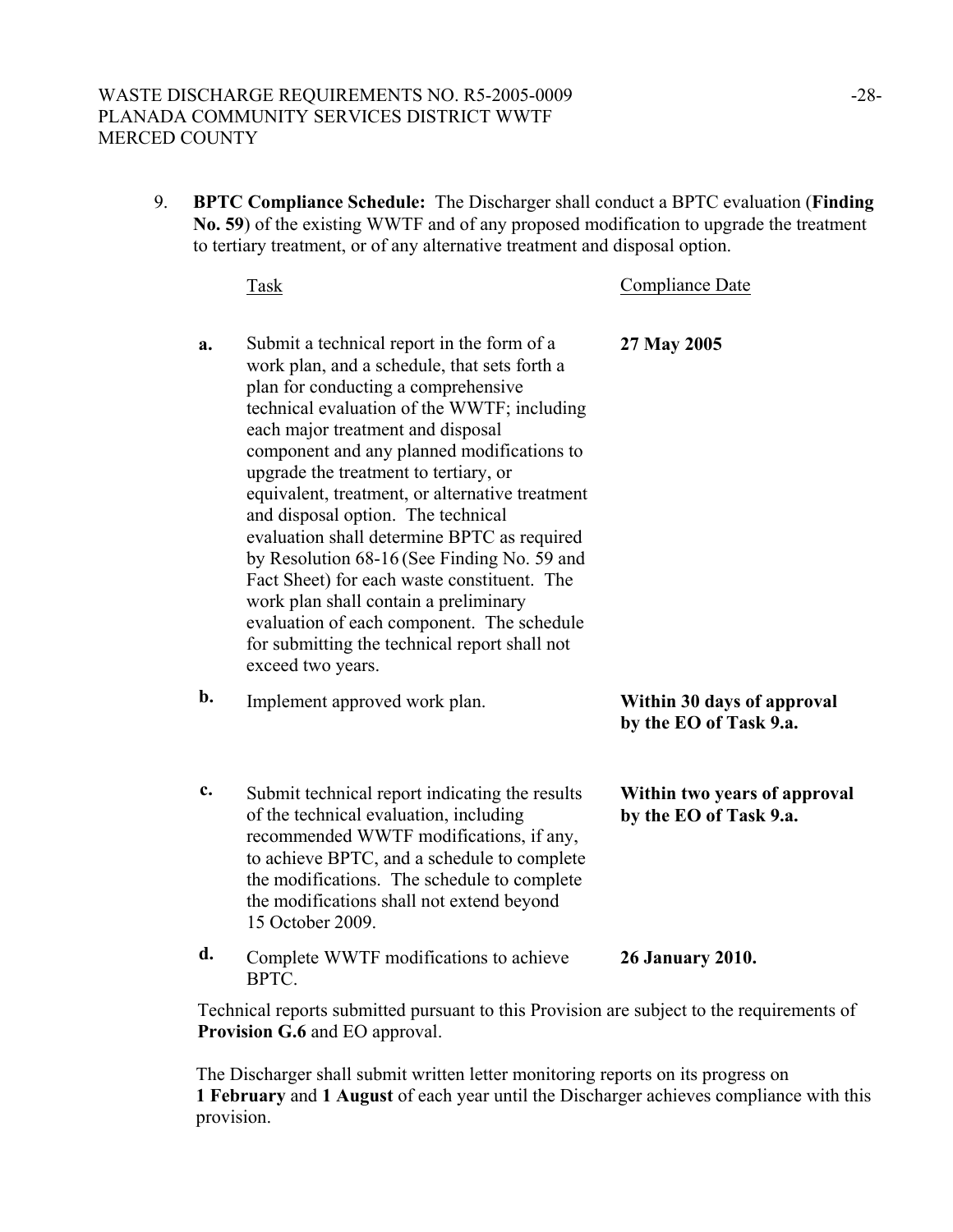10. **Groundwater Monitoring Tasks.** Finding No. 60 indicates that groundwater monitoring must be conducted to determine compliance with groundwater limitations. The Discharger shall submit a technical report describing a proposed groundwater monitoring well network. The technical report shall consist of a monitoring well installation work plan that satisfies Attachment C, *Standard Monitoring Well Provisions for Waste Discharge Requirements*. The network shall include one or more background monitoring wells and sufficient number of designated monitoring wells to evaluate compliance with this Order's groundwater limitations. These must include monitoring wells immediately downgradient of representative treatment and storage units that do or may release waste constituents to groundwater.

All wells shall comply with appropriate standards as described in *California Well Standards Bulletin 74-90* (June 1991) and *Water Well Standards: State of California Bulletin 94-81* (December 1981), and any more stringent standards adopted by the Discharger or county pursuant to CWC Section13801.

The Discharger shall install approved monitoring wells and commence groundwater monitoring in accord with this Order's Monitoring and Reporting Program and the time schedule below. After the first sampling event, the Discharger shall report on its sampling protocol as specified in the MRP. The Discharger shall comply with the following compliance schedule in implementing the work required by this Provision:

|                | Task                                                                         | Compliance Date                                                                  |
|----------------|------------------------------------------------------------------------------|----------------------------------------------------------------------------------|
| a.             | Submit technical report: monitoring well<br>installation work plan           | 27 May 2005                                                                      |
| b.             | Implement monitoring well installation work<br>plan                          | 30 days following EO approval<br>of Task 10.a                                    |
| $\mathbf{c}$ . | Complete monitoring well installation and<br>commence groundwater monitoring | 60 days following EO approval<br>of Task 10.b                                    |
| d.             | Submit technical report: monitoring well<br>installation report of results   | 30 days following EO approval<br>of Task 10.c                                    |
| e.             | Submit technical report on sampling procedures<br>as described in the MRP    | 1 <sup>st</sup> day of the second month<br>following the first sampling<br>event |

Technical reports submitted pursuant to this Provision are subject to the requirements of **Provision G.6** and EO approval.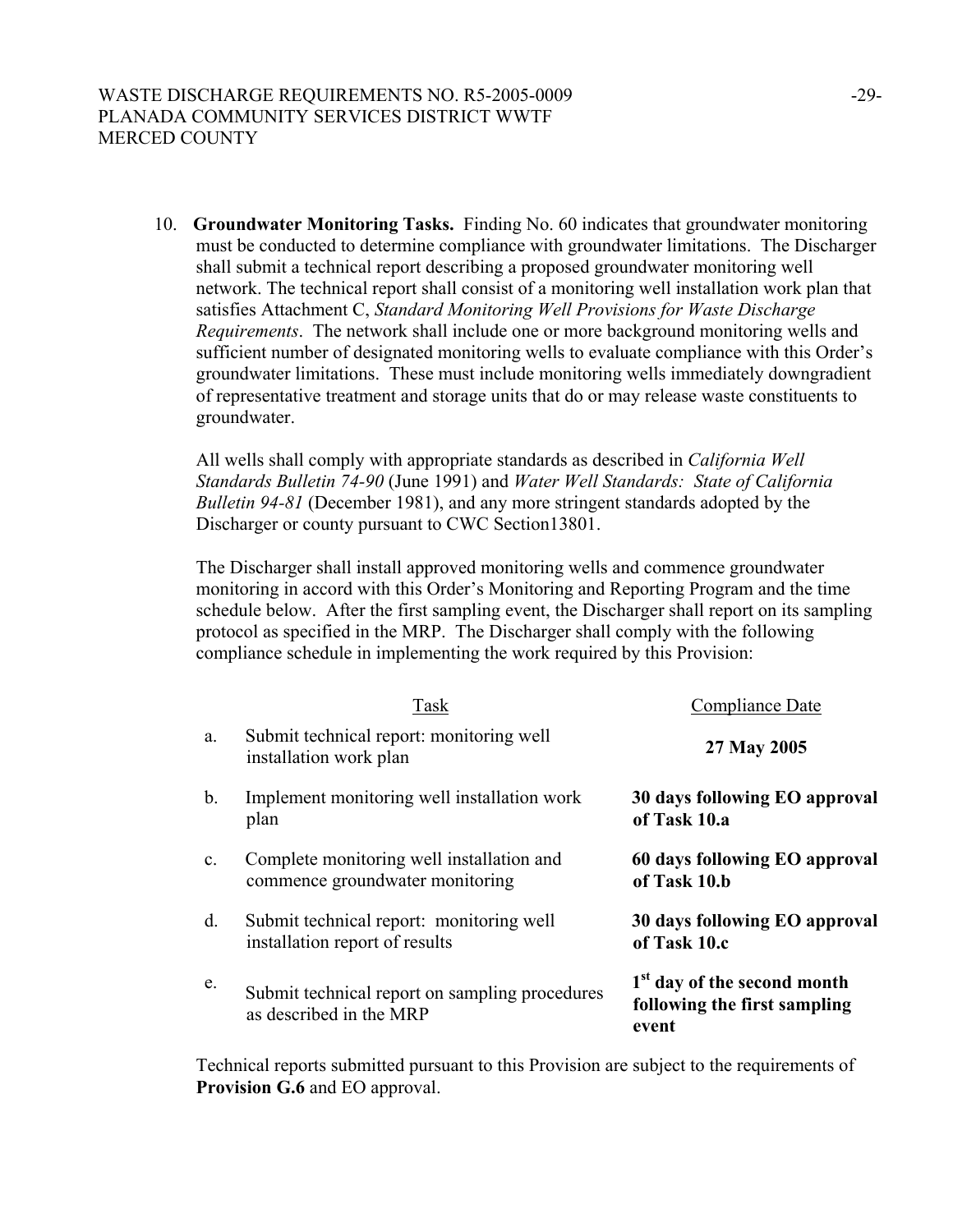11. **Ammonia-N Evaluation.** The Discharger shall submit a technical report in the form of a work plan and implementation schedule describing a proposed study to evaluate ammonia-N toxicity to the various aquatic species currently supported by or potentially supported by Miles Creek and the WWTF discharge thereto, and develop ammonia-N effluent limitations (Finding No. 57). The Discharger shall submit a technical report describing the details and results of the technical evaluation and proposing the appropriate ammonia-N effluent limitations that are protective of Miles Creek's beneficial uses. The technical evaluation report shall include the technical justifications for the proposed ammonia effluent limitations and supporting materials. The evaluation shall be conducted by experts with experience in such work, and shall be subject to EO approval. The following compliance schedule applies to the work required in this Provision:

|    | Task                                                                            | Compliance Date                                       |
|----|---------------------------------------------------------------------------------|-------------------------------------------------------|
| a. | Submit technical report in the form of a<br>work plan and implementing schedule | 27 May 2005                                           |
| b. | Implement EO approved work plan                                                 | 60 days following EO written<br>approval of Task 11.a |
| c. | Submit technical evaluation report                                              | <b>26 January 2010</b>                                |

Technical reports submitted pursuant to this Provision are subject to the requirements of **Provision G.6** and EO approval.

The Discharger shall submit written letter monitoring reports on its progress on **1 February** and **1 August** of each year until the Discharger achieves compliance with this provision.

- 12. **Sludge Management Plan.** At least **90 days** prior to handling any sludge from any pond for the purpose of removing, drying, storing, or disposing of the sludge, the Discharger shall submit a Sludge Management Plan, which shall include all the details of such sludge handling that demonstrate compliance with this Order's Sludge Disposal Specifications. The Sludge Management Plan shall include information requested in Attachment D *Information Needs for Sludge Management Plan.*
- 13. The Discharger shall report to this Board any toxic chemical release data it reports to the state emergency response commission within 15 days of reporting the data to the commission pursuant to Section 313 of the "Emergency Planning and Community Right to Know Act of 1986."
- 14. The Discharger shall implement the best practicable treatment and control of the discharge, including proper operation and maintenance, to comply with this Order.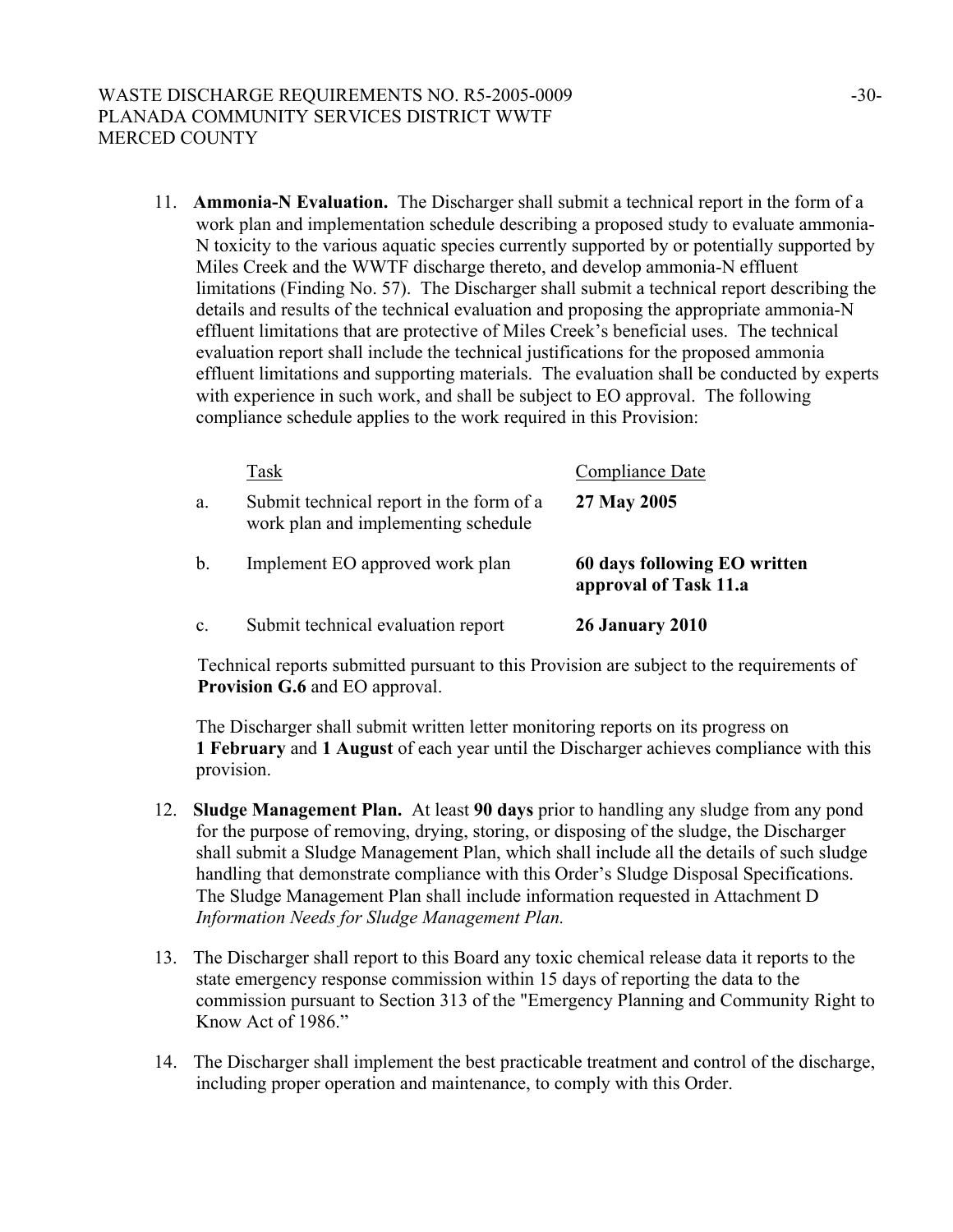# WASTE DISCHARGE REQUIREMENTS NO. R5-2005-0009 431-PLANADA COMMUNITY SERVICES DISTRICT WWTF MERCED COUNTY

- 15. The Discharger shall conduct the chronic toxicity testing specified in this Order's Monitoring and Reporting Program. If the testing indicates that the discharge causes, has reasonable potential to cause, or contributes to an in-stream excursion above the WQO for toxicity, the Discharger shall initiate a Toxicity Identification Evaluation (TIE) to identify the causes of toxicity. Upon completion of the TIE, the Discharger shall submit a work plan to conduct a Toxicity Reduction Evaluation (TRE) and, after Regional Board evaluation, conduct the TRE. This Order will be reopened and a chronic toxicity limitation included and/or a limitation for the specific toxicant identified in the TRE included. In addition, if the State Board adopts a chronic toxicity WQO, this Order may be reopened and a limitation based on that objective included.
- 16. The WWTF shall be designed, constructed, operated, and maintained to prevent inundation or washout due to floods with a 100-year return frequency.
- 17. The Discharger shall implement, as more completely set forth in 40 CFR 403.5, National Pretreatment Standards: Prohibited Discharges, the necessary legal authorities, programs, and controls to ensure that the following incompatible wastes are not introduced to the treatment system, where incompatible wastes are:
	- a. Wastes that create a fire or explosion hazard in the treatment works;
	- b. Wastes that will cause corrosive structural damage to treatment works, but in no case wastes with a pH lower than 5.0, unless the works is specially designed to accommodate such wastes;
	- c. Solid or viscous wastes in amounts which cause obstruction to flow in sewers, or which cause other interference with proper operation or treatment works;
	- d. Any waste, including oxygen demanding pollutants (BOD, etc.), released in such volume or strength as to cause inhibition or disruption in the treatment works, and subsequent treatment process upset and loss of treatment efficiency;
	- e. Heat in amounts that inhibit or disrupt biological activity in the treatment works, or that raise influent temperatures above 40°C (104°F), unless this Board approves alternate temperature limitations;
	- f. Petroleum oil, nonbiodegradable cutting oil, or products of mineral oil origin in amounts that will cause interference or pass through;
	- g. Pollutants which result in the presence of toxic gases, vapors, or fumes within the treatment works in a quantity that may cause acute worker health and safety problems; and
	- h. Any trucked or hauled pollutants, except at points predesignated by the Discharger.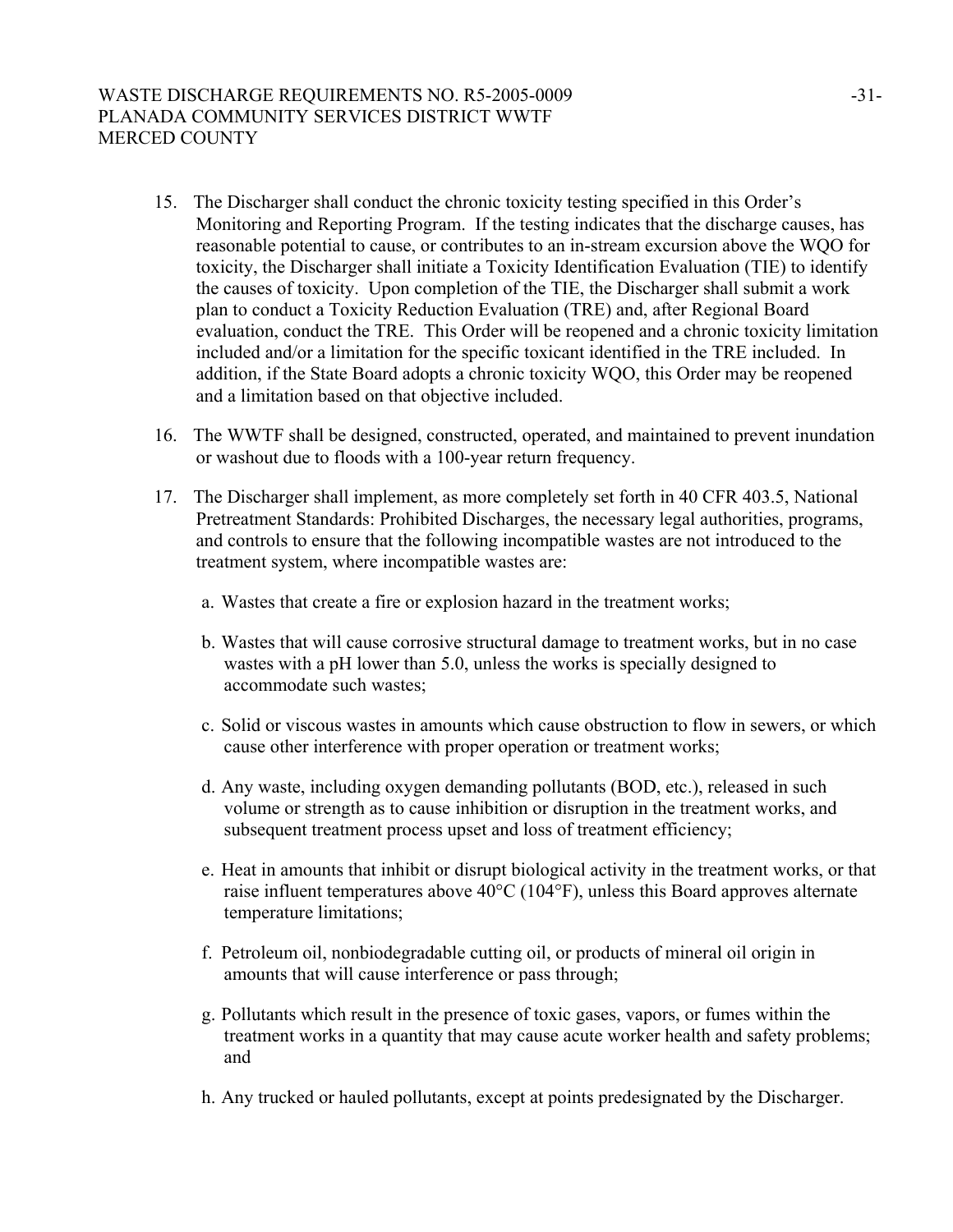# WASTE DISCHARGE REQUIREMENTS NO. R5-2005-0009 -32-32-PLANADA COMMUNITY SERVICES DISTRICT WWTF MERCED COUNTY

- 18. The Discharger shall implement, as more completely set forth in 40 CFR 403.5, National Pretreatment Standards: Prohibited Discharges, the legal authorities, programs, and controls necessary to ensure that indirect discharges do not introduce pollutants into the sewerage system that, either alone or in conjunction with a discharge or discharges from other sources:
	- a. Flow through the system to the receiving water in quantities or concentrations that cause a violation of this Order, or
	- b. Inhibit or disrupt treatment processes, treatment system operations, or sludge processes, use, or disposal and either cause a violation of this Order or prevent sludge use or disposal in accordance with this Order.
- 19. The Discharger must comply with all conditions of this Order, including timely submittal of technical and monitoring reports as directed by the Executive Officer. Accordingly, the Discharger shall submit to this Board on or before each report due date the specified document or, if an action is specified, a written report detailing evidence of compliance with the date and task. If noncompliance is being reported, the reasons for such noncompliance shall be stated, plus an estimate of the date when the Discharger will be in compliance. In the event of noncompliance, the Discharger shall notify this Board by letter when it returns to compliance with the time schedule. Violations may result in enforcement actions, including Regional Board or court orders requiring corrective actions or imposing civil monetary liability, or in revision or rescission of this Order.
- 20. Prior to making any change in the discharge point, place of use, or purpose of use of the wastewater, the Discharger shall obtain approval of, or clearance from the State Board, Division of Water Rights.
- 21. In the event of any change in control or ownership of land or waste treatment and storage facilities presently owned or controlled by the Discharger, the Discharger shall notify the succeeding owner or operator of the existence of this Order by letter, a copy of which shall be immediately forwarded to this office. To assume operation under this Order, the succeeding owner or operator must apply in writing to the Executive Officer requesting transfer of the Order. The request must contain the requesting entity's full legal name, the state of incorporation if a corporation, the address and telephone number of the persons responsible for contact with this Board and a statement. The statement shall comply with the signatory paragraph of Standard Provision D.6 and state that the new owner or operator assumes full responsibility for compliance with this Order. Failure to submit the request shall be considered a discharge without requirements, a violation of the California Water Code. Transfer shall be approved or disapproved in writing by the Executive Officer.
- 22. If this Board determines that waste constituents in the discharge have reasonable potential to cause or contribute to an exceedance of a limitation for the receiving waters, this Order may be enforced or, alternately, reopened for consideration of addition or revision of appropriate numerical effluent or groundwater limitations for the problem constituents.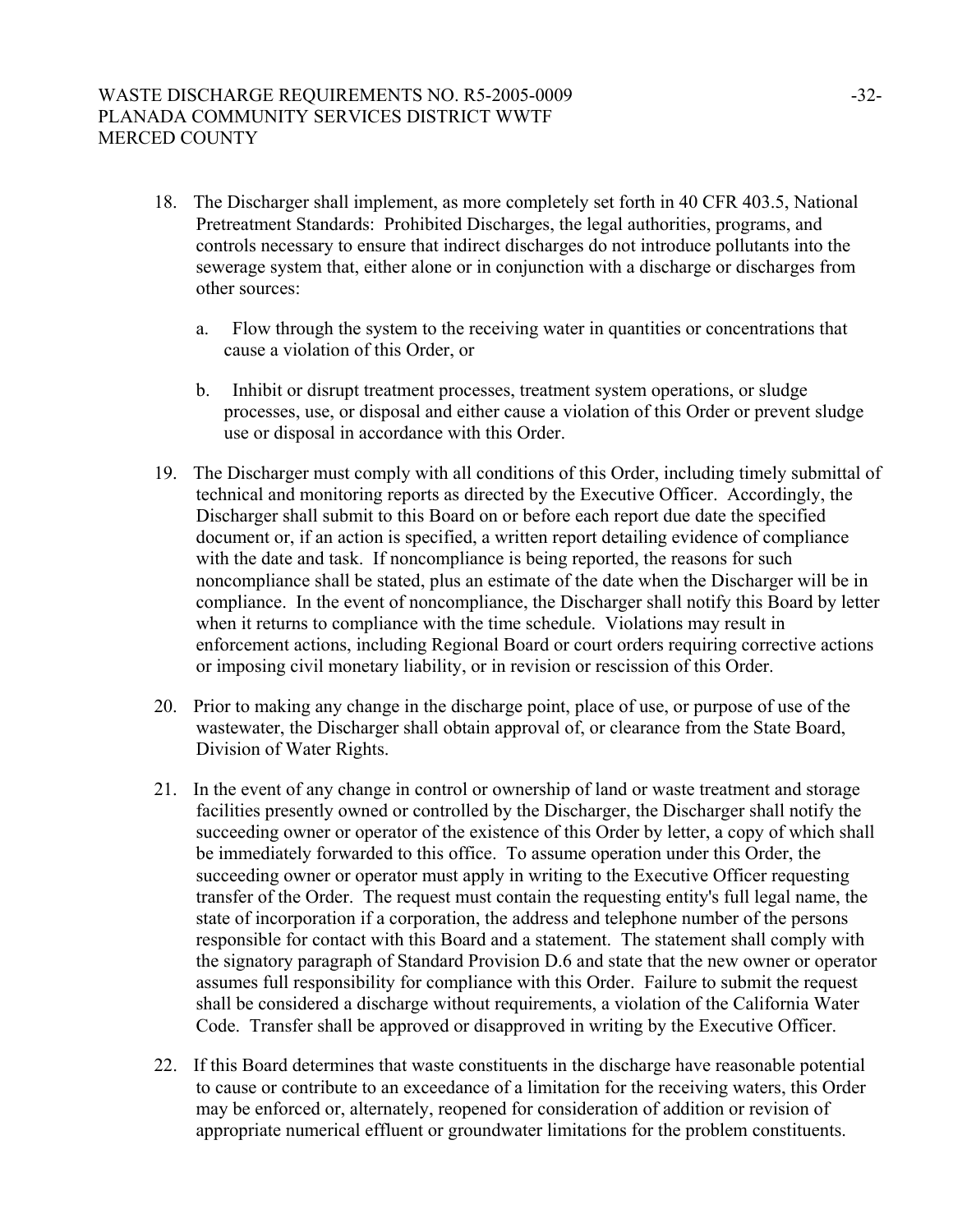# WASTE DISCHARGE REQUIREMENTS NO. R5-2005-0009 -33-PLANADA COMMUNITY SERVICES DISTRICT WWTF MERCED COUNTY

23. This Order expires on **26 January 2010,** and the Discharger must file a Report of Waste Discharge in accordance with Title 23, CCR, not later than 180 days in advance of such date to apply for renewal of waste discharge requirements if it wishes to continue the discharge.

I, THOMAS R. PINKOS, Executive Officer, do hereby certify the foregoing is a full, true, and correct copy of an Order adopted by the California Regional Water Quality Control Board, Central Valley Region, on 27 January 2005.

Ordered by:

THOMAS R. PINKOS, Executive Officer

Attachments:

Monitoring and Reporting Program

A. Vicinity Map

B. Flow Schematic

C. Standard Monitoring Well Provisions

D. Information Needs for Sludge Management Plan

Fact Sheet

Standard Provisions for Waste Discharge Requirements (NPDES)(1 March 1991), Revised March 1997)(Separate attachment to Discharger only)

BLH/WDH: 1/27/05 AMENDED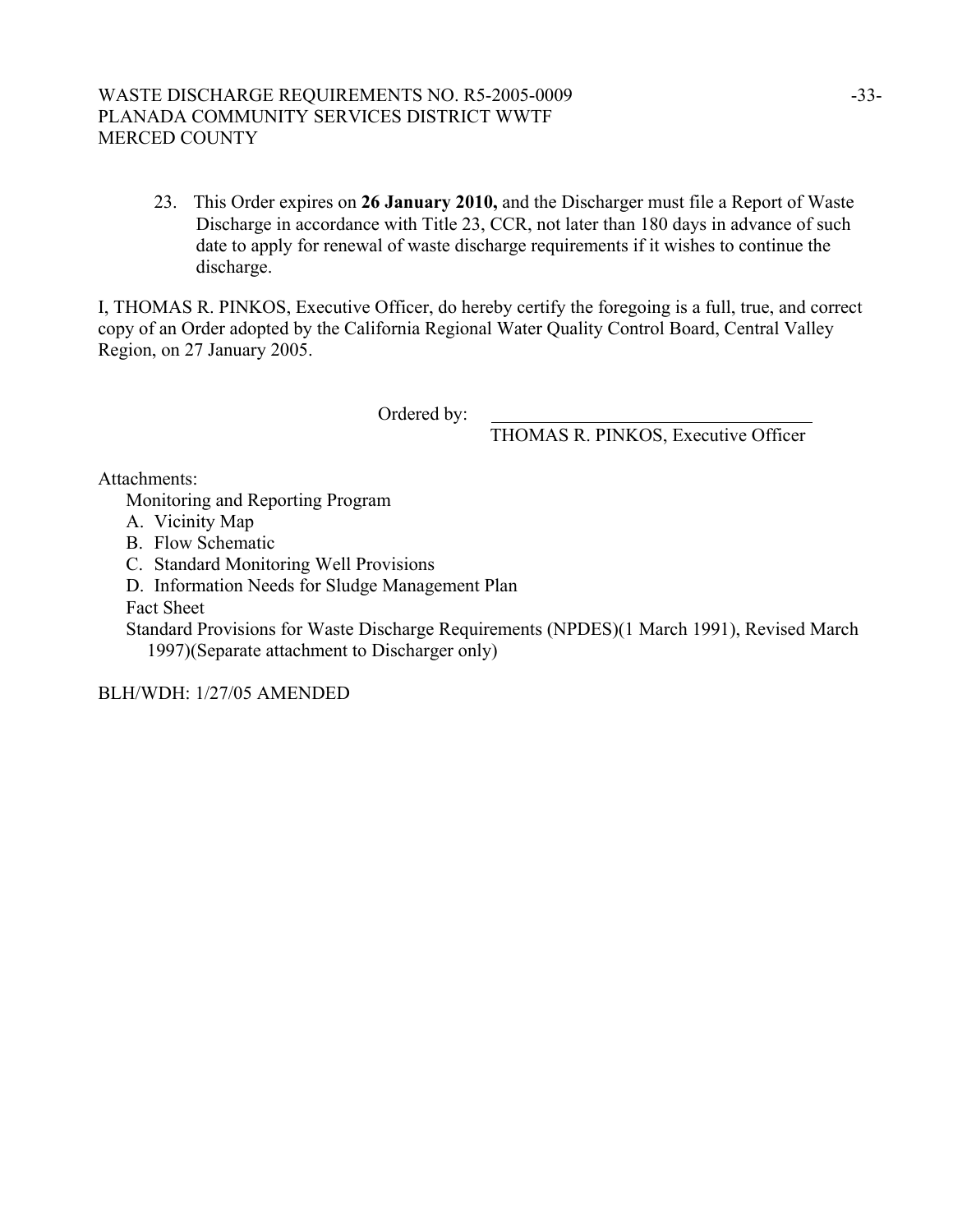# CALIFORNIA REGIONAL WATER QUALITY CONTROL BOARD CENTRAL VALLEY REGION

## MONITORING AND REPORTING PROGRAM NO. R5-2005-0009 NPDES NO. CA0078950

# FOR

# PLANADA COMMUNITY SERVICES DISTRICT WASTEWATER TREATMENT FACILITY MERCED COUNTY

Adherence to this Monitoring and Reporting Program (MRP) is required pursuant to California Water Code Sections 13383 and 13267. The Discharger shall not deviate from this MRP unless and until the Regional Board or Executive Officer issues a revised MRP. Sampling locations are depicted on Attachment B. Any proposed change to a sampling location must have the prior concurrence of the Regional Board staff. After concurrence, a description of the change and the Regional Board staff's written concurrence must be attached to the Discharger's copy of this Order.

Sample collection, storage, and analyses shall be performed in according to 40 CFR Part 136 or other methods approved and specified by the Executive Officer of the Regional Board. All samples shall be grab samples unless otherwise indicated and representative of the volume and nature of the discharge or matrix of material sampled. The time, date, and location of each sample shall be recorded on the sample chain of custody form. All analyses shall be performed in accordance with Standard Provisions, Provisions for Monitoring.

Water and waste analyses shall be performed by a laboratory approved for these analyses by the State Department of Health Services (DHS) or a laboratory waived by the Executive Officer from obtaining a certification for these analyses by the DHS. The director of the laboratory whose name appears on the certification or his or her laboratory supervisor who is directly responsible for analytical work performed shall supervise all analytical work including appropriate quality assurance/quality control procedures in his or her laboratory and shall sign all reports of such work submitted to the Regional Board.

For California Toxics Rule (CTR) priority pollutants, the Discharger shall report sampling results as required by the Policy for Implementation of Toxics Standards for Inland Surface Waters, Enclosed Bays, and Estuaries of California (State Implementations Plan or SIP) Section 2.4. The Discharger's laboratory must meet minimum levels in the SIP Appendix 4.

# **INFLUENT MONITORING**

Samples shall be collected at approximately the same time as effluent samples and should be representative of the influent for the period sampled. Influent monitoring shall include at least the following: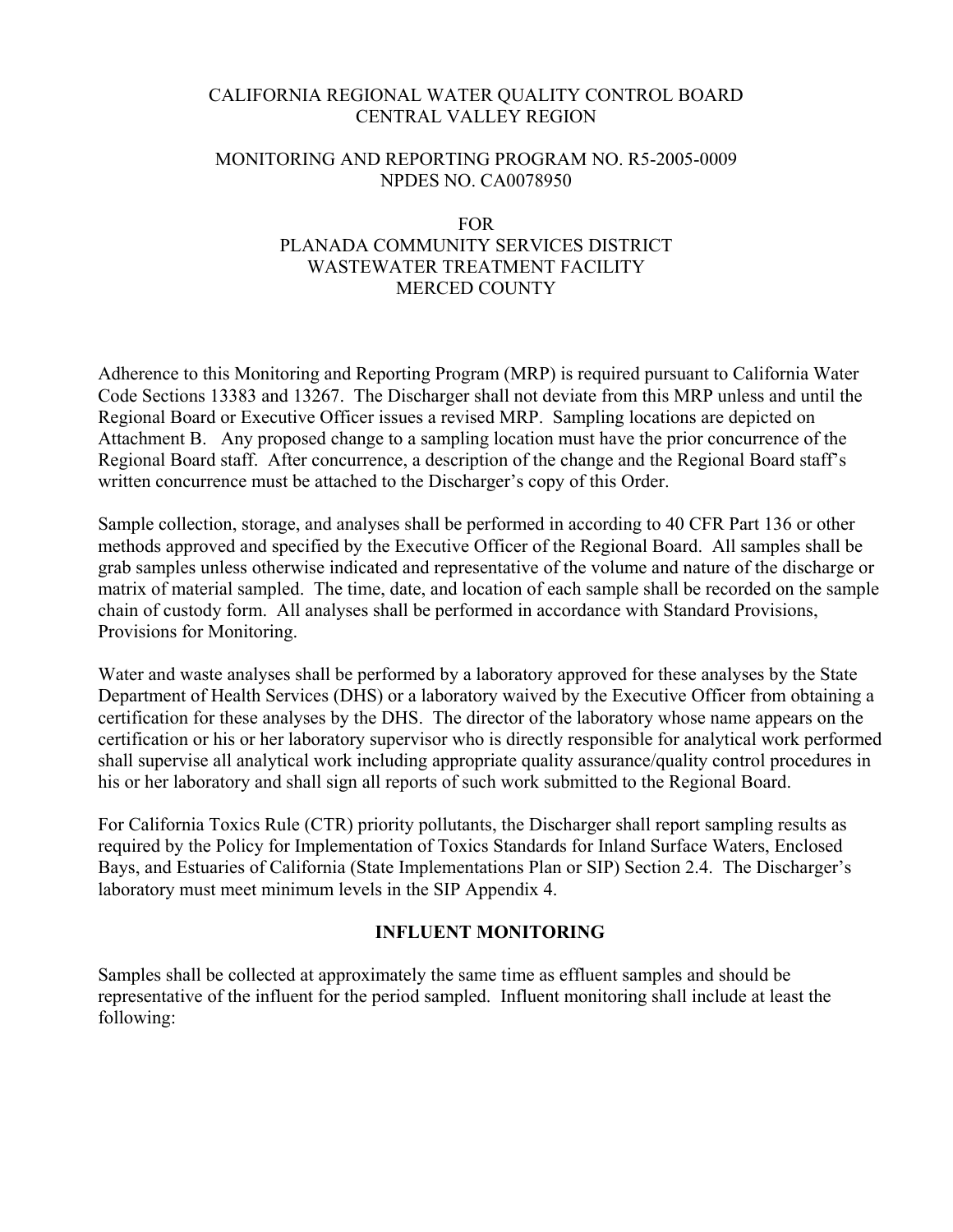# MONITORING AND REPORTING PROGRAM NO. R5-2005-0009 -2- PLANADA COMMUNITY SERVICES DISTRICT WWTF MERCED COUNTY

| Constituents                      | Units            | <b>Type of Sample</b>              | Sampling<br>Frequency  |
|-----------------------------------|------------------|------------------------------------|------------------------|
| Flow                              | mgd              | Metered                            | Continuous             |
| BOD <sub>5</sub> <sup>1</sup>     | $mg/L$ , lbs/day | 24-hr. flow-proportional composite | Weekly                 |
| <b>Total Suspended Solids</b>     | $mg/L$ , lbs/day | 24-hr. flow-proportional composite | Weekly                 |
| pH                                | standard units   | Grab                               | Weekdays               |
| Cyanide <sup>2</sup>              | $\mu$ g/L        | Grab                               | Monthly <sup>4</sup>   |
| Carbon Tetrachloride <sup>2</sup> | $\mu$ g/L        | Grab                               | Quarterly <sup>4</sup> |
| Chlorodibromomethane <sup>2</sup> | $\mu$ g/L        | Grab                               | Quarterly <sup>4</sup> |
| Dichlorobromomethane <sup>2</sup> | $\mu$ g/L        | Grab                               | Quarterly <sup>4</sup> |
| 2,3,7,8-TCDD $(TEQ)^{2,3}$        | $\mu$ g/L, pg/L  | Grab                               | Annually <sup>4</sup>  |
|                                   |                  |                                    |                        |

5-day, 20°C biochemical oxygen demand

2 Coincident with effluent monitoring

3 TEQ as defined in EFFLUENT MONITORING below.

4 Frequency of monitoring for these constituents shall be the same as for effluent monitoring.

# **EFFLUENT MONITORING**

Effluent samples shall be collected downstream from the last connection through which wastes can be admitted into the outfall. Time of collection of samples shall be recorded.

If the discharge is intermittent rather than continuous, then on the first day of each such intermittent discharge, the Discharger shall monitor and record data for all of the constituents listed below, after which the frequencies of analysis given in the schedule shall apply for the duration of each such intermittent discharge. In no event shall the Discharger be required to monitor and record data more often than twice the frequencies listed in the schedule.

Effluent monitoring shall include at least the following:

| Constituents                  | Units            | <b>Type of Sample</b>                 | Sampling<br>Frequency |
|-------------------------------|------------------|---------------------------------------|-----------------------|
| Flow                          | mgd              | Meter                                 | Continuous            |
| BOD <sub>5</sub> <sup>1</sup> | $mg/L$ , lbs/day | 24-hr. flow-proportional<br>composite | Weekly                |
| <b>Total Suspended Solids</b> | $mg/L$ , lbs/day | 24-hr. flow-proportional<br>composite | Weekly                |
| Settleable Solids             | mI/L             | Grab                                  | Weekdays              |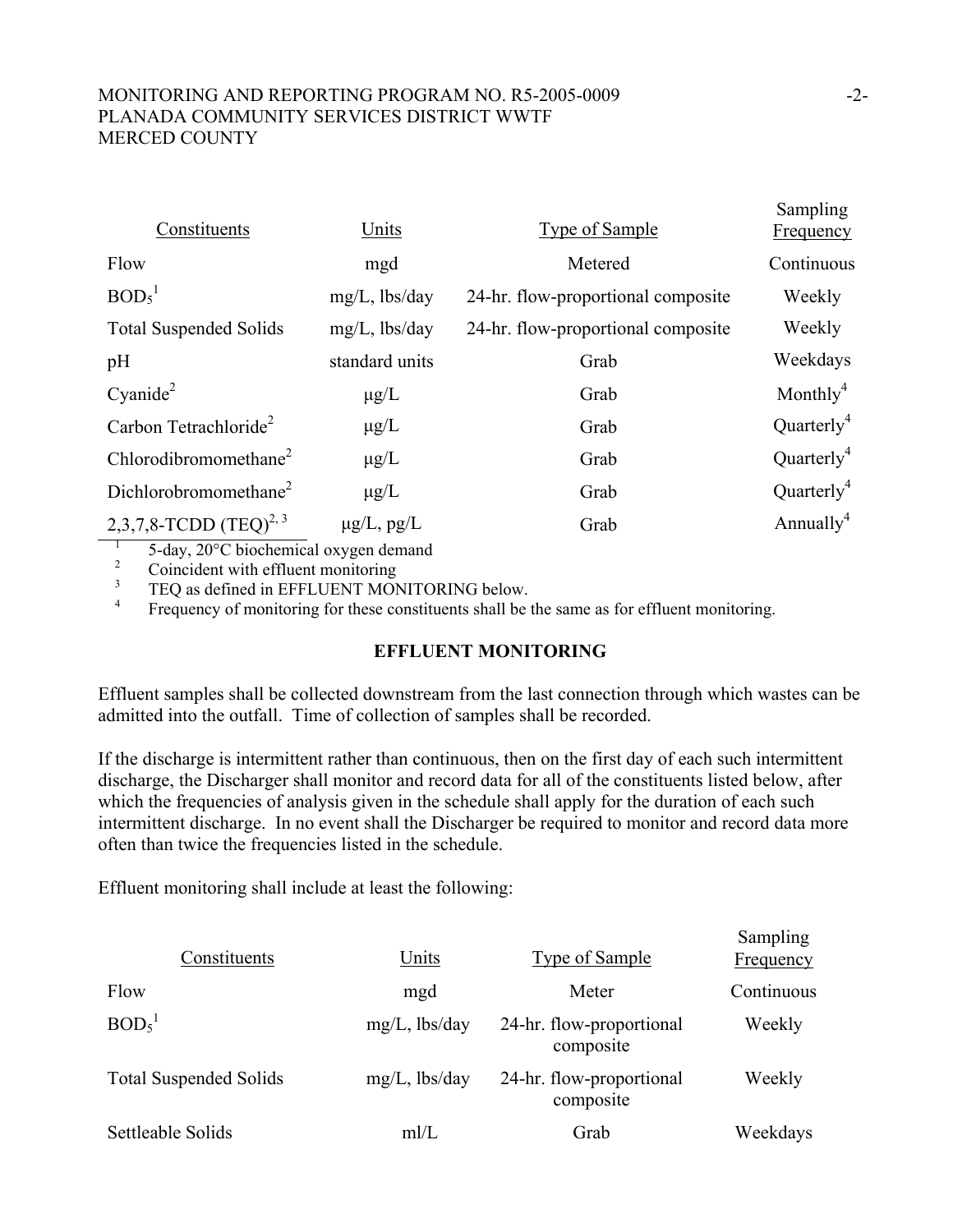# MONITORING AND REPORTING PROGRAM NO. R5-2005-0009 -3-PLANADA COMMUNITY SERVICES DISTRICT WWTF MERCED COUNTY

| Constituents                      | Units           | <b>Type of Sample</b>                  | Sampling<br>Frequency      |
|-----------------------------------|-----------------|----------------------------------------|----------------------------|
| pH                                | standard units  | Grab                                   | Weekly <sup>9</sup>        |
| <b>Total Coliform Organisms</b>   | $MPN3/100$ ml   | Grab                                   | 2/Week <sup>4</sup>        |
| <b>Total Residual Chlorine</b>    | mg/L            | Grab                                   | 2/Day                      |
| Sulfate                           | mg/L            | Meter                                  | Continuous                 |
| Turbidity                         | <b>NTU</b>      | Grab                                   | Continuous <sup>5</sup>    |
| Cyanide                           | $\mu$ g/L       | Grab                                   | Monthly $6$                |
| Carbon Tetrachloride              | $\mu$ g/L       | Grab                                   | Quarterly <sup>7, 11</sup> |
| Chlorodibromomethane              | $\mu$ g/L       | Grab                                   | Quarterly <sup>7, 11</sup> |
| Dichlorobromomethane              | $\mu$ g/L       | Grab                                   | Quarterly <sup>7, 11</sup> |
| Conductivity $\omega$ 25°C        | umhos/cm        | Grab                                   | Monthly                    |
| <b>Total Dissolved Solids</b>     | mg/L            | Grab                                   | Monthly                    |
| Temperature                       | $\circ$ F       | Grab                                   | Weekdays <sup>9</sup>      |
| General Minerals <sup>2</sup>     | mg/L            | 24-hour flow proportional<br>composite | Annually                   |
| Acute Toxicity <sup>8</sup>       | % survival      | 24-hour flow proportional<br>composite | Quarterly <sup>9</sup>     |
| Ammonia-N                         | mg/L            | Grab                                   | Weekly                     |
| Total Kjeldahl Nitrogen (TKN)     | mg/L            | Grab                                   | Weekly <sup>9</sup>        |
| Nitrate N                         | mg/L            | Grab                                   | Weekly <sup>9</sup>        |
| 2,3,7,8-TCDD $(TEQ)^{10}$         | $\mu$ g/L, pg/L | Grab                                   | Annually <sup>11</sup>     |
| Priority Pollutants <sup>11</sup> | $\mu g/L$       | 24-hour flow proportional<br>composite | Thrice <sup>12</sup>       |

1 5-day, 20°C biochemical oxygen demand

2 General minerals shall include all the analytes listed in the table below.

3 MPN = most probable number

4 On non-consecutive days.

5 Weekday grab samples until 26 January 2010 concurrently with ammonia monitoring; thereafter monitor continuously by meter.

6 After one year of monthly monitoring for cyanide and upon written approval of the Executive Officer, the Discharger may reduce the monitoring frequency to Quarterly if it has demonstrated that all analytical results are below the Final Effluent Limitations or are non-detect.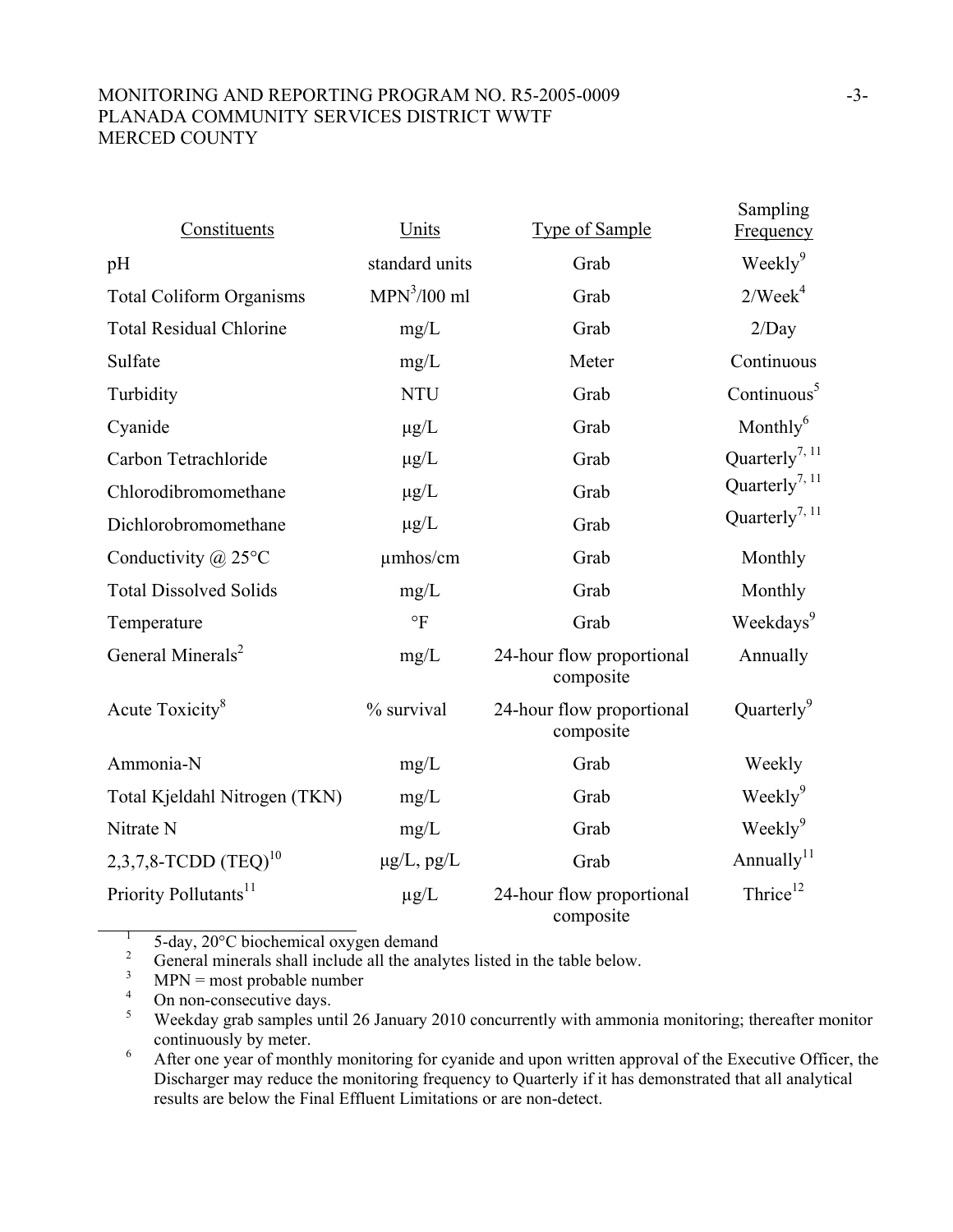### MONITORING AND REPORTING PROGRAM NO. R5-2005-0009 -4- PLANADA COMMUNITY SERVICES DISTRICT WWTF MERCED COUNTY

- 7 After one year of quarterly monitoring for these parameters and upon written approval of the Executive Officer, the Discharger may reduce the monitoring frequency to Semi-Annually if it has demonstrated that all analytical results are below the Final Effluent Limitations or are non-detect.
- 8 All acute toxicity bioassays shall be performed according to *Methods for Measuring the Acute Toxicity of Effluents and Receiving Waters to Freshwater and Marine Organisms, Fifth Edition, October 2002, EPA-821-R-02-012* (or latest edition) using *Pimephales promelas* with no pH adjustment, unless exceptions are granted to the Discharger by the Executive Officer.
- 9  $\frac{9}{10}$  Concurrent with ammonia monitoring.
- 10 TEQ is Toxicity Equivalent calculated as the sum of the concentration of each of the 17 congeners multiplied by its Toxic Equivalency Factor (or TEF) as listed in the table below.
- <sup>11</sup> Reporting for priority pollutants as referred to in this program shall conform to SIP Section 2.4 et seq.<br><sup>12</sup> Turice in the first veer and ones in the fourth year of this permit and reported as indicated began under
- 12 Twice in the first year and once in the fourth year of this permit and reported as indicated herein under REPORTING.

#### **Toxic Equivalency Factors (TEFs) for 2,3,7.8-TCDD Equivalents**

| <u>Congener</u>           | <b>TEF</b> |
|---------------------------|------------|
| 2,3,7,8-TetraCDD          | 1          |
| $1,2,3,7,8$ -PentaCDD     | 1.0        |
| 1,2,3,4,7,8-HexaCDD       | 0.1        |
| $1,2,3,6,7,8$ -HexaCDD    | 0.1        |
| 1,2,3,7,8,9-HexaCDD       | 0.1        |
| $1,2,3,4,6,7,8$ -HeptaCDD | 0.01       |
| OctaCDD                   | 0.0001     |
| $2,3,7,8$ -TetraCDF       | 0.1        |
| $1,2,3,7,8$ -PentaCDF     | 0.05       |
| 2, 3, 4, 7, 8-PentaCDF    | 0.5        |
| 1,2,3,4,7,8-HexaCDF       | 0.1        |
| 1,2,3,6,7,8-HexaCDF       | 0.1        |
| 1,2,3,7,8,9-HexaCDF       | 0.1        |
| 2,3,4,6,7,8-HexaCDF       | 0.1        |
| $1,2,3,4,6,7,8$ -HeptaCDF | 0.01       |
| $1,2,3,4,7,8,9$ -HeptaCDF | 0.01       |
| OctaCDF                   | 0.0001     |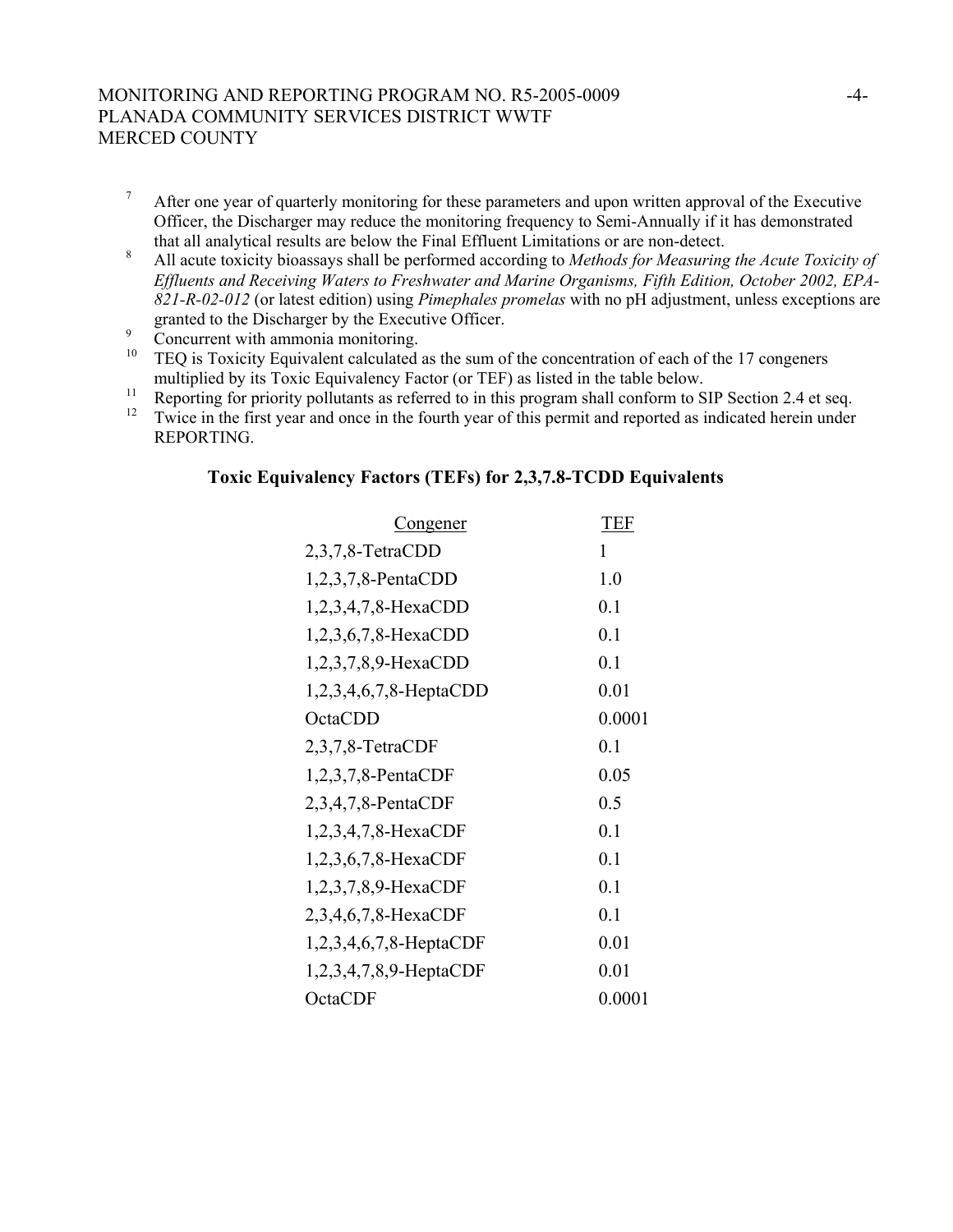#### MONITORING AND REPORTING PROGRAM NO. R5-2005-0009 -5- PLANADA COMMUNITY SERVICES DISTRICT WWTF MERCED COUNTY

#### **General Minerals Analyte List**

| Alkalinity (as $CaCO3$ )  | Carbonate (as $CaCO3$ ) | Manganese |
|---------------------------|-------------------------|-----------|
| Aluminum                  | Chloride                | Phosphate |
| Bicarbonate (as $CaCO3$ ) | Hardness (as $CaCO3$ )  | Potassium |
| Boron                     | <i>Iron</i>             | Sodium    |
| Calcium                   | Magnesium               | Sulfate   |

General Minerals Sample Collection and Preservation: With the exception of effluent samples, samples placed in an acid-preserved bottles must first be filtered through a 0.45 µm nominal pore size filter. If field filtering is not feasible, samples shall be collected in unpreserved containers and submitted to the laboratory within 24-hours with a request (on the chain-of-custody form) to immediately filter then preserve the sample.

#### **THREE SPECIES CHRONIC TOXICITY MONITORING**

Chronic toxicity monitoring shall be conducted to determine whether the effluent is contributing toxicity to the receiving water. The testing shall be conducted as specified in *Short-Term Methods for Estimating the Chronic Toxicity of Effluents and Receiving Waters to Freshwater Organisms*, *Fourth Edition, October 2002, EPA-821-R-02-013* (or latest edition). Chronic toxicity samples shall be collected at the discharge of the wastewater treatment facility prior to its entering Miles Creek. Twentyfour hour composite samples shall be representative of the volume and quality of the discharge. Time of collection samples shall be recorded. Dilution and control waters shall be obtained immediately upstream of the discharge from an area unaffected by the discharge in the receiving waters. Standard dilution water can be used if the receiving water source exhibits toxicity and is approved by the Executive Officer. The sensitivity of the test organisms to a reference toxicant shall be determined concurrently with each bioassay and reported with the test results. Both the reference toxicant and effluent test must meet all test acceptability criteria as specified in the chronic manual. If the test acceptability criteria are not achieved, then the Discharger must re-sample and re-test within 14 days. Chronic toxicity monitoring shall include the following:

Species: *Pimephales promelas, Ceriodaphnia dubia, and Selenastrum capricornutum*

Frequency: Quarterly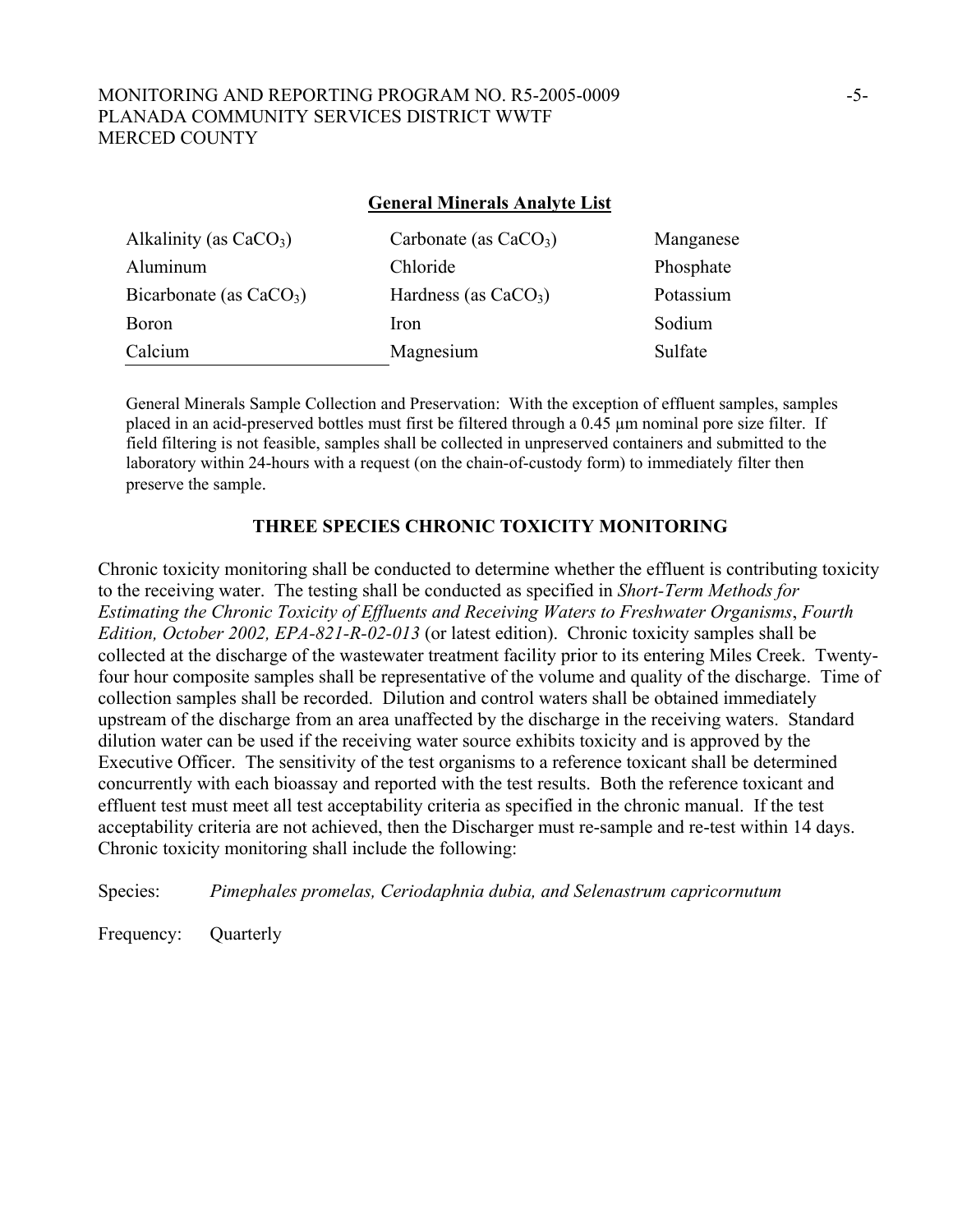### MONITORING AND REPORTING PROGRAM NO. R5-2005-0009 -6-PLANADA COMMUNITY SERVICES DISTRICT WWTF MERCED COUNTY

Dilution Series:

|                  |          | Dilutions $(\%)$ |          |    | Controls |                |              |
|------------------|----------|------------------|----------|----|----------|----------------|--------------|
|                  | 100      | 75               | 50       | 25 | 12.5     | Creek<br>Water | Lab<br>Water |
| % WWTF Effluent  | 100      | 75               | 50       | 25 | 12.5     |                | $\theta$     |
| % Dilution Water | $\theta$ | 25               | 50       | 75 | 87.5     | 100            |              |
| % Lab Water      |          |                  | $\theta$ |    |          |                | 100          |

<sup>1</sup> Dilution water shall be receiving water from Miles Creek taken upstream from the discharge point. The dilution water and dilution series may be altered upon approval of Regional Board staff. If there is no flow in Miles Creek, use lab water.

#### **RECEIVING WATER MONITORING**

All receiving water samples shall be grab samples collected during the waste discharge to Miles Creek. Receiving water monitoring shall include at least the following:

| <b>Station</b>           | Description                                                   |                |                              |
|--------------------------|---------------------------------------------------------------|----------------|------------------------------|
| $R-1$<br>$R-2$           | Miles Creek at Gerard Avenue<br>Miles Creek at Whealan Avenue |                |                              |
| Constituents             | Units                                                         | <b>Station</b> | Sampling<br><b>Frequency</b> |
| Flow                     | mgd                                                           | $R-1, R-2$     | Daily <sup>1</sup>           |
| EC                       | $\mu$ mhos/cm                                                 | $R-1, R-2$     | Weekly                       |
| Dissolved Oxygen         | mg/L                                                          | $R-1, R-2$     | Weekly                       |
| pH                       | standard units                                                | $R-1, R-2$     | Weekly <sup>3</sup>          |
| Turbidity                | <b>NTU</b>                                                    | $R-1, R-2$     | Weekly                       |
| Temperature              | $\circ$ F                                                     | $R-1, R-2$     | $\text{Weakly}^3$            |
| Fecal Coliform           | $MPN/100$ mL                                                  | $R-1, R-2$     | Weekly                       |
| <b>Chlorine Residual</b> | mg/L                                                          | $R-1, R-2$     | $\text{Weakly}^3$            |
| Cyanide                  | $\mu$ g/L                                                     | $R-1, R-2$     | Monthly <sup>2</sup>         |
| Carbon Tetrachloride     | $\mu$ g/L                                                     | $R-1, R-2$     | Quarterly <sup>2, 4</sup>    |
| Chlorodibromomethane     | $\mu$ g/L                                                     | $R-1, R-2$     | Quarterly <sup>2, 4</sup>    |
| Dichlorobromomethane     | $\mu$ g/L                                                     | $R-1, R-2$     | Quarterly <sup>2, 4</sup>    |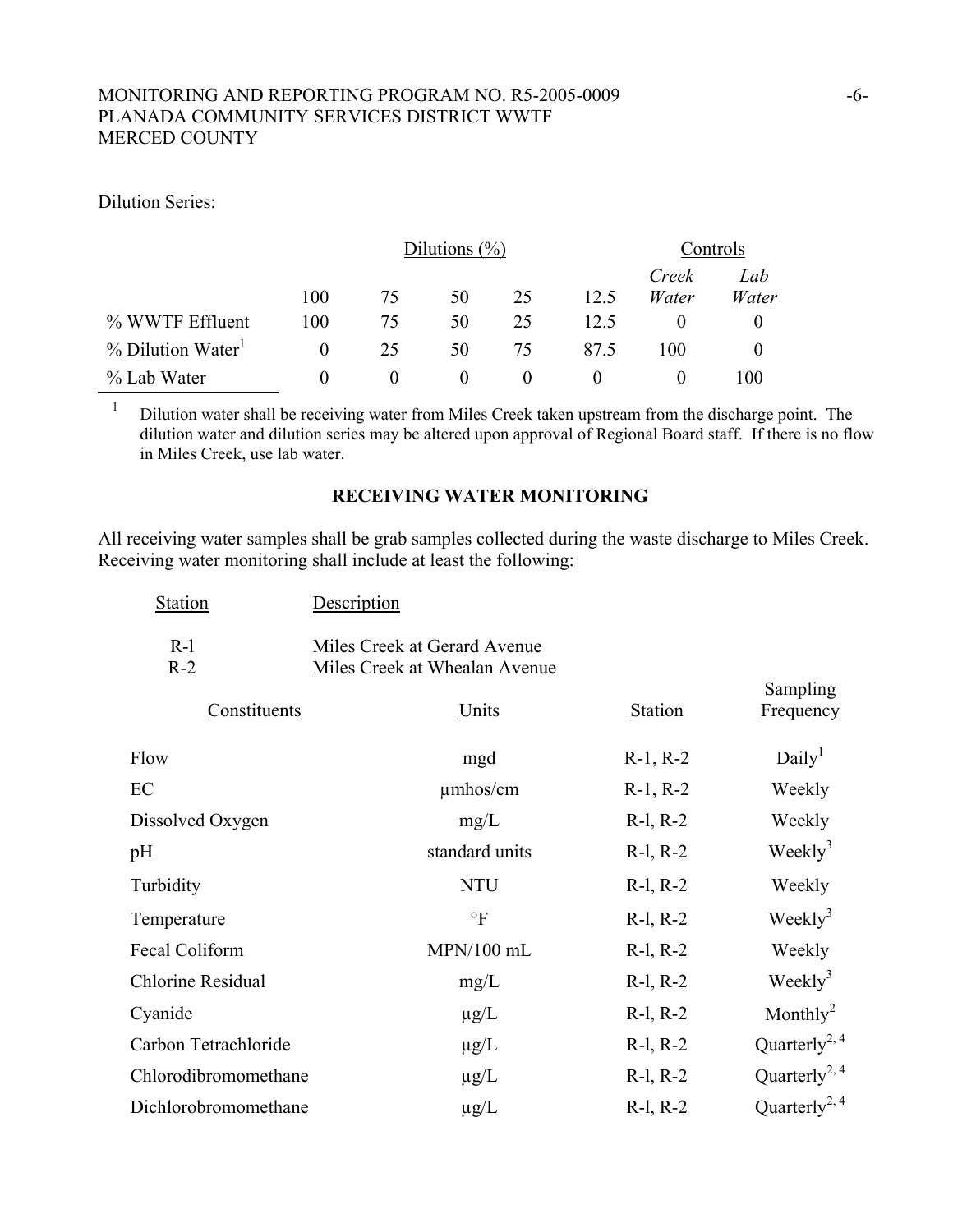# MONITORING AND REPORTING PROGRAM NO. R5-2005-0009 -7- PLANADA COMMUNITY SERVICES DISTRICT WWTF MERCED COUNTY

| Constituents               | Units           | <b>Station</b> | Sampling<br><b>Frequency</b> |
|----------------------------|-----------------|----------------|------------------------------|
| Ammonia (as $NH3-N$ )      | mg/L            | $R-1, R-2$     | Weekly                       |
| <b>TKN</b>                 | mg/L            | $R-1, R-2$     | Weekly <sup>3</sup>          |
| Nitrate-N                  | mg/L            | $R-1, R-2$     | Weekly <sup>3</sup>          |
| $2,3,7,8$ -TCDD (TEQ)      | $\mu$ g/L, pg/L | $R-1, R-2$     | Annually <sup>3</sup>        |
| General Minerals           | mg/L            | $R-1, R-2$     | Annually <sup>3</sup>        |
| <b>Priority Pollutants</b> | mg/L            | $R-1, R-2$     | Thrice <sup>5</sup>          |
| Hardness                   | mg/L            | $R-1, R-2$     | Thrice <sup>5</sup>          |

 $\top$  Flow shall be an estimate. The methodology for obtaining the estimate must be reported with monthly self-monitoring reports.

2 Frequency of monitoring for these constituents shall be the same as for Effluent Monitoring.

3 Concurrent with ammonia monitoring.

4 Concurrent with effluent monitoring; comply with notes 10 and 11 under Effluent Monitoring.

5 Comply with notes 11 and 12 under Effluent Monitoring.

In conducting the receiving water sampling, a log shall be kept of the receiving water conditions throughout the reach bounded by Stations R-l and R-2. Attention shall be given to the presence or absence of:

- 
- 
- 
- d. Aquatic life
- a. Floating or suspended matter e. Visible films, sheens or coatings
- b. Discoloration f. Fungi, slimes, or objectionable growths
- c. Bottom deposits g. Potential nuisance conditions

Notes on receiving water conditions shall be summarized in the monitoring report.

# **GROUNDWATER MONITORING**

Prior to collecting samples and after measuring the water level, each monitoring well shall be adequately purged to remove water that has been standing within the well screen and casing that may not be chemically representative of formation water. Depending on the hydraulic conductivity of the geologic setting, the volume removed during purging is typically from 3 to 5 volumes of the standing water within the well casing and screen, or additionally the filter pack pore volume.

In the technical report submitted pursuant to **Provision G.10 task e** describing the results of the first sampling event performed pursuant to this program, the Discharger shall include a detailed description of the procedures and techniques for: (a) sample collection, including purging techniques, sampling equipment, and decontamination of sampling equipment; (b) sample preservation and shipment; (c) analytical procedures; and (d) chain of custody control. As it continues to monitor groundwater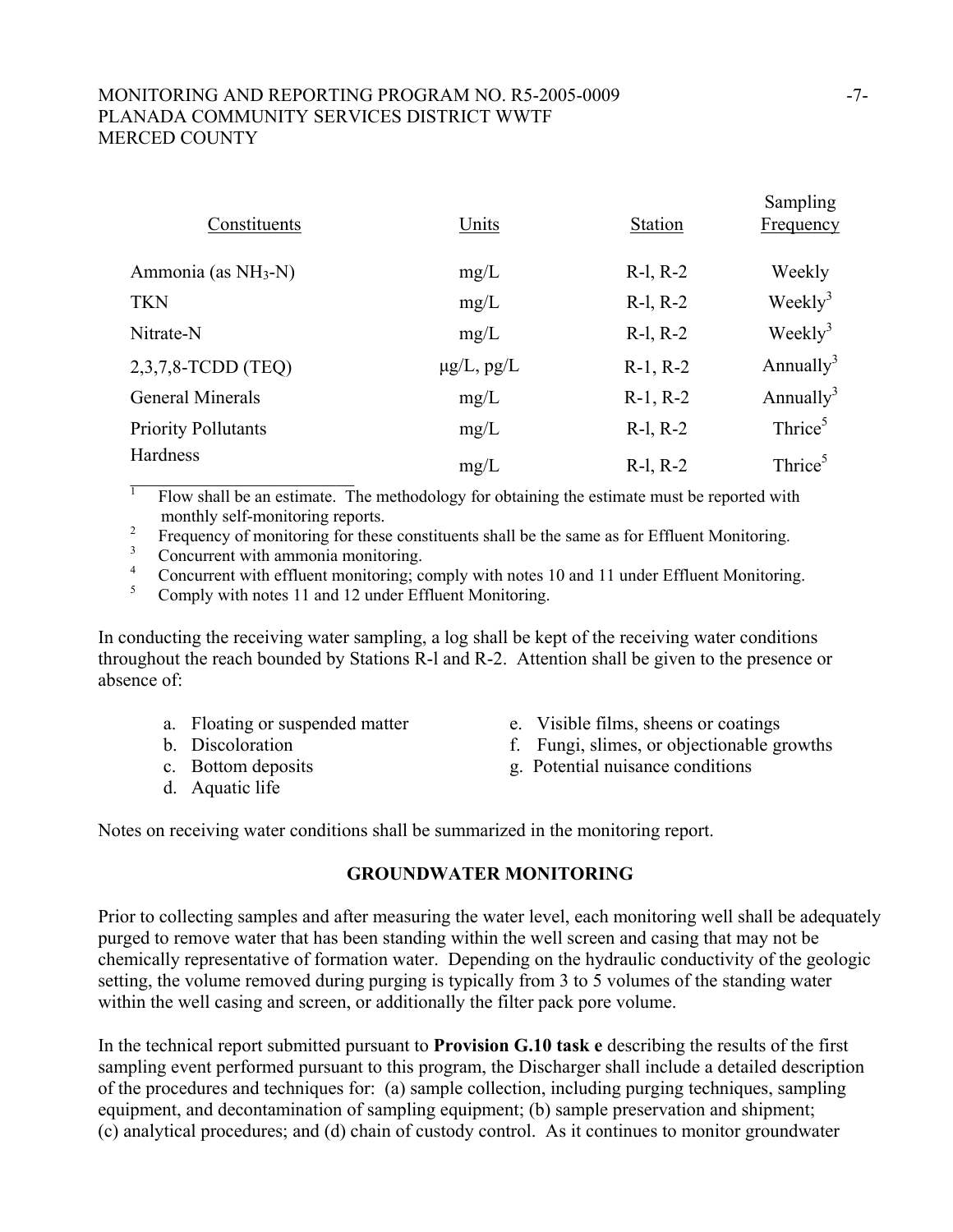#### MONITORING AND REPORTING PROGRAM NO. R5-2005-0009 -8-8-PLANADA COMMUNITY SERVICES DISTRICT WWTF MERCED COUNTY

pursuant to this program, the Discharger shall report when it deviates from these procedures and techniques.

At least quarterly and concurrently with groundwater quality sampling, the Discharger shall measure the water level in each well as groundwater depth (in feet and hundredths) and as groundwater surface elevation (in feet and hundredths above mean sea level). The horizontal geodetic location for each monitoring well shall be provided where the point of beginning shall be described by the California State Plane Coordinate System, 1983 datum.

Samples shall be collected from approved monitoring wells and analyzed for the following constituents at the following frequency:

| Constituent/Parameter                   | Units                                 | <b>Type of Sample</b> | Frequency <sup>4</sup> |
|-----------------------------------------|---------------------------------------|-----------------------|------------------------|
| Depth to groundwater                    | To $0.01$ foot                        | Measured              | Quarterly <sup>1</sup> |
| Groundwater elevation                   | Above mean sea<br>level, to 0.01 foot | Calculated            | Quarterly <sup>1</sup> |
| pH                                      | pH Units                              | Grab                  | Quarterly <sup>1</sup> |
| <b>Total Coliform Organisms</b>         | MPN/100 mL                            | Grab                  | Quarterly <sup>1</sup> |
| <b>Total Organic Carbon</b>             | mg/L                                  | Grab                  | Quarterly              |
| Ammonia (as NH <sub>3</sub> -N)         | mg/L                                  | Grab                  | Quarterly <sup>1</sup> |
| Total Kjeldahl Nitrogen (TKN)           | mg/L                                  | Grab                  | Quarterly <sup>1</sup> |
| Nitrate-N                               | mg/L                                  | Grab                  | Quarterly <sup>1</sup> |
| Total Organic Nitrogen (as N)           | mg/L                                  | Calculated            | Quarterly              |
| EC                                      | $\mu$ mhos/cm                         | Grab                  | Quarterly              |
| Total dissolved solids                  | mg/L                                  | Grab                  | Quarterly              |
| Adjusted $SAR^2$                        | None                                  | Calculated            | Quarterly <sup>1</sup> |
| Title 22 MCL Inorganic<br>Chemicals $5$ | mg/L                                  | Grab                  | Quarterly <sup>1</sup> |
| General Minerals <sup>3</sup>           | mg/L                                  | Grab                  | Quarterly <sup>1</sup> |

<sup>1</sup> January, April, July and October <sup>2</sup> Adjusted sodium adsorption ratio (SAR) shall be determined as follows:

Sodium adsorption ratio 
$$
(SAR) = \frac{Na}{\sqrt{\frac{Ca + Mg}{2}}}
$$
, where Na, Ca, and Mg are in meq/L

<sup>3</sup> General minerals as indicated under Effluent Monitoring.

 $^{4}$  Background wells shall be monitored monthly for the first 12 months, and quarterly thereafter.<br> $^{5}$  Title 22, CCR, Section 64443, Table 64443-1A Inorganic Chemicals.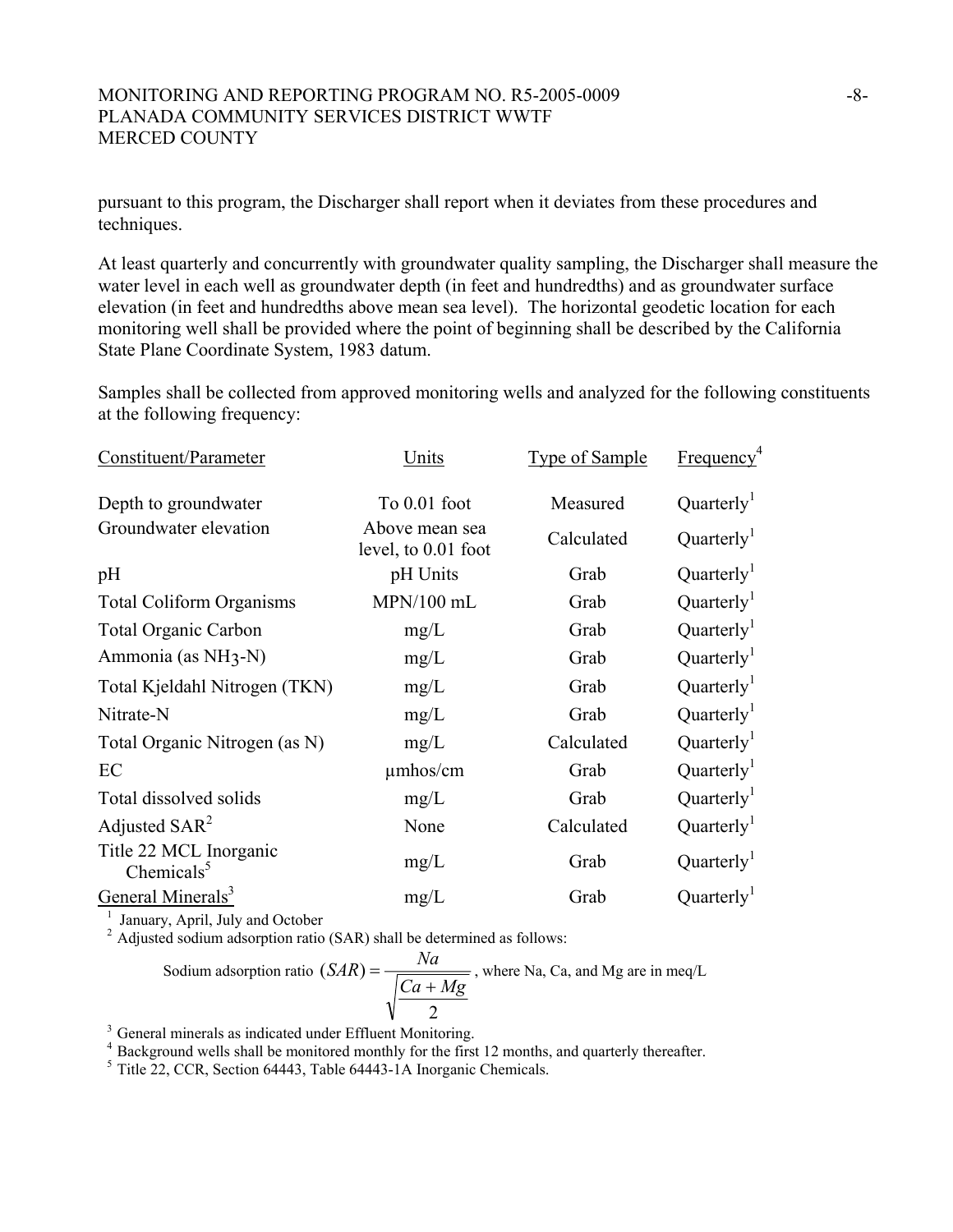#### MONITORING AND REPORTING PROGRAM NO. R5-2005-0009 -9- PLANADA COMMUNITY SERVICES DISTRICT WWTF MERCED COUNTY

#### **POND MONITORING**

Pond monitoring shall include at least the following:

| Constituent                                                      | Units | Type of Sample | Sampling<br>Frequency |
|------------------------------------------------------------------|-------|----------------|-----------------------|
| Freeboard                                                        | feet  | Visual         | Weekly <sup>1</sup>   |
| Visual observation of weeds, scum, or<br>solids buildup on ponds |       | Visual         | Weekly <sup>1</sup>   |
| Dissolved oxygen in upper 1-foot of ponds                        | mg/L  | Grab           | Weekly <sup>1</sup>   |

 Frequency shall be daily when in noncompliance with Pond Specifications and shall continue until at least one week after return to compliance.

#### **WATER SUPPLY MONITORING**

The Discharger's supply water for Planada shall be monitored as follows:

| Constituent             | Jnits          | Measurement | Constituent                     |
|-------------------------|----------------|-------------|---------------------------------|
| EC <sup>1</sup>         | $\mu$ mhos/cm  | Grab        | Quarterly <sup>2</sup>          |
| <b>General Minerals</b> | See footnote 3 | Grab        | Once Every 3 Years <sup>4</sup> |

 $\frac{1}{1}$  EC shall be representative of the water supply quality for the Discharger. Sample locations must be described in the monitoring reports.

<sup>2</sup> January, April, July and October the first year, semiannually thereafter in April and October.

<sup>3</sup> Aluminum and Iron -  $\mu g/L$ ; all others – mg/L.<br><sup>4</sup> Concurrent with Department of Haelth Samion

1

Concurrent with Department of Health Service reporting requirement.

#### **REPORTING**

The Discharger shall report monitoring data and information as required in this MRP and as required in the Standard Provisions and Reporting Requirements. All reports submitted in response to this MRP shall comply with the signatory requirements in Standard Provisions, General Reporting Requirements D.6. All monitoring data where the required monitoring frequency is monthly or more frequent than once per month shall be reported in monthly monitoring reports. Monthly monitoring reports shall be submitted to the Regional Board by the **1st day of the second month following sampling**. Quarterly monitoring reports shall be submitted by **1st day of the second month after the calendar quarter**. Semi-annual monitoring reports shall be submitted by the **1st day of the second month after the calendar half-year.** Priority pollutant and dioxin monitoring reports shall be submitted no later than the **1st day of the third month following sampling**.

Monitoring data and/or discussions submitted concerning WWTF performance must be signed and certified by the chief plant operator. Reports containing laboratory analyses must also be signed and certified by: (1) when laboratory analyses are performed by the Discharger, the chief of the laboratory and (2) when performed by a contract laboratory, the chief of laboratory or authorized signatory.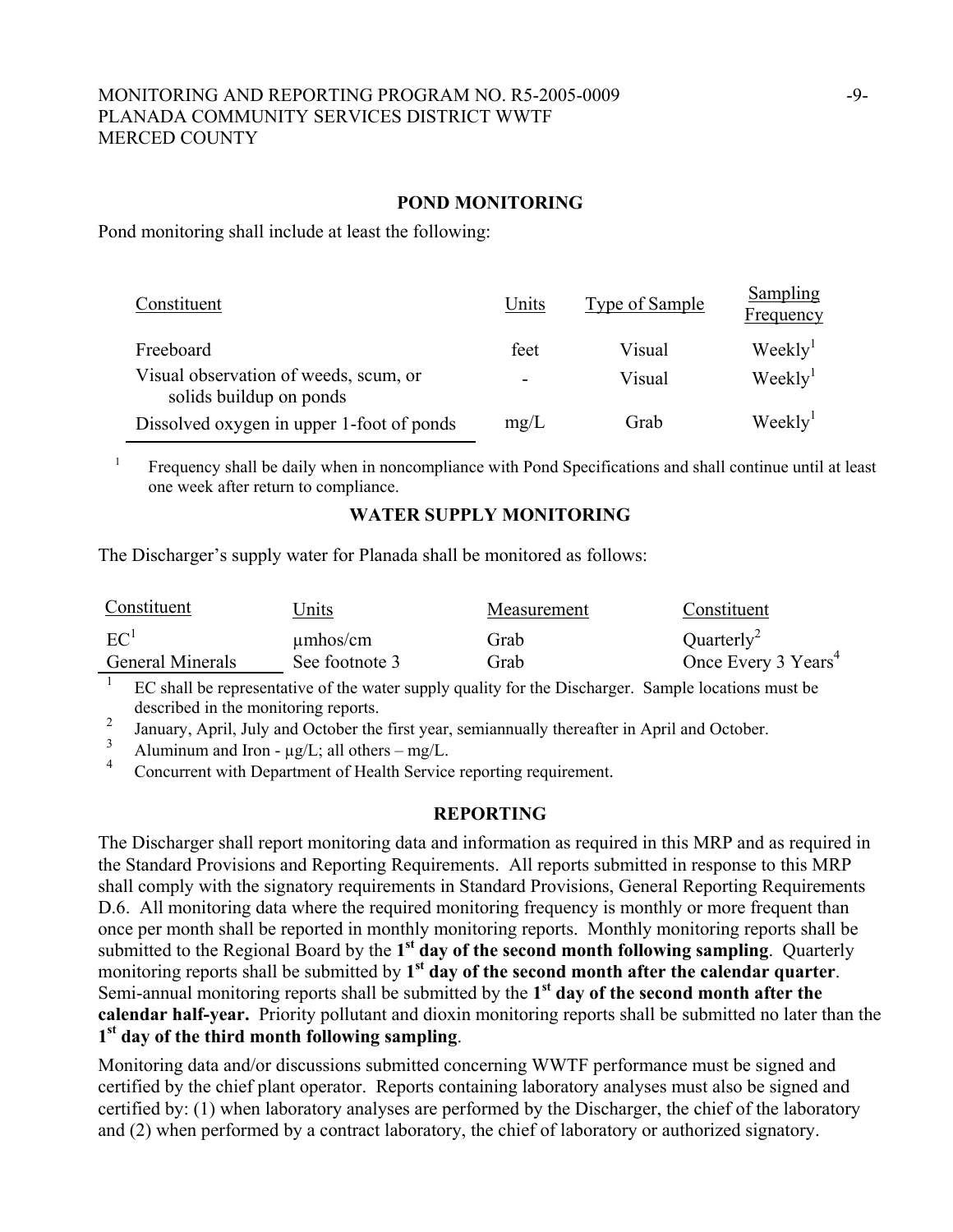### MONITORING AND REPORTING PROGRAM NO. R5-2005-0009 -10-PLANADA COMMUNITY SERVICES DISTRICT WWTF MERCED COUNTY

Each laboratory report shall clearly identify the following:

- analytical method
- measured value
- units
- what constituent a value is reported as
- method detection limit (MDL)
- reporting limit (RL) (i.e., a practical quantitation limit or PQL)
- documentation of cation/anion balance for general minerals analyses of supply water and effluent samples

All laboratory results shall be reported down to the MDL, as defined 40 CFR 136. Nondetected results shall be reported as less than the MDL (<MDL). Results above the MDL, but below the concentration of the lowest calibration standard for multipoint calibration methods or below the reporting limit for other methods shall be flagged as estimated.

In reporting the monitoring data, the Discharger shall arrange the data in tabular form so that the data, the constituents, and the concentrations are readily discernible. The data shall be summarized in such a manner that indicates clearly whether the discharge complies with waste discharge requirements.

If the Discharger monitors any pollutant at the locations designated herein more frequently than is required by this Order, the results of such monitoring shall be included in the calculation and reporting of the values required in the Discharge Monitoring Report Form. Such increased frequency shall be indicated on the Discharge Monitoring Report Form.

By **1 February** of each year, the Discharger shall submit a written report to the Executive Officer containing the following:

- 1. The names, certificate grades, and general responsibilities of all persons employed at the WWTF (Standard Provision A.5).
- 2. The names and telephone numbers of persons to contact regarding the WWTF for emergency and routine situations.
- 3. A statement certifying when the flow meter and other monitoring instruments and devices were last calibrated, including identification of who performed the calibration (Standard Provision C.6).
- 4. A statement certifying whether the current operation and maintenance manual, and contingency plan, reflect the wastewater treatment plant as currently constructed and operated, and the dates when these documents were last revised and last reviewed for adequacy.
- 5. The most recent annual Consumer Confidence Report for Water Quality for the Planada Community Services District.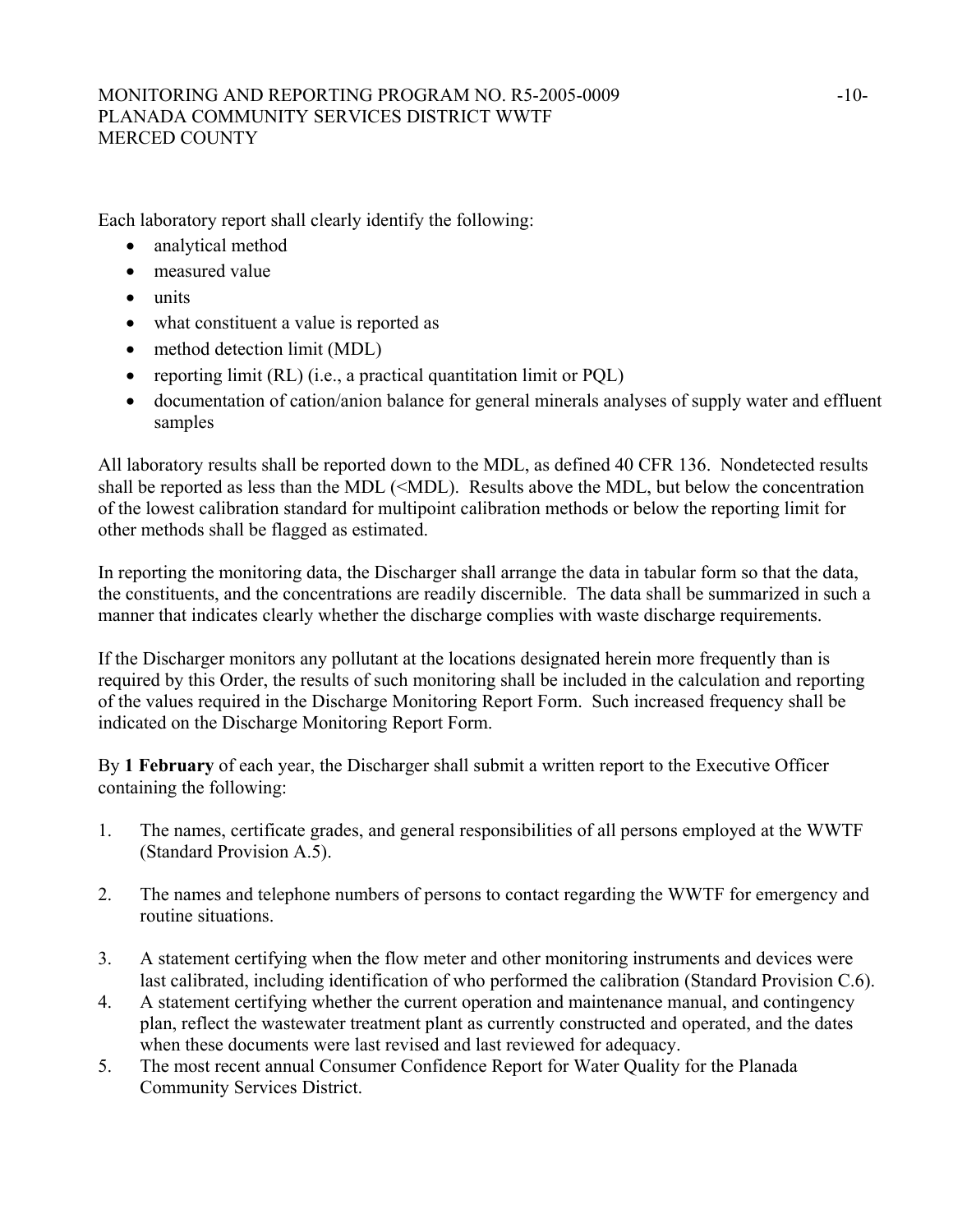- 6. A summary of groundwater monitoring in a format (both printed and electronic) selected in concurrence with Regional Board staff, including:
	- a. Hydrographs showing the groundwater elevation in approved wells from the initial monitoring to the end of the reporting period, for at least the previous five years or to the extent that such data are available, whichever is fewer. The hydrographs should show groundwater elevation with respect to the elevations of the top and bottom of the screened interval and be presented at a scale of values appropriate to show trends or variations in groundwater elevation. The scale for the background plots shall be the same as that used to plot downgradient elevation data;
	- b. Graphs of the laboratory analytical data for samples taken from approved wells from the initial sampling to the end of the reporting period, within at least the previous five calendar years (as data become available). Each such graph shall plot the concentration of one or more waste constituents specified above selected in concurrence with Regional Board staff. The graphs shall plot each datum, rather than plotting mean values, over time for a given monitoring well, at a scale appropriate to show trends or variations in water quality. For any given constituent, the scale for the background plots shall be the same as that used to plot downgradient data.
	- c. All monitoring analytical data obtained during the previous four quarterly reporting periods, presented in tabular form, as well as on 3.5" computer diskette.
- 7. A summary of the following monitoring data collected during the previous 12 months, presented in tabular form, as well as on 3.5" computer diskette: (1) daily coliform, (2) running 7-sample median coliform, (3) maximum daily coliform for each month, (4) average daily chlorine residual for each month, (5) highest daily maximum chlorine residual for each month, (6) average ammonia-N concentration for each month, (7) highest ammonia-N concentration for each month, (8) cyanide, (9) carbon tetrachloride, (10) chlorodibromomethane, (11) dichlorobomomethane, and (12) conductivity.
- 8. A summary of the following receiving water monitoring data during the previous 12 months: (1) weekly fecal coliform, (2) maximum fecal coliform for each month, (3) chlorine residual, (4) cyanide, (5) cyanide, (6) carbon tetrachloride, (7) chlorodibromomethane, (8) dichlorobomomethane, and (9) ammonia-N.
- 9. All monitoring data in items 6, 7 and 8 above shall be presented in both tabular and graphic forms in printed and electronic formats in concurrence with the Regional Board staff.
- 10. A summary and discussion of the compliance record for the reporting period. If violations have occurred, the report shall also discuss the corrective actions taken and planned to bring the discharge into full compliance with this Order.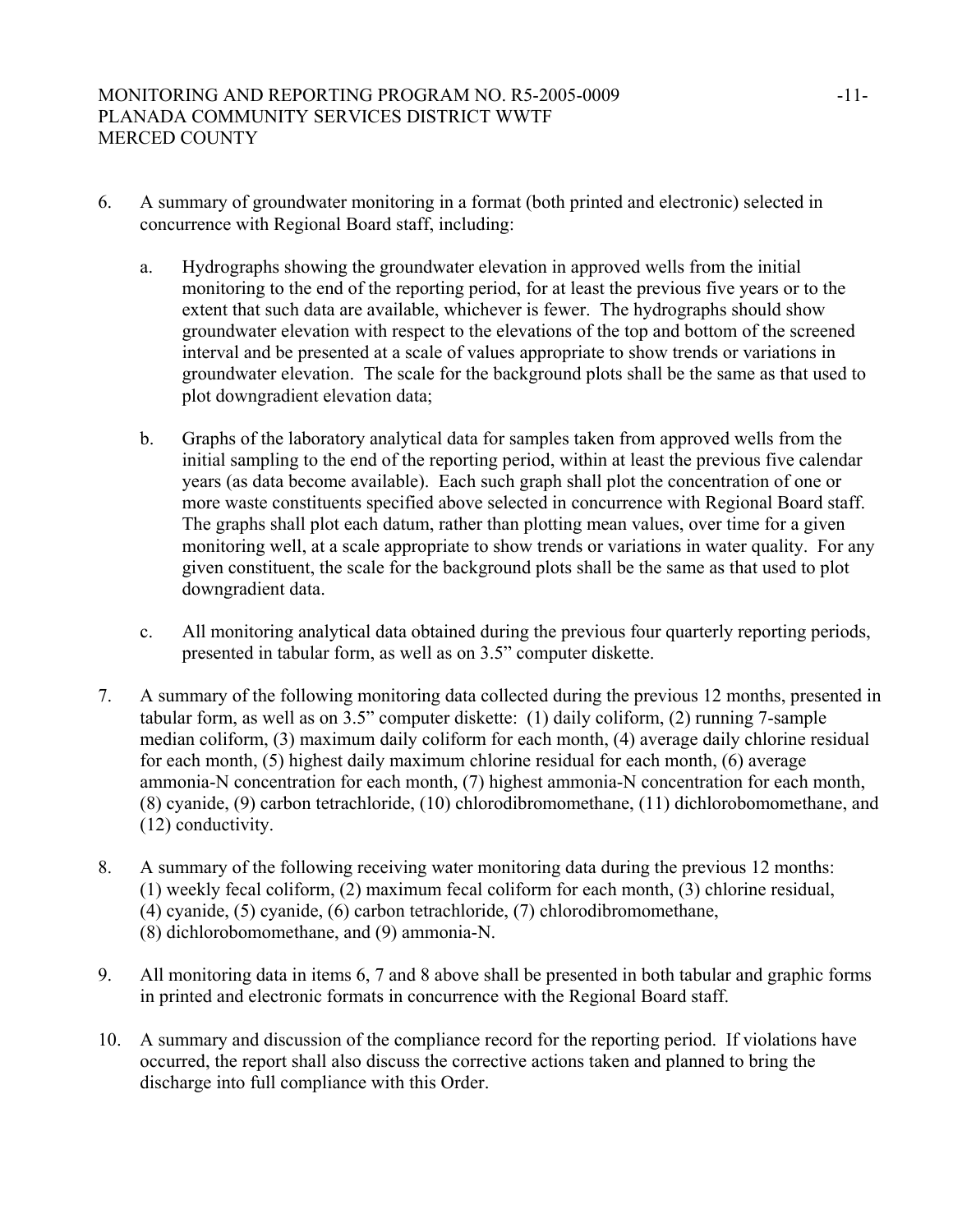### MONITORING AND REPORTING PROGRAM NO. R5-2005-0009 -12-PLANADA COMMUNITY SERVICES DISTRICT WWTF MERCED COUNTY

The Discharger shall implement the above monitoring program on the effective date of this Order.

Ordered by:

THOMAS R. PINKOS, Executive Officer

 27 January 2005 (Date)

BLH/WDH: 1/27/05 AMENDED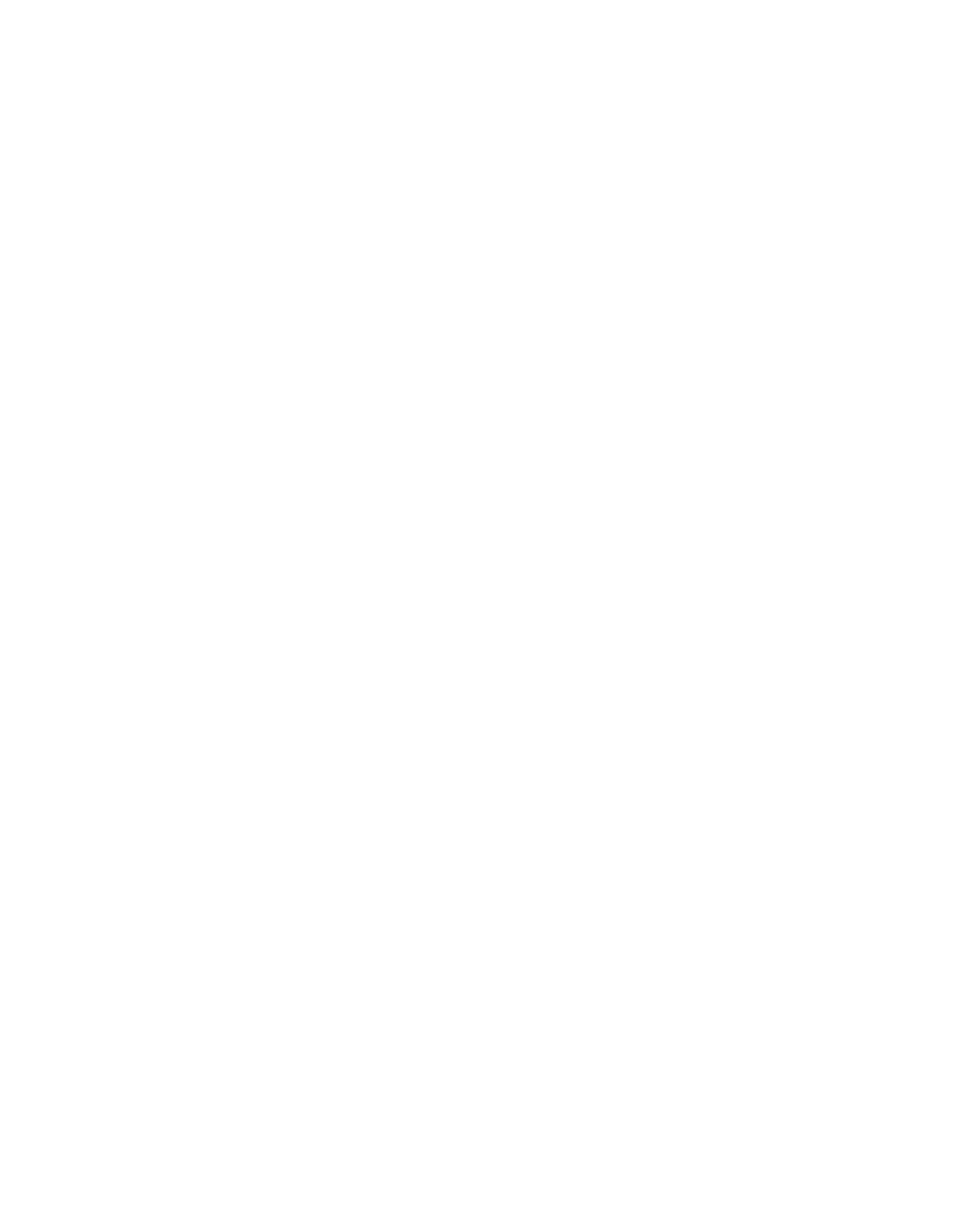# FACT SHEET

## ORDER NO. R5-2005-0009 PLANADA COMMUNITY SERVICES DISTRICT WWTF MERCED COUNTY

# **I. INTRODUCTION**

The Planada Community Services District (hereafter the Discharger) owns and operates a wastewater collection, treatment, and disposal facility (WWTF) that provides sewerage service to the community of Planada. The Discharger submitted a report of waste discharge (RWD) dated 30 November 2001 and applied for renewal of its permit to discharge waste under the National Pollutant Discharge Elimination System (NPDES) from its wastewater treatment facility to Miles Creek, a water of the United States. Waste Discharge Requirements (WDRs) Order No. 97-123 currently regulates the discharge.

The design monthly daily average flow rate of the WWTF is 0.53 million gallons per day (mgd). The treatment system consists of a metering manhole, an influent pumping station, a grinder to shred solids in the raw sewage, an influent distribution box, three silty-clay lined aerated lagoons, three unlined oxidation ponds, six intermittent sand filters, six pressure filter pods, a chlorination manhole, a chlorine contact pipe, and an effluent pump station. The facility does not waste sludge, but has cleaned sludge from its ponds and removes solids from its filters. In the past, the facility has disposed of solids via land application on site.

There is a seasonally operated cannery in the service area. Under restrictions imposed by the Discharger, the cannery only discharges domestic waste to the WWTF.

Discharger District Engineer Tolladay, Fremming, & Parson (now Fremming, Parson & Pecchenino) prepared a December 2002 report entitled *Preliminary Engineering Report for Wastewater Collection and Treatment Facilities for the Planada Community Services District.* The report explores the possibility of bringing the design average flow of the facility to 0.9 MGD. The 30 November 2001 Report of Waste Discharge (RWD) states that Merced County installed a storm drainage system that will significantly decrease inflow to the collection system and that groundwater is deep enough that infiltration is not a problem.

The Discharger's RWD describes the monthly average daily discharge of treated domestic wastewater between December 2001 and November 2002 as 0.39 mgd and the maximum daily flow as 0.76 mgd. Self-monitoring data going back as far as September 2000 show a maximum daily flow of 1.07 mgd. The Discharger has reported the design maximum daily flow rate of the facility as 0.69 mgd.

The Discharger's self-monitoring reports from 2000 through June 2004 indicate the effluent average concentration of  $BOD<sub>5</sub>$ , total suspended solids (TSS), chlorine residual, and conductivity (EC) were 17 mg/L, 18 mg/L, 0.1 mg/L, and 554 µmhos/cm, respectively. The total coliform concentrations ranged from less than 2 to more than 1600 most probable number (MPN)/100 mL. The monthly average effluent EC exceeded 700 µmhos/cm during only one month for which the Discharger submitted only one result. Total coliform concentrations ranged from less than 2 to more than 1600 MPN/100 mL. Seventy-three percent of the 449 samples were less than 2 MPN/100 mL. Twenty-nine (6.5 percent) exceeded the effluent daily maximum limitation of 240 MPN/100 mL. Twenty-seven (6.1 percent) 7-sample medians exceeded the comparable effluent limitation of 23 MPN/100 mL.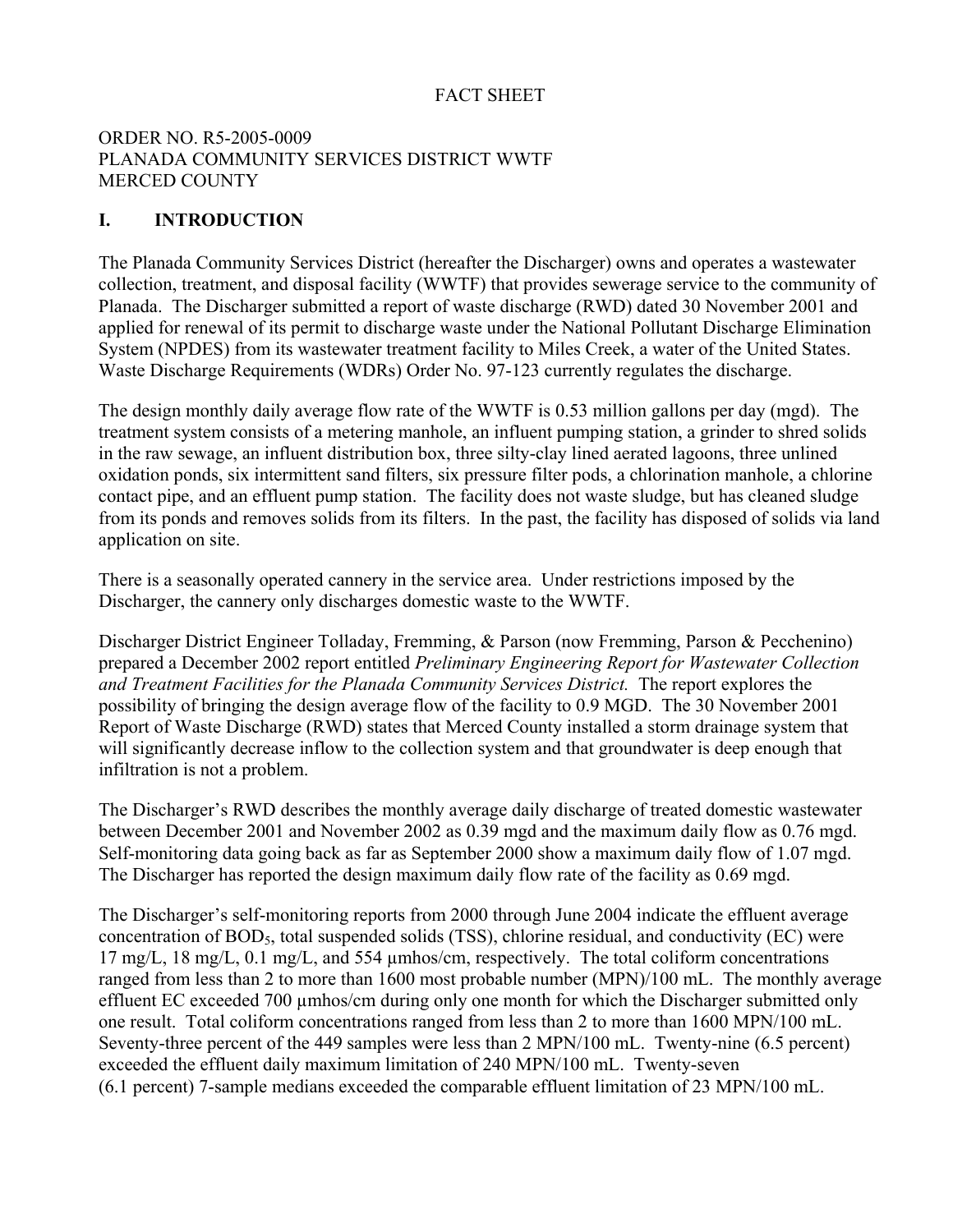### FACT SHEET – ORDER NO. R5-2005-0009 -2-PLANADA COMMUNITY SERVICES DISTRICT WWTF MERCED COUNTY

The Discharger violated the total coliform and residual chlorine effluent limitations 48 times in 2000. To better comply with the effluent limitations, the Discharger installed pressure filters and dechlorination metering equipment in late 2000 and reduced the number of violations of the above effluent limitations to six in 2001, nine in 2002, and four in 2003, and 10 times in the first half of 2004 (2004 violations were of coliform limits).

On the morning of 12 January 2004, the California Department of Fish and Game (DFG) responded to a citizen's complaint of a fish kill in Miles Creek downstream of Planada WWTF's discharge. The DFG investigator, on inspection of Miles Creek, reported to Regional Board staff that minnows, carp, pollywogs, and other fish were found dead in the creek water. Miles Creek in the morning of 12 January 2004 had no flow upstream of the discharge. On 24 August 2004, Planada reported a sodium bisulfite spill and fish kill in Miles Creek. The spill was reportedly due to a valve failure. These incidents are still under investigation and no enforcement action has been taken as yet.

Unrelated to the above spills, on 2 August 2004, the Executive Officer issued Planada a Mandatory Minimum Penalty Complaint in the amount of \$250,000 for prior effluent violations. Planada has agreed to complete a compliance project in lieu of paying all or a portion of the penalty. A portion of Planada's project includes a proposal to eliminate discharges to Miles Creek. Planada has not submitted a report of waste discharge to modify its discharge. Regional Board staff are reviewing the proposal in the context of the MMP and as a potential compliance project.

# **II. BENEFICIAL USES OF THE RECEIVING WATER**

The WWTF discharges to Miles Creek, an ephemeral tributary to the San Joaquin River. Approximately seven miles downstream of the discharge point, Miles Creek joins Owens Creek. Thereafter, Owens Creek meanders for about 16 miles to its juncture with the Eastside Canal. At this point, water from Owens Creek can be diverted to the Eastside Canal or to the Eastside Bypass, both of which form a network of natural and manmade channels for agricultural irrigation and drainage that drain to the San Joaquin River.

The Merced Irrigation District diverts water from Owens Creek approximately 7.5 miles downstream of the discharge point for use in irrigation of various crops including food crops. Order No. 97-123 indicates the California Department of Fish and Game (DFG) reported that Miles Creek and Owens Creek provide warm freshwater habitat for support of aquatic resources such as amphibians, clams, and warm water fishes; however, DFG stated that Miles Creek is not a significant fishery and that it does not have the beneficial use of spawning. DFG also reported that people collect and consume clams from Miles Creek. Order No. 97-123 indicates the Merced County Department of Public Health (MCDPH) confirmed that people have harvested clams from creeks in western Merced County and that it is possible that this practice is still occurring.

The existing and potential beneficial uses which currently apply surface water bodies of the basins are presented in Figure II-1 and Table II-1 in the *Water Quality Control Plan for the Sacramento River*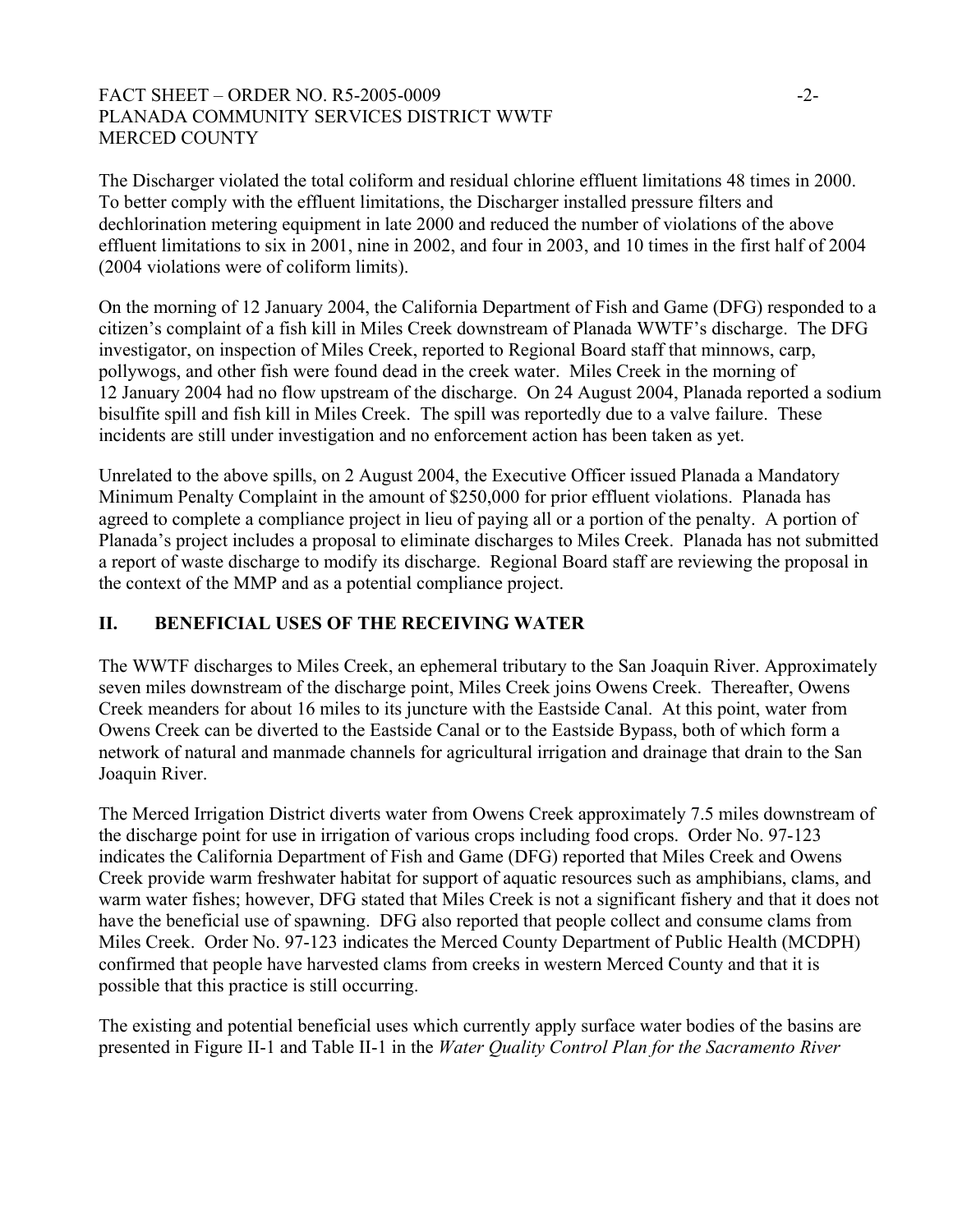#### FACT SHEET – ORDER NO. R5-2005-0009 -3-PLANADA COMMUNITY SERVICES DISTRICT WWTF MERCED COUNTY

*Basin and the San Joaquin River Basin, Fourth Edition*, as amended (Basin Plan). The beneficial uses of any specifically identified water body generally apply to its tributary streams.

The Basin Plan does not specifically identify the beneficial uses of Miles Creek. Since Miles Creek is an ephemeral tributary of the San Joaquin River between Sack Dam and the mouth of the Merced River, the designated beneficial uses for that reach of the San Joaquin River apply to Miles Creek. Furthermore, State Water Resources Control Board (State Board) Resolution No. 88-63, which was incorporated in the Basin Plan by means of Regional Board Resolution 89-056 requires the Regional Board to apply the beneficial uses of municipal and domestic supply (MUN) to Miles Creek.

The beneficial uses identified in the Basin Plan for the San Joaquin River from Sack Dam to the mouth of the Merced River as identified in Table II-1 of the Basin Plan are:

- a. Municipal and domestic supply (potential) (MUN),
- b. Agricultural irrigation (AGR),
- c. Agricultural stock watering (AGR),
- d. Industrial process water supply (PRO),
- e. Body contact water recreation (REC-1),
- f. Canoeing and rafting (REC-1),
- g. Other non-body contact water recreation (REC-2),
- h. Warm freshwater aquatic habitat (WARM),
- i. Fish migration habitat (warm and cold) (MIGR),
- j. Spawning habitat (warm and potentially cold) (SPWN), and
- k. Wildlife habitat (WILD).

Order No. 97-123, Finding No. 16, describes the beneficial uses of Miles Creek downstream of Whealan Avenue as MUN, industrial supply, AGR, REC-1, REC-2, WARM, MIGR (warm water), SHELL, and WILD. These beneficial uses differ from the Basin Plan's designated beneficial uses as listed above by the elimination of MIGR (cold water) and SPWN (warm water and potential cold water) and the addition of shellfish harvesting (SHELL). The Regional Board applied the above indicated beneficial uses in Order No. 97-123, because at that time, for tributaries to water bodies identified in the Basin Plan, the Regional Board could apply judgment in cases where a beneficial use is not applicable to the entire body of water (Basin Plan, page II-2.00, Surface Waters). In applying the beneficial uses in Order No. 97-123, the Regional Board's judgment was based on available information at that time including information provided by DFG and MCDPH as previously indicated above.

The Basin Plan notes that it is impractical to list every surface water body in the Region. It also notes that a beneficial use may not be applicable to the entire body of water. In these cases, the Regional Board's judgment will be applied. The Basin Plan recognizes generally that some of the identified beneficial uses may not currently exist and may not be supported in the probable future, at least for certain portions of receiving waters. Thus the Regional Board recognizes that consideration for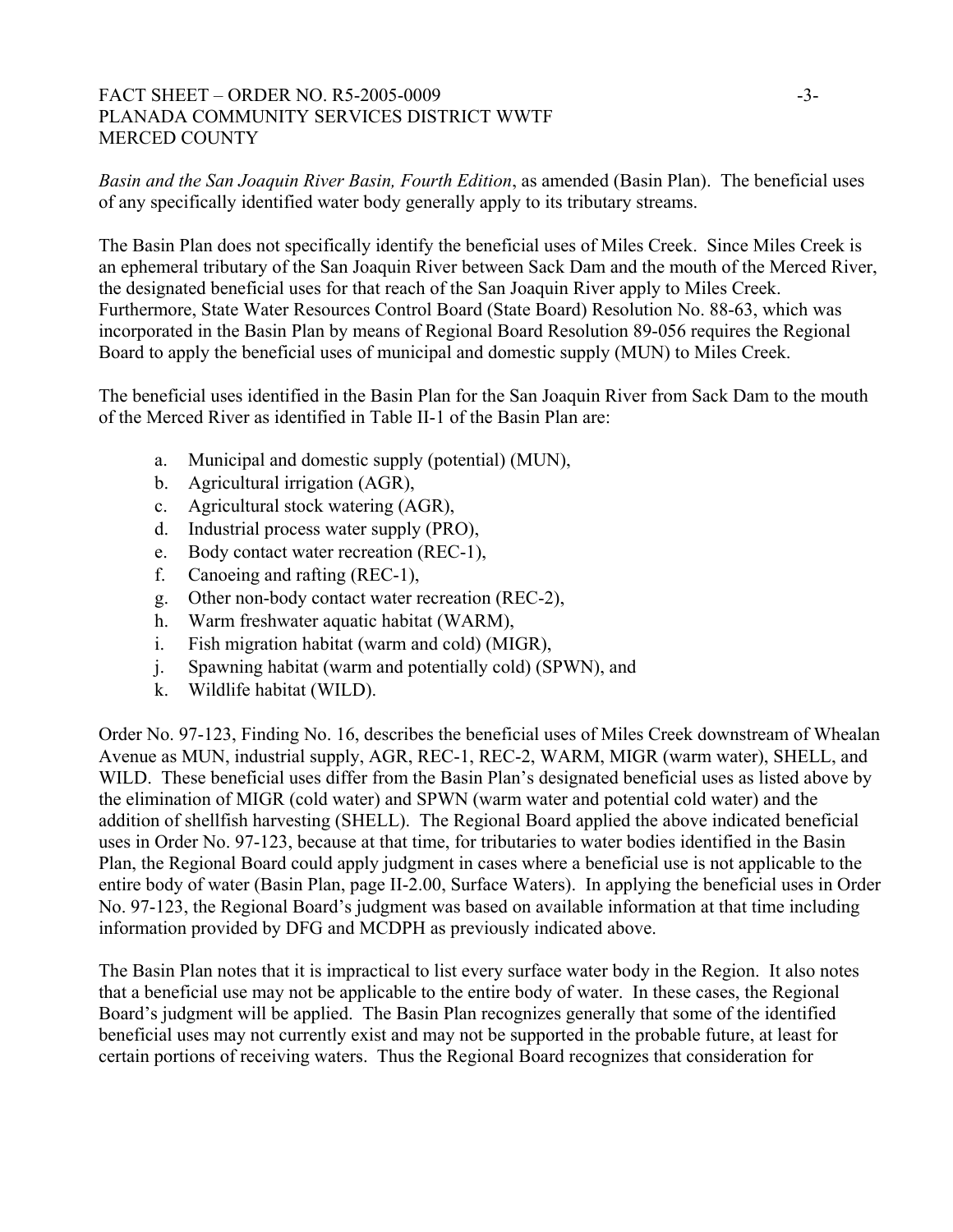#### FACT SHEET – ORDER NO. R5-2005-0009  $-4$ -PLANADA COMMUNITY SERVICES DISTRICT WWTF MERCED COUNTY

removing some of the beneficial uses may be appropriate. The Regional Board, however, is not authorized to remove such uses unless it follows the public processes required by state law and federal regulations (i.e., by amending the Basin Plan).

Precedential State Board Order No. WQ2002-0015 (Vacaville Order) provides guidance on implementing the Basin Plan, particularly the protection of beneficial uses as designated in an effluent dominated water body where actual and probable uses warrant re-evaluation and the application of Regional Board judgment. Some of the issues addressed by the State Board Order may be relevant to the Planada WWTF discharge. Specifically, the beneficial uses affecting the most stringent effluent limitations of this Order are potential MUN, existing AGR, existing warm freshwater and potential cold freshwater SPWN, and REC-1. Other designated beneficial uses, whether they occur or do not occur, are unlikely to change the effluent limitations of this Order as they are less sensitive to the pollutants discharged. Of the beneficial uses controlling effluent limitations, only the cold water SPWN may not presently exist or is not likely to be realized.

If the Discharger has or wishes to acquire information that indicates the cold water SPWN does not exist and is unlikely to be realized in the future in Miles Creek regardless of the discharge itself, the Discharger may provide the information to the Regional Board so that this beneficial use can be fully evaluated through a Use Attainability Analysis (UAA) and changed if appropriate. As State Board Order No. WQ2002-0015 makes clear, the Discharger bears the responsibility for providing the information to support this evaluation. To the extent that beneficial use designation/dedesignation issue is relevant in this case, the Discharger should consider evaluating alternatives for the discharge to determine the most cost effective course of action (e.g., increased treatment, alternative methods of disposal, studies to support dedesignating beneficial uses, etc.).

The beneficial uses of the underlying ground water are MUN, industrial service supply, PRO, and AGR.

# **III. SUMMARY OF CHANGES TO CURRENT ORDER**

This Order includes changes from the Current Order and the Monitoring and Reporting Program. A summary of the key changes is as follows:

a. Final Effluent Limitations:

Revision of maximum daily effluent limitations for  $BOD<sub>5</sub>$  and TSS to reflect statistical relationship between maximum daily and average monthly limitations.

Revision of mass-based limitations for  $BOD<sub>5</sub>$  and TSS calculated from national secondary treatment standards to reflect design flow of 0.53 mgd.

Revision of total residual chlorine limit based on the recommended water quality criteria for protection of aquatic life in USEPA's *Ambient Water Quality Criteria for the Protection of Fresh Water Aquatic Life*.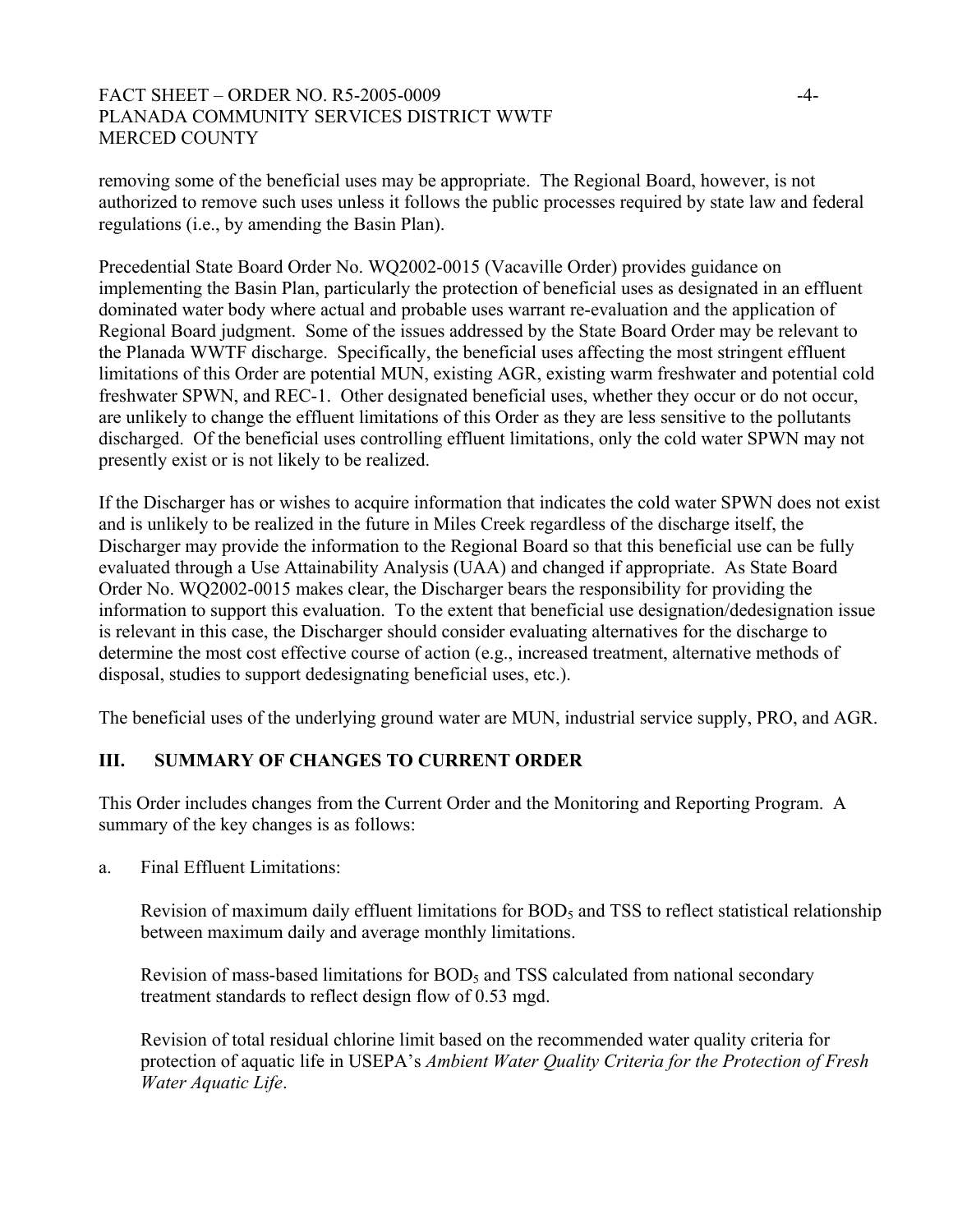#### FACT SHEET – ORDER NO. R5-2005-0009 - 5-PLANADA COMMUNITY SERVICES DISTRICT WWTF MERCED COUNTY

Addition of effluent limits for EC based on the Basin Plan's water quality objective for EC.

Addition of effluent limitations for cyanide, carbon tetrachloride, chlorodibromomethane, and dichlorobromomethane based on requirements from the CTR and SIP.

Addition of tertiary treatment requirements, including turbidity limitations, to protect MUN, AGR, REC-1 and SPWN beneficial uses.

b. Interim Effluent Limitations and Compliance Schedules:

Addition of interim effluent limitations and compliance schedules for final effluent limitations (pending submission of a compliance schedule justification by the Discharger) for cyanide, carbon tetrachloride, chlorodibromomethane, and dichlorobromomethane based on the infeasibility of meeting the final limitations immediately and compliance schedule requirements in the SIP.

Addition of interim effluent limitations and compliance schedule for final effluent limitations pending completion of: WWTF upgrade to tertiary, or equivalent, treatment; or effluent disposal method other than to discharge to Miles Creek to protect MUN, AGR, REC-1, and SPWN beneficial uses. An option to re-evaluate cold water SPWN for dedesignation by the Regional Board if the Discharger conducts the prerequisite studies.

c. Pond Specifications:

Addition of Pond Specifications to minimize potential for nuisance.

d. Receiving Water Limitations:

Addition of receiving water limitations to address Basin Plan water quality objectives for molybdenum and selenium Title 22 MCLs, and lead for receiving waters with MUN beneficial use.

Revision of the dissolved oxygen requirement from 5.0 to 7.0 mg/L based on water quality objective for dissolved oxygen in the Basin Plan for the cold water SPWN beneficial use. Given previous NPDES permits for this discharge have not protected cold water SPWN, there is no evidence that cold water SPWN exists in Miles Creek, and the Discharger is evaluating alternatives to eliminate altogether discharges to Miles Creek, this permit provides a time schedule to either comply with the revised dissolved oxygen limit until the Board confirms its necessity through a UAA or its necessity is mooted either by a UAA or a commitment by the Discharger to cease discharges to Miles Creek in favor of other disposal options.

e. Groundwater Limitations:

Addition of groundwater limitations to address Basin Plan water quality objectives for groundwater and protect the beneficial uses of groundwater from potential adverse effects by waste constituents through percolation from the stabilization ponds.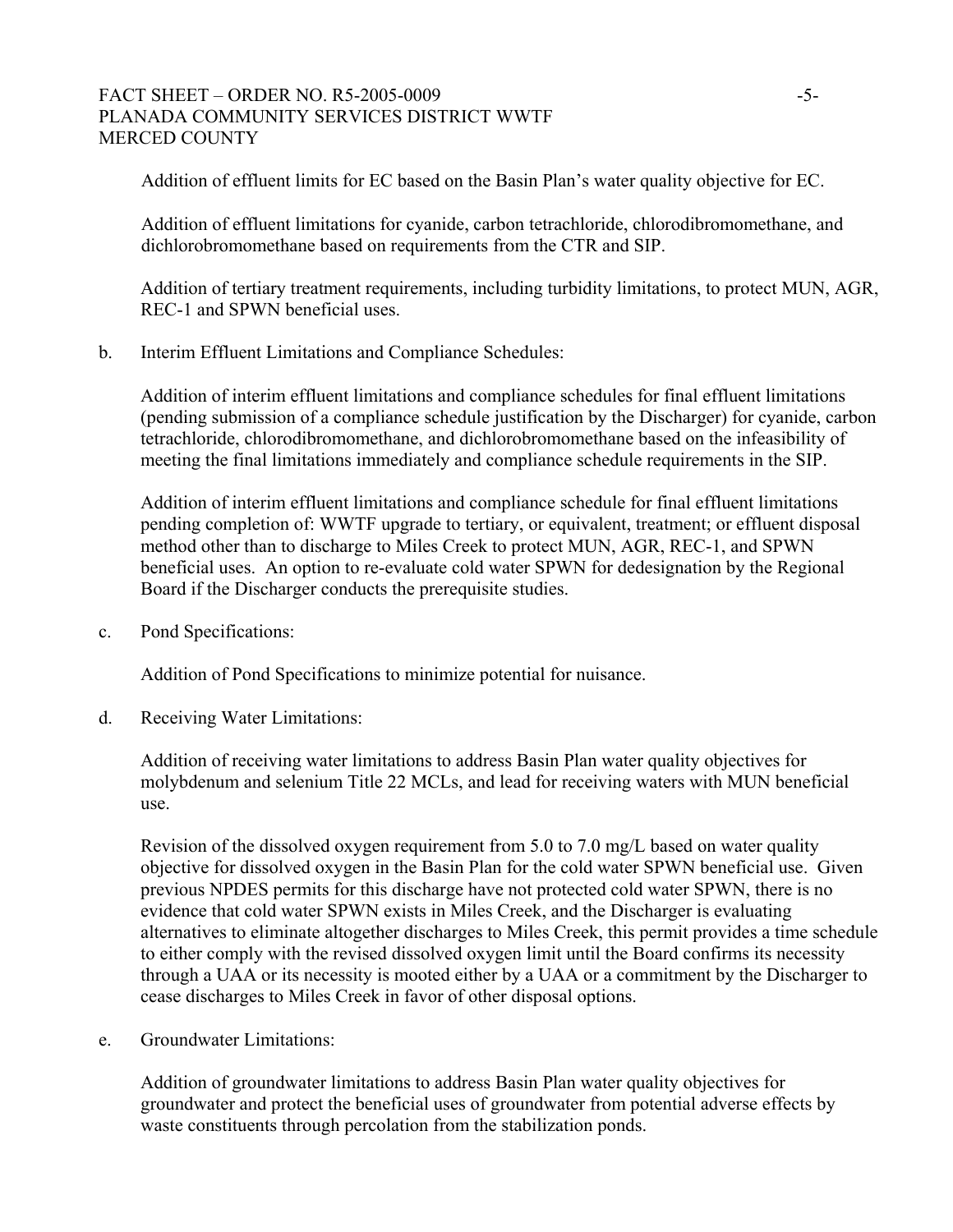#### FACT SHEET – ORDER NO. R5-2005-0009  $-6-$ PLANADA COMMUNITY SERVICES DISTRICT WWTF MERCED COUNTY

f. Monitoring and Reporting Program:

Addition of Effluent Monitoring requirements to measure compliance with new effluent limitations (e.g., for indicated priority pollutants).

Addition of priority pollutant monitoring requirement, twice during the permit term, to gather data to enable the Regional Board to assess the need for water quality-based effluent limitations for priority pollutants in the next permit.

Addition of Pond Monitoring requirements in order to assess compliance with conditions in the Order.

Addition of turbidity monitoring to Receiving Water Monitoring requirements to assess compliance with turbidity objective from the Basin Plan.

Addition of five CTR priority pollutants to Receiving Water Monitoring requirements to assess effluent limitations compliance and more accurately determine receiving water background concentrations.

Addition of groundwater monitoring requirements to assess compliance with Groundwater Limitations.

Addition of water supply monitoring to obtain source water data to monitor increase of EC and minerals in the wastewater from use of the water. Such data is useful in assessing future appropriate effluent limitations.

g. Provisions:

Revision of the requirement to conduct a toxicity reduction evaluation from Executive Officer directed to Discharger self-initiated based on Basin Plan water quality objective for toxicity and Section 4 of the SIP.

Addition of time schedules for compliance with CTR pollutant effluent limitations, tertiary treatment requirements and development of the groundwater monitoring network.

Addition of requirement and time schedule to study the discharge's impact of ammonia toxicity on the receiving water and recommend ammonia effluent limitations.

Specific factors affecting the development of limitations and requirements in the proposed Order are as follows: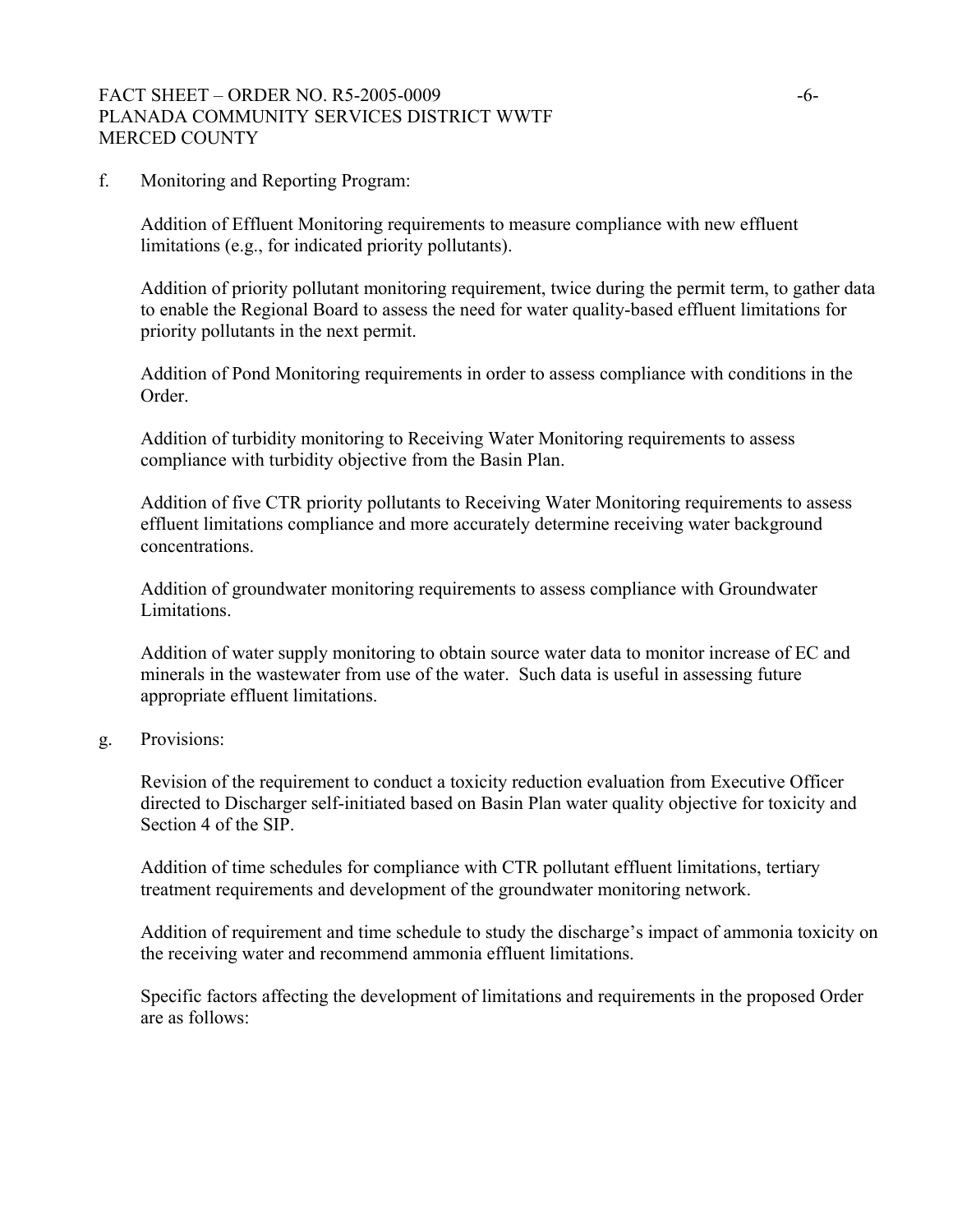### FACT SHEET – ORDER NO. R5-2005-0009 -7-PLANADA COMMUNITY SERVICES DISTRICT WWTF MERCED COUNTY

# **1. Basis for Prohibitions**

- A.1 Prohibition of discharge except as described in this Order is based on California Water Code Section 13376.
- A.2 Prohibition of by-pass of wastes is based on 40 CFR 122.41(m) except as allowed therein and as described in Standard Provision A.13.

#### **2. Basis for Effluent Limitations**

Federal regulations at 40 CFR 133.102 establish the minimum level of effluent quality attainable by secondary treatment for the parameters BOD<sub>5</sub>, TSS and pH. Basin Plans include beneficial uses to be protected, water quality objectives to protect those uses, and a program of implementation needed for achieving the objectives. The following effluent limitations have been derived from either 40 CFR 133.102, the Basin Plan, or the CTR and SIP. Some of these limitations are carried over from Order No. 97-123 and are specifically identified below. The WWTF's ability to comply with carried over effluent limitations is demonstrated by existing WWTF performance.

### **2.1 Flow**

Flow limitation is based on the facility's certified design capacity of a monthly daily average flow of 0.53 mgd.

#### **2.2 Rationale for Non-Priority Pollutant Effluent Limitations**

The specific rationale for these limitations is as follows:

*Dilution:* Water quality-based effluent limitations (e.g., pH and total residual chlorine) in this Order apply at the point of discharge as, at times, the discharge is the only flow in Miles Creek and there is no dilution.

*Mass-based limitations*: Mass-based limitations are calculated using the applicable concentration limit and the design flow of the facility. (See examples below for  $BOD<sub>5</sub>$  and TSS.)

*BOD5 and TSS:* Final effluent limitations for BOD5 and TSS are explained below under *Tertiary Treatment Requirements.* Interim effluent limitations for BOD<sub>5</sub> and TSS are based on secondary treatment standards at 40 CFR 133.102, which require that  $BOD<sub>5</sub>$  and TSS not exceed a 30-day average of 30 mg/l and a 7-day average of 45 mg/l and that the average percent removal of BOD<sub>5</sub> and TSS be no less than 85%. The maximum daily limit is calculated based on the 30 day average limit using the standard statistical procedures in the SIP and USEPA's TSD for describing effluent concentrations using a lognormal distribution. Using these procedures, the ratio of the maximum daily limit to the average monthly limit is 2.01.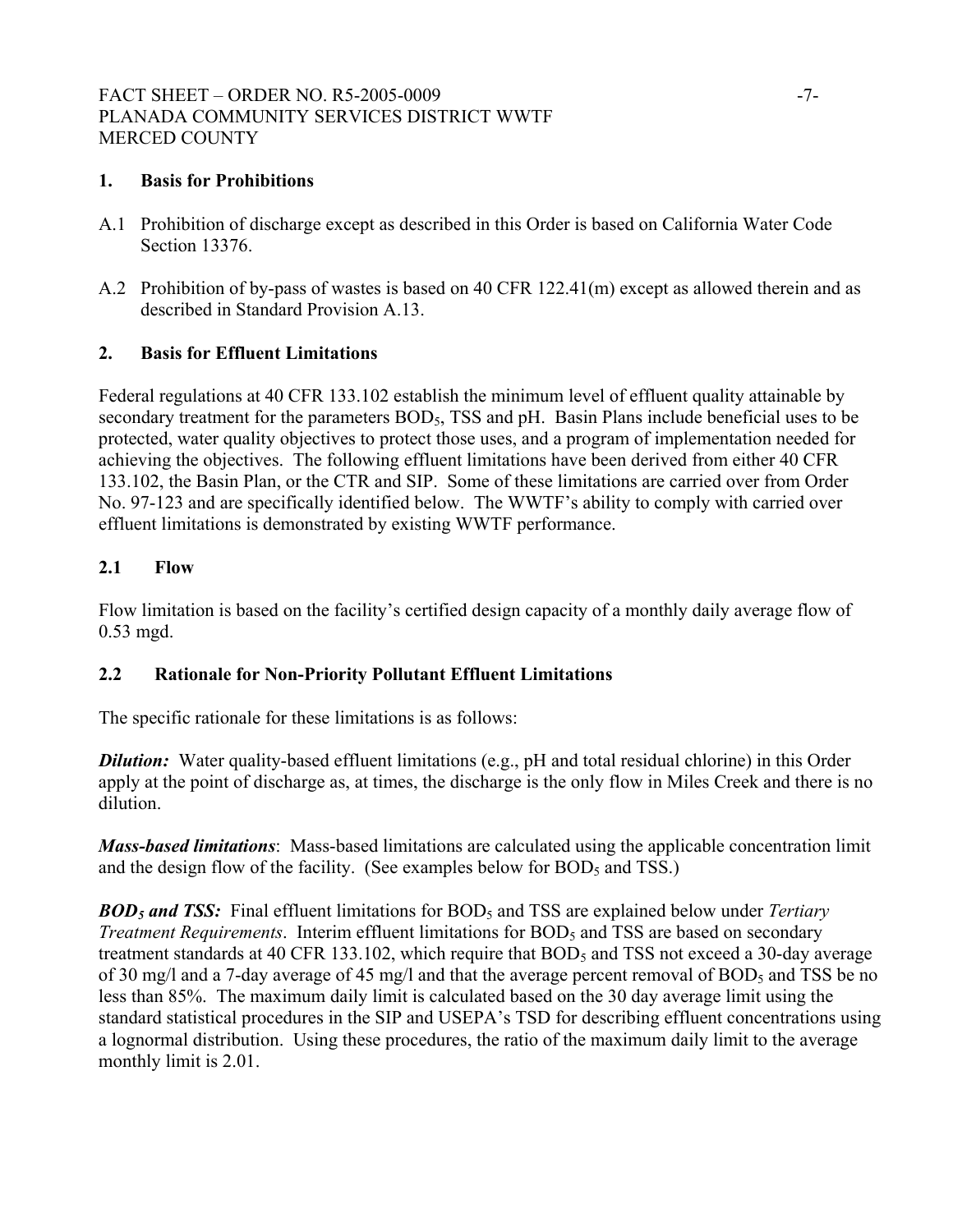#### FACT SHEET – ORDER NO. R5-2005-0009  $-8-$ PLANADA COMMUNITY SERVICES DISTRICT WWTF MERCED COUNTY

#### **Mass-based limit calculation for BOD<sub>5</sub> and TSS:**

*Given:* Conversion factor =  $8.34$  (lb)(L)/(mg)(million gallons) Design flow  $= 0.53$  mgd

**Monthly Average = 30 mg/L**  $\times$  8.34  $\times$  0.53 mgd = 133 lbs/day

**Weekly Average =**  $45 \text{ mg/L} \times 8.34 \times 0.53 \text{ mgd} = 199 \text{ lbs/day}$ 

**Daily Max** =  $60 \text{ mg/L} \times 8.34 \times 0.53 \text{ mgd} = 265 \text{ lbs/day}$ 

*pH*: The Basin Plan requires that the pH of receiving waters shall not be depressed below 6.5 or raised above 8.5 standard units. As the discharge is at times the only flow in Miles Creek, these limitations are applied directly to the discharge. These requirements are more stringent than the pH requirements based on the secondary treatment standards at 40 CFR 133.102.

*Settleable Solids:* Effluent limitations for settleable solids are based on limitations from the current Order and were developed to attain the Basin Plan narrative water quality objective for settleable material.

*Conductivity (EC):* The Basin Plan, Table II-1, designates MUN and AGR irrigation as beneficial uses of the San Joaquin River from Sack Dam to the Mouth of the Merced River. The Merced Irrigation District diverts water from Owens Creek approximately 7.5 miles downstream of the discharge for irrigation of various crops including food crops. The Basin Plan states on Page III-3.00, "Chemical Constituents," "Waters shall not contain constituents in concentrations that adversely affect beneficial uses." The Basin Plan's "Policy for Application of Water Quality Objectives" provides that in implementing narrative water quality objectives, the Regional Board will consider numeric criteria and guidelines developed by other agencies and organizations. This application of the Basin Plan is consistent with 40 CFR 122.44(d).

The Basin Plan requires that groundwater designated for use as MUN not contain concentrations of chemical constituents in excess of Title 22 MCLs. Title 22 MCLs for EC as shown in Section 64449,

Table 64449-B (Secondary Maximum Contaminant Levels-Ranges), are 900 µmhos (recommended) and  $1,600$  µmhos (upper).

Ayers, R.S. and D.W. Westcott, *Water Quality for Agriculture, Food and Agriculture Organization of the United Nations – Irrigation and Drainage Paper No. 29, Rev. 1, Rome (1985),* reports levels above 700 µmhos/cm will reduce crop yields for sensitive plants. This Order does not consider the types of crops currently grown in the area affected by the WWTF discharge but does consider the potential for restricting the types of crops that may be grown in the area if the water quality with respect to EC were considerably degraded.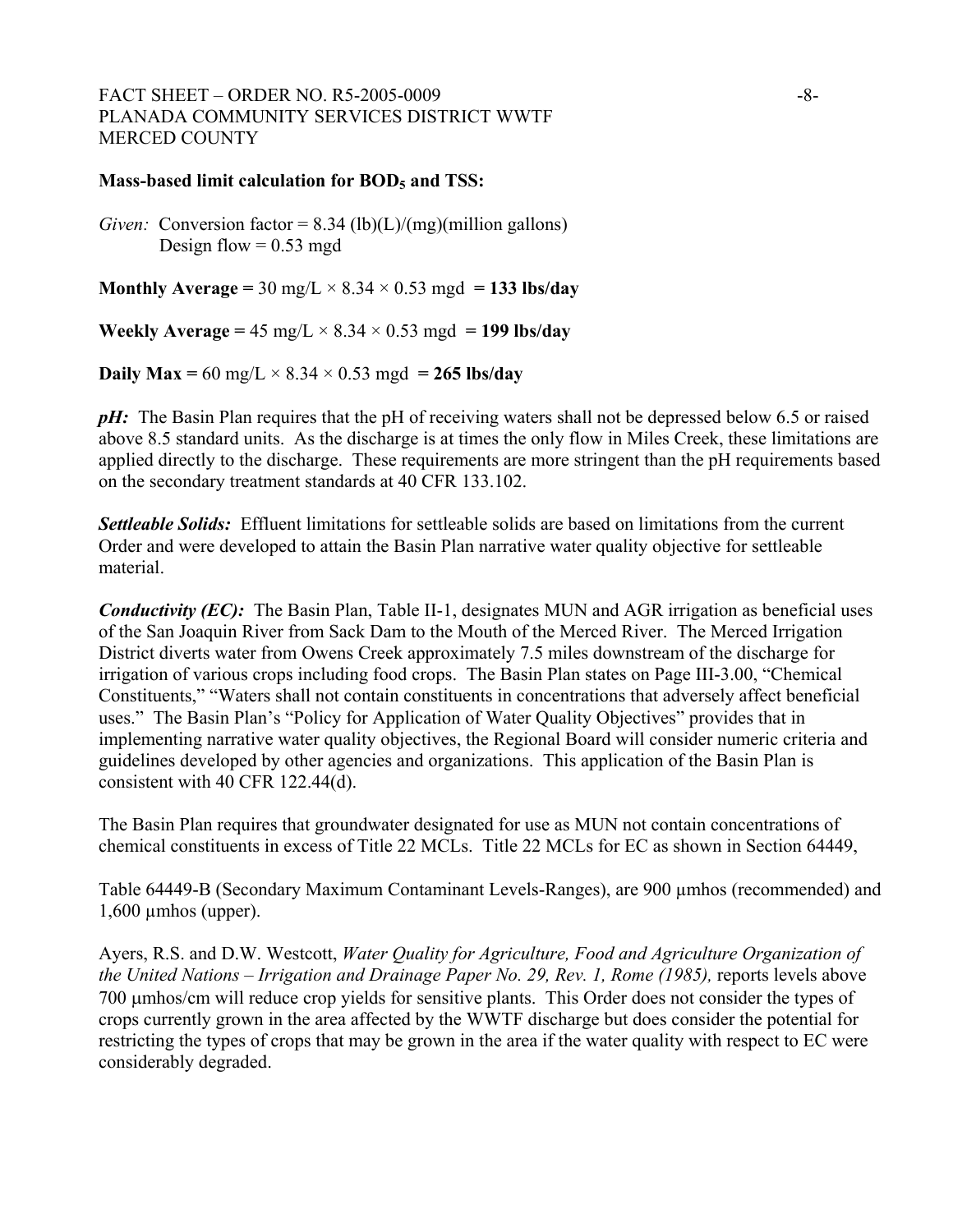### FACT SHEET – ORDER NO. R5-2005-0009 -9-PLANADA COMMUNITY SERVICES DISTRICT WWTF MERCED COUNTY

The WWTF effluent EC averages of 554 umhos/cm with a maximum of 789 umhos/cm. The Discharger's SMRs for 2000 through June 2004 indicate that the average monthly EC during each of these 4.5 years never exceeded 700 during only one month for which Planada only submitted one effluent EC result.

As the Discharger is capable of consistently discharging an EC level of 700 µmhos/cm or less, and as it has not justified through an antidegradation analysis the need for a higher limit, a monthly average EC limit of 700 µmhos/cm is appropriate. As sometimes no dilution water is available and the Discharger needs to do nothing differently to consistently comply with this level of EC, this effluent limitation is reasonable.

*Total Coliform Organisms (TCO):* The final effluent limitations for total coliform organisms are based on disinfected tertiary recycled water requirements as explained below under *Tertiary Treatment Requirements*. The interim effluent limitations are continued from the current permit until the tertiary treatment limitations become effective.

*Total Residual Chlorine:* The Basin Plan states that, "All waters shall be maintained free of toxic substances in concentrations that produce detrimental physiological responses in human, plant, animal, or aquatic life." USEPA's recommended acute and chronic aquatic life criteria for chlorine are 19 µg/L and 11 µg/L respectively. The Discharger disinfects its effluent by chlorination. Self-monitoring data submitted by the Discharger demonstrates an average residual chlorine concentration in the effluent of  $0.2 \text{ mg/l}$  (200  $\mu$ g/l). Chlorine is discharged from the facility at levels that have the reasonable potential to cause an in-stream excursion above the narrative water quality objective for toxicity from the Basin Plan. This Order establishes water quality-based effluent limitations for total residual chlorine using USEPA's recommended criteria for chlorine to interpret the narrative water quality objective for toxicity in the Basin Plan and the procedures in USEPA's TSD to calculate effluent limitations as follows:

Assuming:

- No dilution.
- Coefficient of Variation  $(CV) = 0.6$  for the lognormal distribution of pollutant concentrations in effluent.

*Effluent Concentration Allowance (ECA) based on acute criterion with no dilution allowance*   $ECA<sub>a</sub> = 19 \mu g/L$ *Effluent Concentration Allowance based on chronic criterion with no dilution allowance*   $ECA_c = 11 \mu g/L$ *Long Term Average (LTA) concentration based on acute ECA*  LTA<sub>a</sub> = 19  $\mu$ g/L × 0.321 = 6.10  $\mu$ g/L (where 0.321 = acute ECA multiplier at 99% occurrence probability and 99% confidence) *Long Term Average concentration based on chronic ECA*   $LTA_c = 11 \mu g/L \times 0.527 = 5.80 \mu g/L$ (where 0.527 = chronic ECA multiplier at 99% occurrence probability and 99% confidence) *Most Limiting LTA concentration*   $LTA = 5.80 \text{ µg}/L$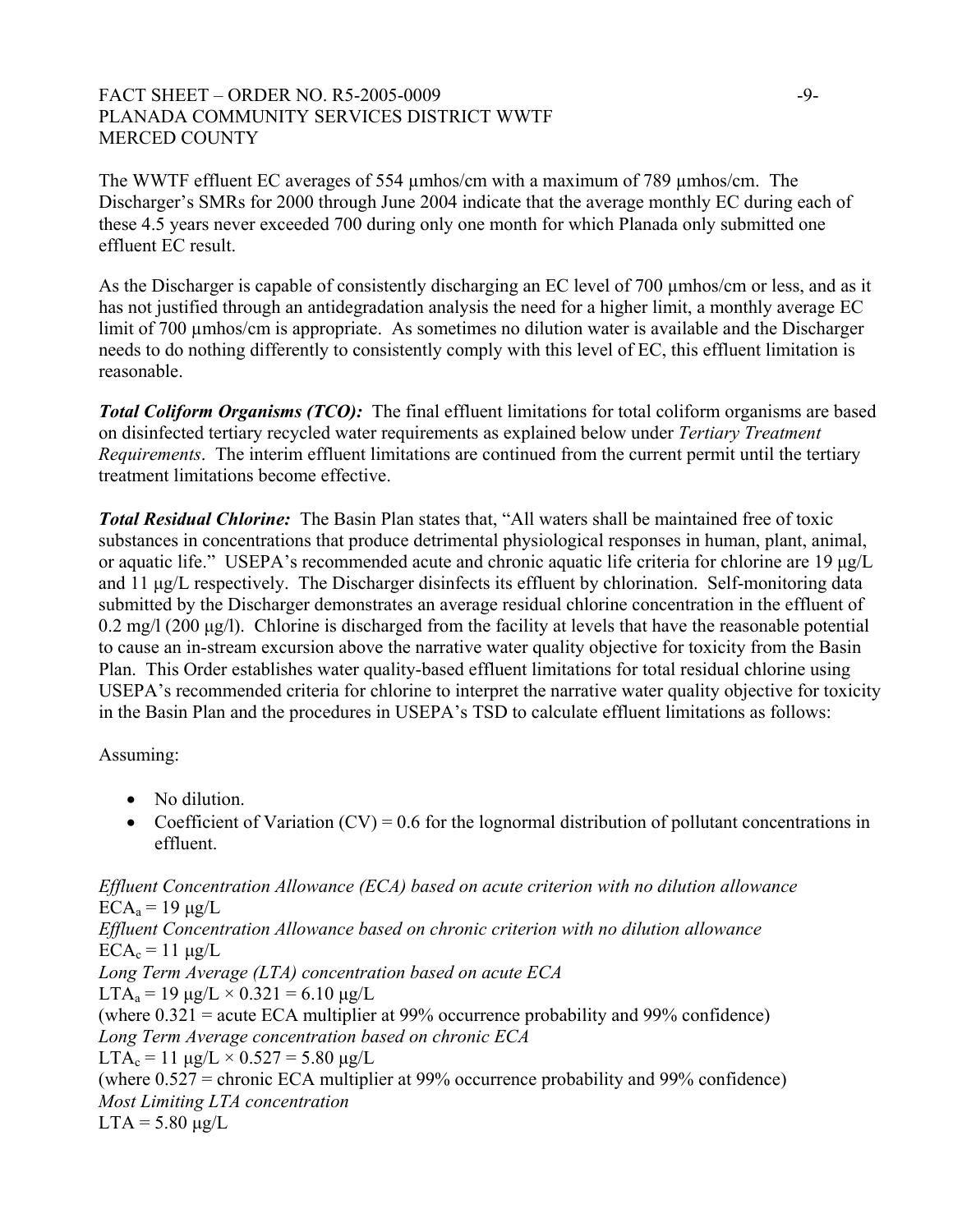# FACT SHEET – ORDER NO. R5-2005-0009  $-10-$ PLANADA COMMUNITY SERVICES DISTRICT WWTF MERCED COUNTY

*Average Monthly Effluent Limit (AMEL)*   $AMEL = LTA \times 1.19$ (where  $1.19 = AMEL$  multiplier at 95% occurrence probability, 99% confidence, and  $n = 30$ ) **AMEL** = 5.80  $\mu$ g/L  $\times$  1.19 = 7  $\mu$ g/L (rounded to 0.01 mg/L) *Maximum Daily Effluent Limit (MDEL)*   $MDEL = LTA \times 3.11$ (where 3.11 = MDEL multiplier at 99% occurrence probability and 99% confidence) **MDEL** = 5.80  $\mu$ g/L  $\times$  3.11 = **18**  $\mu$ **g/L** (rounded to **0.02 mg/L**)

A daily maximum or monthly average value for total residual chlorine shall be considered noncompliant with the effluent limitations only if it exceeds the effluent limitation and the reported minimum level for that constituent. The highest acceptable minimum level for analysis of total residual chlorine that the Discharger's laboratory may have for calibration purposes is 0.01 mg/L. The Discharger currently is able to comply consistently with this effluent limitation.

*Acute and Chronic Whole Effluent Toxicity:*Acute whole effluent toxicity limitations and chronic whole effluent toxicity requirements are based on interpretation the narrative water quality objective for toxicity in the Basin Plan and requirements in Section 4 of the SIP.

# **2.3 Rationale for Tertiary Treatment Requirements**

As previously mentioned, the beneficial uses of Miles Creek, as a tributary to the San Joaquin River include, among others, MUN, AGR, and REC-1. The Merced County Department of Public Health has confirmed that the collection of shellfish from Miles Creek for human consumption is known to have occurred in the past and may still occur. The Merced Irrigation District diverts water from Owens Creek approximately 7.5 miles downstream of the discharge for use in irrigation of various crops, including food crops. Water not diverted for irrigation flows to the San Joaquin River. To protect the above indicated beneficial uses, the wastewater must be disinfected and adequately treated to prevent disease.

The 1988 Memorandum of Agreement (MOA) between California Department of Health Services (DHS) and the State Board on the use of recycled water establishes basic principles relative to the agencies and the regional boards. In addition, the MOA allocates primary areas of responsibility and authority between these agencies, and provides for methods and mechanisms necessary to assure ongoing, continuous future coordination of activities relative to the use of recycled water in California.

The Regional Board requested guidance from DHS on 24 February 1999 regarding relatively undiluted treated wastewater discharged to agricultural drains or streams where the water may be used or diverted for beneficial uses of irrigation of vegetable and fruit crops and body contact recreation. DHS letter dated 8 April 1999 provided the requested guidance. DHS recommends that the wastewater be adequately oxidized, coagulated, filtered and disinfected, i.e., tertiary level of treatment. The wastewater should be considered adequately disinfected if: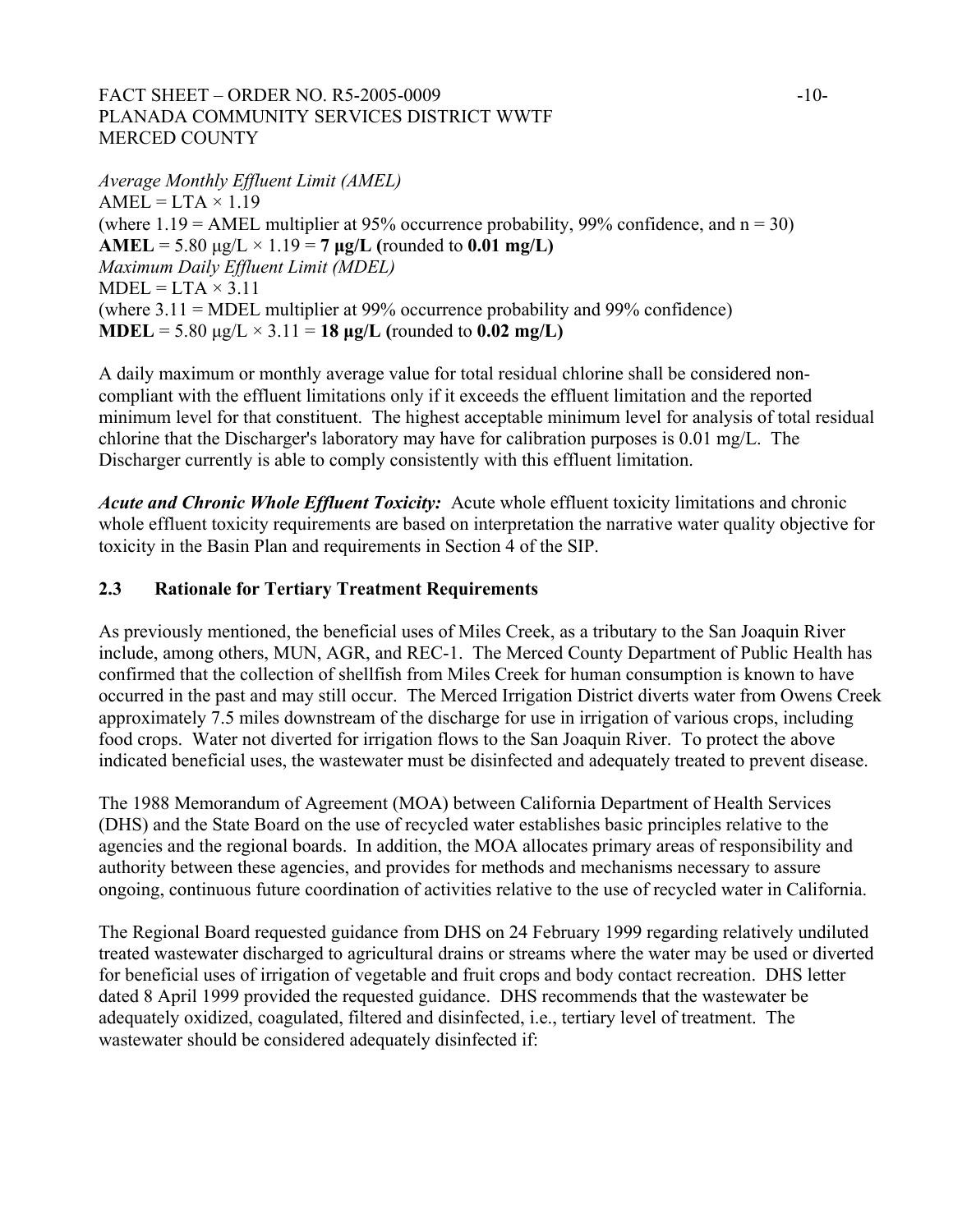# FACT SHEET – ORDER NO. R5-2005-0009 -11-PLANADA COMMUNITY SERVICES DISTRICT WWTF MERCED COUNTY

- 1. The chlorine disinfection process provides a CT (residual chlorine concentration times modal contact time) value of not less than 450 milligram-minutes per liter at all times, with a modal contact time of at least 90 minutes, based on peak dry weather design flow; and
- 2. The median concentration of total coliform bacteria measured in the disinfected effluent does not exceed an MPN of 2.2 per 100 mL utilizing the bacteriological results of the last seven days for which analyses have been completed and the number of total coliform bacteria does not exceed an MPN of 23 per 100 mL in more than one sample in any 30 day period. No single sample should exceed an MPN of 240 per 100 mL for total coliform bacteria

DHS has developed reclamation criteria, California Code of Regulations (CCR), Title 22, Division 4, Chapter 3 (Title 22 RWC), for the reuse of wastewater. Title 22 RWC requires that for spray irrigation of food crops, parks, playgrounds, schoolyards, and other areas of similar public access, wastewater be adequately disinfected, oxidized, coagulated, clarified, and filtered, and that the effluent total coliform levels not exceed 2.2 MPN/100 ml as a 7-day median.

Title 22 RWC is not directly applicable to surface waters. However, DHS guidance of 8 April 1999 for the use of relatively undiluted wastewater discharged to agricultural drains or streams where the water may be used or diverted for beneficial uses of irrigation of vegetable and fruit crops and body contact recreation coincide with Title 22 RWC for the reuse of wastewater for spray irrigation of food crops, parks, playgrounds, and other areas of similar public access. Therefore, it is appropriate to apply Title 22 RWC because Miles Creek is used for irrigation of food crops and is accessible to the public for body contact recreation.

The principal infectious agents (pathogens) that may be present in raw sewage may be classified into three broad groups: bacteria, parasites, and viruses. Tertiary treatment, consisting of chemical coagulation, sedimentation, and filtration, followed by disinfection, has been found to remove approximately 99.5% of viruses. Filtration is an effective means of reducing viruses and parasites from the waste stream. Filtration also reduces solids in the effluent and allows for more effective disinfection. Coliform organisms are intended as an indicator of the effectiveness of the entire treatment train and the effectiveness of removing pathogens. In addition to coliform testing, turbidity is used as a second indicator of the effectiveness of the treatment process and to assure compliance with the required level of treatment.

Effluent limitations at the tertiary level of treatment, or equivalent, contained in this Order are necessary to protect the beneficial uses of the receiving water. Such limits are more stringent than those previously imposed by this Board on this WWTF discharge. Therefore, in accordance with CWC Section 13241, the following were considered:

• The Existing And Potential Future Beneficial Uses Of The Receiving Stream. The designated beneficial uses of Miles Creek include MUN, AGR, PRO, REC-1, REC-2, WARM, MIGR (warm and cold), SPWN (existing warm and potential cold), and WILD. Evidence provided by the California Department of Fish and Game and Merced County Department of Public Health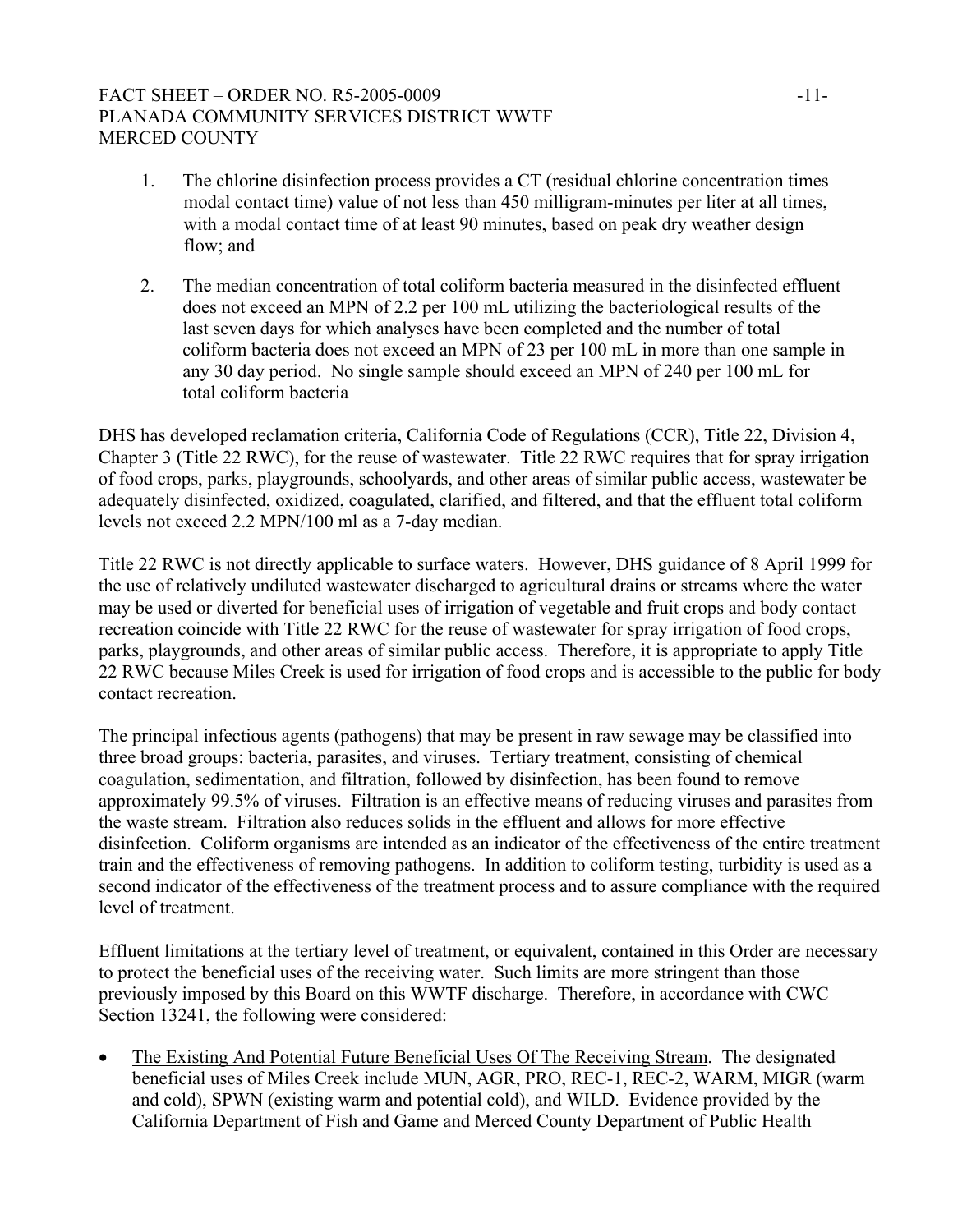# FACT SHEET – ORDER NO. R5-2005-0009 -12-PLANADA COMMUNITY SERVICES DISTRICT WWTF MERCED COUNTY

(MCDPH) indicates that SHELL is also a beneficial use. There is no evidence to support cold water SPWN, but the Discharger may request this Board complete a UAA for SPWN (cold) and amend the Basin Plan, if appropriate, to dedesignate this beneficial use.

- The Environmental Characteristics Of The Hydrographic Unit, Including The Quality Of Water Available. Water upstream of the discharge includes storm water runoff from the foothills, surrounding farmland and Planada's storm water collection system; and tail water from local farms and a dairy. Prior to October 2002, upstream flow in Miles Creek was often absent. However, receiving water monitoring data submitted with District self monitoring reports indicates upstream flow since has been almost continuous. District personnel reports that a diary and modifications to the Planada storm water collection system are likely responsible for the change in the Creek's flow regime. District personnel also report that upstream flows are typically much, much less than that discharged from the WWTF. The quality of upstream flow is largely unknown, although storm water runoff would be expected to be of high quality with respect to salts. The water downstream of the discharge is of good quality with respect to salts and when properly disinfected should be of good quality with respect to pathogens. The water downstream of the discharge is used by and benefits many people.
	- Water quality conditions that could reasonably be achieved through the coordinated control of all factors. Within certain limits, the Board has the authority and responsibility to regulate all known discharges (e.g., dairy, storm water system, WWTF) to Miles Creek and their quality. The alleged discharges from the dairy do not appear to be consistent with Board policies and are being investigated. Discharges from the Planada storm water collection system are not currently addressed under the current State or federal storm water programs, and would only be regulated by this Board if shown to have a significant adverse impact on Miles Creek. However, fishable, swimmable, and agricultural irrigation water quality
	- conditions in Miles Creek can be reasonably achieved by upgrading the WWTF to tertiary standards. The Discharger currently uses intermittent sand filters or pressure filters to polish the effluent from the oxidation ponds. Upgrading the treatment process is reasonable and necessary and technically not difficult to achieve.
- Economic considerations. The Discharger has plans to expand the capacity of the WWTF from its current 0.53 mgd to 0.9 mgd at a cost of \$460,000 to accommodate growth in the community and to consistently comply with terms in Order No. 97-123. Upgrading the treatment process will require additional expenditure of funds. The State Board, Division of Financial Assistance, estimates that the cost to add tertiary treatment to an existing secondary WWTF is approximately \$1 million per mgd. Based on the State Board's estimate, the Discharger's current estimated cost of compliance without expansion is \$500,000. The estimated cost of providing tertiary treatment with expansion of the WWTF to 0.9 mgd is \$900,000. The Discharger may be able to use some components in its current treatment process that may reduce estimated costs. The Discharger's current monthly domestic sewer user fee is \$23.00. The California average monthly domestic sewer user fee is \$20.46.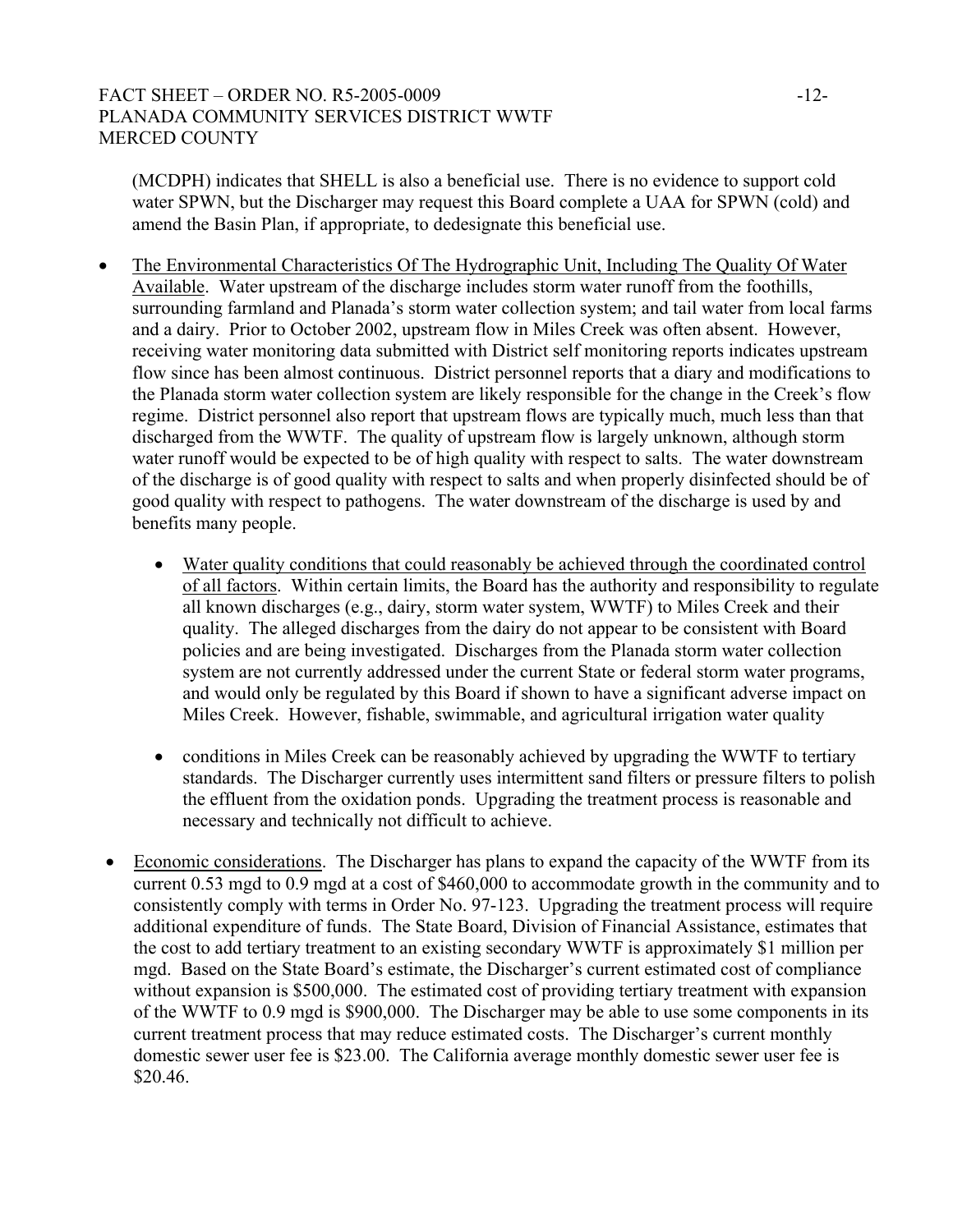# FACT SHEET – ORDER NO. R5-2005-0009 -13-PLANADA COMMUNITY SERVICES DISTRICT WWTF MERCED COUNTY

- The need for developing housing in the area. Population growth in Merced County in the Planada and City of Merced areas is increasing demand for housing. The requirement to increase the level of treatment for discharge to Miles Creek should not impede home construction in the area. Increased population density will, however, increase the potential for water related activities, such as water contact and noncontact recreation and recreational shellfish harvesting. The public has ready access to Miles Creek. These beneficial uses require high quality water; i.e., tertiary treatment. Without tertiary treatment, the downstream waters could not safely be utilized for these water uses.
- The Need To Develop And Use Recycled Water. State of California and Regional Board policy (Basin Plan, page IV-14.00, Policy 2) both encourage the reclamation and reuse of wastewater. Upgraded effluent quality increases opportunity for reuse. The Discharger need not directly reuse the treated wastewater as discharge into Miles Creek facilitates agricultural irrigation and public recreation. Since the treatment level must be upgraded to tertiary level, the Discharger has an option to adopt an alternative method for treating and disposing of the wastewater. A feasible alternative is direct reuse for agriculture without discharging to Miles Creek. In either option, the wastewater is being used for agriculture.

Tertiary, or equivalent, treatment will allow for the continued reuse of undiluted wastewater for food crop irrigation and contact recreation activities, which would be otherwise unsafe according to recommendations from DHS.

Tertiary treatment necessitates achieving lower levels for BOD<sub>5</sub> and TSS than the secondary standards currently prescribed. Therefore, the 30-day average  $BOD<sub>5</sub>$  and TSS limitations are revised to 10 mg/L, which is technically based on the capability of a tertiary system. Average weekly and maximum daily limitations also are revised to 15 mg/L and 20 mg/L, respectively, based on this 30-day average requirement.

The Discharger will be unable to comply immediately with tertiary treatment requirements. Therefore, a time schedule for achieving compliance is included in this Order. Until the compliance date becomes effective, interim effluent limitations for BOD<sub>5</sub> and TSS are prescribed in this Order and effluent limitations for total coliform organisms of the current Order are continued.

# **2.4 Rationale for Priority Pollutant Effluent Limitations**

The specific rationale for these limitations is as follows:

# *Reasonable Potential Analysis (RPA):*

The following section describes the "reasonable potential analysis" (RPA) methodology and results for priority pollutants (as identified in the NTR and CTR). The analysis is required by and based on the methodology in the SIP using effluent and receiving water data collected by the Discharger on 24 April 2001 and 8 October 2002 and reported on 12 July 2001 and 9 December 2002, respectively, as required by a Regional Board letter of 27 February 2001. According to the Discharger's April 2001 and October 2002 monthly monitoring reports, Miles Creek had upstream flow in April 2001 but was dry on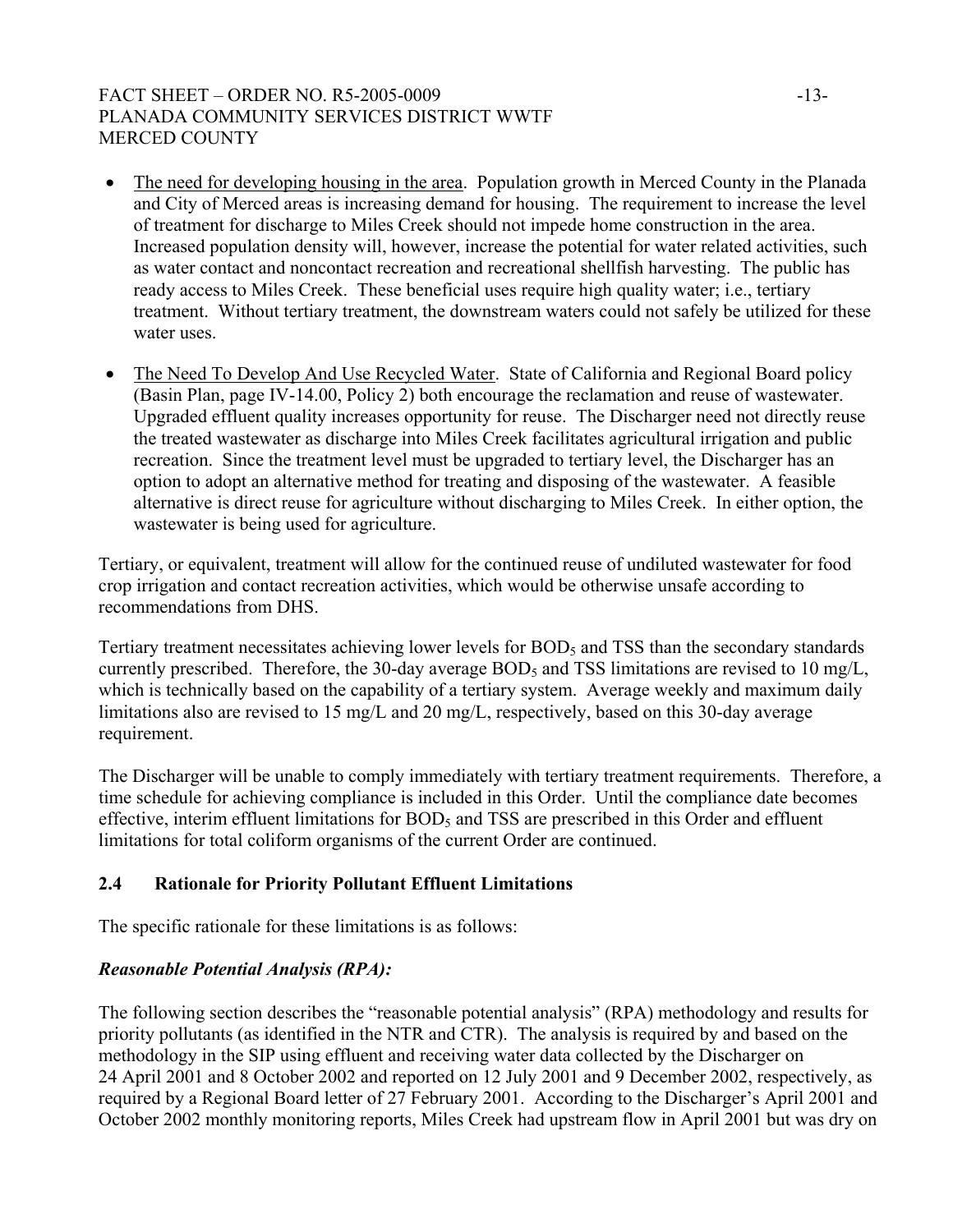# FACT SHEET – ORDER NO. R5-2005-0009 -14-PLANADA COMMUNITY SERVICES DISTRICT WWTF MERCED COUNTY

8 October 2002. The receiving water samples were taken downstream of the discharge and, therefore, do not represent background and were not used in the RPA.

- a. *Water Quality Objectives (WQO) and Water Quality Criteria (WQC)*: An RPA involves the comparison of effluent data and receiving water background data with appropriate WQC in the CTR or NTR and, as applicable, WQOs in the Basin Plan or other numeric criteria. The Discharger only collected receiving water samples downstream of the discharge (at sampling station R-2) instead of downstream and upstream (upstream at sampling station R-1 for background water quality) as directed by the 27 February 2001 letter. The effluent sampling results indicate that the maximum effluent concentrations for cyanide, carbon tetra chloride, chlorodibromomethane and dichlorobromomethane exceeded the governing WQO or WQC. The remaining priority pollutants were lower than the governing WQO or WQC. The Discharger's downstream sampling results did indicate in one sample that 2,3,7,8-TCDD (dioxin) exceeded the governing WQC; however, there was no upstream flow at the time and it was not detected in the effluent. Additional monitoring for 2,3,7,8-TCDD is appropriate. Since the RPA did not consider the background water quality, the results with regard to the remaining priority pollutants can only be considered as preliminary. Therefore, the RPA will be completed after receiving both downstream and background receiving water priority pollutant data, along with effluent data, during the term of this Order.
	- $#$  in  $CTR$  PRIORITY POLLUTANTS  $Limit^1(\mu g/L)$   $Limit^1(\mu g/L)$ Maximum Effluent Concentration Concentration or Minimum Method Detection Maximum Rec'g Water or Minimum Method Detection Governing WQO/WQC  $(\mu g/L)$ RPA  $Result<sup>2</sup>$ 1 Antimony **0.3** NA 6.00 No 2 Arsenic **6** NA 50.00 No 3 Beryllium 0.06 NA 4.00 No 4 Cadmium 0.03 NA 0.37 No 5a Chromium (III) **1** NA 289 No 5b Chromium (VI) or total Cr **5.0** NA 11.43 No 6 Copper **1.1** NA 13.19 No 7 Lead **0.059** NA 5.33 No 8 Mercury **0.0064** NA 0.05 No 9 Nickel **2.7** NA 73.51 No

#### **SUMMARY OF REASONABLE POTENTIAL ANALYSIS RESULTS**

b. *RPA determination*: The RPA results are summarized in the table below.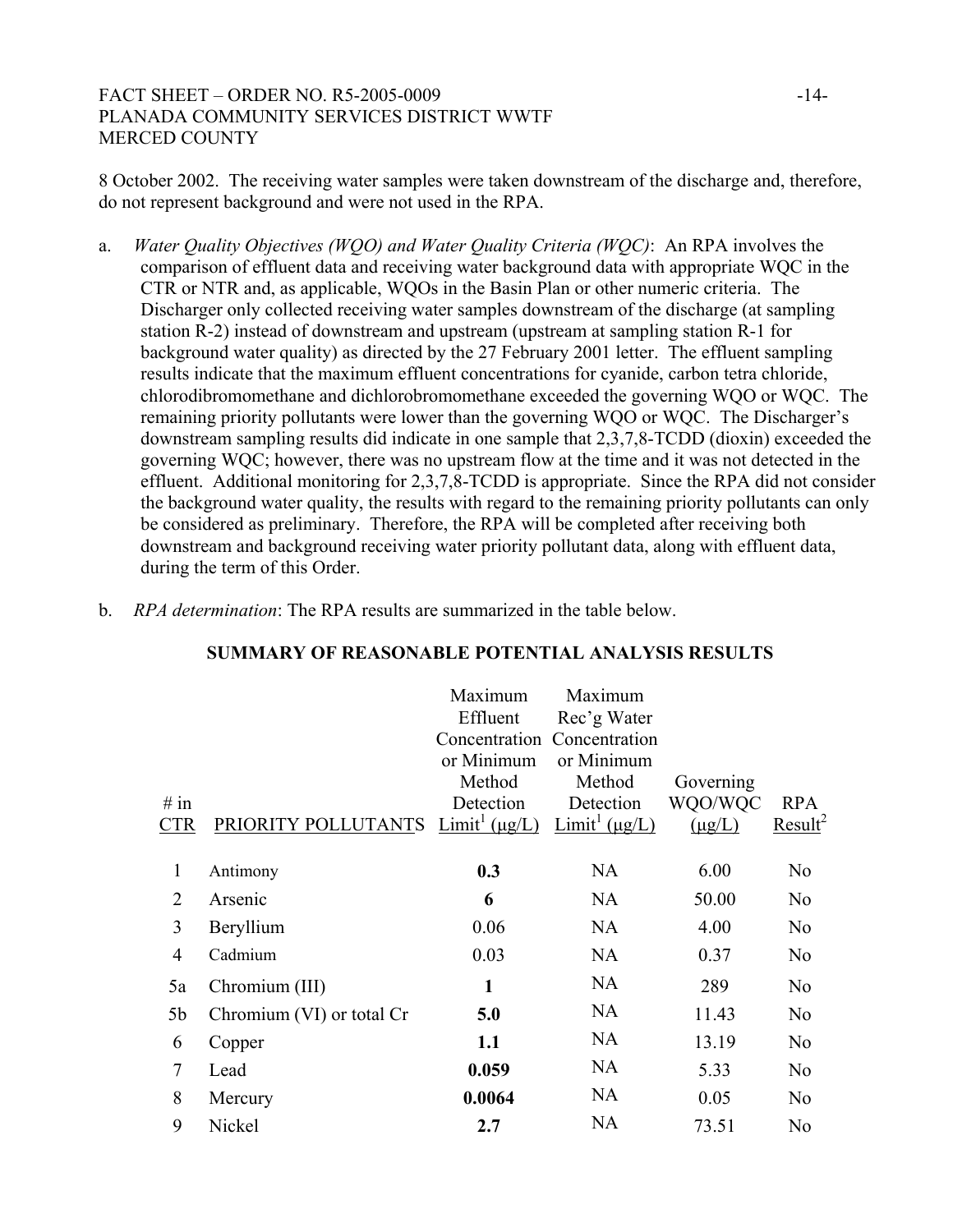# FACT SHEET – ORDER NO. R5-2005-0009 -15-PLANADA COMMUNITY SERVICES DISTRICT WWTF MERCED COUNTY

|            |                             | Maximum<br>Effluent<br>or Minimum<br>Method | Maximum<br>Rec'g Water<br>Concentration Concentration<br>or Minimum<br>Method | Governing   |                     |
|------------|-----------------------------|---------------------------------------------|-------------------------------------------------------------------------------|-------------|---------------------|
| # in       |                             | Detection                                   | Detection                                                                     | WQO/WQC     | <b>RPA</b>          |
| <b>CTR</b> | PRIORITY POLLUTANTS         | $Limit^1 (\mu g/L)$                         | $\text{Limit}^1(\mu g/L)$                                                     | $(\mu g/L)$ | Result <sup>2</sup> |
| 10         | Selenium                    | $\boldsymbol{2}$                            | <b>NA</b>                                                                     | 5.00        | N <sub>0</sub>      |
| 11         | Silver                      | 0.2                                         | <b>NA</b>                                                                     | 8.15        | N <sub>0</sub>      |
| 12         | Thallium                    | 0.07                                        | <b>NA</b>                                                                     | 1.70        | N <sub>0</sub>      |
| 13         | Zinc                        | $\overline{2}$                              | <b>NA</b>                                                                     | 169         | N <sub>0</sub>      |
| 14         | Cyanide                     | 20                                          | <b>NA</b>                                                                     | 5.20        | Yes                 |
| 15         | Asbestos (millions / liter) | 0.51                                        | <b>NA</b>                                                                     | No Criteria | U <sub>0</sub>      |
| 16         | $2,3,7,8$ -TCDD (Dioxin)    | 0.000000044                                 | <b>NA</b>                                                                     | 0.000000013 | N <sub>o</sub>      |
| 17         | Acrolein                    | $\mathbf{1}$                                | <b>NA</b>                                                                     | 320         | N <sub>0</sub>      |
| 18         | Acrylonitrile               | $\mathbf{1}$                                | <b>NA</b>                                                                     | 0.06        | N <sub>0</sub>      |
| 19         | Benzene                     | 0.13                                        | <b>NA</b>                                                                     | 1.00        | N <sub>0</sub>      |
| 20         | Bromoform                   | 0.39                                        | <b>NA</b>                                                                     | 4.30        | N <sub>0</sub>      |
| 21         | Carbon Tetrachloride        | 0.9                                         | <b>NA</b>                                                                     | 0.25        | Yes                 |
| 22         | Chlorobenzene               | 0.09                                        | <b>NA</b>                                                                     | 680         | N <sub>0</sub>      |
| 23         | Chlorodibromomethane        | 2.1                                         | <b>NA</b>                                                                     | 0.41        | Yes                 |
| 24         | Chloroethane                | 3.3                                         | <b>NA</b>                                                                     | No Criteria | Uo                  |
| 25         | 2-Chloroethylvinyl Ether    | 0.32                                        | NA                                                                            | No Criteria | U <sub>0</sub>      |
| 26         | Chloroform                  | 83                                          | <b>NA</b>                                                                     | No Criteria | Uo                  |
| 27         | Dichlorobromomethane        | 12                                          | <b>NA</b>                                                                     | 0.56        | Yes                 |
| 28         | 1,1-Dichloroethane          | 0.19                                        | <b>NA</b>                                                                     | 5.00        | N <sub>0</sub>      |
| 29         | 1,2-Dichloroethane          | 0.19                                        | <b>NA</b>                                                                     | 0.38        | N <sub>0</sub>      |
| 30         | 1,1-Dichloroethylene        | 0.25                                        | <b>NA</b>                                                                     | 0.06        | N <sub>0</sub>      |
| 31         | 1,2-Dichloropropane         | 0.17                                        | <b>NA</b>                                                                     | 0.52        | N <sub>0</sub>      |
| 32         | 1,3-Dichloropropylene       | 0.26                                        | <b>NA</b>                                                                     | 10.00       | N <sub>0</sub>      |
| 33         | Ethylbenzene                | 0.15                                        | <b>NA</b>                                                                     | 700         | N <sub>0</sub>      |
| 34         | Methyl Bromide              | 0.49                                        | <b>NA</b>                                                                     | 48.00       | N <sub>0</sub>      |
| 35         | Methyl Chloride             | 0.27                                        | <b>NA</b>                                                                     | No Criteria | Uo                  |
| 36         | Methylene Chloride          | 5                                           | <b>NA</b>                                                                     | 4.70        | N <sub>0</sub>      |
| 37         | 1,1,2,2-Tetrachloroethane   | 0.37                                        | <b>NA</b>                                                                     | 0.17        | N <sub>0</sub>      |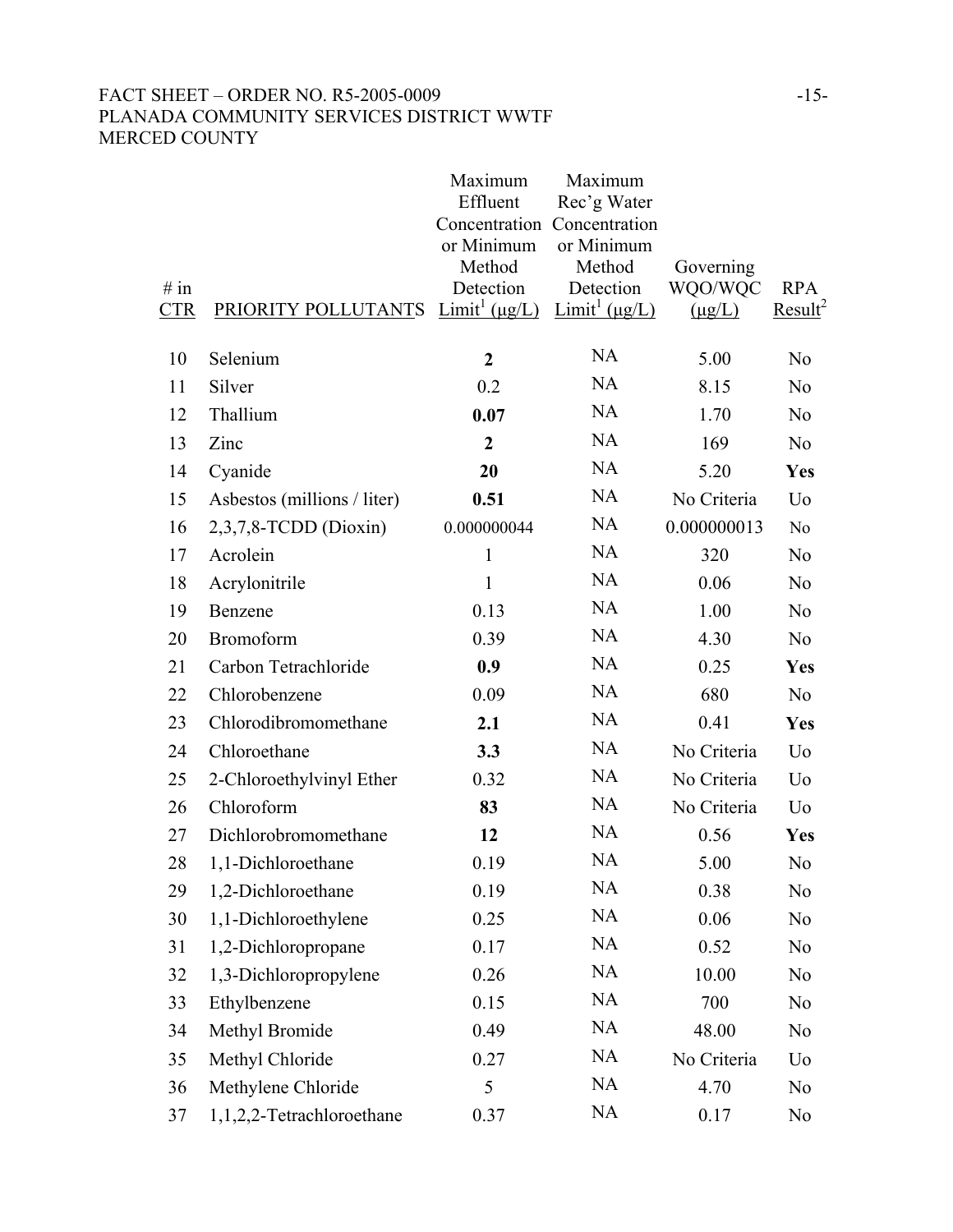# FACT SHEET – ORDER NO. R5-2005-0009 -16-PLANADA COMMUNITY SERVICES DISTRICT WWTF MERCED COUNTY

| # in<br><b>CTR</b> | PRIORITY POLLUTANTS        | Maximum<br>Effluent<br>Concentration<br>or Minimum<br>Method<br>Detection<br>$Limit^1(\mu g/L)$ | Maximum<br>Rec'g Water<br>Concentration<br>or Minimum<br>Method<br>Detection<br>$Limit^1(\mu g/L)$ | Governing<br>WQO/WQC<br>$(\mu g/L)$ | <b>RPA</b><br>Result <sup>2</sup> |
|--------------------|----------------------------|-------------------------------------------------------------------------------------------------|----------------------------------------------------------------------------------------------------|-------------------------------------|-----------------------------------|
| 38                 | Tetrachloroethylene        | 0.45                                                                                            | <b>NA</b>                                                                                          | 0.80                                | N <sub>0</sub>                    |
| 39                 | Toluene                    | 0.19                                                                                            | <b>NA</b>                                                                                          | 150                                 | N <sub>0</sub>                    |
| 40                 | 1,2-Trans-Dichloroethylene | 0.2                                                                                             | <b>NA</b>                                                                                          | 10.00                               | N <sub>0</sub>                    |
| 41                 | 1,1,1-Trichloroethane      | 0.27                                                                                            | <b>NA</b>                                                                                          | 200                                 | N <sub>0</sub>                    |
| 42                 | 1,1,2-Trichloroethane      | 0.22                                                                                            | <b>NA</b>                                                                                          | 0.60                                | N <sub>0</sub>                    |
| 43                 | Trichloroethylene          | 0.21                                                                                            | <b>NA</b>                                                                                          | 2.70                                | N <sub>0</sub>                    |
| 44                 | Vinyl Chloride             | 0.24                                                                                            | <b>NA</b>                                                                                          | 0.50                                | N <sub>0</sub>                    |
| 45                 | Chlorophenol               | 2.79                                                                                            | <b>NA</b>                                                                                          | 120                                 | N <sub>0</sub>                    |
| 46                 | 2,4-Dichlorophenol         | 2.34                                                                                            | <b>NA</b>                                                                                          | 93.00                               | N <sub>0</sub>                    |
| 47                 | 2,4-Dimethylphenol         | 2.32                                                                                            | <b>NA</b>                                                                                          | 540                                 | N <sub>0</sub>                    |
| 48                 | 2-Methyl-4,6-Dinitrophenol | 1.34                                                                                            | <b>NA</b>                                                                                          | 13.40                               | N <sub>0</sub>                    |
| 49                 | 2,4-Dinitrophenol          | 3.7                                                                                             | <b>NA</b>                                                                                          | 70.00                               | N <sub>0</sub>                    |
| 50                 | 2-Nitrophenol              | 2.29                                                                                            | <b>NA</b>                                                                                          | No Criteria                         | Uo                                |
| 51                 | 4-Nitrophenol              | 3.77                                                                                            | <b>NA</b>                                                                                          | No Criteria                         | Uo                                |
| 52                 | 3-Methyl-4-Chlorophenol    | 2.26                                                                                            | <b>NA</b>                                                                                          | No Criteria                         | Uo                                |
| 53                 | Pentachlorophenol          | 1.39                                                                                            | <b>NA</b>                                                                                          | 0.28                                | N <sub>0</sub>                    |
| 54                 | Phenol                     | 2.7                                                                                             | <b>NA</b>                                                                                          | 21000                               | N <sub>0</sub>                    |
| 55                 | 2,4,6-Trichlorophenol      | 1.47                                                                                            | <b>NA</b>                                                                                          | 2.10                                | N <sub>0</sub>                    |
| 56                 | Acenaphthene               | 1.09                                                                                            | <b>NA</b>                                                                                          | 1200                                | N <sub>0</sub>                    |
| 57                 | Acenephthylene             | 1.51                                                                                            | <b>NA</b>                                                                                          | No Criteria                         | Uo                                |
| 58                 | Anthracene                 | 1.07                                                                                            | <b>NA</b>                                                                                          | 9600                                | N <sub>0</sub>                    |
| 59                 | Benzidine                  | $\mathbf{1}$                                                                                    | <b>NA</b>                                                                                          | 0.00012                             | N <sub>0</sub>                    |
| 60                 | Benzo(a)Anthracene         | 1.73                                                                                            | <b>NA</b>                                                                                          | 0.0044                              | N <sub>0</sub>                    |
| 61                 | Benzo(a)Pyrene             | 1.21                                                                                            | <b>NA</b>                                                                                          | 0.0044                              | N <sub>0</sub>                    |
| 62                 | Benzo(b)Fluoranthene       | 2.3                                                                                             | <b>NA</b>                                                                                          | 0.0044                              | N <sub>0</sub>                    |
| 63                 | Benzo(ghi)Perylene         | 1.89                                                                                            | NA                                                                                                 | No Criteria                         | Uo                                |
| 64                 | Benzo(k)Fluoranthene       | 2.66                                                                                            | <b>NA</b>                                                                                          | 0.00                                | N <sub>0</sub>                    |
| 65                 | Bis(2-Chloroethoxy)Methane | 1.87                                                                                            | <b>NA</b>                                                                                          | No Criteria                         | Uo                                |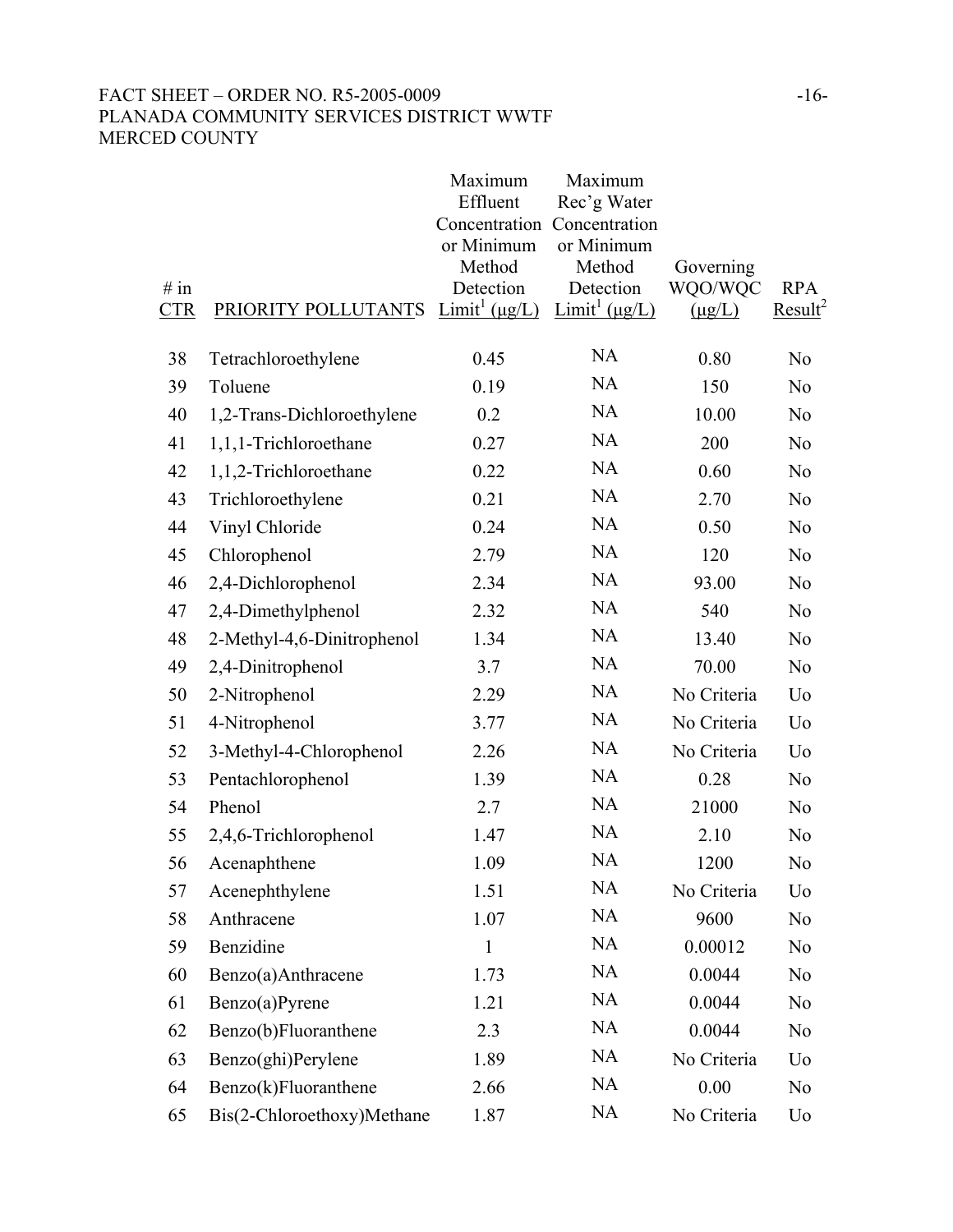# FACT SHEET – ORDER NO. R5-2005-0009 -17-PLANADA COMMUNITY SERVICES DISTRICT WWTF MERCED COUNTY

| # in<br><b>CTR</b> | PRIORITY POLLUTANTS         | Maximum<br>Effluent<br>Concentration<br>or Minimum<br>Method<br>Detection<br>$Limit^1(\mu g/L)$ | Maximum<br>Rec'g Water<br>Concentration<br>or Minimum<br>Method<br>Detection<br>$Limit^1(\mu g/L)$ | Governing<br>WQO/WQC<br>$(\mu g/L)$ | <b>RPA</b><br>Result <sup>2</sup> |
|--------------------|-----------------------------|-------------------------------------------------------------------------------------------------|----------------------------------------------------------------------------------------------------|-------------------------------------|-----------------------------------|
| 66                 | Bis(2-Chloroethyl)Ether     | 2.32                                                                                            | <b>NA</b>                                                                                          | 0.03                                | N <sub>0</sub>                    |
| 67                 | Bis(2-Chloroisopropyl)Ether | 3.27                                                                                            | <b>NA</b>                                                                                          | 1400                                | N <sub>0</sub>                    |
| 68                 | Bis(2-Ethylhexyl)Phthalate  | 4.04                                                                                            | <b>NA</b>                                                                                          | 1.80                                | N <sub>0</sub>                    |
| 69                 | 4-Bromophenyl Phenyl Ether  | 1.33                                                                                            | <b>NA</b>                                                                                          | No Criteria                         | Uo                                |
| 70                 | <b>Butybenzyl Phthalate</b> | 1.33                                                                                            | <b>NA</b>                                                                                          | 3000                                | N <sub>0</sub>                    |
| 71                 | 2-Chloronaphthalene         | 1.76                                                                                            | <b>NA</b>                                                                                          | 1700                                | N <sub>0</sub>                    |
| 72                 | 4-Chlorophenyl Phenyl Ether | 1.12                                                                                            | <b>NA</b>                                                                                          | No Criteria                         | U <sub>0</sub>                    |
| 73                 | Chrysene                    | 1.24                                                                                            | <b>NA</b>                                                                                          | 0.0044                              | N <sub>0</sub>                    |
| 74                 | Dibenzo(a,h)Anthracene      | 1.64                                                                                            | <b>NA</b>                                                                                          | 0.0044                              | N <sub>0</sub>                    |
| 75                 | 1,2-Dichlorobenzene         | 4.02                                                                                            | <b>NA</b>                                                                                          | 600                                 | N <sub>0</sub>                    |
| 76                 | 1,3-Dichlorobenzene         | 3.98                                                                                            | <b>NA</b>                                                                                          | 400                                 | N <sub>0</sub>                    |
| 77                 | 1,4-Dichlorobenzene         | 4.36                                                                                            | <b>NA</b>                                                                                          | 5.00                                | N <sub>0</sub>                    |
| 78                 | 3,3'-Dichlorobenzidine      | 2.58                                                                                            | <b>NA</b>                                                                                          | 0.04                                | N <sub>0</sub>                    |
| 79                 | Diethyl Phthalate           | 2.16                                                                                            | <b>NA</b>                                                                                          | 23000                               | N <sub>0</sub>                    |
| 80                 | Dimethyl Phthalate          | 2.24                                                                                            | <b>NA</b>                                                                                          | 313000                              | N <sub>0</sub>                    |
| 81                 | Di-n-Butyl Phthalate        | 4.34                                                                                            | <b>NA</b>                                                                                          | 2700                                | N <sub>0</sub>                    |
| 82                 | 2,4-Dinitrotoluene          | 1.2                                                                                             | <b>NA</b>                                                                                          | 0.11                                | N <sub>0</sub>                    |
| 83                 | 2,6-Dinitrotoluene          | 1.24                                                                                            | <b>NA</b>                                                                                          | No Criteria                         | Uo                                |
| 84                 | Di-n-Octyl Phthalate        | 0.93                                                                                            | <b>NA</b>                                                                                          | No Criteria                         | Uo                                |
| 85                 | 1,2-Diphenylhydrazine       | 0.6                                                                                             | <b>NA</b>                                                                                          | 0.04                                | N <sub>0</sub>                    |
| 86                 | Fluoranthene                | 1.2                                                                                             | <b>NA</b>                                                                                          | 300                                 | N <sub>0</sub>                    |
| 87                 | Fluorene                    | 0.95                                                                                            | <b>NA</b>                                                                                          | 1300                                | N <sub>0</sub>                    |
| 88                 | Hexachlorobenzene           | 1.53                                                                                            | <b>NA</b>                                                                                          | 0.00075                             | N <sub>0</sub>                    |
| 89                 | Hexachlorobutadiene         | 4.21                                                                                            | <b>NA</b>                                                                                          | 0.44                                | N <sub>0</sub>                    |
| 90                 | Hexachlorocyclopentadiene   | 0.4                                                                                             | <b>NA</b>                                                                                          | 50.00                               | N <sub>0</sub>                    |
| 91                 | Hexachloroethane            | 0.29                                                                                            | <b>NA</b>                                                                                          | 1.90                                | N <sub>0</sub>                    |
| 92                 | $Indeno(1,2,3-cd) Pyrene$   | 1.5                                                                                             | <b>NA</b>                                                                                          | 0.0044                              | N <sub>0</sub>                    |
| 93                 | Isophorone                  | 1.49                                                                                            | <b>NA</b>                                                                                          | 8.40                                | N <sub>0</sub>                    |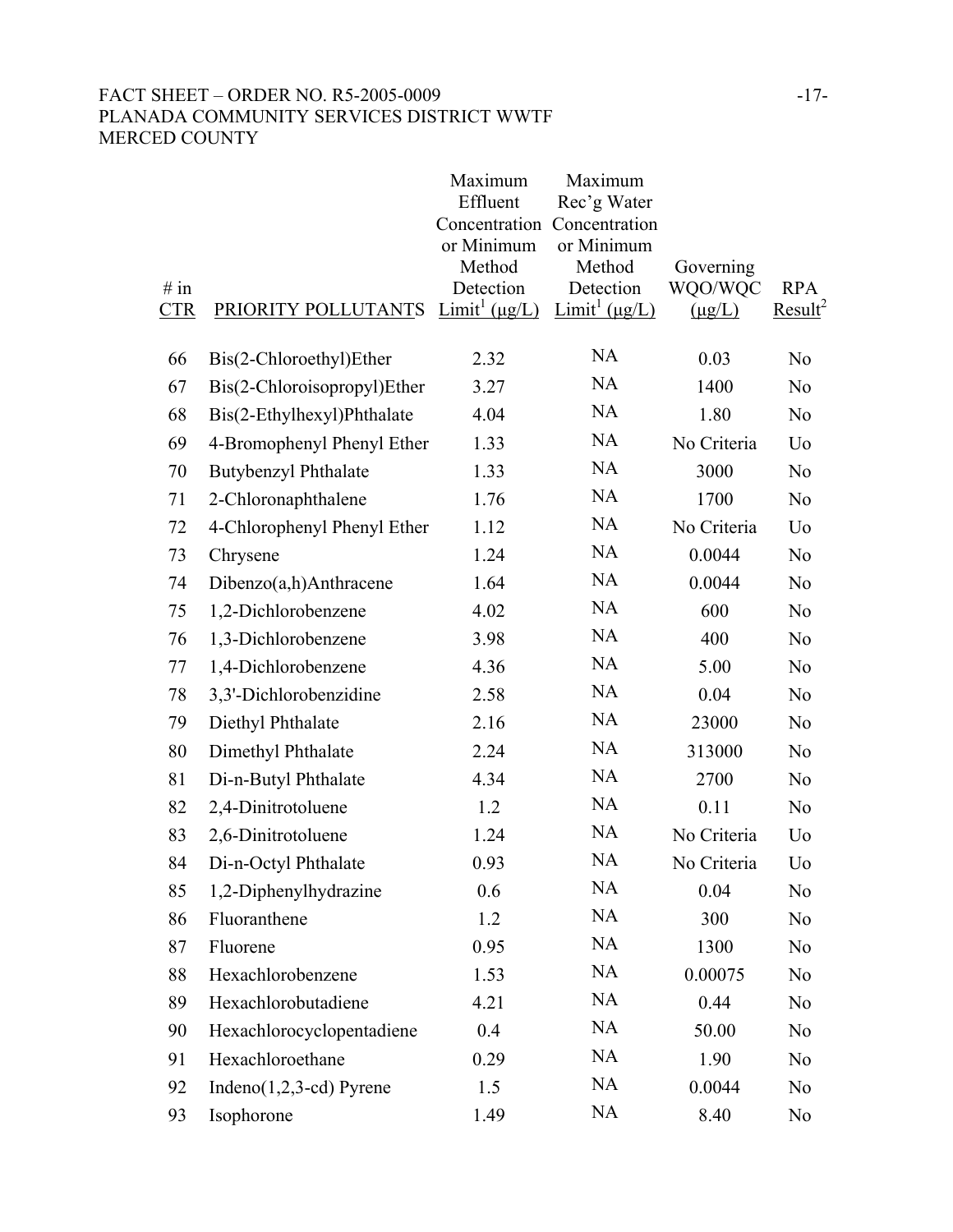# FACT SHEET – ORDER NO. R5-2005-0009 -18-PLANADA COMMUNITY SERVICES DISTRICT WWTF MERCED COUNTY

| # in<br><b>CTR</b> | PRIORITY POLLUTANTS       | Maximum<br>Effluent<br>or Minimum<br>Method<br>Detection<br>$Limit^1 (\mu g/L)$ | Maximum<br>Rec'g Water<br>Concentration Concentration<br>or Minimum<br>Method<br>Detection<br>Limit <sup>1</sup> ( $\mu$ g/L) | Governing<br>WQO/WQC<br>$(\mu g/L)$ | <b>RPA</b><br>Result <sup>2</sup> |
|--------------------|---------------------------|---------------------------------------------------------------------------------|-------------------------------------------------------------------------------------------------------------------------------|-------------------------------------|-----------------------------------|
|                    |                           |                                                                                 |                                                                                                                               |                                     |                                   |
| 94                 | naphthalene               | 30.5                                                                            | NA                                                                                                                            | No Criteria                         | U <sub>0</sub>                    |
| 95                 | Nitrobenzene              | 15                                                                              | <b>NA</b>                                                                                                                     | 17.00                               | N <sub>0</sub>                    |
| 96                 | N-Nitrosodimethylamine    | 0.6                                                                             | <b>NA</b>                                                                                                                     | 0.00069                             | N <sub>0</sub>                    |
| 97                 | N-Nitrosodi-n-Propylamine | 2.03                                                                            | <b>NA</b>                                                                                                                     | 0.005                               | N <sub>0</sub>                    |
| 98                 | N-Nitrosodiphenylamine    | 2.16                                                                            | <b>NA</b>                                                                                                                     | 5.00                                | N <sub>0</sub>                    |
| 99                 | Phenanthrene              | 1.52                                                                            | <b>NA</b>                                                                                                                     | No Criteria                         | U <sub>0</sub>                    |
| 100                | Pyrene                    | 1.35                                                                            | <b>NA</b>                                                                                                                     | 960                                 | N <sub>0</sub>                    |
| 101                | 1,2,4-Trichlorobenzene    | 3.76                                                                            | <b>NA</b>                                                                                                                     | 70.00                               | N <sub>0</sub>                    |
| 102                | Aldrin                    | 0.001                                                                           | <b>NA</b>                                                                                                                     | 0.00013                             | N <sub>0</sub>                    |
| 103                | alpha-BHC                 | 0.001                                                                           | <b>NA</b>                                                                                                                     | 0.0039                              | N <sub>0</sub>                    |
| 104                | beta-BHC                  | 0.003                                                                           | <b>NA</b>                                                                                                                     | 0.01                                | N <sub>0</sub>                    |
| 105                | gamma-BHC                 | 0.001                                                                           | <b>NA</b>                                                                                                                     | 0.019                               | N <sub>0</sub>                    |
| 106                | delta-BHC                 | 0.001                                                                           | <b>NA</b>                                                                                                                     | No Criteria                         | U <sub>0</sub>                    |
| 107                | Chlordane                 | 0.061                                                                           | <b>NA</b>                                                                                                                     | 0.00057                             | N <sub>0</sub>                    |
| 108                | $4,4$ -DDT                | 0.001                                                                           | <b>NA</b>                                                                                                                     | 0.00059                             | N <sub>0</sub>                    |
| 109                | $4,4-DDE$                 | 0.001                                                                           | <b>NA</b>                                                                                                                     | 0.00059                             | N <sub>0</sub>                    |
| 110                | $4,4$ -DDD                | 0.001                                                                           | <b>NA</b>                                                                                                                     | 0.00083                             | N <sub>0</sub>                    |
| 111                | Dieldrin                  | 0.001                                                                           | <b>NA</b>                                                                                                                     | 0.00014                             | N <sub>0</sub>                    |
| 112                | alpha-Endosulfan          | 0.001                                                                           | NA                                                                                                                            | 0.056                               | N <sub>0</sub>                    |
| 113                | beta-Endosulfan           | 0.001                                                                           | NA                                                                                                                            | 0.056                               | N <sub>0</sub>                    |
| 114                | Endosulfan Sulfate        | 0.001                                                                           | NA                                                                                                                            | 0.056                               | N <sub>0</sub>                    |
| 115                | Endrin                    | 0.001                                                                           | <b>NA</b>                                                                                                                     | 0.76                                | N <sub>0</sub>                    |
| 116                | Endrin Aldehyde           | 0.016                                                                           | NA                                                                                                                            | 0.76                                | N <sub>0</sub>                    |
| 117                | Heptachlor                | 0.001                                                                           | <b>NA</b>                                                                                                                     | 0.00021                             | N <sub>0</sub>                    |
| 118                | Heptchlor Epoxide         | 0.002                                                                           | NA                                                                                                                            | 0.0001                              | N <sub>0</sub>                    |
| 119-<br>125        | PCBs <sup>3</sup>         | 0.12                                                                            | NA                                                                                                                            | 0.00017                             | N <sub>0</sub>                    |
| 126                | Toxaphene                 | 0.87                                                                            | NA                                                                                                                            | 0.0002                              | N <sub>0</sub>                    |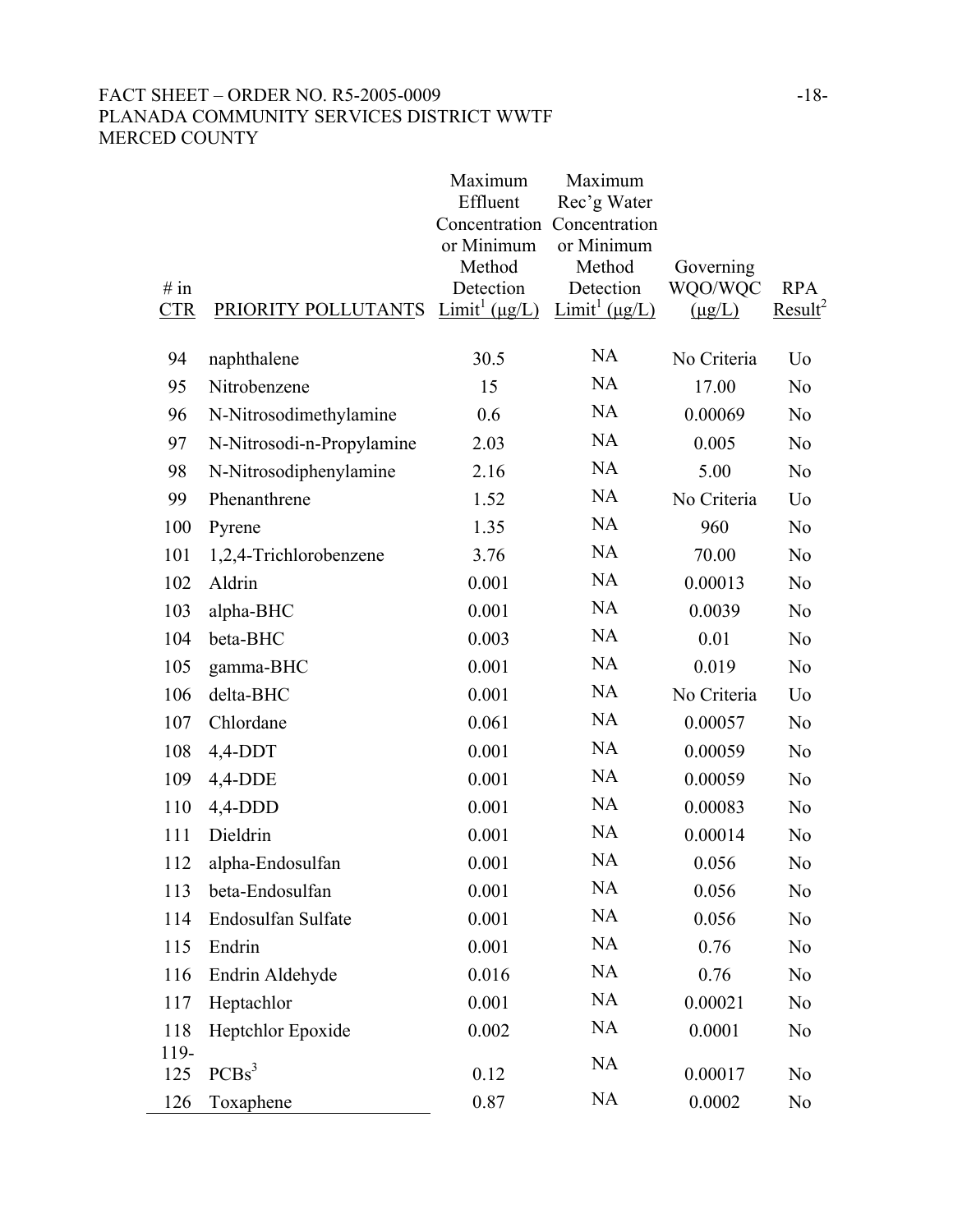# FACT SHEET – ORDER NO. R5-2005-0009 -19-PLANADA COMMUNITY SERVICES DISTRICT WWTF MERCED COUNTY

- <sup>1</sup> Concentration in bold is the actual detected MEC concentration; otherwise the concentration shown is the minimum method detection limit. No receiving water data is available.
- NA = Not Available (there is not monitoring data for this constituent). 2 RP =Yes, if either MEC or Background > WQO/WQC.  $RP = No$ , if (1) both MEC and background  $\leq WOO/WOC$  or (2) no background and all effluent data non-detect, or no background and MEC<WQO/WQC (per WQ 2001-16 Napa Sanitation Remand) or (3) all data are non-detect.  $RP = Ud$  (undetermined due to lack data).
- $RP =$  Uo (undetermined if no objective promulgated).<br><sup>3</sup> Sum of PCBs 1016, 1221 1232, 1242, 1248, 1254, and 1260.
- c. *Constituents with limited data*: Reasonable potential could not be determined for some of the priority pollutants due to the absence of applicable WQOs or WQC. This Order requires the Discharger to monitor priority pollutants twice during the term of this Order to provide additional data to complete the RPA. Reasonable potential will be reevaluated to determine whether there is a need to add numeric effluent limitations to the permit or to continue monitoring in the next permit.
- d. *Pollutants with no reasonable potential*: WQBELs are not included in this Order for constituents that do not have reasonable potential to cause or contribute to exceedance of applicable WQOs or WQC based on the current RPA. If concentrations or mass loads of these constituents are found to have increased significantly at any time, the Discharger may be required to investigate the source(s) of the increase(s) or undertake remedial measures if the increases pose a threat to water quality in the receiving water.
- e. *Permit Reopener:* This Order includes a reopener provision to allow numeric effluent limitations to be added for any constituent that in the future exhibits reasonable potential to cause or contribute to exceedance of a WQO or WQC.

# *Priority Pollutant Effluent Limit Development:*

The following constituents were found to have reasonable potential to cause or contribute to an excursion above water quality objectives or water quality criteria: **cyanide, carbon tetrachloride, chlorodibromomethane,** and **dichlorobromomethane**. This Order includes final WQBELs for these pollutants.

# **Cyanide**

# Assuming**:**

- No dilution
- Coefficient of Variation  $(CV) = 0.6$  for the lognormal distribution of pollutant concentrations in effluent.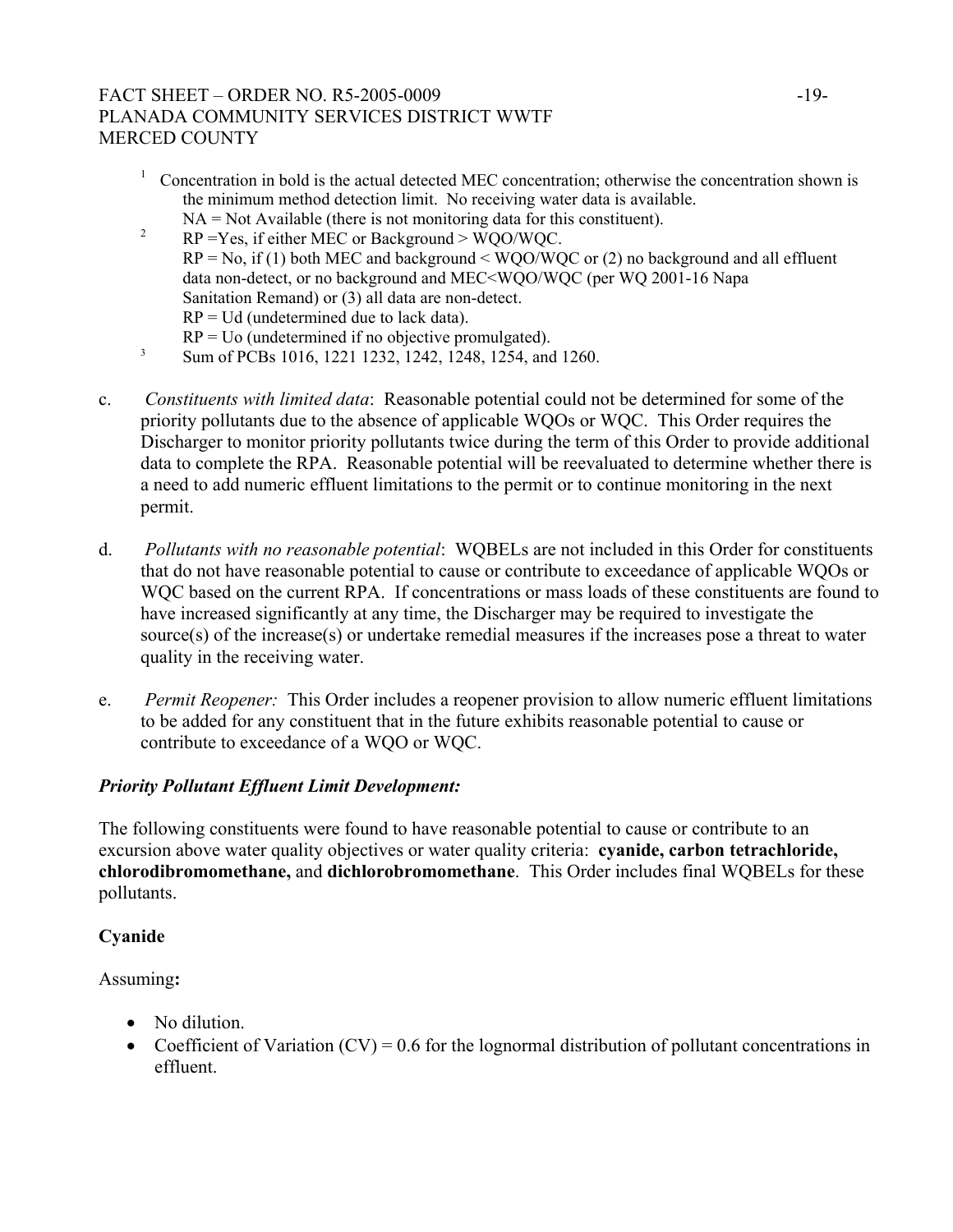# FACT SHEET – ORDER NO. R5-2005-0009 -20-PLANADA COMMUNITY SERVICES DISTRICT WWTF MERCED COUNTY

*Effluent Concentration Allowance based on acute criterion for aquatic life protection with no dilution allowance*   $ECA<sub>a</sub> = 22 \mu g/L$ *Effluent Concentration Allowance based on chronic criterion with no dilution allowance*   $ECA_c = 5.2 \text{ µg}/L$ *Long Term Average concentration based on acute ECA*  LTA<sub>a</sub> = 22  $\mu$ g/L × 0.321 = 7.062  $\mu$ g/L (where 0.321 = acute ECA multiplier at 99% occurrence probability and 99% confidence) *Long Term Average concentration based on chronic ECA*   $LTA_c = 5.2 \mu g/L \times 0.527 = 2.7404 \mu g/L$ (where 0.527 = chronic ECA multiplier at 99% occurrence probability and 99% confidence) *Most Limiting LTA concentration*   $LTA = 2.7404 \mu g/L$ *Average Monthly Effluent Limit*   $AMEL = LTA \times 1.55$ (where  $1.55 = AMEL$  multiplier at 95% occurrence probability, 99% confidence, and  $n = 4$ ) **AMEL** = 2.7404  $\mu$ g/L × 1.55 = **4.2**  $\mu$ **g/L** *Maximum Daily Effluent Limit*   $MDEL = LTA \times 3.11$ (where 3.11 = MDEL multiplier at 99% occurrence probability and 99% confidence) **MDEL** =  $2.7404 \text{ µg/L} \times 3.11 = 8.5 \text{ µg/L}$ 

# **Carbon Tetrachloride**

Assuming:

- No dilution.
- Coefficient of Variation  $(CV) = 0.6$  for the lognormal distribution of pollutant concentrations in effluent.

*Effluent Concentration Allowance based on human health criterion (consumption of water and organisms) with no dilution allowance*   $ECA = 0.25 \mu g/L$ *Average Monthly Effluent Limit*   $AMEL = ECA$  $AMEL = 0.25 \mu g/L$ *Maximum Daily Effluent Limit*   $MDEL = ECA \times MDEL/AMEL$  Ratio (from Table 2 of SIP) **MDEL** =  $0.25 \mu g/L \times 2.01 = 0.50 \mu g/L$ 

# **Chlorodibromomethane**

Assuming:

• No dilution.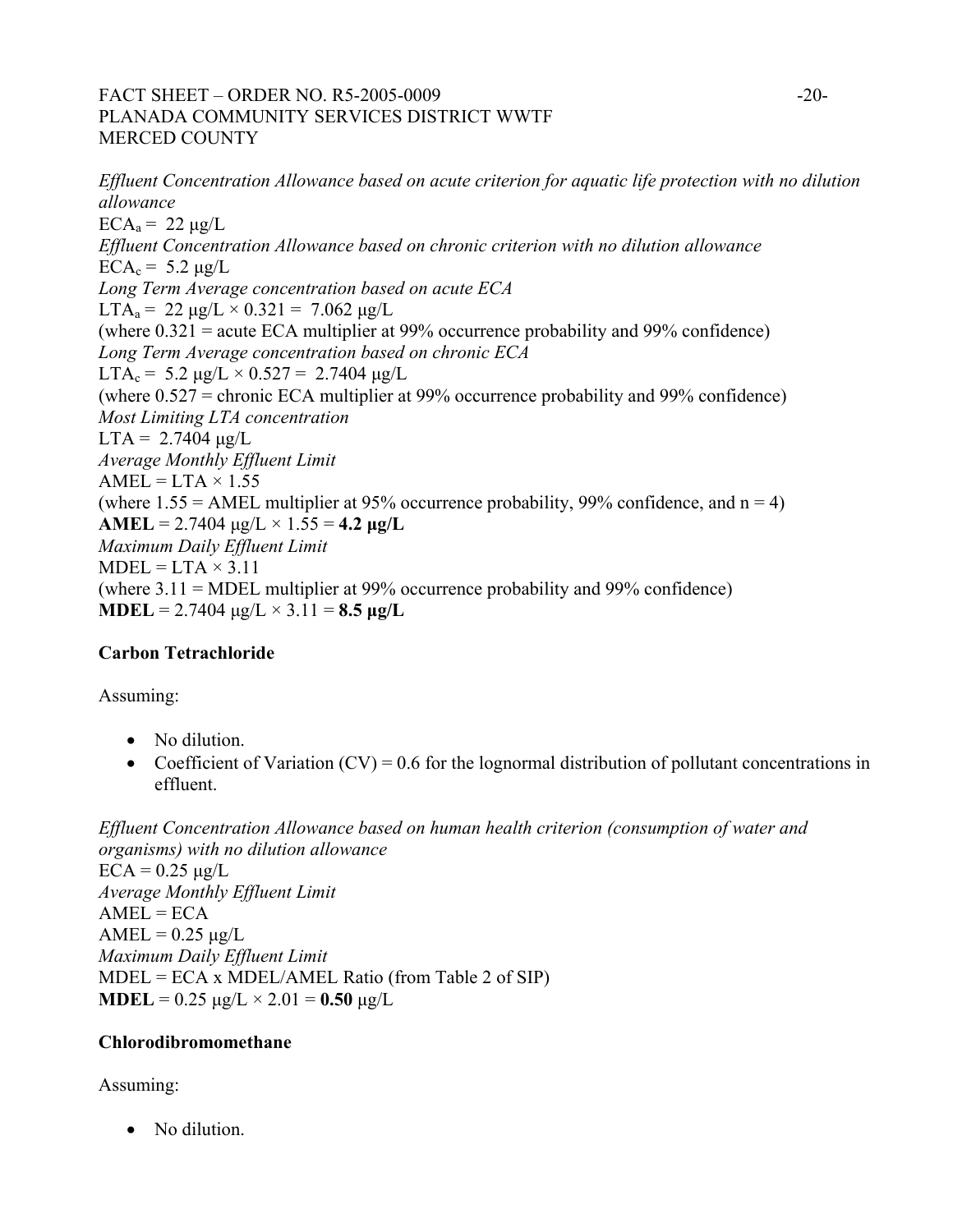# FACT SHEET – ORDER NO. R5-2005-0009 -21-PLANADA COMMUNITY SERVICES DISTRICT WWTF MERCED COUNTY

• Coefficient of Variation  $(CV) = 0.6$  for the lognormal distribution of pollutant concentrations in effluent.

*Effluent Concentration Allowance based on human health criterion (consumption of water and organisms) with no dilution allowance*   $ECA = 0.41 \mu g/L$ *Average Monthly Effluent Limit*   $AMEL = ECA$  $AMEL = 0.41 \mu g/L$ *Maximum Daily Effluent Limit*   $MDEL = ECA \times MDEL/AMEL$  Ratio (from Table 2 of SIP) MDEL = 0.41  $\mu$ g/L × 2.01 = 0.82  $\mu$ g/L

#### **Dichlorobromomethane**

Assuming:

- No in-stream dilution allowance.
- Coefficient of Variation  $(CV) = 0.6$  for the lognormal distribution of pollutant concentrations in effluent.

*Effluent Concentration Allowance based on human health criterion (consumption of water and organisms) with no dilution allowance*   $ECA = \mu g/L$ *Average Monthly Effluent Limit*   $AMEL = ECA$ **AMEL** = **0.56 µg/L**  *Maximum Daily Effluent Limit*  MDEL = ECA x MDEL/AMEL Ratio (from Table 2 of SIP) **MDEL** =  $0.56 \text{ µg/L} \times 2.01 = 1.1 \text{ µg/L}$ 

A daily maximum or monthly average value for a given constituent shall be considered non-compliant with the effluent limitations only if it exceeds the effluent limitation and the reported minimum level for that constituent. The table below indicates the highest acceptable minimum level that the Discharger's laboratory may have for calibration purposes.

| Constituent          | Minimum Level | Units     |
|----------------------|---------------|-----------|
| Cyanide              |               | $\mu$ g/L |
| Carbon Tetrachloride | 0.5           | $\mu$ g/L |
| Chlorodibromomethane | 0.5           | $\mu$ g/L |
| Dichlorobromomethane | 05            | $\mu$ g/L |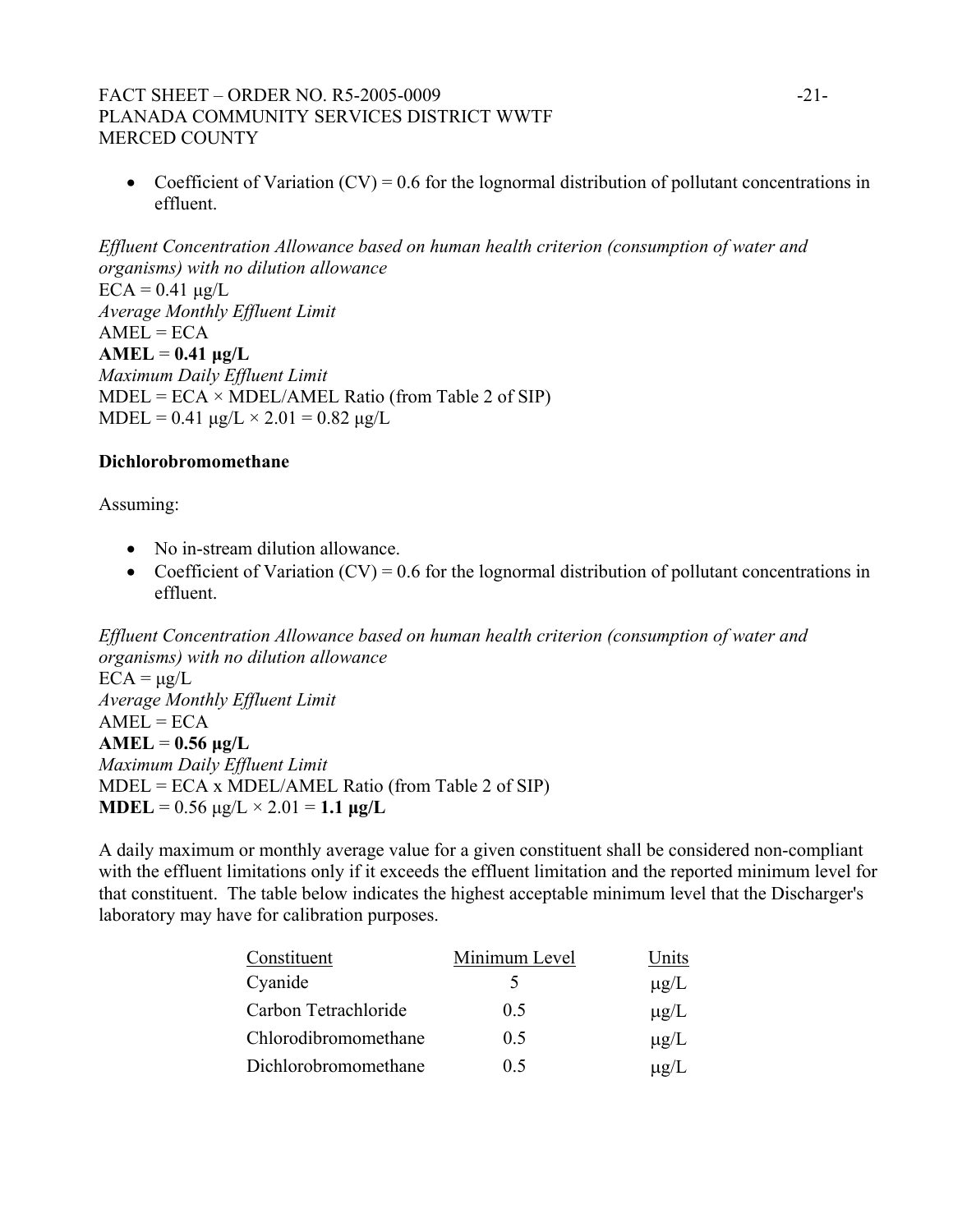# FACT SHEET – ORDER NO. R5-2005-0009 -22-PLANADA COMMUNITY SERVICES DISTRICT WWTF MERCED COUNTY

# **2.5 Rationale for Priority Pollutants Interim Effluent Limitations and Compliance Schedule**

Comparison of the observed MEC to the lowest final WQBEL (both in µg/L) is shown below:

|                      |      |             |            | Is MEC $>$ | Feasible to    |
|----------------------|------|-------------|------------|------------|----------------|
| Constituents         | AMEL | <b>MDEL</b> | <b>MEC</b> | AMEL?      | Comply         |
| Cyanide              | 4.2  | 8.5         | 20         | Yes        | No             |
| Carbon Tetrachloride | 0.25 | 0.50        | 0.9        | Yes        | N <sub>0</sub> |
| Chlorodibromomethane | 0.41 | 0.82        | 2.1        | Yes        | N <sub>0</sub> |
| Dichlorobromomethane | 0.56 |             |            | Yes        | No             |

The comparison indicates that it is infeasible for the Discharger to comply immediately with the final effluent limitations for the four constituents shown. Interim effluent limitations were derived for cyanide, carbon tetrachloride, chlorodibromomethane, and dichlorobromomethane. The Discharger must complete and submit a compliance schedule justification for these four constituents. If a compliance schedule justification meeting the requirements of Section 2.1 of the SIP is not completed and submitted by the Discharger as prescribed in the Order, the final water quality-based effluent limitations for cyanide, carbon tetrachloride, chlorodibromomethane, and dichlorobromomethane become effective **27 May 2005**. Otherwise the new final water quality-based effluent limitations for cyanide, carbon tetrachloride, chlorodibromomethane, and dichlorobromomethane become effective no later than **26 January 2010.** 

For, cyanide, carbon tetrachloride, chlorodibromomethane, and dichlorobromomethane there were insufficient data to develop statistically valid analysis of past performance as a basis for performancebased interim limitations. Therefore, interim limitations are based on the MEC for each of these constituents.

# **3. Basis for Pond Specifications**

Pond Specifications in this Order, consisting primarily of management practices, are included to ensure that beneficial uses for surface water and groundwater specified in the Basin Plan are protected, and to prevent nuisance.

#### **4. Basis for Sludge Disposal Specifications**

Sludge disposal provisions are based on the requirements of Title 27, CCR and 40 CFR 503 for the prevention of unauthorized discharge of sludge or solid wastes into waters of the United States or waters of the State and management and land disposal of sludge.

# **5. Basis for Receiving Water Limitations**

Receiving water limitations are included to ensure protection of beneficial uses of receiving waters. A receiving water condition not in conformance with a limitation is not necessarily a violation of the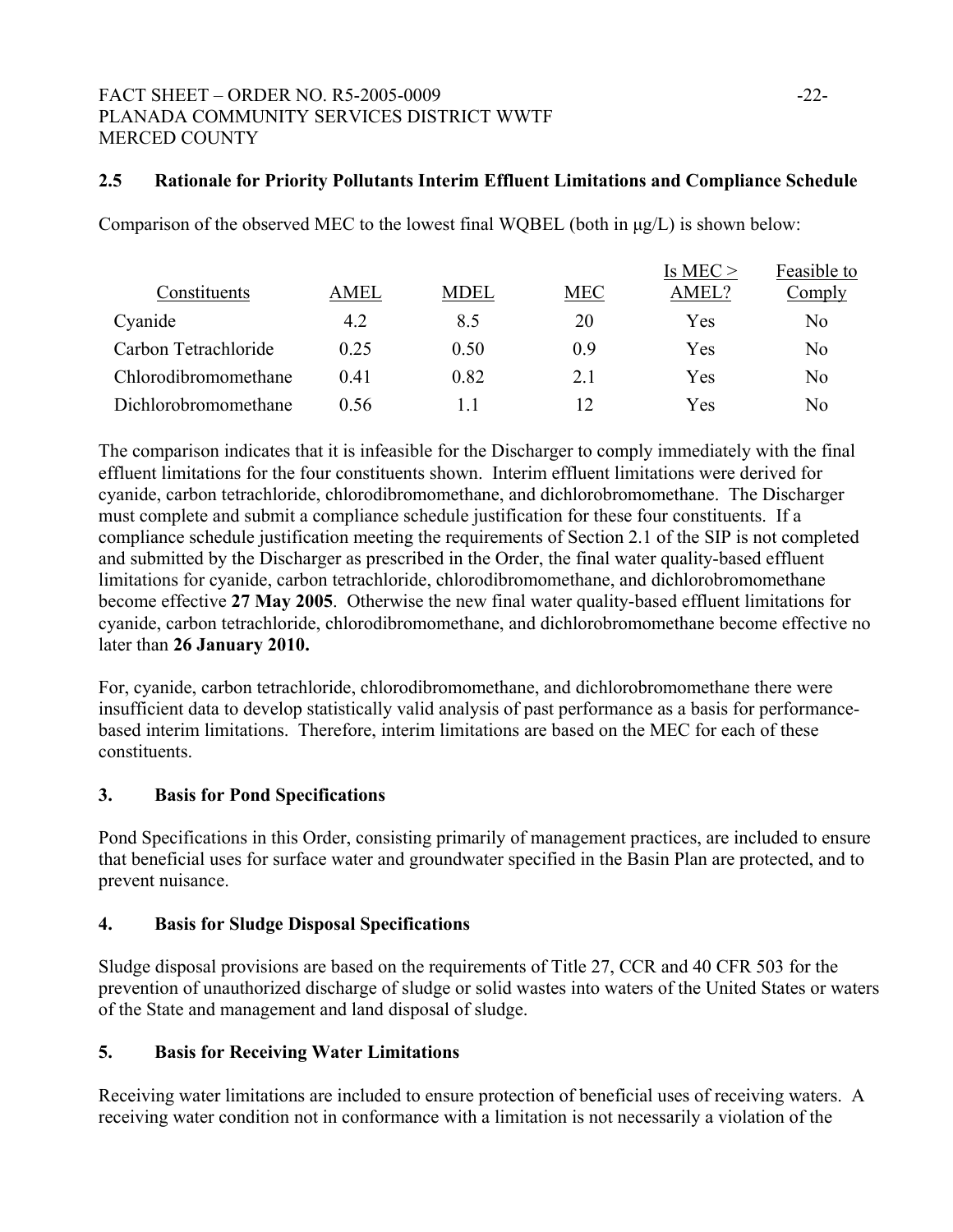# FACT SHEET – ORDER NO. R5-2005-0009 -23-PLANADA COMMUNITY SERVICES DISTRICT WWTF MERCED COUNTY

Order. The Regional Board may require an investigation to determine cause and culpability prior to asserting that a violation has occurred.

This Order would require the discharge to maintain the dissolved oxygen concentration at 7.0 mg/L as required by the Basin Plan for surface waters designated as SPWN as an existing or potential designated beneficial use. This requirement is more stringent the current Order's requirement of 5.0 mg/L. The Discharger SMRs between December 2001 and November 2002 indicate the Discharger consistently complies with the 5.0 mg/L requirement, but would not be able to consistently comply with the 7.0 mg/L requirement. Because the Discharger may be required to make treatment process design or operational adjustments to consistently comply with this more stringent requirement, this limitation does not become effective until the date of full compliance with the tertiary treatment requirements.

This Order would require compliance with the water quality objectives for molybdenum and selenium, for the reach of the San Joaquin River between Sack Dam and the mouth of the Merced River, Title 22 MCLs and lead for surface waters with designated beneficial use of municipal and domestic water supplies, which are not in the current Order. This Order will also require the Discharger to study the impact of ammonia to Miles Creek and propose ammonia effluent limitations.

This Order would require compliance with the water quality objectives in the Basin Plan for fecal coliform organisms to protect water contact recreation (REC-1) as a beneficial use; turbidity, pH, temperature, oils, greases, waxes, floating or suspended materials, and biostimulatory substances to prevent nuisance or adversely affect the designated beneficial uses; toxic pollutants, radionuclides and pesticides to protect human health or adversely designated affect beneficial uses or degrade aquatic communities and populations.

# **6. Basis for Groundwater Limitations**

Groundwater limitations included in this Order implement Basin Plan water quality objectives and protect the beneficial uses of groundwater in the Basin from potential effects of waste constituents through percolation from the stabilization ponds.

# **7. Basis for Provisions**

Provisions are included in this Order to ensure compliance to the requirements in the Order pursuant to the CWA, CWC, implementing regulations and the Basin Plan. Where the Discharger is not able to comply immediately with new and more stringent requirements, time schedules are included in the Order to allow time for necessary upgrades, and alternative treatment and disposal changes, studies, etc. to enable to the Discharger to comply with these requirements. The provisions listed below require further explanation for their basis.

G.7 The establishment of CTR priority pollutant effluent limitations requires the Discharger to comply with new requirements. The Discharger may not be able to comply with these new requirements. This Order includes interim effluent limitations, which allows the Discharger time to install necessary upgrades to treatment to comply with the effluent limitations. This provision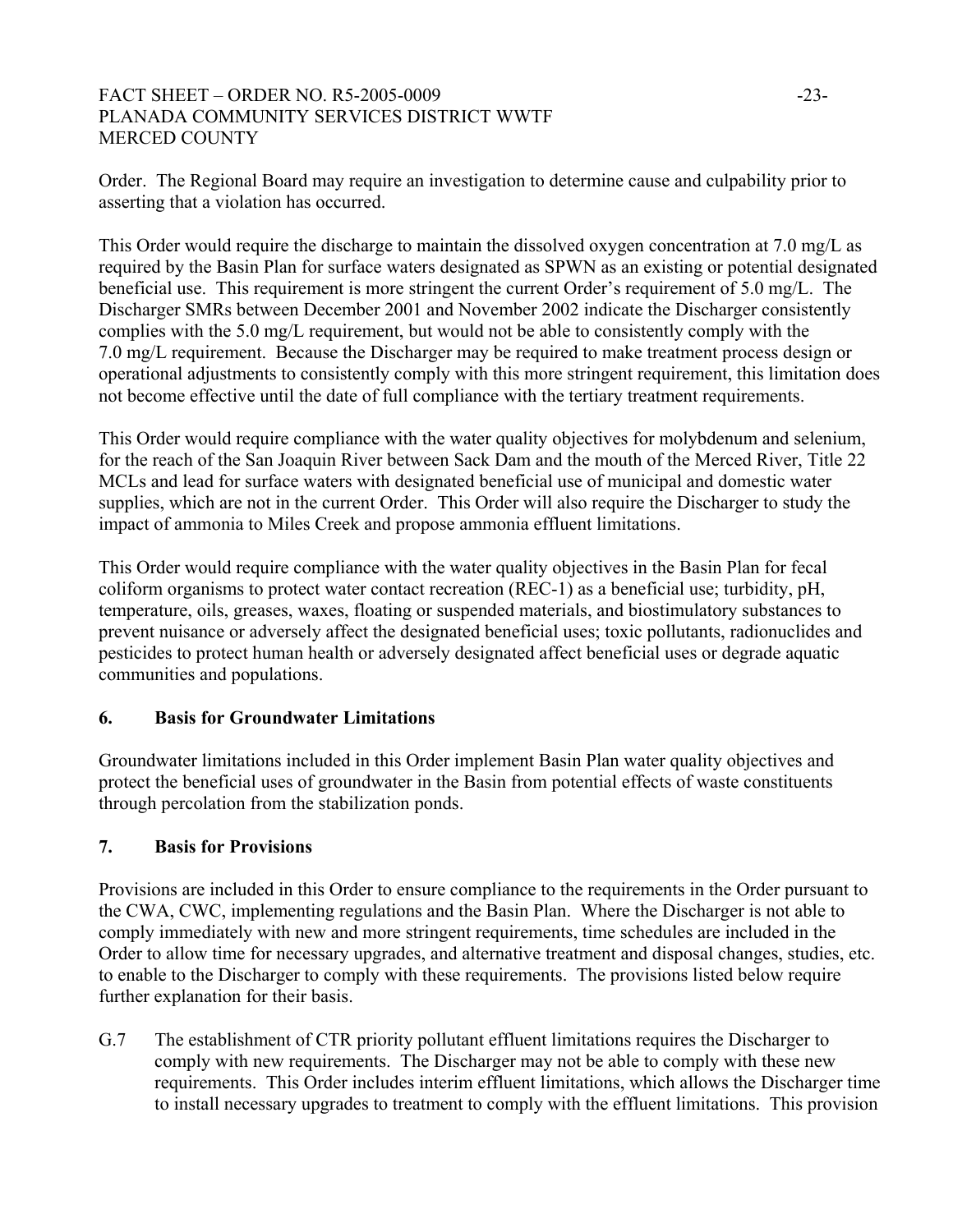# FACT SHEET – ORDER NO. R5-2005-0009 -24-PLANADA COMMUNITY SERVICES DISTRICT WWTF MERCED COUNTY

requires the Discharger to submit a CTR priority pollutants compliance schedule justification and compliance schedule pursuant Section 2.1 of the SIP.

- G.8 The establishment of tertiary limitations for this discharge is a new more stringent requirement. This provision requires the Discharger to comply with the tertiary requirements and includes a time schedule for compliance. The Discharger may upgrade treatment to the tertiary level, dispose the effluent in a method other than discharge to Miles Creek, or develop other alternatives to comply with the requirements of this Order.
- G.9 This provision requires the Discharger to conduct a BPTC study of the existing WWTF, any proposed modifications to upgrade the treatment to tertiary treatment, or any alternative treatment and disposal option, and establishes a time schedule for the Discharger to conduct the BPTC study.
- G.10 This provision requires the Discharger to begin groundwater monitoring and includes a regular schedule of groundwater monitoring in the Monitoring and Reporting Program. Groundwater monitoring reports are necessary to assess compliance with groundwater limitations and obtain background groundwater quality data to evaluate impacts to waters of the State to assure protection of beneficial uses and compliance with Regional Board plans and policies, including State Board Resolution 68-16.
- G.11 This provision requires the Discharger to study the impacts of ammonia nitrogen on Miles Creek and includes a compliance schedule. In the study, the City would be required to propose procedures, evaluation methods, and appropriate ammonia effluent limitations that would be protective of the beneficial uses of Miles Creek, considering the ammonia toxicity to the various aquatic habitat species currently supported by or potentially supported by Miles Creek.
- G.15 Chronic toxicity requirements in this provision are based on Section 4 of the SIP.
- G.22 The provision allowing the permit to be re-opened is based on 40 CFR 122.62.

#### **8. Basis for Self-Monitoring Requirements**

The monitoring and reporting program is issued pursuant to CWC Sections 13383 and 13267 and is required to assess compliance with the requirements in this Order.

Pollutants to be monitored in the influent and effluent include parameters for which effluent limitations are specified or which may affect water quality. This Order would include the Title 22 RWC requirement to continuously monitor turbidity for disinfected tertiary recycled water. To ensure chlorine residual is not discharged to Miles Creek in toxic concentrations, this Order also would include the requirement to monitor chlorine residual continuously. The Discharger also is required to conduct pond monitoring to assess compliance with conditions in this Order.

Receiving water monitoring requirements are based on the Basin Plan.

This Order would require the Discharger to begin groundwater monitoring and includes a regular schedule of groundwater monitoring in the attached Monitoring and Reporting Program. The groundwater monitoring reports are necessary to evaluate impacts to waters of the state to assure protection of beneficial uses and compliance with Regional Board plans and policies, including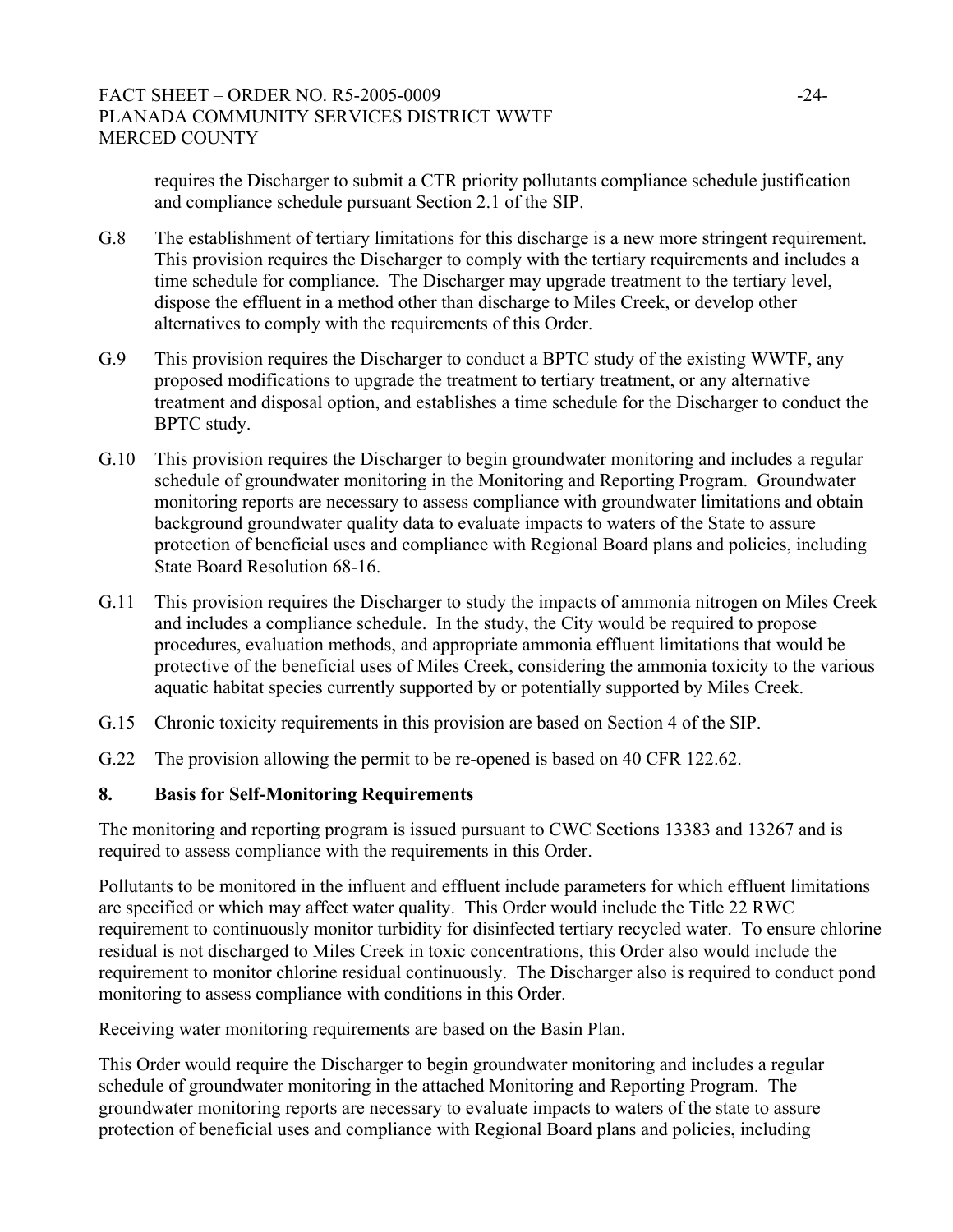#### FACT SHEET – ORDER NO. R5-2005-0009 -25-PLANADA COMMUNITY SERVICES DISTRICT WWTF MERCED COUNTY

Resolution 68-16. Evidence in the record includes effluent monitoring data that indicates the presence of constituents that may degrade groundwater and surface water.

Because of the additional monitoring requirements as stated above, this Order would substantially increase the monitoring requirements over the current Order. Tables 1 and 2 below summarize the monitoring requirements of the current Order and this Order.

|                                     |                 | Influent                     |                         | Effluent                     |                              | Receiving Water |                          |
|-------------------------------------|-----------------|------------------------------|-------------------------|------------------------------|------------------------------|-----------------|--------------------------|
| Constituent                         | Units           | Current                      | This Order              | Current                      | This Order                   | Current         | This Order               |
| Flow                                | mgd             | Conti-<br>nuous <sup>1</sup> | Continuous <sup>1</sup> | Conti-<br>nuous <sup>1</sup> | Conti-<br>nuous <sup>1</sup> |                 | Daily                    |
| BOD <sub>5</sub>                    | mg/L            | Weekly $^{2}$                | Weekly <sup>2</sup>     | $\text{Weakly}^2$            | $\text{Weakly}^2$            |                 |                          |
| <b>TSS</b>                          | mg/L            | Weekly <sup>2</sup>          | $Weekly^2$              | $\text{Weakly}^2$            | $\text{Weakly}^2$            |                 |                          |
| SS                                  | mL/L            |                              |                         | Week-<br>days                | Weekdays                     |                 |                          |
| Chlorine Residual                   | mg/L            |                              |                         | Week-<br>days                | Conti-<br>nuous              | Weekly          | Weekly                   |
| <b>Total Coliform</b><br>Organisms  | MPN/100 mL      |                              |                         | 2/Week                       | 2/Week                       |                 |                          |
| EC                                  | umhos/cm        |                              |                         | Monthly                      | Monthly                      |                 | Weekly                   |
| pH                                  | pH units        | Daily                        | Week-days               | Weekly                       | Weekly                       | Weekly          | Weekly                   |
| Ammonia (as N)                      | mg/L            |                              |                         |                              | Weekly                       |                 | Weekly                   |
| Total Kjeldahl<br>Nitrogen<br>(TKN) | mg/L            |                              |                         |                              | Weekly                       |                 | Weekly                   |
| Nitrate-N                           | mg/L            |                              |                         |                              | Weekly                       |                 | Weekly                   |
| Temperature                         | $\circ$ F       |                              |                         | Week-<br>days                | Weekdays                     | Weekly          | Weekly                   |
| Turbidity                           | <b>NTU</b>      |                              |                         | $\overline{a}$               | Conti-<br>nuous <sup>3</sup> |                 | Weekly                   |
| Cyanide                             | $\mu$ g/L       |                              | Monthly                 |                              | Monthly <sup>4</sup>         |                 | Monthly <sup>4</sup>     |
| Carbon Tetra-<br>Chloride           | $\mu$ g/L       |                              | $Qtrly^5$               |                              | $Qtry^5$                     |                 | $Qtry^5$                 |
| Chlorodibromo-<br>methane           | $\mu$ g/L       |                              | $Qtry^5$                |                              | $Qtry^5$                     |                 | $Qtry^5$                 |
| Dichlorobromo-<br>methane           | $\mu$ g/L       |                              | $Qtrly^5$               |                              | $Qtrly^5$                    |                 | $Qtry^5$                 |
| 2,3,7,8-TCDD<br>(TEQ)               | $\mu$ g/L, pg/L |                              | Annually                |                              | Annually                     |                 | Annually                 |
| <b>Total Dissolved</b><br>Solids    | mg/L            |                              |                         | Monthly                      | Monthly                      |                 |                          |
| Dissolved Oxygen                    | mg/L            |                              |                         | Weekly                       |                              | Weekly          | Weekly                   |
| Fecal Coliform                      | $MPN/100$ mL    |                              |                         |                              |                              |                 | Weekly                   |
| <b>Acute Toxicity</b>               | % Survival      |                              |                         | Qtrly                        | Qtrly                        |                 | $\overline{a}$           |
| Chronic Toxicity                    | TU <sub>C</sub> |                              |                         |                              | Qtrly                        |                 | $\overline{\phantom{a}}$ |

#### **Table 1**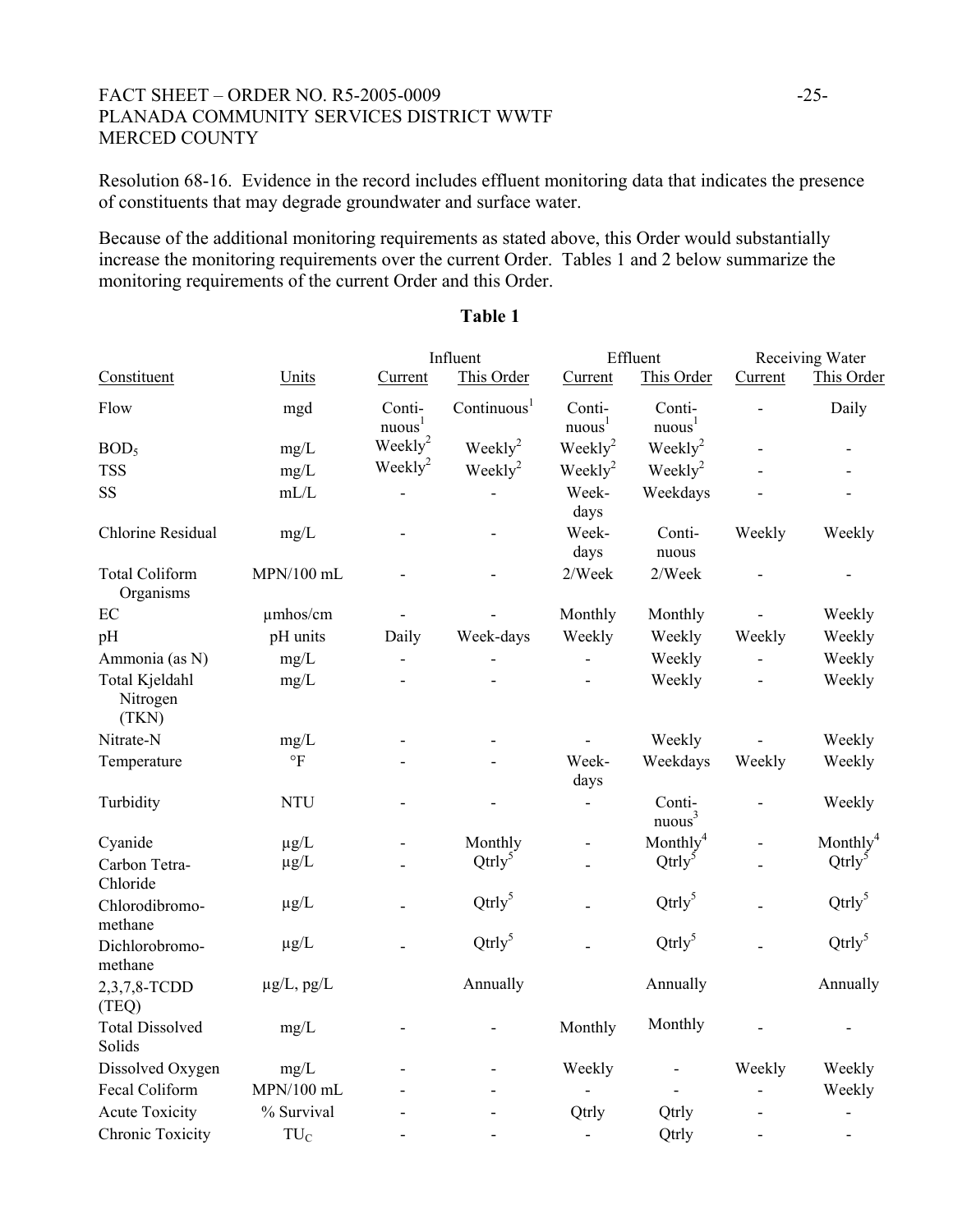# FACT SHEET – ORDER NO. R5-2005-0009 -26-PLANADA COMMUNITY SERVICES DISTRICT WWTF MERCED COUNTY

|                            |           |                          | Influent                 |                          | Effluent                 |                          | Receiving Water         |  |
|----------------------------|-----------|--------------------------|--------------------------|--------------------------|--------------------------|--------------------------|-------------------------|--|
| Constituent                | Units     | Current                  | This Order               | Current                  | This Order               | Current                  | This Order              |  |
| General Minerals'          | mg/L      | -                        | $\overline{\phantom{a}}$ | Annually <sup>2</sup>    | Annually <sup>2</sup>    | ۰                        | Annually <sup>2</sup> - |  |
| <b>Priority Pollutants</b> | $\mu$ g/L | $\overline{\phantom{0}}$ | $\overline{\phantom{0}}$ | $\overline{\phantom{a}}$ | Thrice <sup>6</sup>      | $\overline{\phantom{a}}$ | Thrice <sup>6</sup>     |  |
| Hardness                   | mg/L      | $\overline{\phantom{0}}$ | -                        | $\overline{\phantom{a}}$ | $\overline{\phantom{0}}$ | $\overline{\phantom{a}}$ | Thrice <sup>6</sup>     |  |
| Visual                     | None      |                          | -                        | -                        | $\overline{\phantom{a}}$ | Weekly                   | Weekly                  |  |
| Observations               |           |                          |                          |                          |                          |                          |                         |  |

 $\frac{\text{Observations}}{\text{1}}$ <sup>1</sup> Metered; reported as daily flow and monthly daily average flow.

 $\frac{2}{3}$  24-hr composite samples

<sup>3</sup> Weekdays until 15 October 2009; thereafter continuous monitoring is required.<br><sup>4</sup> Monthly first year of this Order, quantizely thereafter.

- 4 Monthly first year of this Order, quarterly thereafter.
- <sup>5</sup> Quarterly first year of this Order, semiannually thereafter  $\frac{6}{1}$  Twice in the first year and once in the fourth year of this G
- Twice in the first year and once in the fourth year of this Order

General minerals are analytes listed in the following table:

# **General Minerals Analyte List**

| Alkalinity (as $CaCO3$ )  | Carbonate (as $CaCO3$ ) | Manganese |
|---------------------------|-------------------------|-----------|
| Aluminum                  | Chloride                | Phosphate |
| Bicarbonate (as $CaCO3$ ) | Hardness (as $CaCO3$ )  | Potassium |
| <b>Boron</b>              | <b>Iron</b>             | Sodium    |
| Calcium                   | Magnesium               | Sulfate   |

#### **Table 2**

|                                 |                 |         | Ground Water | Pond    |            |  |
|---------------------------------|-----------------|---------|--------------|---------|------------|--|
| Constituent                     | Units           | Current | This         | Current | This Order |  |
|                                 |                 |         | <u>Order</u> |         |            |  |
| Depth to GW                     | To 0.01 foot    |         | Qtrly        |         |            |  |
| <b>GW</b> Elevation             | <b>Ft Above</b> |         | Qtrly        |         |            |  |
|                                 | <b>MSL</b>      |         |              |         |            |  |
| pH                              | pH Units        |         | Qtrly        |         |            |  |
| <b>Total Coliform Organisms</b> | <b>MPN/100</b>  |         | Qtrly        |         |            |  |
|                                 | m <sub>L</sub>  |         |              |         |            |  |
| EC                              | $\mu$ mhos/cm   |         | Qtrly        |         |            |  |
| pH                              | pH units        |         | Qtrly        |         |            |  |
| Ammonia (as $NH3-N$ )           | mg/L            |         | Qtrly        |         |            |  |
| Nitrate (as $NO3-N$ )           | mg/L            |         | Qtrly        |         |            |  |
| Total Kjeldahl Nitrogen         | mg/L            |         | Qtrly        |         |            |  |
| (TKN)                           |                 |         |              |         |            |  |
| Total Organic Nitrogen (as N)   | mg/L            |         | Qtrly        |         |            |  |